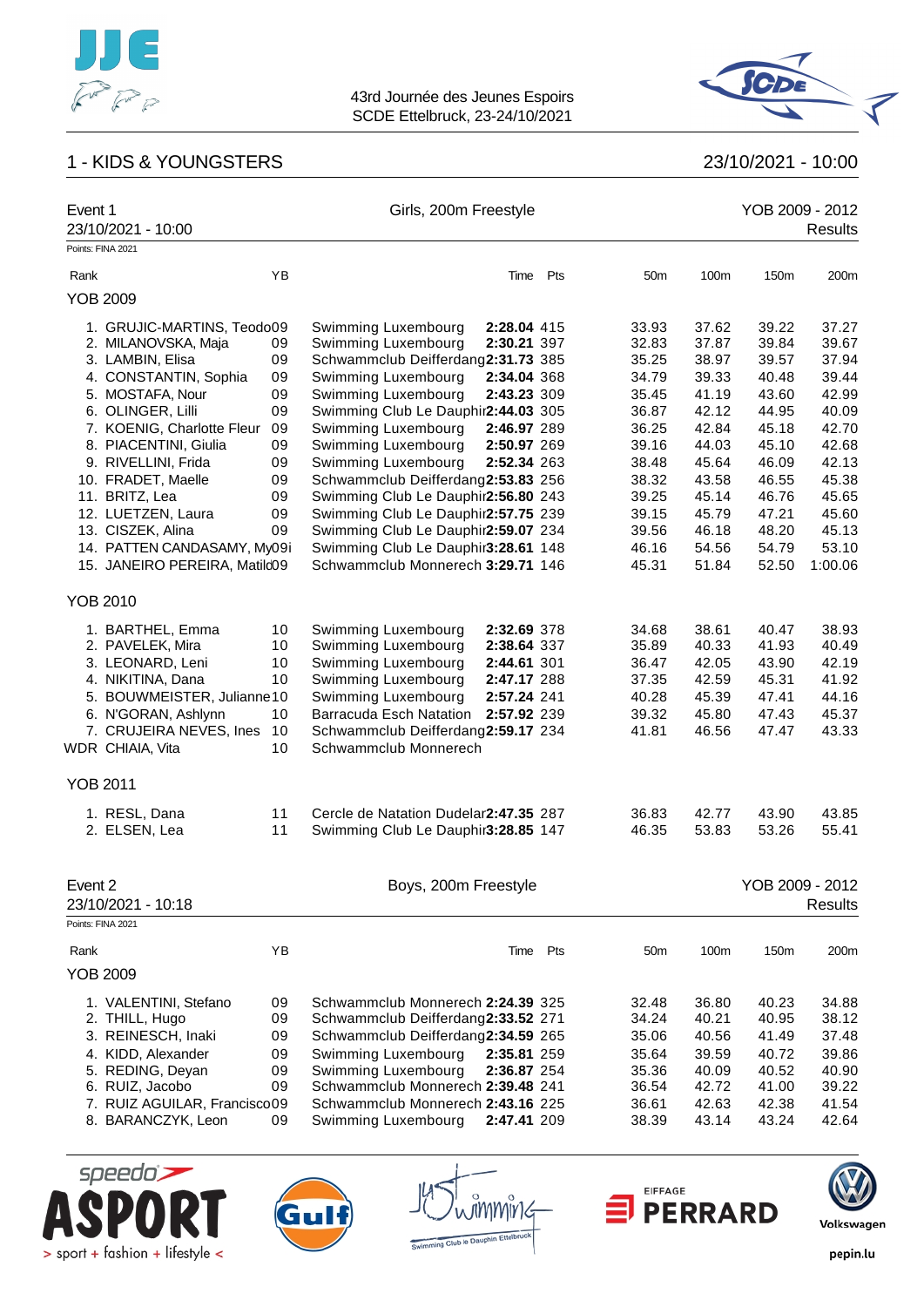



# Event 2, Boys, 200m Freestyle, YOB 2009

| Rank              |                                               | YB       | Time                                                                       | Pts                | 50 <sub>m</sub> | 100m           | 150m             | 200m           |
|-------------------|-----------------------------------------------|----------|----------------------------------------------------------------------------|--------------------|-----------------|----------------|------------------|----------------|
|                   | 9. FABER, Max                                 | 09       | Schwammclub Monnerech 2:50.50 197                                          |                    | 37.88           | 44.42          | 44.60            | 43.60<br>52.42 |
|                   | 10. LAFORGIA, Pietro<br>11. FALTZ, Aleksandar | 09<br>09 | Swimming Club Le Dauphir3:13.69 135<br>Swimming Club Le Dauphir3:16.89 128 |                    | 37.33<br>42.48  | 50.20<br>52.92 | 53.74<br>51.80   | 49.69          |
|                   |                                               |          |                                                                            |                    |                 |                |                  |                |
| <b>YOB 2010</b>   |                                               |          |                                                                            |                    |                 |                |                  |                |
|                   | 1. CARNEIRO, Vasco                            | 10       | Swimming Luxembourg<br>2:36.63 255                                         |                    | 36.33           | 40.30          | 41.04            | 38.96          |
|                   | 2. COLLOMB, Robin                             | 10       | Swimming Luxembourg<br>2:45.00 218                                         |                    | 35.59           | 41.46          | 43.38            | 44.57          |
|                   | 3. MOOG, Paul                                 | 10       | Swimming Luxembourg<br>2:54.26 185                                         |                    | 39.17           | 44.78          | 45.67            | 44.64          |
|                   | 4. WIRION, Tunn                               | 10       | Cercle de Natation Dudelar2:54.49 184                                      |                    | 39.29           | 43.99          | 46.67            | 44.54          |
|                   | 5. BENTO, Rodrigo                             | 10       | Swimming Luxembourg<br>3:00.65 166                                         |                    | 38.59           | 46.02          | 47.46            | 48.58          |
|                   | 6. STAICU, Razvan                             | 10       | Swimming Club Le Dauphir3:16.61 129                                        |                    | 42.82           | 50.19          | 54.84            | 48.76          |
|                   | DNS BOSCHI, Davide                            | 10       | Schwammclub Monnerech                                                      |                    |                 |                |                  |                |
|                   | DNS WARD, James                               | 10       | Schwammclub Monnerech                                                      |                    |                 |                |                  |                |
| <b>YOB 2011</b>   |                                               |          |                                                                            |                    |                 |                |                  |                |
|                   | 1. SIMAO NOGUEIRA, F.                         | 11       | Schwammclub Deifferdang2:59.27 170                                         |                    | 38.13           | 48.71          | 50.35            | 42.08          |
|                   | 2. VISSER, Felix                              | 11       | Swimming Club Le Dauphir3:04.64 155                                        |                    | 38.49           | 48.17          | 50.65            | 47.33          |
|                   |                                               |          |                                                                            |                    |                 |                |                  |                |
| <b>YOB 2012</b>   |                                               |          |                                                                            |                    |                 |                |                  |                |
|                   | 1. BERVAS-SCHUMACHER, 12                      |          | Swimming Club Le Dauphir3:35.89                                            | 97                 | 47.79           | 56.74          | 59.03            | 52.33          |
|                   |                                               |          |                                                                            |                    |                 |                |                  |                |
| Event 17          |                                               |          | 50m Freestyle                                                              |                    |                 |                | 2013 and younger |                |
|                   | 23/10/2021 - 10:39                            |          |                                                                            |                    |                 |                |                  | <b>Results</b> |
|                   | Points: FINA 2021                             |          |                                                                            |                    |                 |                |                  |                |
| Rank              |                                               |          | YB                                                                         |                    |                 | Time           | Pts              |                |
|                   | 1. PETERS, Lenie                              |          | 13<br>Swimming Club Le Dauphin Ett                                         |                    |                 | 54.29          | 75               |                |
|                   | STAICU, Nadia<br>2.                           |          | Swimming Club Le Dauphin Ett<br>13                                         |                    |                 | 59.79          | 56               |                |
|                   | NEY, Mia<br>3.                                |          | Swimming Club Le Dauphin Ett<br>13                                         |                    |                 | 1:17.05        | 26               |                |
|                   |                                               |          |                                                                            |                    |                 |                |                  |                |
| Event 3           |                                               |          | Girls, 100m Freestyle                                                      |                    |                 |                | YOB 2009 - 2012  |                |
|                   | 23/10/2021 - 10:41                            |          |                                                                            |                    |                 |                |                  | <b>Results</b> |
| Points: FINA 2021 |                                               |          |                                                                            |                    |                 |                |                  |                |
|                   |                                               | YB       |                                                                            |                    | Pts             |                | 50m              | 100m           |
| Rank              |                                               |          |                                                                            | Time               |                 |                |                  |                |
|                   |                                               |          |                                                                            |                    |                 |                |                  |                |
|                   | <b>YOB 2009</b>                               |          |                                                                            |                    |                 |                |                  |                |
|                   | 1. SMITH, Josephine                           | 09       | Swimming Club Redange                                                      | 1:11.47            | 347             |                | 34.86            | 36.61          |
| 2.                | POELS, Klara-Luisa                            | 09       | Swimming Luxembourg                                                        | 1:15.56            | 294             |                | 35.35            | 40.21          |
| 3.<br>4.          | GIESLER, Lore<br>SANTAS BARROCA FERREIRA09.   | 09       | Swimming Luxembourg<br>Swimming Club Le Dauphin Ett                        | 1:24.63<br>1:38.00 | 209<br>134      |                | 40.15<br>44.85   | 44.48<br>53.15 |









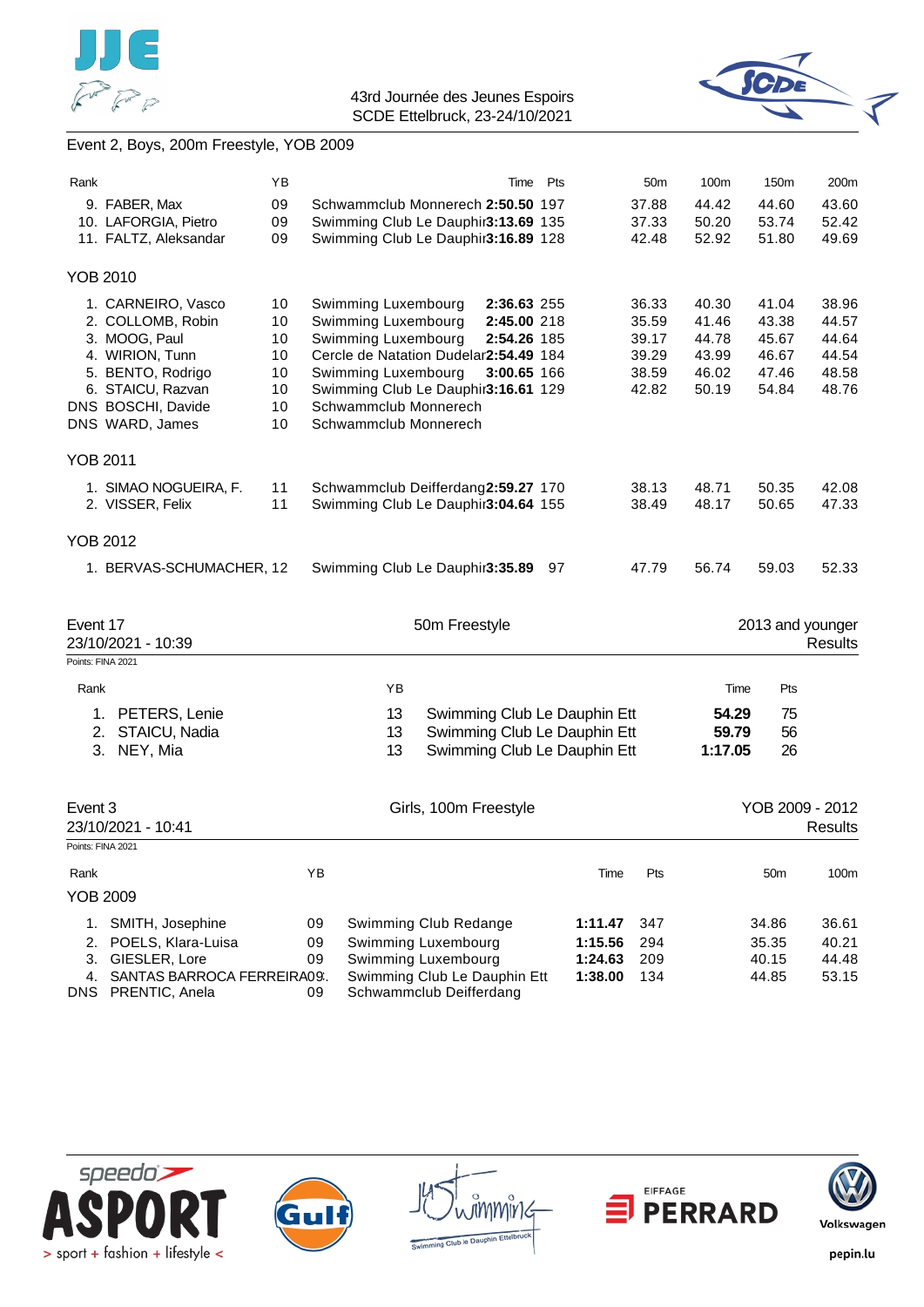



# Event 3, Girls, 100m Freestyle

| 1.              | WINDISCH, Kristina                                        | 10 | Swimming Luxembourg          | 1:22.38 | 226 | 37.79 | 44.59   |
|-----------------|-----------------------------------------------------------|----|------------------------------|---------|-----|-------|---------|
| 2.              | <b>BRUCCULERI, Isabel Louise</b>                          | 10 | Swimming Luxembourg          | 1:28.83 | 181 | 38.82 | 50.01   |
| 3.              | KARNIK, Sia                                               | 10 | Swimming Luxembourg          | 1:32.39 | 160 | 42.52 | 49.87   |
| 4.              | SABBOURI, Sofia                                           | 10 | Swimming Luxembourg          | 1:33.58 | 154 | 44.19 | 49.39   |
| 5.              | ALBERSMEYER, Neele                                        | 10 | Swimming Club Le Dauphin Ett | 1:35.53 | 145 | 43.57 | 51.96   |
| 6.              | HUBERTY, Mina-Aaliyah                                     | 10 | Swimming Club Le Dauphin Ett | 1:40.02 | 126 | 45.98 | 54.04   |
| 7.              | PESCH, Zoe                                                | 10 | Swimming Club Le Dauphin Ett | 1:40.65 | 124 | 45.24 | 55.41   |
|                 | WDR FUNCK, Martine                                        | 10 | Swimming Luxembourg          |         |     |       |         |
| <b>YOB 2011</b> |                                                           |    |                              |         |     |       |         |
| 1.              | MULLER, Liz                                               | 11 | Swimming Luxembourg          | 1:26.09 | 198 | 38.45 | 47.64   |
| 2.              | REIZER, Ines                                              | 11 | Swimming Luxembourg          | 1:36.99 | 139 | 42.66 | 54.33   |
| 3.              | <b>KERSCHEN, Emma</b>                                     | 11 | Swimming Club Le Dauphin Ett | 1:49.27 | 97  | 47.88 | 1:01.39 |
| 4.              | LUETZEN, Alexya                                           | 11 | Swimming Club Le Dauphin Ett | 1:50.28 | 94  | 50.35 | 59.93   |
| <b>DNF</b>      | MATHAY, Katrin                                            | 11 | Swimming Club Le Dauphin Ett |         |     |       |         |
|                 | G11 - did not finish the distance (SW 10.2) (Time: 10:51) |    |                              |         |     |       |         |
| <b>YOB 2012</b> |                                                           |    |                              |         |     |       |         |
|                 |                                                           |    |                              |         |     |       |         |
| 1.              | BALLA-PAPP, Rozina                                        | 12 | Swimming Club Le Dauphin Ett | 1:40.74 | 124 | 45.54 | 55.20   |
|                 | 2. KAYSER, Sophie                                         | 12 | Swimming Club Le Dauphin Ett | 1:40.75 | 124 | 46.88 | 53.87   |

DSQ SIMON, Nora 12 Cercle de Natation Wiltz

*C1 - swimmer did not touch the wall at the turn / finish (SW 5.2) (Time: 10:52)*

| Event 4<br>23/10/2021 - 10:50                                           |                                                                                                                                                                                                                                                              |                                                                | Boys, 100m Freestyle                                                                                                                                                                                                                                                              |                                                                                                            |                                                                  |                                                                                        | YOB 2009 - 2012<br><b>Results</b>                                                        |
|-------------------------------------------------------------------------|--------------------------------------------------------------------------------------------------------------------------------------------------------------------------------------------------------------------------------------------------------------|----------------------------------------------------------------|-----------------------------------------------------------------------------------------------------------------------------------------------------------------------------------------------------------------------------------------------------------------------------------|------------------------------------------------------------------------------------------------------------|------------------------------------------------------------------|----------------------------------------------------------------------------------------|------------------------------------------------------------------------------------------|
| Points: FINA 2021                                                       |                                                                                                                                                                                                                                                              |                                                                |                                                                                                                                                                                                                                                                                   |                                                                                                            |                                                                  |                                                                                        |                                                                                          |
| Rank                                                                    |                                                                                                                                                                                                                                                              | ΥB                                                             |                                                                                                                                                                                                                                                                                   | Time                                                                                                       | Pts                                                              | 50 <sub>m</sub>                                                                        | 100m                                                                                     |
| YOB 2009                                                                |                                                                                                                                                                                                                                                              |                                                                |                                                                                                                                                                                                                                                                                   |                                                                                                            |                                                                  |                                                                                        |                                                                                          |
| 2.<br>DSQ.                                                              | 1. RUIZ AGUILAR, Francisco<br>BRANGIER, Jean-Remi<br>SAOUDAOUI, Akram<br>G2 - Starting before the starting signal (SW 4.4) (Time: 11:10)                                                                                                                     | 09<br>09<br>09                                                 | Schwammclub Monnerech<br>Swimming Luxembourg<br>Cercle Nautique Petange                                                                                                                                                                                                           | 1:16.25<br>1:21.93                                                                                         | 204<br>165                                                       | 35.87<br>39.10                                                                         | 40.38<br>42.83                                                                           |
|                                                                         | WDR ALASADI, Zaid                                                                                                                                                                                                                                            | 09                                                             | Schwammclub Deifferdang                                                                                                                                                                                                                                                           |                                                                                                            |                                                                  |                                                                                        |                                                                                          |
| YOB 2010                                                                |                                                                                                                                                                                                                                                              |                                                                |                                                                                                                                                                                                                                                                                   |                                                                                                            |                                                                  |                                                                                        |                                                                                          |
| 1.<br>2.<br>3.<br>4.<br>5.<br>6.<br>7.<br>8.<br>9.<br>10.<br><b>DNS</b> | SCHEECK, Lennox<br><b>WIRION, Tunn</b><br><b>TORRES DAENZER, Artur</b><br><b>BELLUS HOEPPE, Amaury</b><br>SASSI, Yanis<br>CHATAIGNIER, Paul<br>PRENTIC, Anel<br><b>BLECKMANN, Antoine</b><br>RICHETTA, Alexander<br>BERGERT, Luca<br><b>ESCOBAR, Charles</b> | 10<br>10<br>10<br>10<br>10<br>10<br>10<br>10<br>10<br>10<br>10 | Cercle Nautique Petange<br>Cercle de Natation Dudelange<br>Swimming Luxembourg<br>Swimming Luxembourg<br>Cercle de Natation Dudelange<br>Swimming Luxembourg<br>Schwammclub Deifferdang<br>Swimming Luxembourg<br>Swimming Luxembourg<br>Swimming Club Le Dauphin Ett<br>Aquakids | 1:13.83<br>1:21.90<br>1:22.01<br>1:23.88<br>1:27.26<br>1:28.44<br>1:30.88<br>1:33.88<br>1:38.43<br>1:58.29 | 225<br>165<br>164<br>153<br>136<br>131<br>120<br>109<br>95<br>54 | 35.98<br>38.92<br>37.86<br>38.45<br>39.98<br>40.18<br>39.73<br>42.98<br>44.36<br>49.75 | 37.85<br>42.98<br>44.15<br>45.43<br>47.28<br>48.26<br>51.15<br>50.90<br>54.07<br>1:08.54 |
| WDR                                                                     | <b>KEANE, Niels</b>                                                                                                                                                                                                                                          | 10                                                             | Swimming Luxembourg                                                                                                                                                                                                                                                               |                                                                                                            |                                                                  |                                                                                        |                                                                                          |







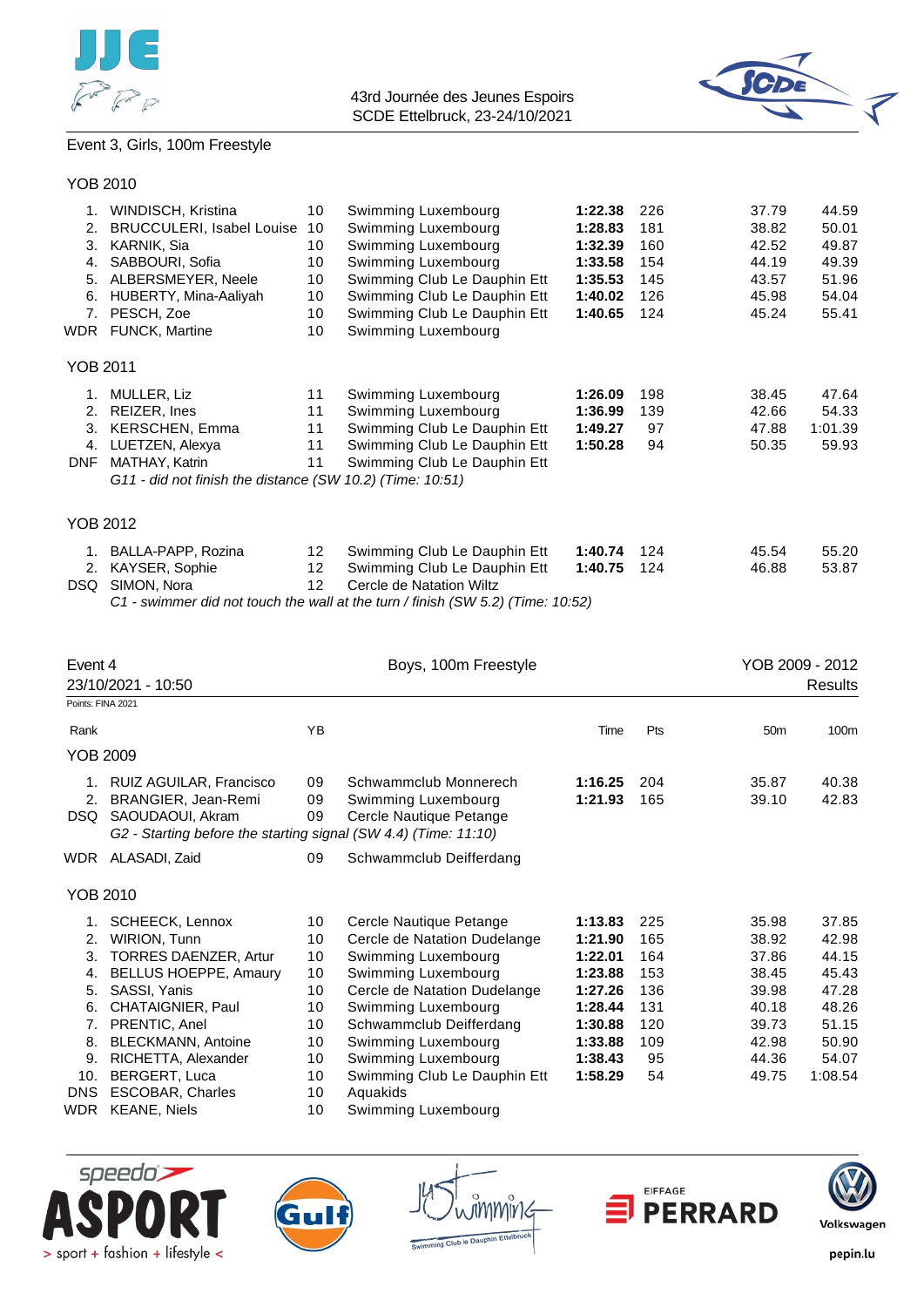



# Event 4, Boys, 100m Freestyle

YOB 2011

| 1.  | DALOPE, Jason              | 11              | Aquakids                     | 1:14.92 | 215 | 35.37   | 39.55   |
|-----|----------------------------|-----------------|------------------------------|---------|-----|---------|---------|
| 2.  | DONDELINGER, Gregory       | 11              | Swimming Luxembourg          | 1:22.29 | 162 | 39.56   | 42.73   |
| 3.  | BRANGIER, Jean-Michel      | 11              | Swimming Luxembourg          | 1:27.56 | 135 | 40.86   | 46.70   |
| 4.  | PALAGNIOUK, Alexander      | 11              | Cercle Nautique Petange      | 1:29.39 | 127 | 41.12   | 48.27   |
| 5.  | MELOUANE AMAHZOUNE, Isha11 |                 | Cercle de Natation Wiltz     | 1:32.44 | 114 | 41.37   | 51.07   |
| 6.  | <b>HUBERTY, Nick</b>       | 11              | Swimming Luxembourg          | 1:33.47 | 111 | 42.89   | 50.58   |
| 7.  | DE CRESCENZO, Lucas        | 11              | Swimming Club Le Dauphin Ett | 1:50.33 | 67  | 47.93   | 1:02.40 |
| 8.  | DINIS DE SA, Francisco     | 11              | Swimming Club Le Dauphin Ett | 1:56.50 | 57  | 51.14   | 1:05.36 |
| 9.  | CISZEK, Stefan             | 11              | Swimming Club Le Dauphin Ett | 2:24.29 | 30  | 1:05.82 | 1:18.47 |
| WDR | ALASADI, Joud              | 11              | Schwammclub Deifferdang      |         |     |         |         |
|     | YOB 2012                   |                 |                              |         |     |         |         |
|     | BOERSMA, Anton             | 12              | Swimming Luxembourg          | 1:21.42 | 168 | 38.56   | 42.86   |
| 2.  | PLETSCHETTE, Hugo          | 12              | Swimming Club Le Dauphin Ett | 1:37.39 | 98  | 44.14   | 53.25   |
| 3.  | REMICHE, Paul              | 12              | Swimming Club Le Dauphin Ett | 1:46.06 | 76  | 50.15   | 55.91   |
| 4.  | TESSARO, Luca              | 12              | Swimming Club Le Dauphin Ett | 1:49.42 | 69  | 48.45   | 1:00.97 |
| 5.  | <b>BRAUN, Mattis</b>       | 12 <sup>2</sup> | Swimming Club Le Dauphin Ett | 1:53.82 | 61  | 53.62   | 1:00.20 |
|     |                            |                 |                              |         |     |         |         |

| Event 5<br>23/10/2021 - 11:06 |                     |    | 50m Backstroke               | 2013 and younger<br>Results |     |  |
|-------------------------------|---------------------|----|------------------------------|-----------------------------|-----|--|
| Points: FINA 2021             |                     |    |                              |                             |     |  |
| Rank                          |                     | YΒ |                              | Time                        | Pts |  |
|                               | STAICU, Nadia       | 13 | Swimming Club Le Dauphin Ett | 1:03.46                     | 65  |  |
|                               | 2. PETERS, Lenie    | 13 | Swimming Club Le Dauphin Ett | 1:04.30                     | 63  |  |
|                               | 3. NEY, Mia         | 13 | Swimming Club Le Dauphin Ett | 1:07.69                     | 54  |  |
|                               | 4. DONCEEL, Georges | 13 | Swimming Club Le Dauphin Ett | 1:12.50                     | 28  |  |
|                               | DSQ BRAUN, Lio      | 14 | Swimming Club Le Dauphin Ett |                             |     |  |

*D8 - upon the finish the swimmer did not touch the wall on the back (SW 6.6)*

| Event 6<br>23/10/2021 - 11:15 |                       |    | Girls, 50m Backstroke                                                                      | YOB 2009 - 2012<br>Results |     |  |
|-------------------------------|-----------------------|----|--------------------------------------------------------------------------------------------|----------------------------|-----|--|
| Points: FINA 2021             |                       |    |                                                                                            |                            |     |  |
| Rank                          |                       | YB |                                                                                            | Time                       | Pts |  |
| YOB 2009                      |                       |    |                                                                                            |                            |     |  |
| DNS.                          | PRENTIC, Anela        | 09 | Schwammclub Deifferdang                                                                    |                            |     |  |
| YOB 2010                      |                       |    |                                                                                            |                            |     |  |
| 1.                            | HUBERTY, Mina-Aaliyah | 10 | Swimming Club Le Dauphin Ett                                                               | 53.35                      | 110 |  |
| 2.                            | REMICHE, Anna         | 10 | Swimming Club Le Dauphin Ett                                                               | 1:05.64                    | 59  |  |
| YOB 2011                      |                       |    |                                                                                            |                            |     |  |
| 1.                            | <b>KERSCHEN, Emma</b> | 11 | Swimming Club Le Dauphin Ett                                                               | 58.49                      | 83  |  |
| 2.                            | LUETZEN, Alexya       | 11 | Swimming Club Le Dauphin Ett                                                               | 59.92                      | 77  |  |
| DSQ.                          | MATHAY, Katrin        | 11 | Swimming Club Le Dauphin Ett                                                               |                            |     |  |
|                               |                       |    | D8 - upon the finish the swimmer did not touch the wall on the back (SW 6.6) (Time: 11:23) |                            |     |  |









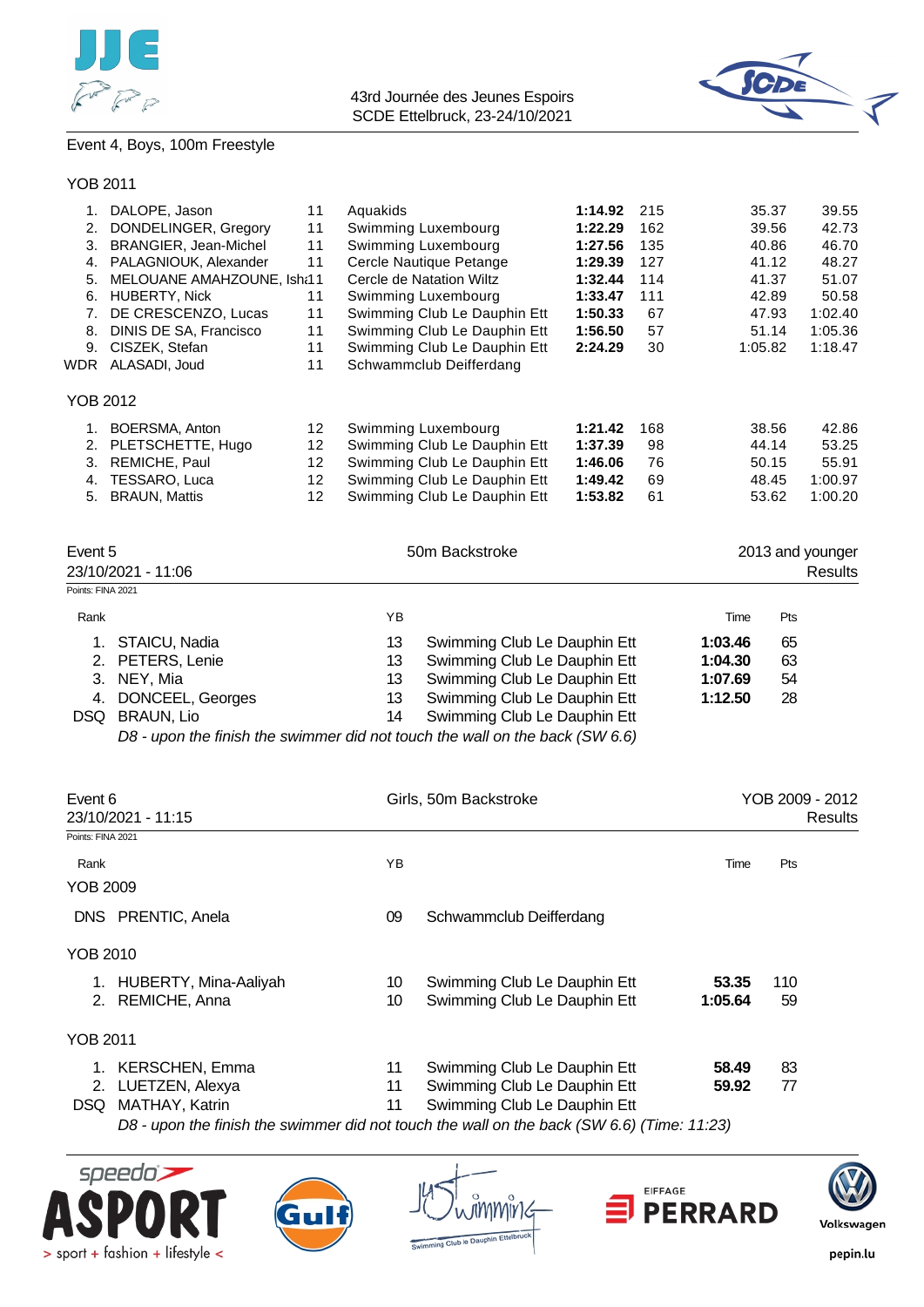



#### Event 6, Girls, 50m Backstroke

| <b>YOB 2012</b>   |                                                                                                               |                                   |                                                                                                                                       |                                      |                                   |
|-------------------|---------------------------------------------------------------------------------------------------------------|-----------------------------------|---------------------------------------------------------------------------------------------------------------------------------------|--------------------------------------|-----------------------------------|
|                   | 1. ANISKO, Hanna<br>2. KAYSER, Sophie<br>3. SIMON, Nora                                                       | 12<br>12 <sup>2</sup><br>12       | Cercle Nautique Petange<br>Swimming Club Le Dauphin Ett<br>Cercle de Natation Wiltz                                                   | 45.30<br>55.88<br>56.07              | 180<br>96<br>95                   |
| Event 7           | 23/10/2021 - 11:19                                                                                            |                                   | Boys, 50m Backstroke                                                                                                                  |                                      | YOB 2009 - 2012<br><b>Results</b> |
| Points: FINA 2021 |                                                                                                               |                                   |                                                                                                                                       |                                      |                                   |
| Rank              |                                                                                                               | YB                                |                                                                                                                                       | Time                                 | Pts                               |
| <b>YOB 2009</b>   |                                                                                                               |                                   |                                                                                                                                       |                                      |                                   |
|                   | 1. KIDD, Alexander<br>2. SAOUDAOUI, Akram<br>3. BRANGIER, Jean-Remi<br>DNS TUDOR, Stefan<br>WDR ALASADI, Zaid | 09<br>09<br>09<br>09<br>09        | Swimming Luxembourg<br>Cercle Nautique Petange<br>Swimming Luxembourg<br>Cercle Royal de Natation Arlonais<br>Schwammclub Deifferdang | 37.48<br>43.91<br>45.72              | 208<br>129<br>114                 |
| <b>YOB 2010</b>   |                                                                                                               |                                   |                                                                                                                                       |                                      |                                   |
|                   | 1. COLLOMB, Robin<br>2. CARNEIRO, Vasco<br>3. PRENTIC, Anel<br>WDR ALLBAUGH-HEINZ, Kyle                       | 10<br>10<br>10 <sup>°</sup><br>10 | Swimming Luxembourg<br>Swimming Luxembourg<br>Schwammclub Deifferdang<br>Aquakids                                                     | 37.82<br>38.73<br>45.29              | 202<br>188<br>118                 |
| <b>YOB 2011</b>   |                                                                                                               |                                   |                                                                                                                                       |                                      |                                   |
|                   | 1. VISSER, Felix<br>2. PALAGNIOUK, Alexander<br>3. CISZEK, Stefan<br>4. DINIS DE SA, Francisco                | 11<br>11<br>11<br>11              | Swimming Club Le Dauphin Ett<br>Cercle Nautique Petange<br>Swimming Club Le Dauphin Ett<br>Swimming Club Le Dauphin Ett               | 40.75<br>46.45<br>1:01.15<br>1:02.42 | 162<br>109<br>47<br>45            |
| <b>YOB 2012</b>   |                                                                                                               |                                   |                                                                                                                                       |                                      |                                   |
|                   | 1. PLETSCHETTE, Hugo<br>2. BRAUN, Mattis<br>3. TESSARO, Luca<br>4. REMICHE, Paul                              | 12<br>12<br>12<br>12              | Swimming Club Le Dauphin Ett<br>Swimming Club Le Dauphin Ett<br>Swimming Club Le Dauphin Ett<br>Swimming Club Le Dauphin Ett          | 49.12<br>52.80<br>52.93<br>53.67     | 92<br>74<br>73<br>70              |
|                   | 5. LEITE FRANCISCO, Rafael                                                                                    | 12                                | <b>Cercle de Natation Wiltz</b>                                                                                                       | 1:02.28                              | 45                                |









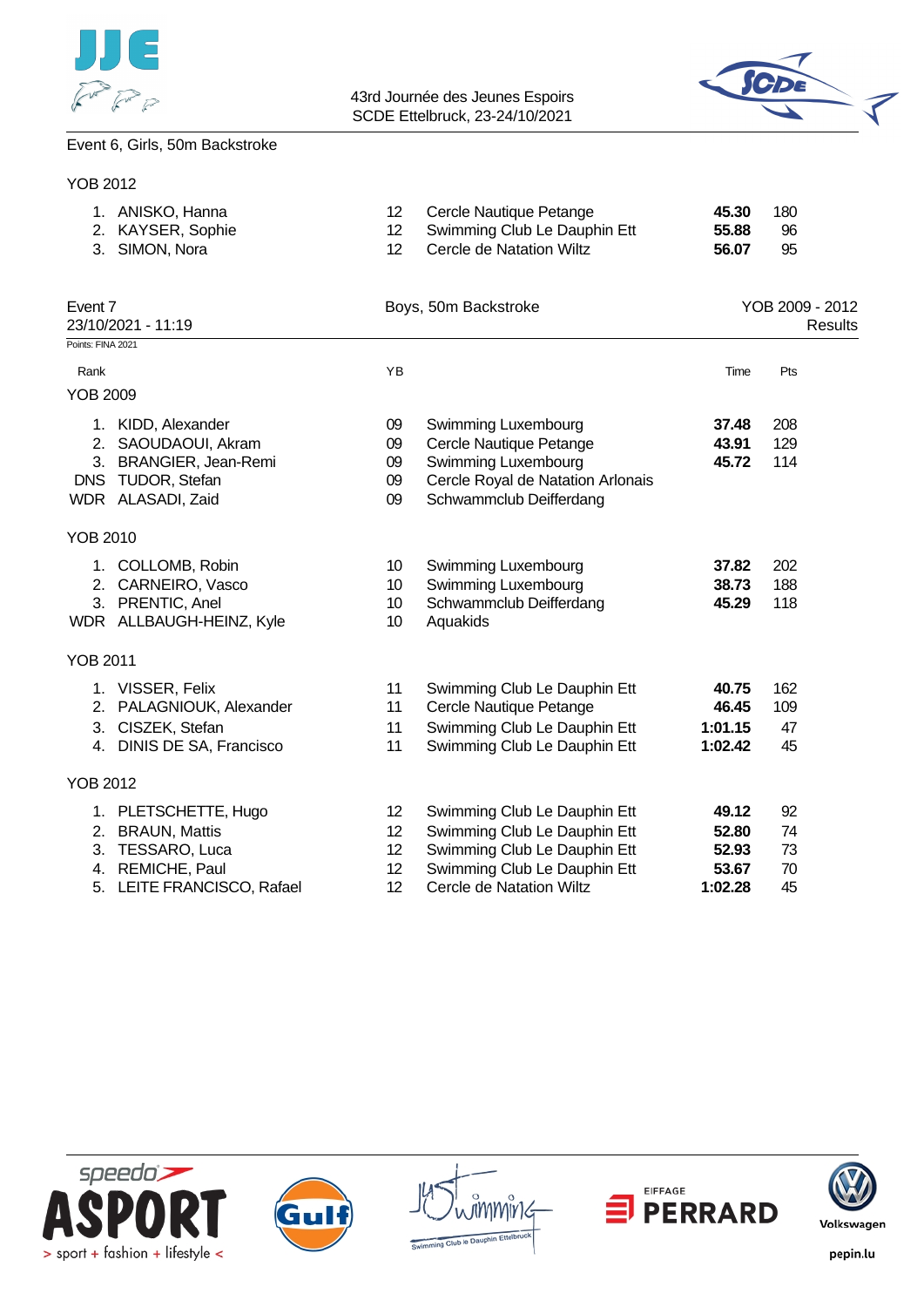



| Event 8                    | 23/10/2021 - 11:26                                                                                    |          |                            | Girls, 200m Breaststroke                                                                                            |             |                                                     |                                 |                | YOB 2009 - 2012                           | Results                                   |
|----------------------------|-------------------------------------------------------------------------------------------------------|----------|----------------------------|---------------------------------------------------------------------------------------------------------------------|-------------|-----------------------------------------------------|---------------------------------|----------------|-------------------------------------------|-------------------------------------------|
| Points: FINA 2021          |                                                                                                       |          |                            |                                                                                                                     |             |                                                     |                                 |                |                                           |                                           |
| Rank                       |                                                                                                       | YB       |                            |                                                                                                                     | Time Pts    |                                                     | 50 <sub>m</sub>                 | 100m           | 150m                                      | 200m                                      |
| <b>YOB 2009</b>            |                                                                                                       |          |                            |                                                                                                                     |             |                                                     |                                 |                |                                           |                                           |
|                            | 1. OLINGER, Lilli<br>2. LUETZEN, Laura                                                                | 09<br>09 |                            | Swimming Club Le Dauphir3:27.76 271<br>Swimming Club Le Dauphir3:29.08 266                                          |             |                                                     | 46.64<br>47.30                  | 53.12<br>53.10 | 54.13<br>53.90                            | 53.87<br>54.78                            |
| Event 9                    | 23/10/2021 - 11:31                                                                                    |          |                            | Boys, 200m Breaststroke                                                                                             |             |                                                     |                                 |                | YOB 2009 - 2012                           | <b>Results</b>                            |
| Points: FINA 2021          |                                                                                                       |          |                            |                                                                                                                     |             |                                                     |                                 |                |                                           |                                           |
| Rank<br><b>YOB 2010</b>    |                                                                                                       | ΥB       |                            |                                                                                                                     | Time Pts    |                                                     | 50 <sub>m</sub>                 | 100m           | 150m                                      | 200m                                      |
|                            | 1. SCHEECK, Lennox<br>WDR ALLBAUGH-HEINZ, Kyle                                                        | 10<br>10 |                            | Cercle Nautique Petange<br>Aquakids                                                                                 | 3:10.27 251 |                                                     | 43.96                           | 49.90          | 50.71                                     | 45.70                                     |
| <b>YOB 2011</b>            |                                                                                                       |          |                            |                                                                                                                     |             |                                                     |                                 |                |                                           |                                           |
|                            | 1. DALOPE, Jason                                                                                      | 11       |                            | Aquakids                                                                                                            | 3:31.73 182 |                                                     | 48.14                           | 53.65          | 55.49                                     | 54.45                                     |
| Event 10                   | 23/10/2021 - 11:35                                                                                    |          |                            | Girls, 100m Breaststroke                                                                                            |             |                                                     |                                 |                | YOB 2009 - 2012                           | <b>Results</b>                            |
| Points: FINA 2021          |                                                                                                       |          |                            |                                                                                                                     |             |                                                     |                                 |                |                                           |                                           |
| Rank                       |                                                                                                       |          | ΥB                         |                                                                                                                     |             | Time                                                | Pts                             |                | 50 <sub>m</sub>                           | 100m                                      |
| <b>YOB 2009</b>            |                                                                                                       |          |                            |                                                                                                                     |             |                                                     |                                 |                |                                           |                                           |
| 1.<br>2.<br>3.<br>4.       | LAMBIN, Elisa<br>SMITH, Josephine<br>FRADET, Maelle<br>POELS, Klara-Luisa                             |          | 09<br>09<br>09<br>09       | Schwammclub Deifferdang<br>Swimming Club Redange<br>Schwammclub Deifferdang<br>Swimming Luxembourg                  |             | 1:28.18<br>1:31.80<br>1:33.08<br>1:39.85            | 353<br>313<br>300<br>243        |                | 41.96<br>43.37<br>45.07<br>47.11          | 46.22<br>48.43<br>48.01<br>52.74          |
| 5.                         | BRITZ, Lea                                                                                            |          | 09                         | Swimming Club Le Dauphin Ett                                                                                        |             | 1:45.09                                             | 208                             |                | 49.77                                     | 55.32                                     |
| 6.                         | RIVELLINI, Frida                                                                                      |          | 09                         | Swimming Luxembourg                                                                                                 |             | 1:45.76                                             | 205                             |                | 50.90                                     | 54.86                                     |
| 7.<br>8.<br>9.<br>10.      | GIESLER, Lore<br>PATTEN CANDASAMY, Mythili 09<br>CISZEK, Alina<br>SANTAS BARROCA FERREIRA09.          |          | 09<br>09                   | Swimming Luxembourg<br>Swimming Club Le Dauphin Ett<br>Swimming Club Le Dauphin Ett<br>Swimming Club Le Dauphin Ett |             | 1:46.47<br>1:55.61<br>1:57.10<br>1:58.38            | 200<br>156<br>151<br>146        |                | 50.72<br>55.86<br>55.04<br>56.67          | 55.75<br>59.75<br>1:02.06<br>1:01.71      |
| <b>YOB 2010</b>            |                                                                                                       |          |                            |                                                                                                                     |             |                                                     |                                 |                |                                           |                                           |
| 1.<br>2.<br>3.<br>4.<br>5. | LEONARD, Leni<br>PAVELEK, Mira<br><b>CRUJEIRA NEVES, Ines</b><br>WINDISCH, Kristina<br>NIKITINA, Dana |          | 10<br>10<br>10<br>10<br>10 | Swimming Luxembourg<br>Swimming Luxembourg<br>Schwammclub Deifferdang<br>Swimming Luxembourg<br>Swimming Luxembourg |             | 1:36.85<br>1:37.52<br>1:39.63<br>1:44.51<br>1:45.67 | 266<br>261<br>245<br>212<br>205 |                | 44.87<br>46.59<br>46.71<br>50.10<br>49.70 | 51.98<br>50.93<br>52.92<br>54.41<br>55.97 |
| 6.                         | KARNIK, Sia<br>7. N'GORAN, Ashlynn<br>8. SABBOURI, Sofia                                              |          | 10<br>10<br>10             | Swimming Luxembourg<br>Barracuda Esch Natation<br>Swimming Luxembourg                                               |             | 1:49.27<br>1:49.75<br>1:53.58                       | 185<br>183<br>165               |                | 52.31<br>51.95<br>52.30                   | 56.96<br>57.80<br>1:01.28                 |
|                            | 9. BRUCCULERI, Isabel Louise<br>10. ALBERSMEYER, Neele<br>11. PESCH, Zoe                              |          | 10<br>10<br>10             | Swimming Luxembourg<br>Swimming Club Le Dauphin Ett<br>Swimming Club Le Dauphin Ett                                 |             | 1:54.29<br>1:58.41<br>2:00.50                       | 162<br>146<br>138               |                | 53.24<br>54.30<br>55.35                   | 1:01.05<br>1:04.11<br>1:05.15             |





a<br>Mmiric ing Club le Dauphin Et



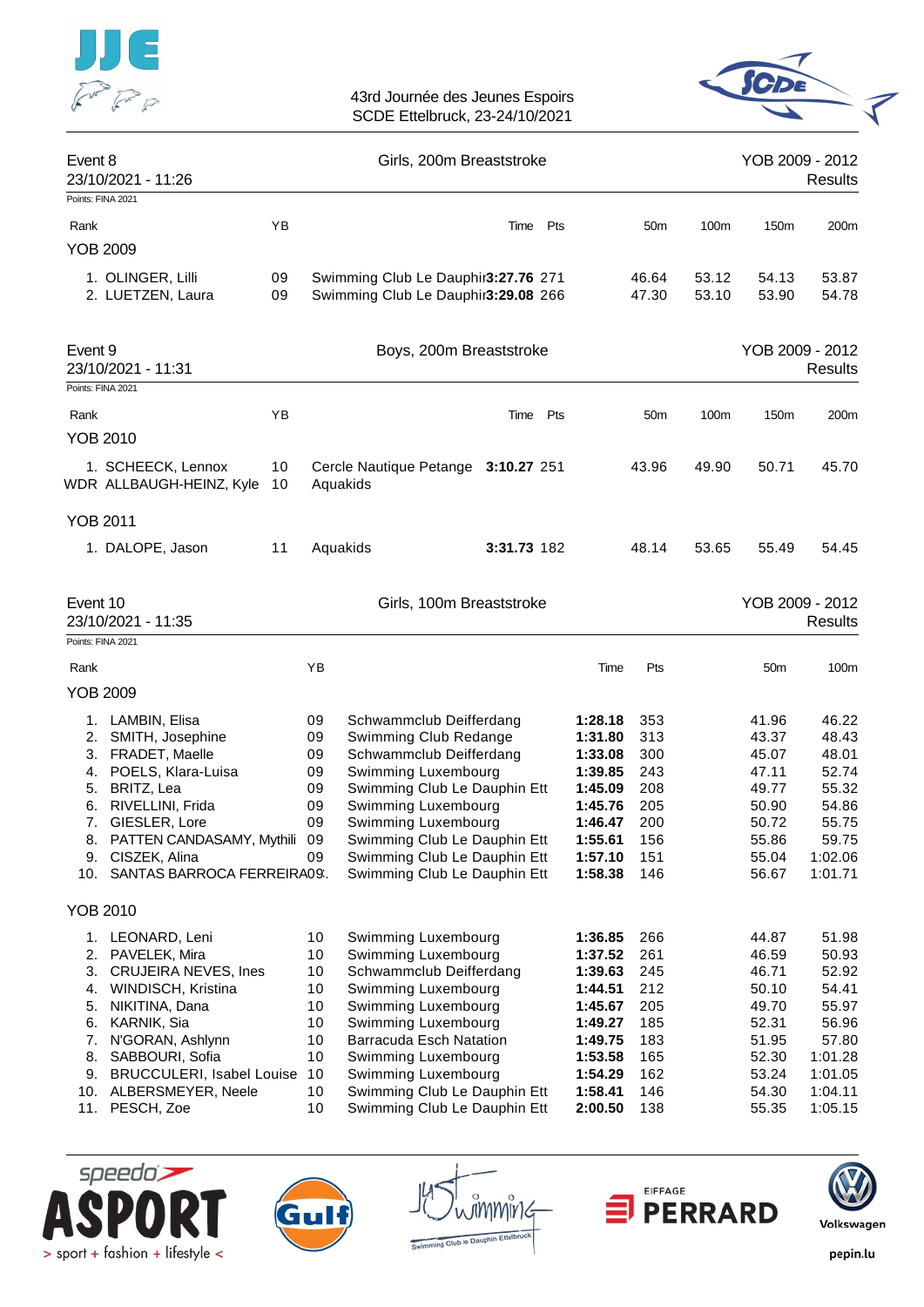



# Event 10, Girls, 100m Breaststroke, YOB 2010

| Rank                                                                                                              |                                                                                                                                                                                                                                                                                                                      | ΥB                                                                                     |                                                                                                                                                                                                                                                                                                                                                                                    | Time                                                                                                       | Pts                                                             | 50 <sub>m</sub>                                                                          | 100m                                                                                         |
|-------------------------------------------------------------------------------------------------------------------|----------------------------------------------------------------------------------------------------------------------------------------------------------------------------------------------------------------------------------------------------------------------------------------------------------------------|----------------------------------------------------------------------------------------|------------------------------------------------------------------------------------------------------------------------------------------------------------------------------------------------------------------------------------------------------------------------------------------------------------------------------------------------------------------------------------|------------------------------------------------------------------------------------------------------------|-----------------------------------------------------------------|------------------------------------------------------------------------------------------|----------------------------------------------------------------------------------------------|
|                                                                                                                   | DSQ BOUWMEISTER, Julianne<br>11:59                                                                                                                                                                                                                                                                                   | 10                                                                                     | Swimming Luxembourg<br>B14 - did not touch the wall with both hands simultaneously and separated at the turn / finish (SW 7.6) (Time:                                                                                                                                                                                                                                              |                                                                                                            |                                                                 |                                                                                          |                                                                                              |
|                                                                                                                   | WDR FUNCK, Martine<br>WDR CHIAIA, Vita                                                                                                                                                                                                                                                                               | 10<br>10                                                                               | Swimming Luxembourg<br>Schwammclub Monnerech                                                                                                                                                                                                                                                                                                                                       |                                                                                                            |                                                                 |                                                                                          |                                                                                              |
| <b>YOB 2011</b>                                                                                                   |                                                                                                                                                                                                                                                                                                                      |                                                                                        |                                                                                                                                                                                                                                                                                                                                                                                    |                                                                                                            |                                                                 |                                                                                          |                                                                                              |
|                                                                                                                   | 1. RESL, Dana<br>2. REIZER, Ines<br>3. MULLER, Liz<br>4. ELSEN, Lea<br>5. KERSCHEN, Emma<br>6. LUETZEN, Alexya                                                                                                                                                                                                       | 11<br>11<br>11<br>11<br>11<br>11                                                       | Cercle de Natation Dudelange<br>Swimming Luxembourg<br>Swimming Luxembourg<br>Swimming Club Le Dauphin Ett<br>Swimming Club Le Dauphin Ett<br>Swimming Club Le Dauphin Ett                                                                                                                                                                                                         | 1:38.49<br>1:42.88<br>1:51.29<br>1:53.57<br>2:11.80<br>2:25.26                                             | 253<br>222<br>175<br>165<br>105<br>79                           | 45.45<br>48.71<br>52.07<br>51.63<br>1:01.96<br>1:07.67                                   | 53.04<br>54.17<br>59.22<br>1:01.94<br>1:09.84<br>1:17.59                                     |
| <b>YOB 2012</b>                                                                                                   |                                                                                                                                                                                                                                                                                                                      |                                                                                        |                                                                                                                                                                                                                                                                                                                                                                                    |                                                                                                            |                                                                 |                                                                                          |                                                                                              |
|                                                                                                                   | 1. BALLA-PAPP, Rozina                                                                                                                                                                                                                                                                                                | 12                                                                                     | Swimming Club Le Dauphin Ett                                                                                                                                                                                                                                                                                                                                                       | 2:07.60                                                                                                    | 116                                                             | 1:00.10                                                                                  | 1:07.50                                                                                      |
| Event 11<br>Points: FINA 2021                                                                                     | 23/10/2021 - 11:51                                                                                                                                                                                                                                                                                                   |                                                                                        | Boys, 100m Breaststroke                                                                                                                                                                                                                                                                                                                                                            |                                                                                                            |                                                                 |                                                                                          | YOB 2009 - 2012<br>Results                                                                   |
| Rank<br><b>YOB 2009</b>                                                                                           |                                                                                                                                                                                                                                                                                                                      | ΥB                                                                                     |                                                                                                                                                                                                                                                                                                                                                                                    | Time                                                                                                       | Pts                                                             | 50 <sub>m</sub>                                                                          | 100m                                                                                         |
| 2.                                                                                                                | 1. VALENTINI, Stefano<br>THILL, Hugo<br>3. REINESCH, Inaki<br>4. RUIZ AGUILAR, Francisco<br>5. FALTZ, Aleksandar<br>6. BARANCZYK, Leon<br>7. FABER, Max<br>8. RUIZ, Jacobo<br>9. LAFORGIA, Pietro                                                                                                                    | 09<br>09<br>09<br>09<br>09<br>09<br>09<br>09<br>09                                     | Schwammclub Monnerech<br>Schwammclub Deifferdang<br>Schwammclub Deifferdang<br>Schwammclub Monnerech<br>Swimming Club Le Dauphin Ett<br>Swimming Luxembourg<br>Schwammclub Monnerech<br>Schwammclub Monnerech<br>Swimming Club Le Dauphin Ett                                                                                                                                      | 1:25.24<br>1:30.64<br>1:36.78<br>1:37.84<br>1:38.14<br>1:40.66<br>1:40.89<br>1:45.37<br>1:47.35            | 273<br>227<br>186<br>180<br>179<br>166<br>165<br>144<br>136     | 39.71<br>42.96<br>47.28<br>45.97<br>46.67<br>46.73<br>45.96<br>49.67<br>50.26            | 45.53<br>47.68<br>49.50<br>51.87<br>51.47<br>53.93<br>54.93<br>55.70<br>57.09                |
| <b>YOB 2010</b>                                                                                                   |                                                                                                                                                                                                                                                                                                                      |                                                                                        |                                                                                                                                                                                                                                                                                                                                                                                    |                                                                                                            |                                                                 |                                                                                          |                                                                                              |
| 1.<br>2.<br>3.<br>4.<br>5.<br>6.<br>7.<br>8.<br>9.<br>10.<br>DNS<br><b>DNS</b><br><b>DNS</b><br><b>DNS</b><br>WDR | WIRION, Tunn<br>TORRES DAENZER, Artur<br>MOOG, Paul<br><b>BELLUS HOEPPE, Amaury</b><br><b>BLECKMANN, Antoine</b><br>CHATAIGNIER, Paul<br>SASSI, Yanis<br>RICHETTA, Alexander<br>STAICU, Razvan<br>BERGERT, Luca<br><b>ESCOBAR, Charles</b><br>BENTO, Rodrigo<br>BOSCHI, Davide<br>WARD, James<br><b>KEANE, Niels</b> | 10<br>10<br>10<br>10<br>10<br>10<br>10<br>10<br>10<br>10<br>10<br>10<br>10<br>10<br>10 | Cercle de Natation Dudelange<br>Swimming Luxembourg<br>Swimming Luxembourg<br>Swimming Luxembourg<br>Swimming Luxembourg<br>Swimming Luxembourg<br>Cercle de Natation Dudelange<br>Swimming Luxembourg<br>Swimming Club Le Dauphin Ett<br>Swimming Club Le Dauphin Ett<br>Aquakids<br>Swimming Luxembourg<br>Schwammclub Monnerech<br>Schwammclub Monnerech<br>Swimming Luxembourg | 1:42.09<br>1:42.41<br>1:46.91<br>1:47.93<br>1:50.79<br>1:52.12<br>1:52.68<br>2:00.81<br>2:05.65<br>2:16.19 | 159<br>157<br>138<br>134<br>124<br>120<br>118<br>96<br>85<br>67 | 48.39<br>47.17<br>51.85<br>51.64<br>50.83<br>53.06<br>53.10<br>56.95<br>59.83<br>1:03.35 | 53.70<br>55.24<br>55.06<br>56.29<br>59.96<br>59.06<br>59.58<br>1:03.86<br>1:05.82<br>1:12.84 |





กิททางิน b to Daupt



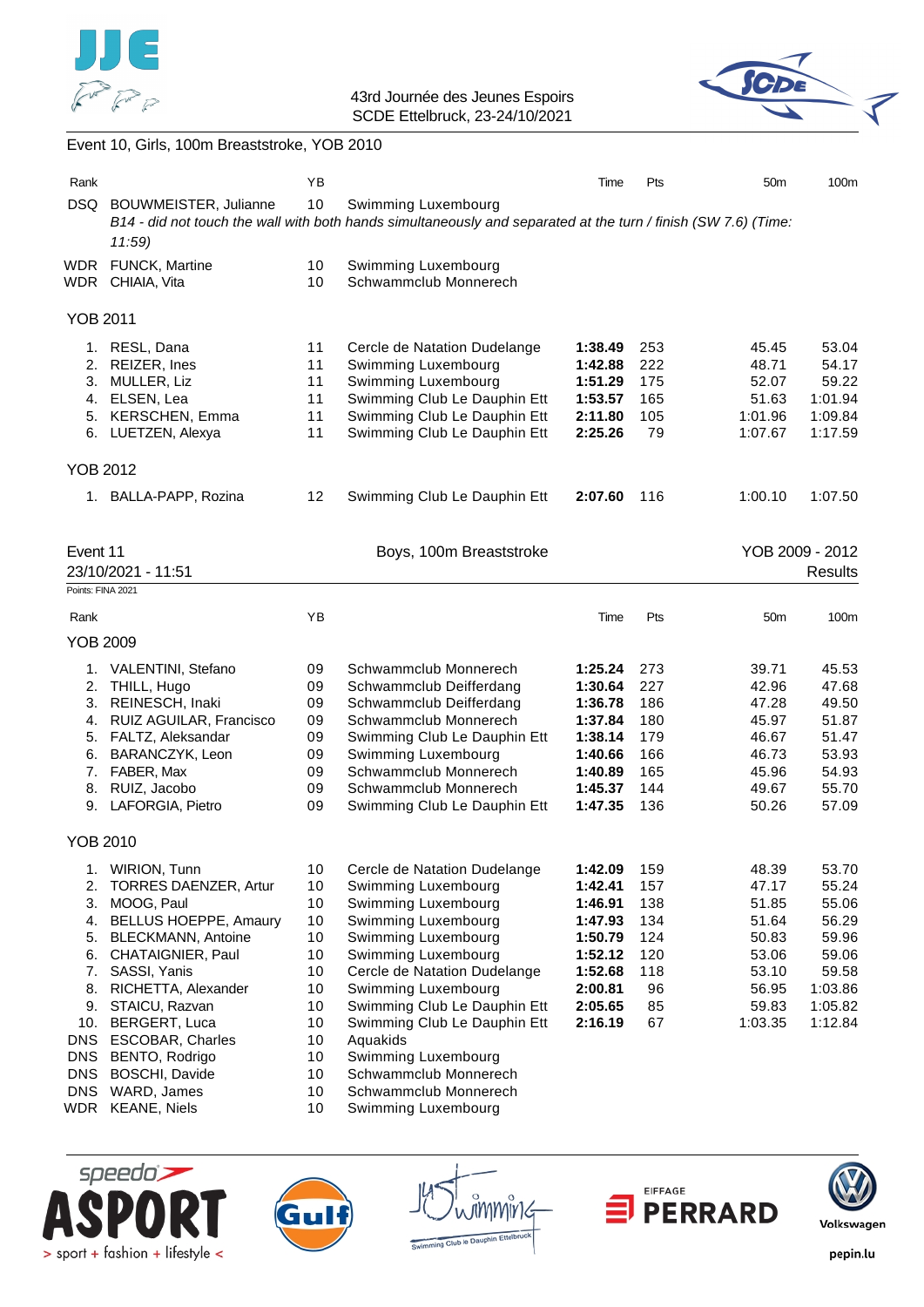



# Event 11, Boys, 100m Breaststroke

speedo)

> sport + fashion + lifestyle <

Gul

| 1.<br>2.<br>3.<br>4.<br>6. | DALOPE, Jason<br>DONDELINGER, Gregory<br>SIMAO NOGUEIRA, Francisco<br>BRANGIER, Jean-Michel<br>5. HUBERTY, Nick<br>DE CRESCENZO, Lucas<br>WDR ALASADI, Joud | 11<br>11<br>11<br>11<br>11<br>11<br>11 | Aquakids | 1:42.23<br>158<br>Swimming Luxembourg<br>1:49.76<br>128<br>Schwammclub Deifferdang<br>123<br>1:51.02<br>Swimming Luxembourg<br>1:51.29<br>122<br>Swimming Luxembourg<br>2:00.10<br>Swimming Club Le Dauphin Ett<br>2:06.66<br>Schwammclub Deifferdang |                    |            |                    | 48.82<br>51.96<br>52.78<br>53.11<br>57.02<br>57.91 | 53.41<br>57.80<br>58.24<br>58.18<br>1:03.08<br>1:08.75 |
|----------------------------|-------------------------------------------------------------------------------------------------------------------------------------------------------------|----------------------------------------|----------|-------------------------------------------------------------------------------------------------------------------------------------------------------------------------------------------------------------------------------------------------------|--------------------|------------|--------------------|----------------------------------------------------|--------------------------------------------------------|
| <b>YOB 2012</b>            |                                                                                                                                                             |                                        |          |                                                                                                                                                                                                                                                       |                    |            |                    |                                                    |                                                        |
| 1.<br>2.                   | <b>BOERSMA, Anton</b><br>BERVAS-SCHUMACHER, Olivit12                                                                                                        | 12                                     |          | Swimming Luxembourg<br>Swimming Club Le Dauphin Ett                                                                                                                                                                                                   | 1:49.26<br>1:59.51 | 129<br>99  |                    | 51.66<br>57.34                                     | 57.60<br>1:02.17                                       |
| Event 12                   | 23/10/2021 - 12:08                                                                                                                                          |                                        |          | 50m Breaststroke                                                                                                                                                                                                                                      |                    |            |                    |                                                    | 2013 and younger<br><b>Results</b>                     |
| Points: FINA 2021          |                                                                                                                                                             |                                        |          |                                                                                                                                                                                                                                                       |                    |            |                    |                                                    |                                                        |
| Rank                       |                                                                                                                                                             |                                        | YB       |                                                                                                                                                                                                                                                       |                    |            | Time               | Pts                                                |                                                        |
|                            | 1. PETERS, Lenie<br>2. STAICU, Nadia                                                                                                                        |                                        | 13<br>13 | Swimming Club Le Dauphin Ett<br>Swimming Club Le Dauphin Ett                                                                                                                                                                                          |                    |            | 1:24.06<br>1:34.36 | 39<br>27                                           |                                                        |
| Event 13                   | 23/10/2021 - 12:10                                                                                                                                          |                                        |          | Girls, 100m Butterfly                                                                                                                                                                                                                                 |                    |            |                    |                                                    | YOB 2009 - 2012<br>Results                             |
| Points: FINA 2021          |                                                                                                                                                             |                                        |          |                                                                                                                                                                                                                                                       |                    |            |                    |                                                    |                                                        |
| Rank<br><b>YOB 2009</b>    |                                                                                                                                                             | YB                                     |          |                                                                                                                                                                                                                                                       | Time               | Pts        |                    | 50 <sub>m</sub>                                    | 100m                                                   |
|                            |                                                                                                                                                             |                                        |          |                                                                                                                                                                                                                                                       |                    |            |                    |                                                    |                                                        |
| 1.<br>2.                   | <b>GRUJIC-MARTINS, Teodora</b><br>BRITZ, Lea                                                                                                                | 09<br>09                               |          | Swimming Luxembourg<br>Swimming Club Le Dauphin Ett                                                                                                                                                                                                   | 1:16.49<br>1:45.60 | 363<br>138 |                    | 34.83<br>46.31                                     | 41.66<br>59.29                                         |
| 3.                         | CISZEK, Alina                                                                                                                                               | 09                                     |          | Swimming Club Le Dauphin Ett                                                                                                                                                                                                                          | 1:45.98            | 136        |                    | 47.91                                              | 58.07                                                  |
| Event 14                   | 23/10/2021 - 12:13                                                                                                                                          |                                        |          | Boys, 100m Butterfly                                                                                                                                                                                                                                  |                    |            |                    |                                                    | YOB 2009 - 2012<br>Results                             |
| Points: FINA 2021          |                                                                                                                                                             |                                        |          |                                                                                                                                                                                                                                                       |                    |            |                    |                                                    |                                                        |
| Rank                       |                                                                                                                                                             | ΥB                                     |          |                                                                                                                                                                                                                                                       | Time               | Pts        |                    | 50 <sub>m</sub>                                    | 100m                                                   |
| YOB 2009                   |                                                                                                                                                             |                                        |          |                                                                                                                                                                                                                                                       |                    |            |                    |                                                    |                                                        |
|                            | 1. VALENTINI, Stefano                                                                                                                                       | 09                                     |          | Schwammclub Monnerech                                                                                                                                                                                                                                 | 1:20.39            | 209        |                    | 37.05                                              | 43.34                                                  |
| 2.                         | RUIZ, Jacobo                                                                                                                                                | 09                                     |          | Schwammclub Monnerech                                                                                                                                                                                                                                 | 1:24.72            | 179        |                    | 40.63                                              | 44.09                                                  |
| 3.                         | THILL, Hugo                                                                                                                                                 | 09                                     |          | Schwammclub Deifferdang                                                                                                                                                                                                                               | 1:24.89            | 178        |                    | 39.80                                              | 45.09                                                  |
| 4.                         | BRANGIER, Jean-Remi<br>DNS TUDOR, Stefan                                                                                                                    | 09<br>09                               |          | Swimming Luxembourg<br>Cercle Royal de Natation Arlonais                                                                                                                                                                                              | 1:34.96            | 127        |                    | 43.38                                              | 51.58                                                  |
| <b>YOB 2010</b>            |                                                                                                                                                             |                                        |          |                                                                                                                                                                                                                                                       |                    |            |                    |                                                    |                                                        |
|                            | 1. CARNEIRO, Vasco<br>DSQ COLLOMB, Robin<br>G2 - Starting before the starting signal (SW 4.4) (Time: 12:33)                                                 | 10<br>10                               |          | Swimming Luxembourg<br>Swimming Luxembourg                                                                                                                                                                                                            | 1:27.17 164        |            |                    | 39.58                                              | 47.59                                                  |

mmmir

to Davo



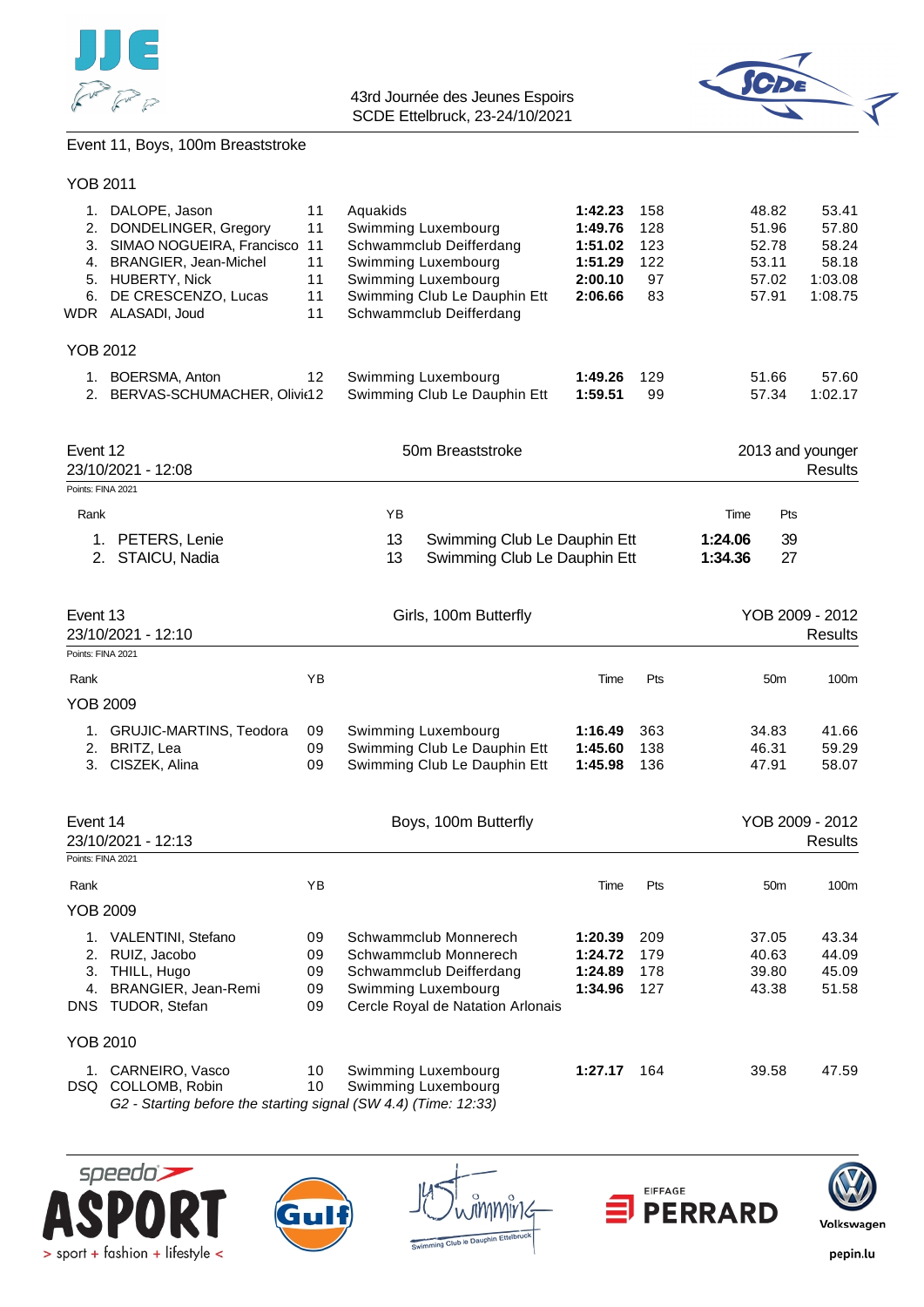



|                   | Event 14, Boys, 100m Butterfly, YOB 2010                                                                                                                                                                                                                                                                                                |          |                                                                                                                                                   |                                                                                                                                                                                                                                                                                                                                                                                                                                                                        |     |                                                                                                            |                                                                                |                            |
|-------------------|-----------------------------------------------------------------------------------------------------------------------------------------------------------------------------------------------------------------------------------------------------------------------------------------------------------------------------------------|----------|---------------------------------------------------------------------------------------------------------------------------------------------------|------------------------------------------------------------------------------------------------------------------------------------------------------------------------------------------------------------------------------------------------------------------------------------------------------------------------------------------------------------------------------------------------------------------------------------------------------------------------|-----|------------------------------------------------------------------------------------------------------------|--------------------------------------------------------------------------------|----------------------------|
| Rank              |                                                                                                                                                                                                                                                                                                                                         | ΥB       |                                                                                                                                                   | Time                                                                                                                                                                                                                                                                                                                                                                                                                                                                   | Pts |                                                                                                            | 50 <sub>m</sub>                                                                | 100m                       |
|                   | DNS ESCOBAR, Charles<br>DNS WARD, James                                                                                                                                                                                                                                                                                                 | 10<br>10 | Aquakids                                                                                                                                          | Schwammclub Monnerech                                                                                                                                                                                                                                                                                                                                                                                                                                                  |     |                                                                                                            |                                                                                |                            |
| Event 15          | 23/10/2021 - 12:18                                                                                                                                                                                                                                                                                                                      |          |                                                                                                                                                   | Girls, 50m Butterfly                                                                                                                                                                                                                                                                                                                                                                                                                                                   |     |                                                                                                            |                                                                                | YOB 2009 - 2012<br>Results |
| Points: FINA 2021 |                                                                                                                                                                                                                                                                                                                                         |          |                                                                                                                                                   |                                                                                                                                                                                                                                                                                                                                                                                                                                                                        |     |                                                                                                            |                                                                                |                            |
| Rank              |                                                                                                                                                                                                                                                                                                                                         |          | YB                                                                                                                                                |                                                                                                                                                                                                                                                                                                                                                                                                                                                                        |     | Time                                                                                                       | Pts                                                                            |                            |
| <b>YOB 2009</b>   |                                                                                                                                                                                                                                                                                                                                         |          |                                                                                                                                                   |                                                                                                                                                                                                                                                                                                                                                                                                                                                                        |     |                                                                                                            |                                                                                |                            |
| 3.                | 1. MILANOVSKA, Maja<br>2. CONSTANTIN, Sophia<br>MOSTAFA, Nour<br>4. LAMBIN, Elisa<br>5. OLINGER, Lilli<br>6. PIACENTINI, Giulia<br>7. POELS, Klara-Luisa<br>LUETZEN, Laura<br>9. FRADET, Maelle                                                                                                                                         |          | 09<br>09<br>09<br>09<br>09<br>09<br>09<br>09<br>09                                                                                                | <b>Swimming Luxembourg</b><br>Swimming Luxembourg<br>Swimming Luxembourg<br>Schwammclub Deifferdang<br>Swimming Club Le Dauphin Ett<br><b>Swimming Luxembourg</b><br>Swimming Luxembourg<br>Swimming Club Le Dauphin Ett<br>Schwammclub Deifferdang<br>Schwammclub Monnerech                                                                                                                                                                                           |     | 33.78<br>35.97<br>37.30<br>38.50<br>39.56<br>42.08<br>42.28<br>42.28<br>47.08                              | 375<br>311<br>279<br>253<br>234<br>194<br>191<br>191<br>138                    |                            |
|                   | 10. JANEIRO PEREIRA, Matilde<br>11. PATTEN CANDASAMY, Mythili<br>12. GIESLER, Lore<br>13. SANTAS BARROCA FERREIRA, Caroli09<br>DNS PRENTIC, Anela                                                                                                                                                                                       |          | 09<br>09<br>09<br>09                                                                                                                              | Swimming Club Le Dauphin Ett<br>Swimming Luxembourg<br>Swimming Club Le Dauphin Ett<br>Schwammclub Deifferdang                                                                                                                                                                                                                                                                                                                                                         |     | 49.04<br>51.36<br>52.18<br>53.43                                                                           | 122<br>106<br>101<br>95                                                        |                            |
| <b>YOB 2010</b>   |                                                                                                                                                                                                                                                                                                                                         |          |                                                                                                                                                   |                                                                                                                                                                                                                                                                                                                                                                                                                                                                        |     |                                                                                                            |                                                                                |                            |
| 7.                | 1. BARTHEL, Emma<br>2. N'GORAN, Ashlynn<br>3. LEONARD, Leni<br>4. PAVELEK, Mira<br>5. NIKITINA, Dana<br>6. CRUJEIRA NEVES, Ines<br><b>BOUWMEISTER, Julianne</b><br>8. WINDISCH, Kristina<br>9. BRUCCULERI, Isabel Louise<br>10. SABBOURI, Sofia<br>11. KARNIK, Sia<br>12. HUBERTY, Mina-Aaliyah<br>DSQ PESCH, Zoe<br>WDR FUNCK, Martine |          | 10<br>10 <sup>°</sup><br>10 <sup>°</sup><br>10 <sup>°</sup><br>10 <sup>°</sup><br>10 <sup>°</sup><br>10<br>10<br>10<br>10<br>10<br>10<br>10<br>10 | <b>Swimming Luxembourg</b><br><b>Barracuda Esch Natation</b><br>Swimming Luxembourg<br>Swimming Luxembourg<br>Swimming Luxembourg<br>Schwammclub Deifferdang<br>Swimming Luxembourg<br>Swimming Luxembourg<br>Swimming Luxembourg<br>Swimming Luxembourg<br>Swimming Luxembourg<br>Swimming Club Le Dauphin Ett<br>Swimming Club Le Dauphin Ett<br>P6 - more than one arm pull under water after the start / turn (SW 8.5) (Time: 12:33)<br><b>Swimming Luxembourg</b> |     | 36.75<br>39.13<br>39.71<br>42.33<br>43.53<br>45.82<br>46.52<br>48.20<br>48.22<br>48.33<br>52.78<br>1:00.58 | 291<br>241<br>231<br>191<br>175<br>150<br>143<br>129<br>129<br>128<br>98<br>65 |                            |
|                   |                                                                                                                                                                                                                                                                                                                                         |          |                                                                                                                                                   |                                                                                                                                                                                                                                                                                                                                                                                                                                                                        |     |                                                                                                            |                                                                                |                            |
| <b>YOB 2011</b>   |                                                                                                                                                                                                                                                                                                                                         |          |                                                                                                                                                   |                                                                                                                                                                                                                                                                                                                                                                                                                                                                        |     |                                                                                                            |                                                                                |                            |

- 
- 
- 1. MULLER, Liz 11 Swimming Luxembourg **48.24** 129 2. REIZER, Ines 11 Swimming Luxembourg **51.38** 106









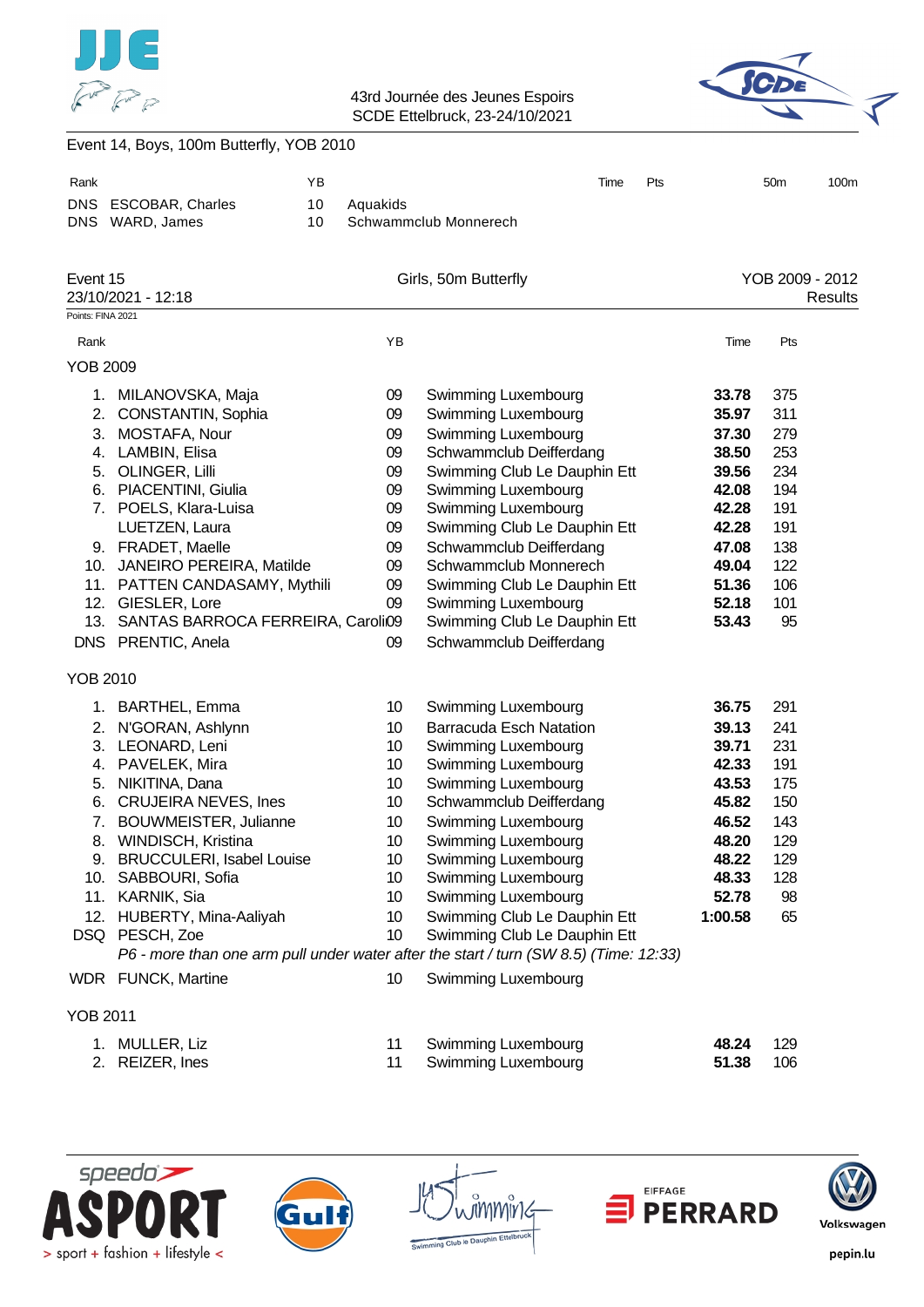



| Event 16<br>23/10/2021 - 12:26 |                              |                 | Boys, 50m Butterfly          | YOB 2009 - 2012<br>Results |     |  |
|--------------------------------|------------------------------|-----------------|------------------------------|----------------------------|-----|--|
| Points: FINA 2021              |                              |                 |                              |                            |     |  |
| Rank                           |                              | YB              |                              | Time                       | Pts |  |
| <b>YOB 2009</b>                |                              |                 |                              |                            |     |  |
|                                | 1. REINESCH, Inaki           | 09              | Schwammclub Deifferdang      | 37.28                      | 198 |  |
|                                | 2. REDING, Deyan             | 09              | Swimming Luxembourg          | 38.61                      | 178 |  |
|                                | 3. BARANCZYK, Leon           | 09              | Swimming Luxembourg          | 43.31                      | 126 |  |
|                                | 4. FABER, Max                | 09              | Schwammclub Monnerech        | 46.22                      | 104 |  |
|                                | 5. FALTZ, Aleksandar         | 09              | Swimming Club Le Dauphin Ett | 46.42                      | 102 |  |
|                                | 6. LAFORGIA, Pietro          | 09              | Swimming Club Le Dauphin Ett | 50.10                      | 81  |  |
| <b>YOB 2010</b>                |                              |                 |                              |                            |     |  |
|                                | 1. PRENTIC, Anel             | 10              | Schwammclub Deifferdang      | 42.72                      | 131 |  |
|                                | 2. BELLUS HOEPPE, Amaury     | 10              | Swimming Luxembourg          | 44.31                      | 118 |  |
|                                | 3. MOOG, Paul                | 10              | Swimming Luxembourg          | 44.92                      | 113 |  |
|                                | 4. TORRES DAENZER, Artur     | 10              | Swimming Luxembourg          | 45.28                      | 110 |  |
|                                | 5. CHATAIGNIER, Paul         | 10              | Swimming Luxembourg          | 45.82                      | 106 |  |
|                                | 6. BLECKMANN, Antoine        | 10              | Swimming Luxembourg          | 51.95                      | 73  |  |
|                                | 7. STAICU, Razvan            | 10              | Swimming Club Le Dauphin Ett | 53.19                      | 68  |  |
| 8.                             | RICHETTA, Alexander          | 10              | Swimming Luxembourg          | 1:02.53                    | 42  |  |
| <b>DNS</b>                     | BENTO, Rodrigo               | 10              | Swimming Luxembourg          |                            |     |  |
| <b>DNS</b>                     | <b>BOSCHI, Davide</b>        | 10              | Schwammclub Monnerech        |                            |     |  |
|                                | WDR KEANE, Niels             | 10 <sup>1</sup> | Swimming Luxembourg          |                            |     |  |
| <b>YOB 2011</b>                |                              |                 |                              |                            |     |  |
|                                | 1. VISSER, Felix             | 11              | Swimming Club Le Dauphin Ett | 40.98                      | 149 |  |
|                                | 2. DONDELINGER, Gregory      | 11              | Swimming Luxembourg          | 44.56                      | 116 |  |
|                                | 3. SIMAO NOGUEIRA, Francisco | 11              | Schwammclub Deifferdang      | 47.10                      | 98  |  |
|                                | 4. BRANGIER, Jean-Michel     | 11              | Swimming Luxembourg          | 49.29                      | 85  |  |
|                                | 5. HUBERTY, Nick             | 11              | Swimming Luxembourg          | 57.37                      | 54  |  |
|                                | WDR ALASADI, Joud            | 11              | Schwammclub Deifferdang      |                            |     |  |
| <b>YOB 2012</b>                |                              |                 |                              |                            |     |  |
|                                | 1. BOERSMA, Anton            | 12              | Swimming Luxembourg          | 42.99                      | 129 |  |
| 2.                             | BERVAS-SCHUMACHER, Olivier   | 12              | Swimming Club Le Dauphin Ett | 53.04                      | 68  |  |











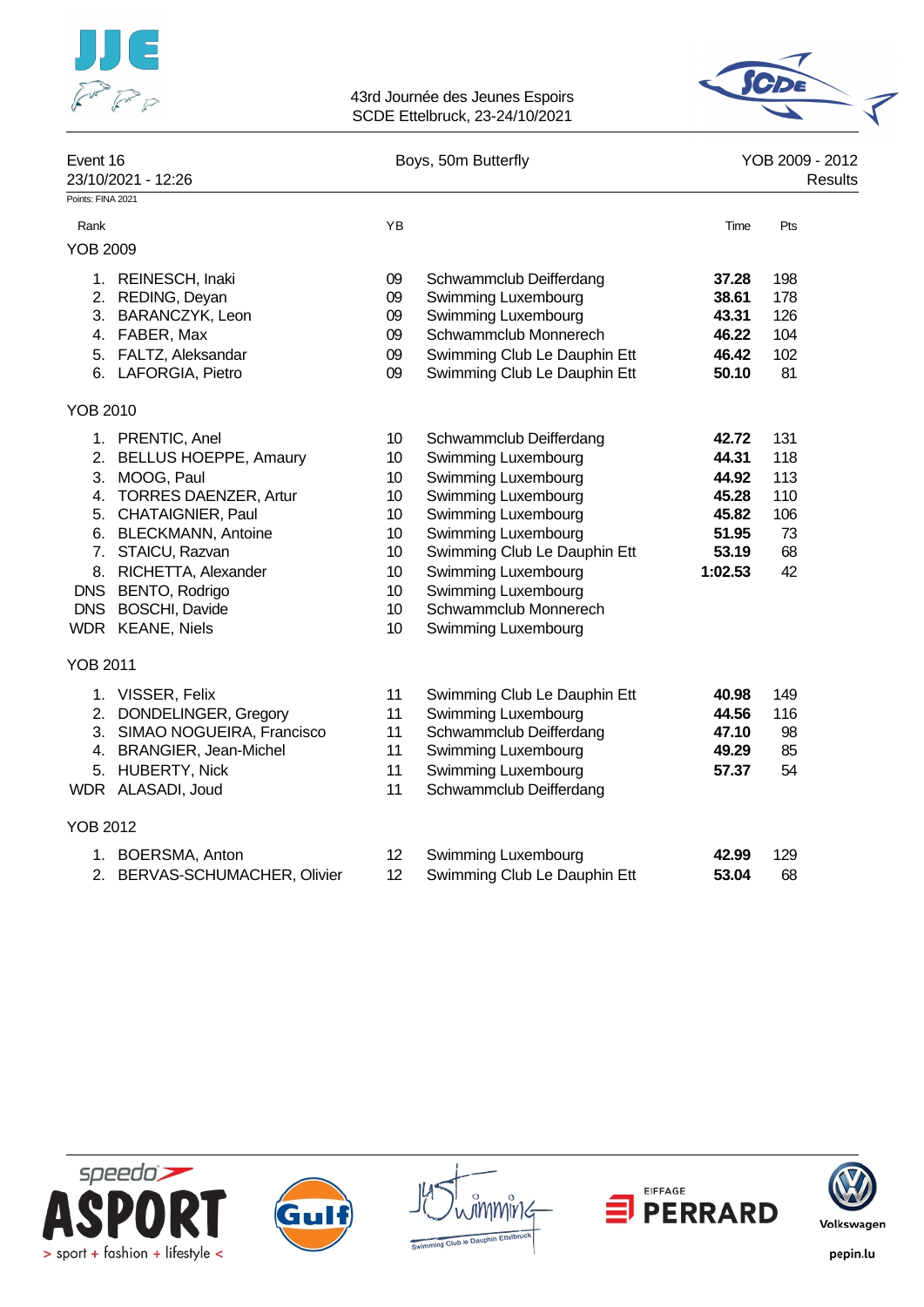

# 2 - YOUNGSTERS 23/10/2021 - 14:30



| Event 18<br>23/10/2021 - 14:30 |                                                                 |    | Girls, 50m Breaststroke        | YOB 2009 - 2012<br><b>Results</b> |     |  |
|--------------------------------|-----------------------------------------------------------------|----|--------------------------------|-----------------------------------|-----|--|
| Points: FINA 2021              |                                                                 |    |                                |                                   |     |  |
| Rank                           |                                                                 | YB |                                | Time                              | Pts |  |
| <b>YOB 2009</b>                |                                                                 |    |                                |                                   |     |  |
| 1.                             | <b>GRUJIC-MARTINS, Teodora</b>                                  | 09 | Swimming Luxembourg            | 38.35                             | 413 |  |
|                                | 2. LUETZEN, Laura                                               | 09 | Swimming Club Le Dauphin Ett   | 45.57                             | 246 |  |
|                                | 3. KOENIG, Charlotte Fleur                                      | 09 | Swimming Luxembourg            | 46.84                             | 226 |  |
|                                | 4. POELS, Klara-Luisa                                           | 09 | Swimming Luxembourg            | 47.03                             | 223 |  |
|                                | DNS PRENTIC, Anela                                              | 09 | Schwammclub Deifferdang        |                                   |     |  |
| <b>YOB 2010</b>                |                                                                 |    |                                |                                   |     |  |
|                                | 1. LEONARD, Leni                                                | 10 | Swimming Luxembourg            | 44.45                             | 265 |  |
|                                | 2. PAVELEK, Mira                                                | 10 | Swimming Luxembourg            | 45.89                             | 241 |  |
|                                | 3. BOUWMEISTER, Julianne                                        | 10 | Swimming Luxembourg            | 47.85                             | 212 |  |
|                                | 4. NIKITINA, Dana                                               | 10 | Swimming Luxembourg            | 50.32                             | 182 |  |
|                                | 5. WIEBER, Josephine                                            | 10 | Swimming Luxembourg            | 54.48                             | 144 |  |
|                                | 6. ALBERSMEYER, Neele                                           | 10 | Swimming Club Le Dauphin Ett   | 55.70                             | 134 |  |
|                                | 7. PEIFFER TROJANOWSKI, Louisa                                  | 10 | Swimming Luxembourg            | 56.60                             | 128 |  |
|                                | 8. FEDOSEEVA, Anna                                              | 10 | Swimming Luxembourg            | 1:03.34                           | 91  |  |
| <b>YOB 2011</b>                |                                                                 |    |                                |                                   |     |  |
|                                | 1. RESL, Dana                                                   | 11 | Cercle de Natation Dudelange   | 45.10                             | 253 |  |
| 2.                             | MEES, Mijntje                                                   | 11 | Swimming Luxembourg            | 52.84                             | 157 |  |
|                                | 3. ELSEN, Lea                                                   | 11 | Swimming Club Le Dauphin Ett   | 53.01                             | 156 |  |
| 4.                             | GRILO MACHADO, Diana                                            | 11 | Cercle de Natation Dudelange   | 55.88                             | 133 |  |
| 5.                             | LUETZEN, Alexya                                                 | 11 | Swimming Club Le Dauphin Ett   | 1:05.69                           | 82  |  |
| 6.                             | CARVALHO, Athenais                                              | 11 | <b>Barracuda Esch Natation</b> | 1:08.77                           | 71  |  |
|                                | DSQ KOROGLANOGLOU, Lenia                                        | 11 | Schwammclub Monnerech          |                                   |     |  |
|                                | G2 - Starting before the starting signal (SW 4.4) (Time: 14:42) |    |                                |                                   |     |  |
| YOB 2012                       |                                                                 |    |                                |                                   |     |  |
| 1.                             | <b>MEDDOURI, Firdaws</b>                                        | 12 | Cercle de Natation Dudelange   | 50.26                             | 183 |  |
| 2.                             | KOULISCHER, Mona-Lisa                                           | 12 | Swimming Luxembourg            | 55.16                             | 138 |  |
| 3.                             | PECIREP, Lana                                                   | 12 | Cercle de Natation Dudelange   | 55.69                             | 134 |  |
| 4.                             | KAYSER, Sophie                                                  | 12 | Swimming Club Le Dauphin Ett   | 56.82                             | 126 |  |
| 5.                             | <b>BLECKMANN, Emilie</b>                                        | 12 | Swimming Luxembourg            | 57.77                             | 120 |  |
| 6.                             | ZATKO, Tamy                                                     | 12 | Cercle de Natation Dudelange   | 58.49                             | 116 |  |
| 7.                             | KARZEL, Marie                                                   | 12 | Swimming Luxembourg            | 58.93                             | 113 |  |
| 8.                             | MOSTAFA, Kinda                                                  | 12 | Swimming Luxembourg            | 59.02                             | 113 |  |
| 9.                             | BALLA-PAPP, Rozina                                              | 12 | Swimming Club Le Dauphin Ett   | 1:00.74                           | 103 |  |
| 10.                            | VOBORILOVA, Adela                                               | 12 | Swimming Luxembourg            | 1:01.58                           | 99  |  |
| 11.                            | SIMON, Nora                                                     | 12 | Cercle de Natation Wiltz       | 1:01.84                           | 98  |  |
| 12.                            | MASSARD, CLaire                                                 | 12 | Swimming Club Le Dauphin Ett   | 1:03.71                           | 90  |  |
| 13.                            | DIEDERICH, Lilly                                                | 12 | Swimming Club Le Dauphin Ett   | 1:05.62                           | 82  |  |
|                                | DSQ ANISKO, Hanna                                               | 12 | Cercle Nautique Petange        |                                   |     |  |





Gul



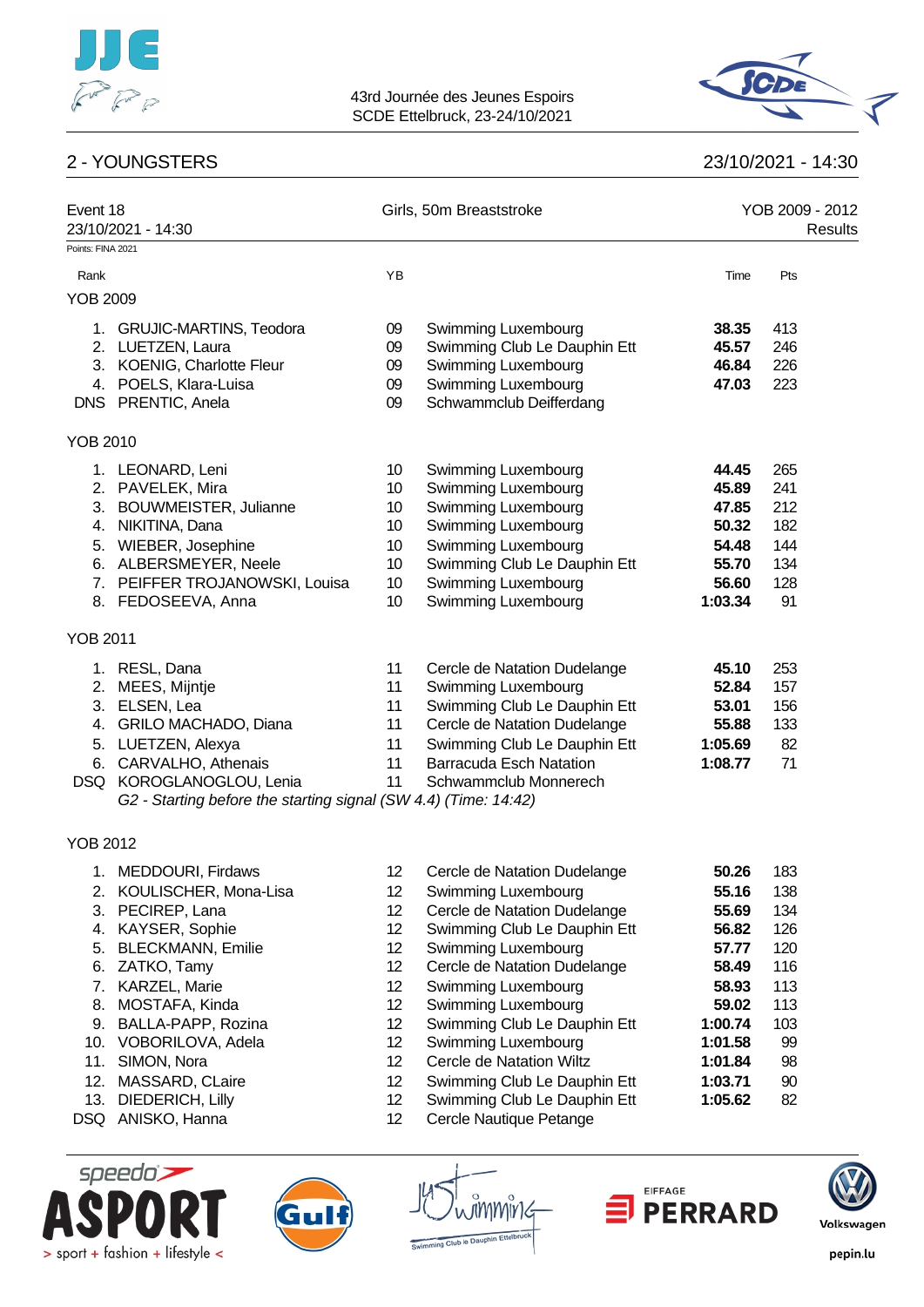*B14 - did not touch the wall with both hands simultaneously and separated at the turn / finish (SW 7.6) (Time: 14:50)*

| Event 19          | 23/10/2021 - 14:41             |    | Boys, 50m Breaststroke                                                                                                                |         | YOB 2009 - 2012<br>Results |
|-------------------|--------------------------------|----|---------------------------------------------------------------------------------------------------------------------------------------|---------|----------------------------|
| Points: FINA 2021 |                                |    |                                                                                                                                       |         |                            |
| Rank              |                                | YB |                                                                                                                                       | Time    | Pts                        |
| YOB 2009          |                                |    |                                                                                                                                       |         |                            |
|                   | 1. REDING, Deyan               | 09 | Swimming Luxembourg                                                                                                                   | 42.82   | 205                        |
|                   | 2. BARANCZYK, Leon             | 09 | Swimming Luxembourg                                                                                                                   | 44.52   | 182                        |
|                   | 3. SAOUDAOUI, Akram            | 09 | Cercle Nautique Petange                                                                                                               | 45.78   | 167                        |
|                   | 4. KIDD, Alexander             | 09 | Swimming Luxembourg                                                                                                                   | 46.36   | 161                        |
| YOB 2010          |                                |    |                                                                                                                                       |         |                            |
|                   | 1. SCHEECK, Lennox             | 10 | Cercle Nautique Petange                                                                                                               | 41.06   | 232                        |
|                   | 2. WIRION, Tunn                | 10 | Cercle de Natation Dudelange                                                                                                          | 45.52   | 170                        |
|                   | 3. COLLOMB, Robin              | 10 | Swimming Luxembourg                                                                                                                   | 45.85   | 167                        |
|                   | 4. CARNEIRO, Vasco             | 10 | Swimming Luxembourg                                                                                                                   | 46.57   | 159                        |
|                   | 5. PRENTIC, Anel               | 10 | Schwammclub Deifferdang                                                                                                               | 47.75   | 147                        |
|                   | 6. MOOG, Paul                  | 10 | Swimming Luxembourg                                                                                                                   | 49.60   | 131                        |
| 7.                | SASSI, Yanis                   | 10 | Cercle de Natation Dudelange                                                                                                          | 50.99   | 121                        |
|                   | 8. WIEBER, Edouard             | 10 | Swimming Luxembourg                                                                                                                   | 55.42   | 94                         |
|                   | 9. KROMBACH, Cyril             | 10 | Swimming Luxembourg                                                                                                                   | 56.07   | 91                         |
|                   | 10. DE SAEDELEER, Gabriel      | 10 | Swimming Luxembourg                                                                                                                   | 59.28   | 77                         |
|                   | 11. BERGERT, Luca              | 10 | Swimming Club Le Dauphin Ett                                                                                                          | 1:04.22 | 60                         |
| <b>DNS</b>        | BENTO, Rodrigo                 | 10 | Swimming Luxembourg                                                                                                                   |         |                            |
|                   | WDR ALLBAUGH-HEINZ, Kyle       | 10 | Aquakids                                                                                                                              |         |                            |
| YOB 2011          |                                |    |                                                                                                                                       |         |                            |
|                   | 1. KOEV, Krassen               | 11 | Schwammclub Monnerech                                                                                                                 | 48.10   | 144                        |
|                   | 2. PALAGNIOUK, Alexander       | 11 | Cercle Nautique Petange                                                                                                               | 53.22   | 106                        |
|                   | 3. KIEFFER GABBANA, Maximilien | 11 | Swimming Luxembourg                                                                                                                   | 55.34   | 94                         |
|                   | 4. DE CRESCENZO, Lucas         | 11 | Swimming Club Le Dauphin Ett                                                                                                          | 55.71   | 93                         |
|                   | 5. TEIXEIRA, Ruben Paulo       | 11 | Cercle de Natation Dudelange                                                                                                          | 56.03   | 91                         |
|                   | 6. WESTER, Liam                | 11 | Cercle de Natation Dudelange                                                                                                          | 57.94   | 82                         |
|                   | DNS KARANOVIC, Gordan          | 11 | Cercle de Natation Dudelange                                                                                                          |         |                            |
| YOB 2012          |                                |    |                                                                                                                                       |         |                            |
|                   | 1. PILAGATTI, Yanis            | 12 | Swimming Luxembourg                                                                                                                   | 49.02   | 136                        |
|                   | 2. BECKER, Yanick              | 12 | Schwammclub Monnerech                                                                                                                 | 55.70   | 93                         |
|                   | 3. FABER SZOMBATHY, Philippe   | 12 | Swimming Luxembourg                                                                                                                   | 59.08   | 78                         |
|                   | 4. TROIA REVERTE, Marcel       | 12 | Swimming Luxembourg                                                                                                                   | 59.87   | 75                         |
|                   | 5. FIORUCCI, Massimo           | 12 | Cercle de Natation Dudelange                                                                                                          | 1:04.99 | 58                         |
|                   | 6. WIRION, Jules               | 12 | Cercle de Natation Dudelange                                                                                                          | 1:11.15 | 44                         |
|                   | DSQ BARANCZYK, Adam<br>14:58)  | 12 | Swimming Luxembourg<br>B14 - did not touch the wall with both hands simultaneously and separated at the turn / finish (SW 7.6) (Time: |         |                            |
|                   | DSQ PLETSCHETTE, Hugo          | 12 | Swimming Club Le Dauphin Ett                                                                                                          |         |                            |
|                   | 14:57                          |    | B14 - did not touch the wall with both hands simultaneously and separated at the turn / finish (SW 7.6) (Time:                        |         |                            |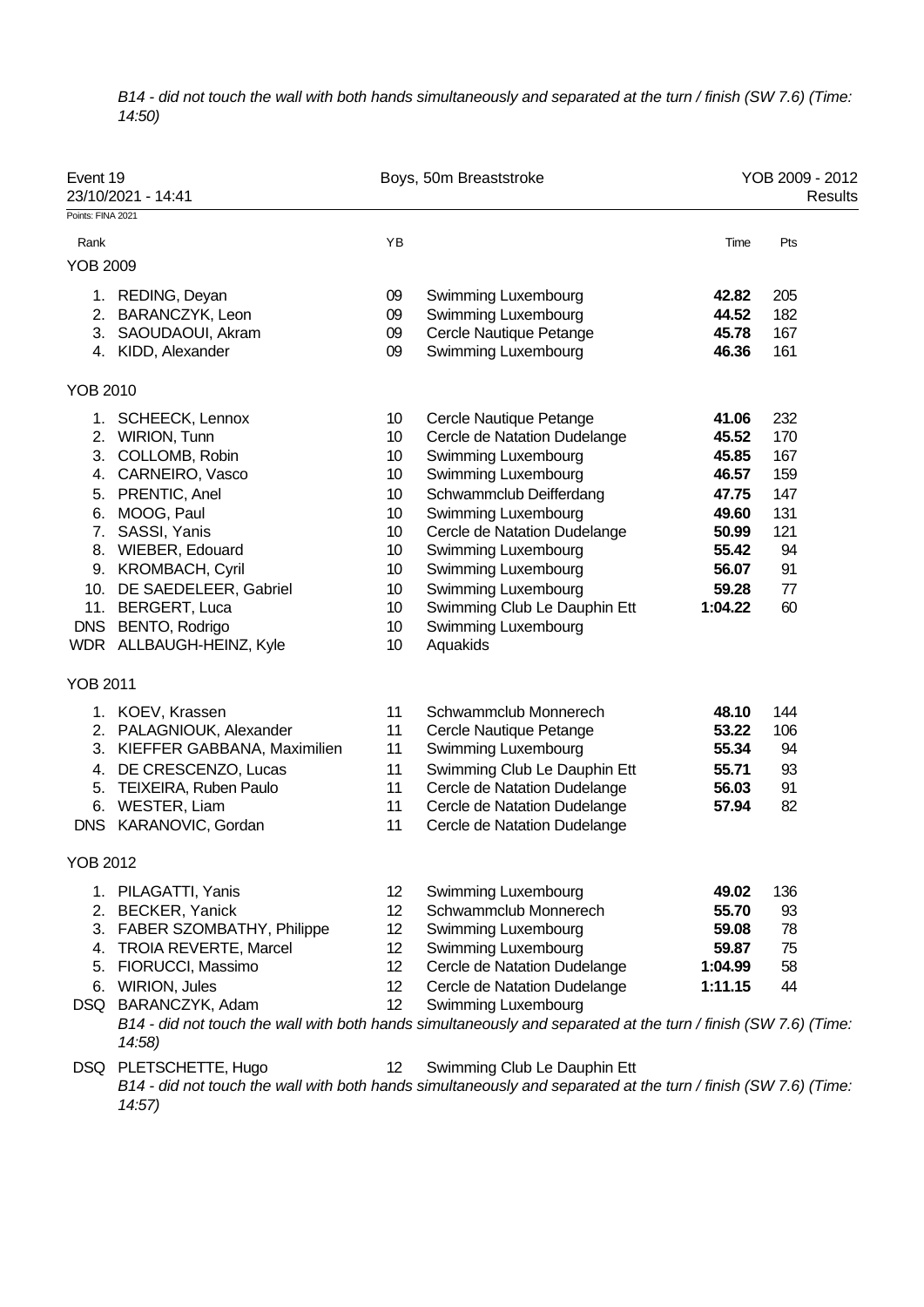



Event 19, Boys, 50m Breaststroke, YOB 2012

| Rank              |                                                                                            | ΥB            |                              | Time  | Pts |         |
|-------------------|--------------------------------------------------------------------------------------------|---------------|------------------------------|-------|-----|---------|
| DSQ.              | LEITE FRANCISCO, Rafael<br>G2 - Starting before the starting signal (SW 4.4) (Time: 14:51) | 12            | Cercle de Natation Wiltz     |       |     |         |
| <b>DNS</b>        | MARTORANA, Kevin-Leon                                                                      | 12            | Swimming Club Le Dauphin Ett |       |     |         |
|                   | WDR WILLEMSSEN, Mathis                                                                     | 12            | Swimming Club Le Dauphin Ett |       |     |         |
| Event 58          |                                                                                            | 50m Freestyle |                              |       |     | Open    |
|                   | 23/10/2021 - 14:53                                                                         |               | <b>Special Olympics</b>      |       |     | Results |
| Points: FINA 2021 |                                                                                            |               |                              |       |     |         |
| Rank              |                                                                                            | YB            |                              | Time  | Pts |         |
|                   | LAZZARINI, Jeff                                                                            |               | Special Olympics Luxembourg  | 49.44 | 67  |         |
|                   | JANKOWOY, Danielle                                                                         |               | Special Olympics Luxembourg  | 52.10 | 85  |         |
| 3.                | NEY, Timo                                                                                  |               | Special Olympics Luxembourg  | 55.03 | 49  |         |

|    | 4. EISCHEN, Laurent  | Special Olympics Luxembourg | 1:01.77 | 34 |  |
|----|----------------------|-----------------------------|---------|----|--|
|    | 5. ARTHUR, Fesquet   | Special Olympics Luxembourg | 1:03.84 | 31 |  |
|    | 6. QUINTUS, Romy     | Special Olympics Luxembourg | 1:04.62 | 44 |  |
|    | 7. GEORGES, Elise    | Special Olympics Luxembourg | 1:11.36 | 33 |  |
|    | 8. DIDIER, Sven      | Special Olympics Luxembourg | 1:12.16 | 21 |  |
| 9. | <b>WECKER, David</b> | Special Olympics Luxembourg | 1:18.99 | 16 |  |
|    | 10. BECKIUS, Miriam  | Special Olympics Luxembourg | 1:31.40 | 15 |  |
|    | 11. ZOLWER, Tammy    | Special Olympics Luxembourg | 1:52.32 | 8  |  |
|    | 12. HILGER, Gerard   | Special Olympics Luxembourg | 2:05.61 | 4  |  |
|    | DNS HARPES, Mario    | Special Olympics Luxembourg |         |    |  |
|    |                      |                             |         |    |  |

| Event 20<br>23/10/2021 - 15:01 |    |                                     | Girls, 200m Backstroke |                 |         |                  |                  |  |
|--------------------------------|----|-------------------------------------|------------------------|-----------------|---------|------------------|------------------|--|
| Points: FINA 2021              |    |                                     |                        |                 |         |                  |                  |  |
| Rank                           | ΥB | Time                                | Pts                    | 50 <sub>m</sub> | 100m    | 150 <sub>m</sub> | 200m             |  |
| YOB 2009                       |    |                                     |                        |                 |         |                  |                  |  |
| 1. OLINGER, Lilli              | 09 | Swimming Club Le Dauphir3:08.11 252 |                        | 44.19           | 48.05   | 49.48            | 46.39            |  |
| 2. BRITZ, Lea                  | 09 | Swimming Club Le Dauphir3:18.43 215 |                        | 47.68           | 50.14   | 51.40            | 49.21            |  |
| 3. CISZEK, Alina               | 09 | Swimming Club Le Dauphir3:31.23 178 |                        | 47.48           | 55.07   | 56.17            | 52.51            |  |
| 4. PATTEN CANDASAMY, My09i     |    | Swimming Club Le Dauphir3:52.79 133 |                        | 53.00           | 1:01.10 | 1:02.48          | 56.21            |  |
| Event 21                       |    | Boys, 200m Backstroke               |                        |                 |         | YOB 2009 - 2012  |                  |  |
| 23/10/2021 - 15:06             |    |                                     |                        |                 |         |                  | Results          |  |
| Points: FINA 2021              |    |                                     |                        |                 |         |                  |                  |  |
| Rank                           | ΥB | Time                                | Pts                    | 50 <sub>m</sub> | 100m    | 150 <sub>m</sub> | 200 <sub>m</sub> |  |









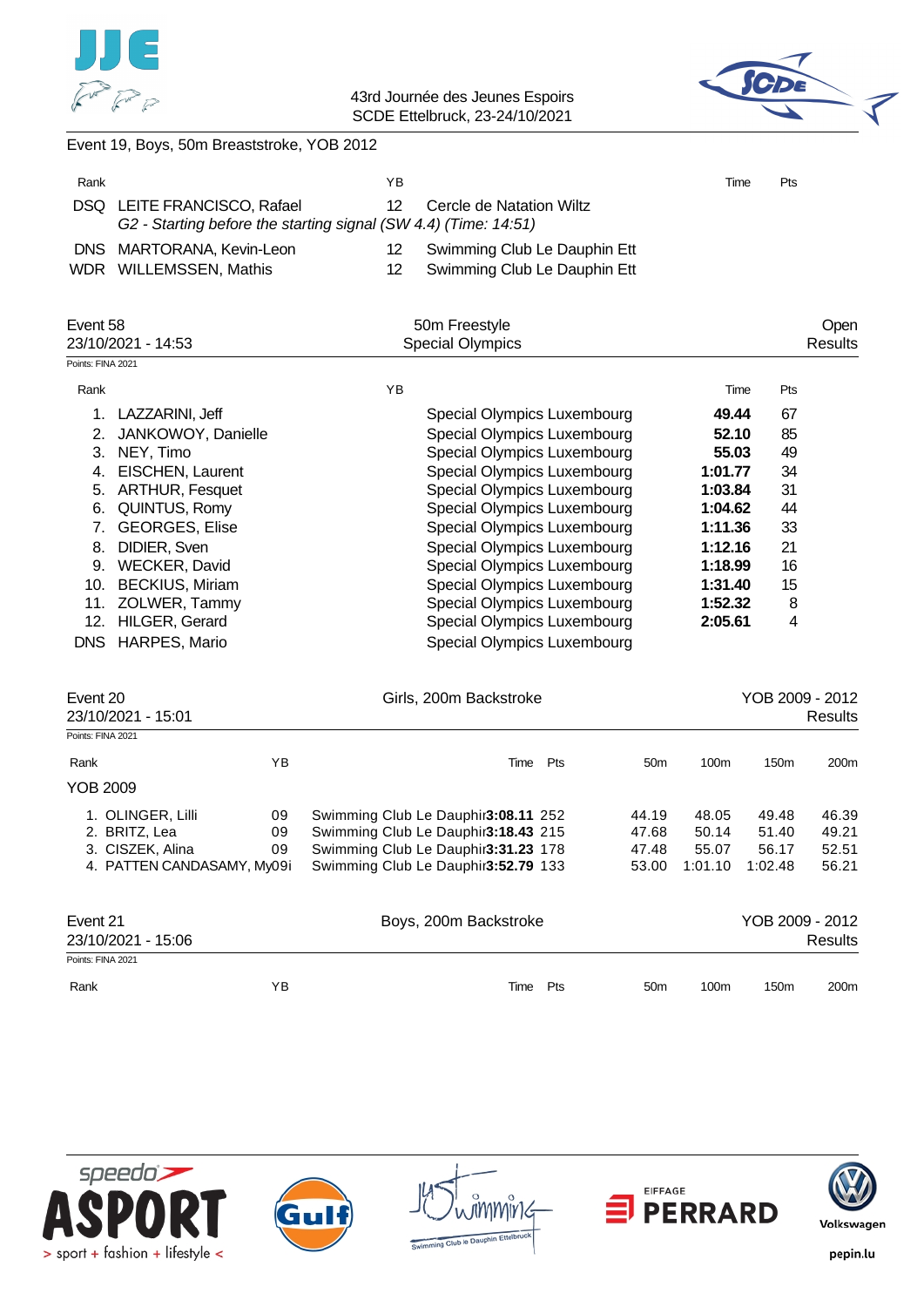

# 43rd Journée des Jeunes Espoirs



SCDE Ettelbruck, 23-24/10/2021

| Event 22<br>23/10/2021 - 15:06 |                                                                                                  | Girls, 100m Backstroke |                                                                                                                                                                                    |                               | YOB 2009 - 2012<br>Results |                         |                                   |
|--------------------------------|--------------------------------------------------------------------------------------------------|------------------------|------------------------------------------------------------------------------------------------------------------------------------------------------------------------------------|-------------------------------|----------------------------|-------------------------|-----------------------------------|
| Points: FINA 2021              |                                                                                                  |                        |                                                                                                                                                                                    |                               |                            |                         |                                   |
| Rank                           |                                                                                                  | ΥB                     |                                                                                                                                                                                    | Time                          | Pts                        | 50 <sub>m</sub>         | 100m                              |
| YOB 2009                       |                                                                                                  |                        |                                                                                                                                                                                    |                               |                            |                         |                                   |
|                                | 1. MILANOVSKA, Maja<br>2. SMITH, Josephine<br>3. SANTAS BARROCA FERREIRA09.                      | 09<br>09               | Swimming Luxembourg<br>Swimming Club Redange<br>Swimming Club Le Dauphin Ett                                                                                                       | 1:16.68<br>1:21.74<br>1:46.35 | 366<br>302<br>137          | 37.04<br>40.28<br>51.86 | 39.64<br>41.46<br>54.49           |
| <b>YOB 2011</b>                |                                                                                                  |                        |                                                                                                                                                                                    |                               |                            |                         |                                   |
|                                | 1. ELSEN, Lea<br>2. KERSCHEN, Emma                                                               | 11<br>11               | Swimming Club Le Dauphin Ett<br>Swimming Club Le Dauphin Ett                                                                                                                       | 1:44.85<br>2:04.25            | 143<br>86                  | 50.80<br>56.73          | 54.05<br>1:07.52                  |
| Event 23<br>Points: FINA 2021  | 23/10/2021 - 15:09                                                                               |                        | Boys, 100m Backstroke                                                                                                                                                              |                               |                            |                         | YOB 2009 - 2012<br><b>Results</b> |
| Rank                           |                                                                                                  | YB                     |                                                                                                                                                                                    | Time                          | Pts                        | 50 <sub>m</sub>         | 100m                              |
| YOB 2009                       |                                                                                                  |                        |                                                                                                                                                                                    |                               |                            |                         |                                   |
|                                | 1. FALTZ, Aleksandar<br>2. LAFORGIA, Pietro                                                      | 09<br>09               | Swimming Club Le Dauphin Ett<br>Swimming Club Le Dauphin Ett                                                                                                                       | 1:37.72<br>1:37.94            | 120<br>120                 | 47.25<br>47.22          | 50.47<br>50.72                    |
| <b>YOB 2010</b>                |                                                                                                  |                        |                                                                                                                                                                                    |                               |                            |                         |                                   |
|                                | 1. STAICU, Razvan<br>DNS ESCOBAR, Charles                                                        | 10<br>10               | Swimming Club Le Dauphin Ett<br>Aquakids                                                                                                                                           | 1:50.14                       | 84                         | 55.70                   | 54.44                             |
| <b>YOB 2011</b>                |                                                                                                  |                        |                                                                                                                                                                                    |                               |                            |                         |                                   |
|                                | 1. DALOPE, Jason<br>2. VISSER, Felix<br>3. DE CRESCENZO, Lucas<br>DSQ MELOUANE AMAHZOUNE, Isha11 | 11<br>11<br>11         | Aquakids<br>Swimming Club Le Dauphin Ett<br>Swimming Club Le Dauphin Ett<br>Cercle de Natation Wiltz<br>D6 - turn not executed in accordance with the rules (SW 6.5) (Time: 15:32) | 1:33.69<br>1:36.12<br>1:54.96 | 137<br>127<br>74           | 45.45<br>43.86<br>53.14 | 48.24<br>52.26<br>1:01.82         |
| <b>YOB 2012</b>                |                                                                                                  |                        |                                                                                                                                                                                    |                               |                            |                         |                                   |
|                                | 1. BERVAS-SCHUMACHER, Olivit12<br>2. BRAUN, Mattis<br>3. REMICHE, Paul                           | 12<br>12               | Swimming Club Le Dauphin Ett<br>Swimming Club Le Dauphin Ett<br>Swimming Club Le Dauphin Ett                                                                                       | 1:37.10<br>1:49.90<br>1:52.47 | 123<br>85<br>79            | 47.00<br>54.81<br>56.50 | 50.10<br>55.09<br>55.97           |







4. TESSARO, Luca **12 Swimming Club Le Dauphin Ett 1:57.30** 69 55.60 1:01.70<br>5. WILLEMSSEN, Mathis 12 Swimming Club Le Dauphin Ett 2:13.42 47 1:04.87 1:08.55

5. WILLEMSSEN, Mathis 12 Swimming Club Le Dauphin Ett **2:13.42** 47 1:04.87 1:08.55



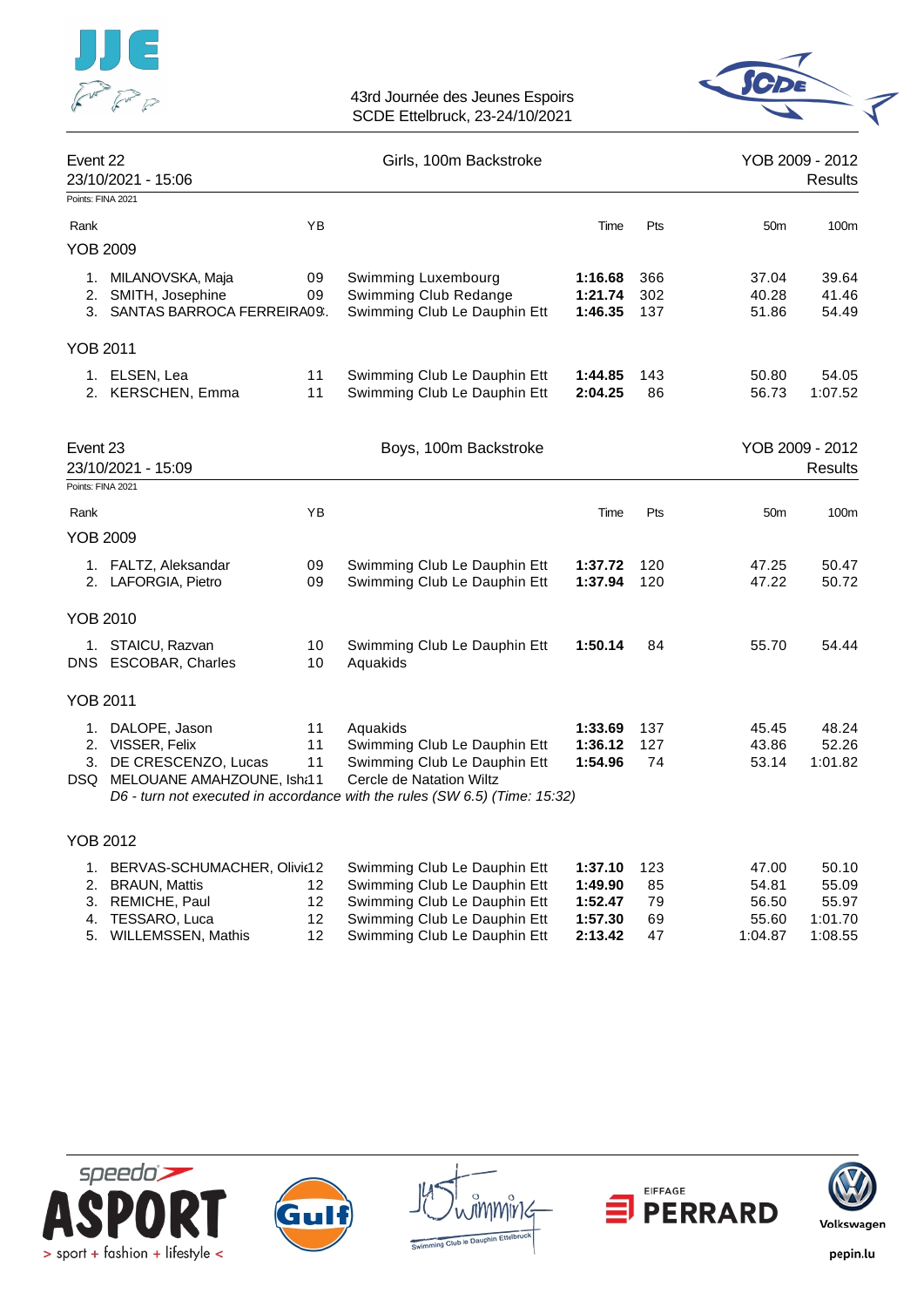



| Event 59          |                                                                                 |    | 100m Freestyle                                             |                    |          |         |                    | Open               |
|-------------------|---------------------------------------------------------------------------------|----|------------------------------------------------------------|--------------------|----------|---------|--------------------|--------------------|
| Points: FINA 2021 | 23/10/2021 - 15:18                                                              |    | <b>Special Olympics</b>                                    |                    |          |         |                    | <b>Results</b>     |
|                   |                                                                                 |    |                                                            |                    |          |         |                    |                    |
| Rank              | <b>YB</b>                                                                       |    |                                                            | Time               | Pts      |         | 50 <sub>m</sub>    | 100m               |
|                   | 1. LAZZARINI, Jeff                                                              |    | Special Olympics Luxembourg                                | 1:53.73            | 61       |         | 47.77              | 1:05.96            |
| 2.                | JANKOWOY, Danielle                                                              |    | Special Olympics Luxembourg                                | 2:03.06            | 68       |         | 58.86              | 1:04.20            |
|                   | 3. GEORGES, Elise<br>4. BECKIUS, Miriam                                         |    | Special Olympics Luxembourg<br>Special Olympics Luxembourg | 2:34.55<br>3:46.82 | 34<br>10 |         | 1:11.21<br>1:28.13 | 1:23.34<br>2:18.69 |
|                   |                                                                                 |    |                                                            |                    |          |         |                    |                    |
| Event 24          |                                                                                 |    | Girls, 50m Freestyle                                       |                    |          |         |                    | YOB 2009 - 2012    |
| Points: FINA 2021 | 23/10/2021 - 15:23                                                              |    |                                                            |                    |          |         |                    | Results            |
|                   |                                                                                 |    |                                                            |                    |          |         |                    |                    |
| Rank              |                                                                                 | YB |                                                            |                    |          | Time    | Pts                |                    |
| <b>YOB 2009</b>   |                                                                                 |    |                                                            |                    |          |         |                    |                    |
|                   | 1. CONSTANTIN, Sophia                                                           | 09 | Swimming Luxembourg                                        |                    |          | 30.67   | 417                |                    |
|                   | 2. LAMBIN, Elisa                                                                | 09 | Schwammclub Deifferdang                                    |                    |          | 32.01   | 367                |                    |
|                   | 3. MOSTAFA, Nour                                                                | 09 | Swimming Luxembourg                                        |                    |          | 33.28   | 327                |                    |
|                   | 4. KOENIG, Charlotte Fleur                                                      | 09 | Swimming Luxembourg                                        |                    |          | 33.49   | 320                |                    |
|                   | 5. REUTER, Tamara                                                               | 09 | Schwammclub Monnerech                                      |                    |          | 33.73   | 314                |                    |
|                   | 6. FRADET, Maelle                                                               | 09 | Schwammclub Deifferdang                                    |                    |          | 35.09   | 279                |                    |
|                   | 7. RIVELLINI, Frida                                                             | 09 | Swimming Luxembourg                                        |                    |          | 35.41   | 271                |                    |
|                   | 8. PIACENTINI, Giulia                                                           | 09 | Swimming Luxembourg                                        |                    |          | 35.78   | 263                |                    |
|                   | 9. JANEIRO PEREIRA, Matilde                                                     | 09 | Schwammclub Monnerech                                      |                    |          | 40.64   | 179                |                    |
|                   | DNS PRENTIC, Anela                                                              | 09 | Schwammclub Deifferdang                                    |                    |          |         |                    |                    |
| <b>YOB 2010</b>   |                                                                                 |    |                                                            |                    |          |         |                    |                    |
|                   | 1. BARTHEL, Emma                                                                | 10 | Swimming Luxembourg                                        |                    |          | 32.39   | 354                |                    |
|                   | 2. N'GORAN, Ashlynn                                                             | 10 | <b>Barracuda Esch Natation</b>                             |                    |          | 34.37   | 296                |                    |
|                   | 3. CRUJEIRA NEVES, Ines                                                         | 10 | Schwammclub Deifferdang                                    |                    |          | 36.29   | 252                |                    |
|                   | 4. PEIFFER TROJANOWSKI, Louisa                                                  | 10 | Swimming Luxembourg                                        |                    |          | 41.59   | 167                |                    |
|                   | 5. HUBERTY, Mina-Aaliyah                                                        | 10 | Swimming Club Le Dauphin Ett                               |                    |          | 43.22   | 149                |                    |
|                   | 6. ALBERSMEYER, Neele                                                           | 10 | Swimming Club Le Dauphin Ett                               |                    |          | 44.07   | 140                |                    |
| 7.                | PESCH, Zoe                                                                      | 10 | Swimming Club Le Dauphin Ett                               |                    |          | 46.45   | 120                |                    |
|                   | 8. FEDOSEEVA, Anna                                                              | 10 | Swimming Luxembourg                                        |                    |          | 50.96   | 91                 |                    |
|                   | 9. REMICHE, Anna                                                                | 10 | Swimming Club Le Dauphin Ett                               |                    |          | 1:10.03 | 35                 |                    |
|                   | DSQ WIEBER, Josephine                                                           | 10 | Swimming Luxembourg                                        |                    |          |         |                    |                    |
|                   | C1 - swimmer did not touch the wall at the turn / finish (SW 5.2) (Time: 15:56) |    |                                                            |                    |          |         |                    |                    |
|                   | WDR CHIAIA, Vita                                                                | 10 | Schwammclub Monnerech                                      |                    |          |         |                    |                    |
| <b>YOB 2011</b>   |                                                                                 |    |                                                            |                    |          |         |                    |                    |
|                   | 1. RESL, Dana                                                                   | 11 | Cercle de Natation Dudelange                               |                    |          | 34.64   | 290                |                    |
| 2.                | GRILO MACHADO, Diana                                                            | 11 | Cercle de Natation Dudelange                               |                    |          | 43.55   | 145                |                    |
|                   | 3. KOROGLANOGLOU, Lenia                                                         | 11 | Schwammclub Monnerech                                      |                    |          | 45.15   | 130                |                    |
|                   | 4. KERSCHEN, Emma                                                               | 11 | Swimming Club Le Dauphin Ett                               |                    |          | 47.60   | 111                |                    |
| 5.                | MEES, Mijntje                                                                   | 11 | Swimming Luxembourg                                        |                    |          | 48.31   | 106                |                    |
|                   | 6. LUETZEN, Alexya                                                              | 11 | Swimming Club Le Dauphin Ett                               |                    |          | 54.14   | 75                 |                    |

- 7. CARVALHO, Athenais 11 Barracuda Esch Natation **58.56** 60
- speedo) > sport + fashion + lifestyle <







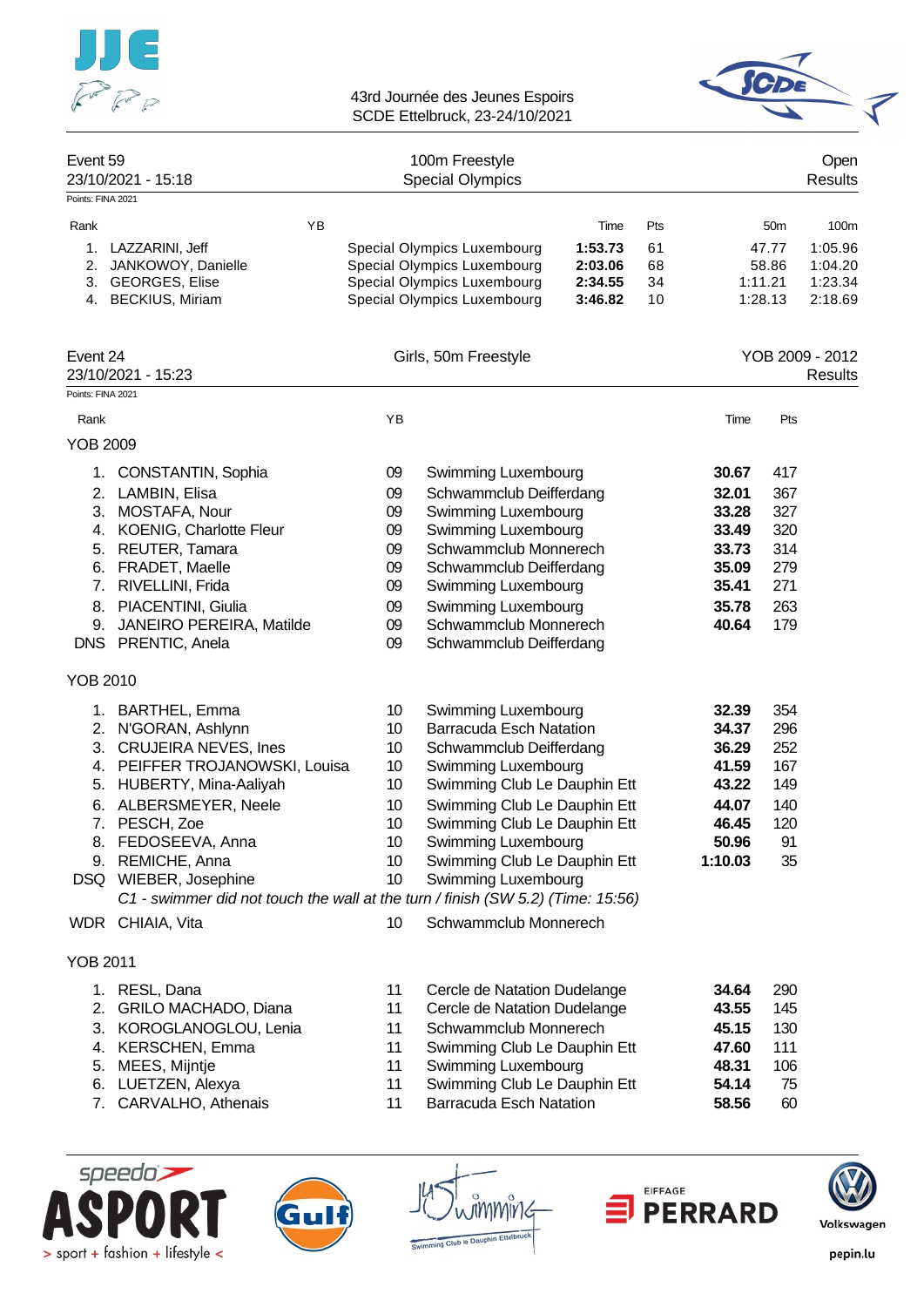



#### Event 24, Girls, 50m Freestyle

#### YOB 2012

|     | <b>MEDDOURI, Firdaws</b> | 12  | Cercle de Natation Dudelange | 39.20   | 200 |
|-----|--------------------------|-----|------------------------------|---------|-----|
| 2.  | PECIREP, Lana            | 12  | Cercle de Natation Dudelange | 41.29   | 171 |
| 3.  | ANISKO, Hanna            | 12. | Cercle Nautique Petange      | 43.01   | 151 |
|     | ZATKO, Tamy              | 12  | Cercle de Natation Dudelange | 46.16   | 122 |
| 5.  | KOULISCHER, Mona-Lisa    | 12  | Swimming Luxembourg          | 46.89   | 116 |
| 6.  | KAYSER, Sophie           | 12  | Swimming Club Le Dauphin Ett | 47.10   | 115 |
|     | BALLA-PAPP, Rozina       | 12. | Swimming Club Le Dauphin Ett | 47.76   | 110 |
| 8.  | <b>BLECKMANN, Emilie</b> | 12  | Swimming Luxembourg          | 48.47   | 105 |
| 9.  | <b>KARZEL, Marie</b>     | 12  | Swimming Luxembourg          | 48.85   | 103 |
| 10. | VOBORILOVA, Adela        | 12. | Swimming Luxembourg          | 49.97   | 96  |
| 11. | SIMON, Nora              | 12  | Cercle de Natation Wiltz     | 52.43   | 83  |
| 12. | MOSTAFA, Kinda           | 12. | Swimming Luxembourg          | 53.71   | 77  |
| 13. | MASSARD, CLaire          | 12  | Swimming Club Le Dauphin Ett | 1:02.48 | 49  |
| 14. | <b>DIEDERICH, Lilly</b>  | 12  | Swimming Club Le Dauphin Ett | 1:02.63 | 49  |
|     |                          |     |                              |         |     |

Event 25 **Boys, 50m Freestyle Boys, 50m Freestyle Research 2009 - 2012** 

| 23/10/2021 - 15:36<br>Results |                         |    |                              |       |     |  |  |  |
|-------------------------------|-------------------------|----|------------------------------|-------|-----|--|--|--|
| Points: FINA 2021             |                         |    |                              |       |     |  |  |  |
| Rank                          |                         | YB |                              | Time  | Pts |  |  |  |
| <b>YOB 2009</b>               |                         |    |                              |       |     |  |  |  |
|                               | 1. VALENTINI, Stefano   | 09 | Schwammclub Monnerech        | 29.88 | 307 |  |  |  |
| 2.                            | THILL, Hugo             | 09 | Schwammclub Deifferdang      | 31.43 | 263 |  |  |  |
| 3.                            | RUIZ, Jacobo            | 09 | Schwammclub Monnerech        | 31.78 | 255 |  |  |  |
| 4.                            | REINESCH, Inaki         | 09 | Schwammclub Deifferdang      | 33.04 | 227 |  |  |  |
| 5.                            | FABER, Max              | 09 | Schwammclub Monnerech        | 33.43 | 219 |  |  |  |
| 6.                            | RUIZ AGUILAR, Francisco | 09 | Schwammclub Monnerech        | 33.50 | 217 |  |  |  |
| 7.                            | SAOUDAOUI, Akram        | 09 | Cercle Nautique Petange      | 35.02 | 190 |  |  |  |
|                               | WDR ALASADI, Zaid       | 09 | Schwammclub Deifferdang      |       |     |  |  |  |
| YOB 2010                      |                         |    |                              |       |     |  |  |  |
|                               | <b>SCHEECK, Lennox</b>  | 10 | Cercle Nautique Petange      | 34.58 | 198 |  |  |  |
| 2.                            | WIRION, Tunn            | 10 | Cercle de Natation Dudelange | 37.09 | 160 |  |  |  |
| 3.                            | WIEBER, Edouard         | 10 | Swimming Luxembourg          | 38.29 | 145 |  |  |  |
| 4.                            | PRENTIC, Anel           | 10 | Schwammclub Deifferdang      | 40.08 | 127 |  |  |  |
| 5.                            | DE SAEDELEER, Gabriel   | 10 | Swimming Luxembourg          | 40.32 | 125 |  |  |  |
| 6.                            | SASSI, Yanis            | 10 | Cercle de Natation Dudelange | 41.08 | 118 |  |  |  |
| 7.                            | <b>KROMBACH, Cyril</b>  | 10 | Swimming Luxembourg          | 41.96 | 110 |  |  |  |
| 8.                            | BERGERT, Luca           | 10 | Swimming Club Le Dauphin Ett | 51.62 | 59  |  |  |  |
| <b>DNS</b>                    | <b>BOSCHI, Davide</b>   | 10 | Schwammclub Monnerech        |       |     |  |  |  |
| <b>DNS</b>                    | WARD, James             | 10 | Schwammclub Monnerech        |       |     |  |  |  |

WDR ALLBAUGH-HEINZ, Kyle 10 Aquakids









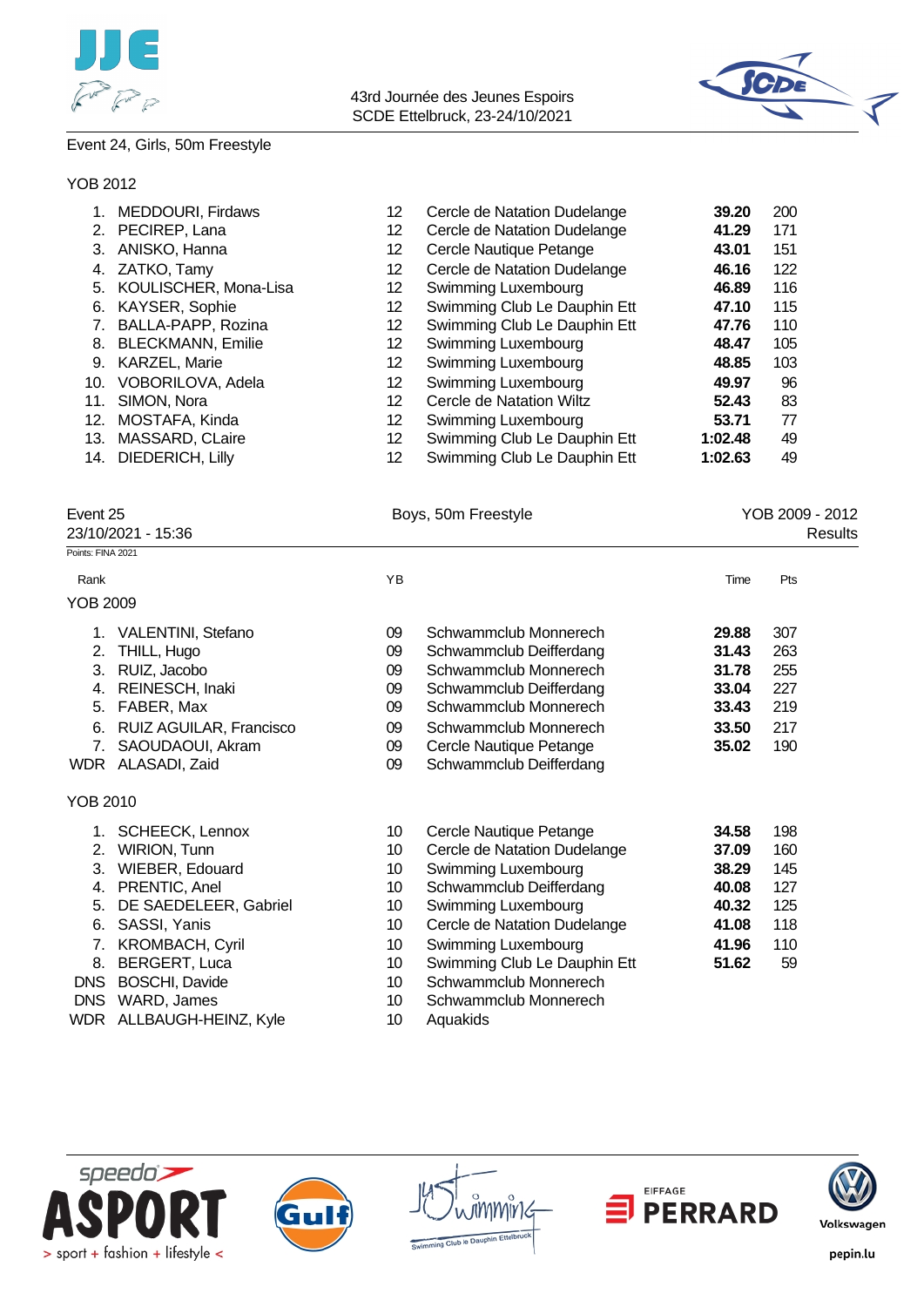



# Event 25, Boys, 50m Freestyle

### YOB 2011

|            | SIMAO NOGUEIRA, Francisco        | 11              | Schwammclub Deifferdang      | 36.94   | 162 |
|------------|----------------------------------|-----------------|------------------------------|---------|-----|
| 2.         | KIEFFER GABBANA, Maximilien      | 11              | Swimming Luxembourg          | 37.95   | 149 |
| 3.         | KOEV, Krassen                    | 11              | Schwammclub Monnerech        | 38.14   | 147 |
| 4.         | PALAGNIOUK, Alexander            | 11              | Cercle Nautique Petange      | 39.32   | 134 |
| 5.         | MELOUANE AMAHZOUNE, Ishaq        | 11              | Cercle de Natation Wiltz     | 40.04   | 127 |
| 6.         | WESTER, Liam                     | 11              | Cercle de Natation Dudelange | 40.57   | 122 |
| 7.         | DE CRESCENZO, Lucas              | 11              | Swimming Club Le Dauphin Ett | 47.49   | 76  |
| 8.         | TEIXEIRA, Ruben Paulo            | 11              | Cercle de Natation Dudelange | 50.19   | 64  |
| <b>DNS</b> | KARANOVIC, Gordan                | 11              | Cercle de Natation Dudelange |         |     |
|            | WDR ALASADI, Joud                | 11              | Schwammclub Deifferdang      |         |     |
| YOB 2012   |                                  |                 |                              |         |     |
|            | 1. PILAGATTI, Yanis              | 12              | Swimming Luxembourg          | 38.93   | 138 |
| 2.         | <b>FABER SZOMBATHY, Philippe</b> | 12 <sup>°</sup> | Swimming Luxembourg          | 43.69   | 98  |
|            | 3. PLETSCHETTE, Hugo             | 12 <sub>2</sub> | Swimming Club Le Dauphin Ett | 43.85   | 97  |
| 4.         | BARANCZYK, Adam                  | 12 <sup>°</sup> | Swimming Luxembourg          | 43.98   | 96  |
|            | 5. BECKER, Yanick                | 12 <sup>°</sup> | Schwammclub Monnerech        | 45.23   | 88  |
| 6.         | REMICHE, Paul                    | 12 <sup>2</sup> | Swimming Club Le Dauphin Ett | 46.46   | 81  |
| 7.         | <b>BRAUN, Mattis</b>             | 12 <sup>°</sup> | Swimming Club Le Dauphin Ett | 48.53   | 71  |
| 8.         | TESSARO, Luca                    | 12 <sup>°</sup> | Swimming Club Le Dauphin Ett | 49.08   | 69  |
| 9.         | FIORUCCI, Massimo                | 12 <sup>°</sup> | Cercle de Natation Dudelange | 50.59   | 63  |
| 10.        | WILLEMSSEN, Mathis               | 12 <sup>°</sup> | Swimming Club Le Dauphin Ett | 52.59   | 56  |
| 11.        | <b>TROIA REVERTE, Marcel</b>     | 12 <sup>°</sup> | Swimming Luxembourg          | 56.68   | 44  |
| 12.        | <b>WIRION, Jules</b>             | 12 <sup>°</sup> | Cercle de Natation Dudelange | 1:02.61 | 33  |
| <b>DNS</b> | MARTORANA, Kevin-Leon            | 12              | Swimming Club Le Dauphin Ett |         |     |

| Event 60          |                                                                             |                         |                  | 4 x 50m Freestyle                                                                 |         | Open                   |
|-------------------|-----------------------------------------------------------------------------|-------------------------|------------------|-----------------------------------------------------------------------------------|---------|------------------------|
|                   | 23/10/2021 - 15:48                                                          | <b>Special Olympics</b> |                  |                                                                                   |         | <b>Results</b>         |
| Points: FINA 2021 |                                                                             |                         |                  |                                                                                   |         |                        |
| Rank              |                                                                             |                         |                  |                                                                                   | Time    | Pts                    |
| EXH.              | Special Olympics Luxembourg 2<br>EISCHEN, Laurent<br>VAN DER WEKEN, Chantal |                         | 1:01.41<br>32.97 | Special Olympics Luxembourg<br>JANKOWOY, Danielle<br>FABER, Maiti                 | 3:04.11 | 108<br>53.56<br>36.17  |
| EXH.              | Special Olympics Luxembourg 4<br>LAZZARINI, Jeff<br><b>BECKERS, Max</b>     |                         | 58.44<br>33.76   | Special Olympics Luxembourg<br>DIDIER, Sven<br>MULLER, Luc                        | 3:21.39 | 83<br>1:19.31<br>29.88 |
| EXH.              | Special Olympics Luxembourg 3<br><b>ARTHUR, Fesquet</b><br>GUT, Sophie      |                         | 1:03.36<br>38.46 | Special Olympics Luxembourg<br><b>WECKER, David</b><br><b>BRAVACCINI, Sabrina</b> | 3:35.90 | 67<br>1:19.48<br>34.60 |
| <b>EXH</b>        | Special Olympics Luxembourg 1<br>QUINTUS, Romy<br>STRASSER, Amelie          |                         | 58.85<br>36.02   | Special Olympics Luxembourg<br>ZOLWER, Tammy<br>FEINEN, Zohra                     | 3:59.10 | 49<br>1:47.98<br>36.25 |
| EXH.              | Special Olympics Luxembourg 5<br>HILGER, Gerard<br>JAAS, Jeff               | $+0.01$                 | 2:06.04<br>24.72 | Special Olympics Luxembourg<br>NEY, Timo<br>CHADWICK, Sam                         | 4:02.69 | 47<br>1:01.79<br>30.14 |









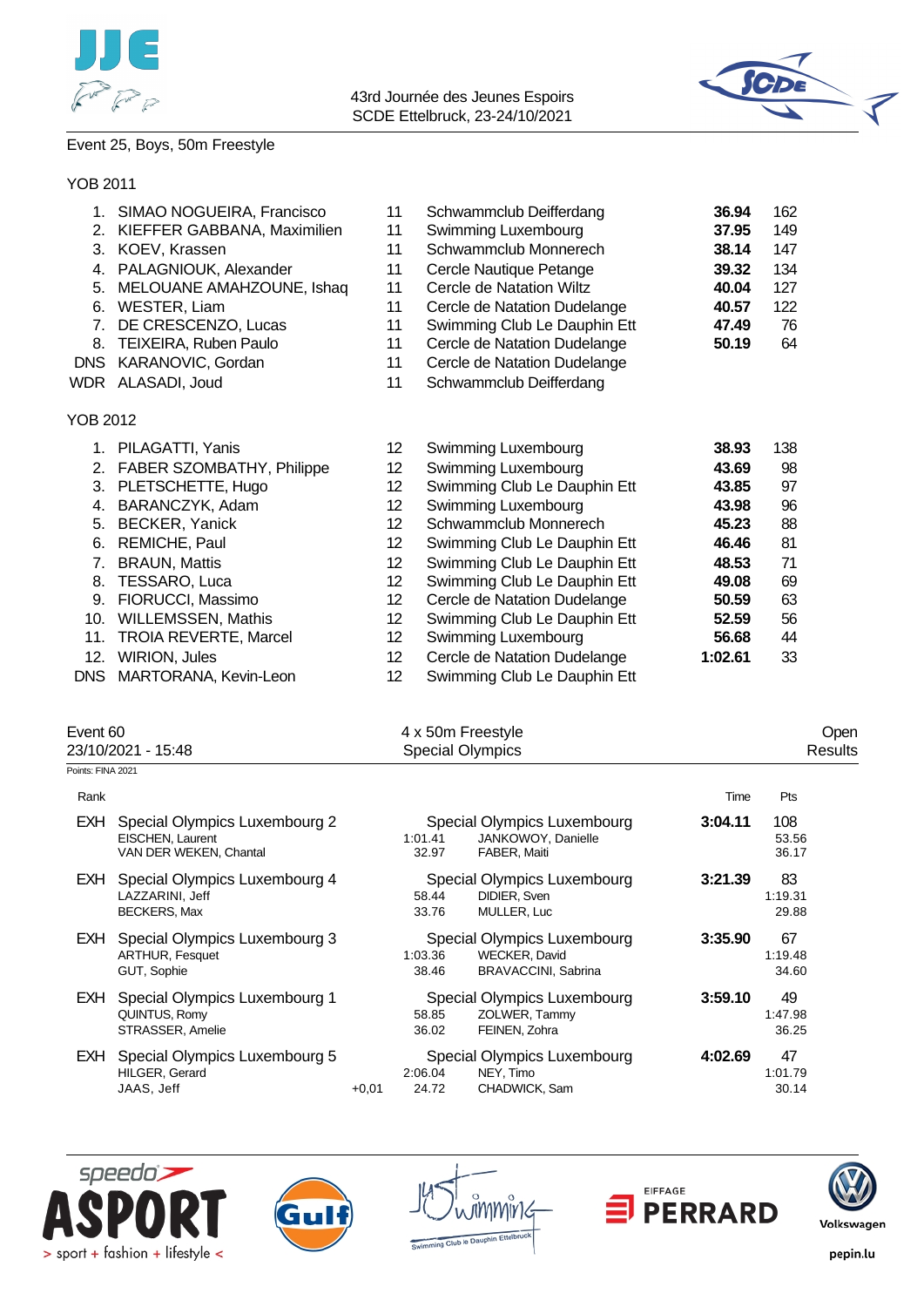



|          |                                                                                                                                                                                                                                                                                                                                                                                         |                                                                                  | OODE EIIGIDI UCK, ZO-ZH/TU/ZUZT                                                                                                                                                                                                                                                                                                                                                                                                                                                                                                                                                                                             |                                                                                                       |          |                                                                                                                                                                                                                                                                            |                                                                                                                                               |                                                                                                                                     |
|----------|-----------------------------------------------------------------------------------------------------------------------------------------------------------------------------------------------------------------------------------------------------------------------------------------------------------------------------------------------------------------------------------------|----------------------------------------------------------------------------------|-----------------------------------------------------------------------------------------------------------------------------------------------------------------------------------------------------------------------------------------------------------------------------------------------------------------------------------------------------------------------------------------------------------------------------------------------------------------------------------------------------------------------------------------------------------------------------------------------------------------------------|-------------------------------------------------------------------------------------------------------|----------|----------------------------------------------------------------------------------------------------------------------------------------------------------------------------------------------------------------------------------------------------------------------------|-----------------------------------------------------------------------------------------------------------------------------------------------|-------------------------------------------------------------------------------------------------------------------------------------|
| Event 26 | 23/10/2021 - 15:59                                                                                                                                                                                                                                                                                                                                                                      |                                                                                  | Girls, 200m Medley                                                                                                                                                                                                                                                                                                                                                                                                                                                                                                                                                                                                          |                                                                                                       |          |                                                                                                                                                                                                                                                                            | YOB 2009 - 2012                                                                                                                               | <b>Results</b>                                                                                                                      |
|          | Points: FINA 2021                                                                                                                                                                                                                                                                                                                                                                       |                                                                                  |                                                                                                                                                                                                                                                                                                                                                                                                                                                                                                                                                                                                                             |                                                                                                       |          |                                                                                                                                                                                                                                                                            |                                                                                                                                               |                                                                                                                                     |
| Rank     |                                                                                                                                                                                                                                                                                                                                                                                         | YB                                                                               |                                                                                                                                                                                                                                                                                                                                                                                                                                                                                                                                                                                                                             |                                                                                                       | Time Pts | 50 <sub>m</sub><br>100m                                                                                                                                                                                                                                                    | 150m                                                                                                                                          | 200m                                                                                                                                |
|          | <b>YOB 2009</b>                                                                                                                                                                                                                                                                                                                                                                         |                                                                                  |                                                                                                                                                                                                                                                                                                                                                                                                                                                                                                                                                                                                                             |                                                                                                       |          |                                                                                                                                                                                                                                                                            |                                                                                                                                               |                                                                                                                                     |
|          | 1. GRUJIC-MARTINS, Teodo09<br>2. MILANOVSKA, Maja<br>3. LAMBIN, Elisa<br>4. CONSTANTIN, Sophia<br>5. KOENIG, Charlotte Fleur<br>6. REUTER, Tamara<br>7. MOSTAFA, Nour<br>8. OLINGER, Lilli<br>9. FRADET, Maelle<br>10. LUETZEN, Laura<br>11. PIACENTINI, Giulia<br>12. RIVELLINI, Frida<br>13. BRITZ, Lea<br>14. CISZEK, Alina<br>15. PATTEN CANDASAMY, My09i<br>DSQ POELS, Klara-Luisa | 09<br>09<br>09<br>09<br>09<br>09<br>09<br>09<br>09<br>09<br>09<br>09<br>09<br>09 | Swimming Luxembourg<br>Swimming Luxembourg<br>Schwammclub Deifferdang2:52.12 354<br>Swimming Luxembourg<br>Swimming Luxembourg<br>Schwammclub Monnerech 3:05.88 281<br>Swimming Luxembourg<br>Swimming Club Le Dauphir3:08.18 271<br>Schwammclub Deifferdang3:15.69 241<br>Swimming Club Le Dauphir3:16.46 238<br>Swimming Luxembourg<br>Swimming Luxembourg<br>Swimming Club Le Dauphir3:26.00 207<br>Swimming Club Le Dauphir3:28.85 198<br>Swimming Club Le Dauphir3:46.54 155<br>Swimming Luxembourg<br>M2 - section was not finished in accordance with the rule which applies to the stroke concerned (SW 9.3) (Time: | 2:44.24 408<br>2:47.96 381<br>3:02.50 297<br>3:03.26 294<br>3:08.15 271<br>3:18.93 229<br>3:23.74 213 |          | 34.12<br>43.89<br>41.96<br>34.98<br>46.00<br>39.65<br>38.15<br>46.35<br>48.12<br>38.54<br>39.36<br>50.33<br>40.37<br>46.48<br>43.55<br>48.00<br>46.31<br>48.83<br>43.73<br>50.38<br>45.39<br>50.49<br>46.90<br>51.63<br>47.80<br>52.23<br>48.16<br>51.73<br>52.94<br>58.47 | 47.99<br>52.19<br>47.82<br>54.72<br>55.69<br>50.16<br>1:00.46<br>54.82<br>54.20<br>56.31<br>1:00.20<br>1:02.20<br>59.64<br>1:03.92<br>1:01.27 | 38.24<br>38.83<br>38.65<br>43.28<br>40.91<br>46.03<br>40.84<br>41.81<br>46.35<br>46.04<br>42.85<br>43.01<br>46.33<br>45.04<br>53.86 |
|          | 16:29)<br>DSQ JANEIRO PEREIRA, Matilc09<br>16:21                                                                                                                                                                                                                                                                                                                                        |                                                                                  | Schwammclub Monnerech<br>M2 - section was not finished in accordance with the rule which applies to the stroke concerned (SW 9.3) (Time:                                                                                                                                                                                                                                                                                                                                                                                                                                                                                    |                                                                                                       |          |                                                                                                                                                                                                                                                                            |                                                                                                                                               |                                                                                                                                     |
|          | <b>YOB 2010</b>                                                                                                                                                                                                                                                                                                                                                                         |                                                                                  |                                                                                                                                                                                                                                                                                                                                                                                                                                                                                                                                                                                                                             |                                                                                                       |          |                                                                                                                                                                                                                                                                            |                                                                                                                                               |                                                                                                                                     |
|          | 1. BARTHEL, Emma<br>2. PAVELEK, Mira<br>3. LEONARD, Leni<br>4. CRUJEIRA NEVES, Ines<br>5. BOUWMEISTER, Julianne10<br>DSQ NIKITINA, Dana<br>part (SW 5.1) (Time: 16:29)                                                                                                                                                                                                                  | 10<br>10<br>10<br>10<br>10                                                       | Swimming Luxembourg<br>Swimming Luxembourg<br>Swimming Luxembourg<br>Schwammclub Deifferdang3:17.65 234<br>Swimming Luxembourg<br>Swimming Luxembourg<br>M3 - did not cover 1/4 of the distance in each style; backstroke, breaststroke or butterfly swimming in freestyle                                                                                                                                                                                                                                                                                                                                                  | 2:54.08 343<br>3:04.61 287<br>3:05.04 285<br>3:19.19 228                                              |          | 38.81<br>45.72<br>44.88<br>45.19<br>41.53<br>48.02<br>53.21<br>45.41<br>52.47<br>47.68                                                                                                                                                                                     | 50.97<br>55.34<br>52.98<br>54.96<br>54.37                                                                                                     | 38.58<br>39.20<br>42.51<br>44.07<br>44.67                                                                                           |
|          | WDR CHIAIA, Vita                                                                                                                                                                                                                                                                                                                                                                        | 10                                                                               | Schwammclub Monnerech                                                                                                                                                                                                                                                                                                                                                                                                                                                                                                                                                                                                       |                                                                                                       |          |                                                                                                                                                                                                                                                                            |                                                                                                                                               |                                                                                                                                     |
| Event 27 | 23/10/2021 - 16:19<br>Points: FINA 2021                                                                                                                                                                                                                                                                                                                                                 |                                                                                  | Boys, 200m Medley                                                                                                                                                                                                                                                                                                                                                                                                                                                                                                                                                                                                           |                                                                                                       |          |                                                                                                                                                                                                                                                                            | YOB 2009 - 2012                                                                                                                               | <b>Results</b>                                                                                                                      |
| Rank     |                                                                                                                                                                                                                                                                                                                                                                                         | ΥB                                                                               |                                                                                                                                                                                                                                                                                                                                                                                                                                                                                                                                                                                                                             | Time Pts                                                                                              |          | 50 <sub>m</sub><br>100m                                                                                                                                                                                                                                                    | 150m                                                                                                                                          | 200m                                                                                                                                |
|          | <b>YOB 2009</b>                                                                                                                                                                                                                                                                                                                                                                         |                                                                                  |                                                                                                                                                                                                                                                                                                                                                                                                                                                                                                                                                                                                                             |                                                                                                       |          |                                                                                                                                                                                                                                                                            |                                                                                                                                               |                                                                                                                                     |
|          | 1. VALENTINI, Stefano<br>2. REDING, Deyan<br>3. THILL, Hugo<br>4. REINESCH, Inaki<br>5. KIDD, Alexander<br>6. RUIZ, Jacobo<br>7. RUIZ AGUILAR, Francisco09                                                                                                                                                                                                                              | 09<br>09<br>09<br>09<br>09<br>09                                                 | Schwammclub Monnerech 2:46.28 286<br>Swimming Luxembourg<br>Schwammclub Deifferdang2:56.60 239<br>Schwammclub Deifferdang2:58.25 232<br>Swimming Luxembourg<br>Schwammclub Monnerech 3:02.34 217<br>Schwammclub Monnerech 3:08.97 195                                                                                                                                                                                                                                                                                                                                                                                       | 2:55.86 242<br>2:58.95 229                                                                            |          | 37.42<br>42.98<br>41.23<br>44.53<br>39.54<br>47.48<br>40.44<br>46.65<br>40.18<br>45.16<br>45.17<br>40.11<br>44.49<br>48.00                                                                                                                                                 | 49.37<br>50.96<br>50.42<br>51.54<br>53.81<br>57.13<br>54.24                                                                                   | 36.51<br>39.14<br>39.16<br>39.62<br>39.80<br>39.93<br>42.24                                                                         |
|          |                                                                                                                                                                                                                                                                                                                                                                                         |                                                                                  |                                                                                                                                                                                                                                                                                                                                                                                                                                                                                                                                                                                                                             |                                                                                                       |          |                                                                                                                                                                                                                                                                            |                                                                                                                                               |                                                                                                                                     |





ต<sup>ิ</sup>ทททบิท Swimming Club to Dauphin Ette



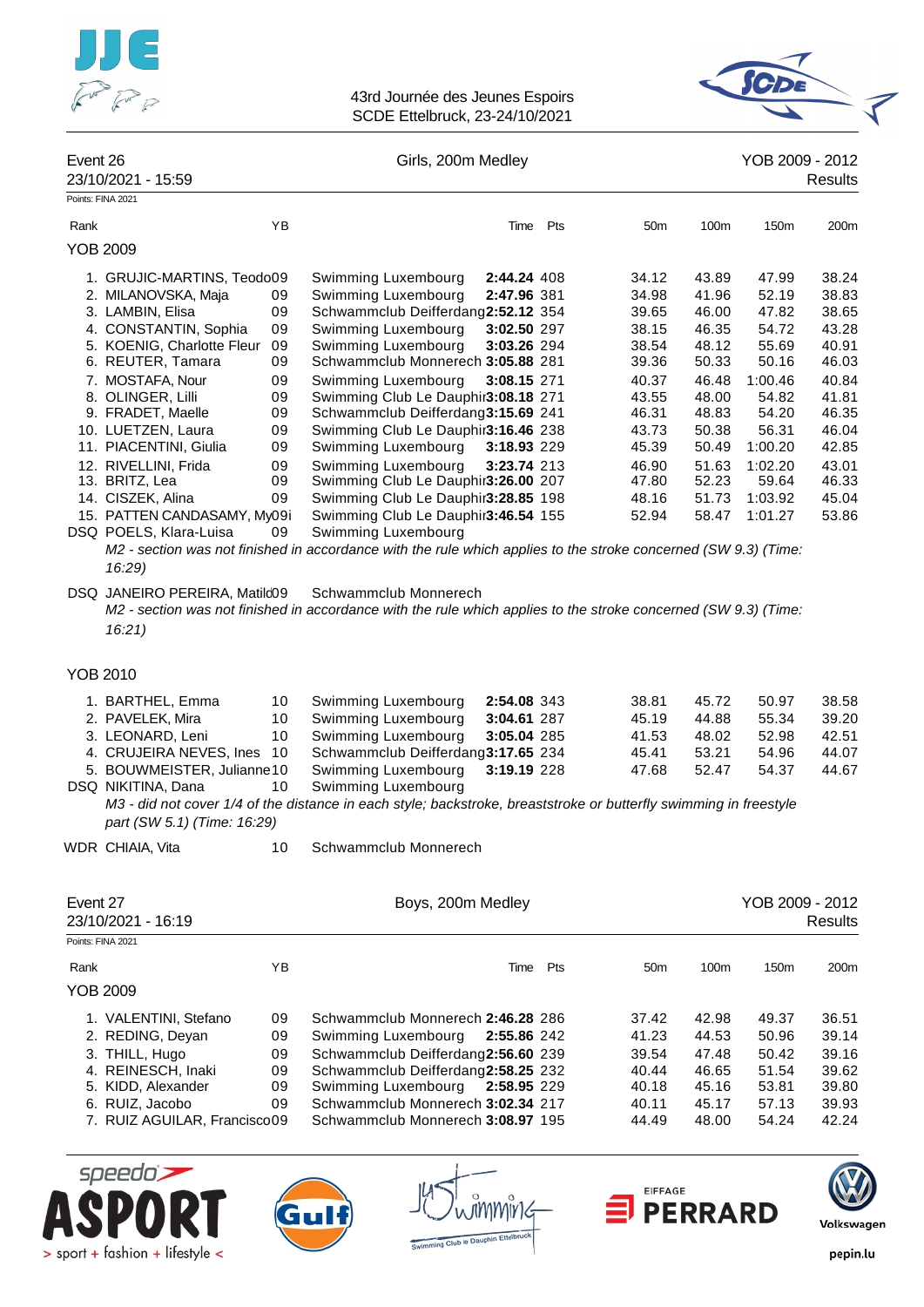



# Event 27, Boys, 200m Medley, YOB 2009

| Rank            |                                                                                                                           | ΥB       |          |                                                                            |                    | Time Pts |                    | 50 <sub>m</sub> | 100m           | 150m             | 200m            |
|-----------------|---------------------------------------------------------------------------------------------------------------------------|----------|----------|----------------------------------------------------------------------------|--------------------|----------|--------------------|-----------------|----------------|------------------|-----------------|
|                 | 8. FABER, Max<br>9. BARANCZYK, Leon                                                                                       | 09<br>09 |          | Schwammclub Monnerech 3:10.41 190<br>Swimming Luxembourg                   | 3:18.23 169        |          |                    | 46.18<br>47.19  | 47.86<br>53.91 | 55.87<br>54.57   | 40.50<br>42.56  |
|                 | 10. FALTZ, Aleksandar<br>11. LAFORGIA, Pietro                                                                             | 09<br>09 |          | Swimming Club Le Dauphir3:33.40 135<br>Swimming Club Le Dauphir3:37.82 127 |                    |          |                    | 53.46<br>52.04  | 52.13<br>51.94 | 57.67<br>1:04.05 | 50.14<br>49.79  |
| <b>YOB 2010</b> |                                                                                                                           |          |          |                                                                            |                    |          |                    |                 |                |                  |                 |
|                 | 1. COLLOMB, Robin                                                                                                         | 10       |          | Swimming Luxembourg                                                        | 3:07.78 198        |          |                    | 39.45           | 47.21          | 1:00.67          | 40.45           |
|                 | 2. CARNEIRO, Vasco                                                                                                        | 10       |          | Swimming Luxembourg                                                        | 3:10.41 190        |          |                    | 40.60           | 49.69          | 58.43            | 41.69           |
|                 | 3. MOOG, Paul<br>4. STAICU, Razvan                                                                                        | 10<br>10 |          | Swimming Luxembourg<br>Swimming Club Le Dauphir3:53.83 103                 | 3:14.31 179        |          |                    | 44.31           | 51.14<br>59.95 | 56.30<br>1:10.78 | 42.56<br>48.51  |
|                 | DNS ESCOBAR, Charles                                                                                                      | 10       | Aquakids |                                                                            |                    |          |                    | 54.59           |                |                  |                 |
|                 | DNS BENTO, Rodrigo                                                                                                        | 10       |          | Swimming Luxembourg                                                        |                    |          |                    |                 |                |                  |                 |
|                 | DNS BOSCHI, Davide                                                                                                        | 10       |          | Schwammclub Monnerech                                                      |                    |          |                    |                 |                |                  |                 |
|                 | DNS WARD, James                                                                                                           | 10       |          | Schwammclub Monnerech                                                      |                    |          |                    |                 |                |                  |                 |
| <b>YOB 2011</b> |                                                                                                                           |          |          |                                                                            |                    |          |                    |                 |                |                  |                 |
|                 | 1. DALOPE, Jason<br>WDR ALASADI, Joud                                                                                     | 11       | Aquakids |                                                                            | 3:11.83 186        |          |                    | 44.96           | 51.87          | 55.20            | 39.80           |
|                 |                                                                                                                           | 11       |          | Schwammclub Deifferdang                                                    |                    |          |                    |                 |                |                  |                 |
| Event 28        |                                                                                                                           |          |          |                                                                            | Girls, 100m Medley |          |                    |                 |                |                  | YOB 2009 - 2012 |
|                 | 23/10/2021 - 16:36                                                                                                        |          |          |                                                                            |                    |          |                    |                 |                |                  | <b>Results</b>  |
|                 | Points: FINA 2021                                                                                                         |          |          |                                                                            |                    |          |                    |                 |                |                  |                 |
| Rank            |                                                                                                                           |          | YB       |                                                                            |                    |          | Time               | Pts             |                | 50m              | 100m            |
| <b>YOB 2009</b> |                                                                                                                           |          |          |                                                                            |                    |          |                    |                 |                |                  |                 |
|                 | 1. SANTAS BARROCA FERREIRA09.                                                                                             |          |          | Swimming Club Le Dauphin Ett                                               |                    |          | 1:44.43            | 158             |                | 51.05            | 53.38           |
| <b>YOB 2010</b> |                                                                                                                           |          |          |                                                                            |                    |          |                    |                 |                |                  |                 |
| 1.              | N'GORAN, Ashlynn                                                                                                          |          | 10       | <b>Barracuda Esch Natation</b>                                             |                    |          | 1:32.23            | 230             |                | 40.76            | 51.47           |
|                 | 2. PESCH, Zoe                                                                                                             |          | 10       | Swimming Club Le Dauphin Ett                                               |                    |          | 1:49.19            | 138             |                | 54.39            | 54.80           |
|                 | 3. WIEBER, Josephine<br>4. PEIFFER TROJANOWSKI, Loui10                                                                    |          | 10       | Swimming Luxembourg<br>Swimming Luxembourg                                 |                    |          | 1:50.72<br>1:51.54 | 132<br>130      |                | 51.89<br>54.84   | 58.83<br>56.70  |
|                 | 5. HUBERTY, Mina-Aaliyah                                                                                                  |          | 10       | Swimming Club Le Dauphin Ett                                               |                    |          | 1:57.63            | 110             |                | 54.76            | 1:02.87         |
|                 | DSQ ALBERSMEYER, Neele                                                                                                    |          | 10       | Swimming Club Le Dauphin Ett                                               |                    |          |                    |                 |                |                  |                 |
|                 | G2 - Starting before the starting signal (SW 4.4) (Time: 17:00)<br>DSQ FEDOSEEVA, Anna                                    |          | 10       |                                                                            |                    |          |                    |                 |                |                  |                 |
|                 | M2 - section was not finished in accordance with the rule which applies to the stroke concerned (SW 9.3) (Time:<br>17:03) |          |          | Swimming Luxembourg                                                        |                    |          |                    |                 |                |                  |                 |
| <b>YOB 2011</b> |                                                                                                                           |          |          |                                                                            |                    |          |                    |                 |                |                  |                 |
|                 |                                                                                                                           |          |          |                                                                            |                    |          |                    |                 |                |                  |                 |
| 2.              | 1. RESL, Dana<br>ELSEN, Lea                                                                                               |          | 11<br>11 | Cercle de Natation Dudelange<br>Swimming Club Le Dauphin Ett               |                    |          | 1:27.69<br>1:49.23 | 267<br>138      |                | 39.26<br>52.61   | 48.43<br>56.62  |
| 3.              | GRILO MACHADO, Diana                                                                                                      |          | 11       | Cercle de Natation Dudelange                                               |                    |          | 1:52.30            | 127             |                | 52.48            | 59.82           |
| 4.              | KOROGLANOGLOU, Lenia                                                                                                      |          | 11       | Schwammclub Monnerech                                                      |                    |          | 1:53.90            | 122             |                | 56.15            | 57.75           |
|                 | 5. MEES, Mijntje                                                                                                          |          | 11       | Swimming Luxembourg                                                        |                    |          | 2:02.88            | 97              |                | 59.72            | 1:03.16         |
|                 | DSQ CARVALHO, Athenais<br>D7 - swimmer had not returned onto the back upon leaving the wall (SW 6.5) (Time: 17:02)        |          | 11       | Barracuda Esch Natation                                                    |                    |          |                    |                 |                |                  |                 |
|                 |                                                                                                                           |          |          |                                                                            |                    |          |                    |                 |                |                  |                 |









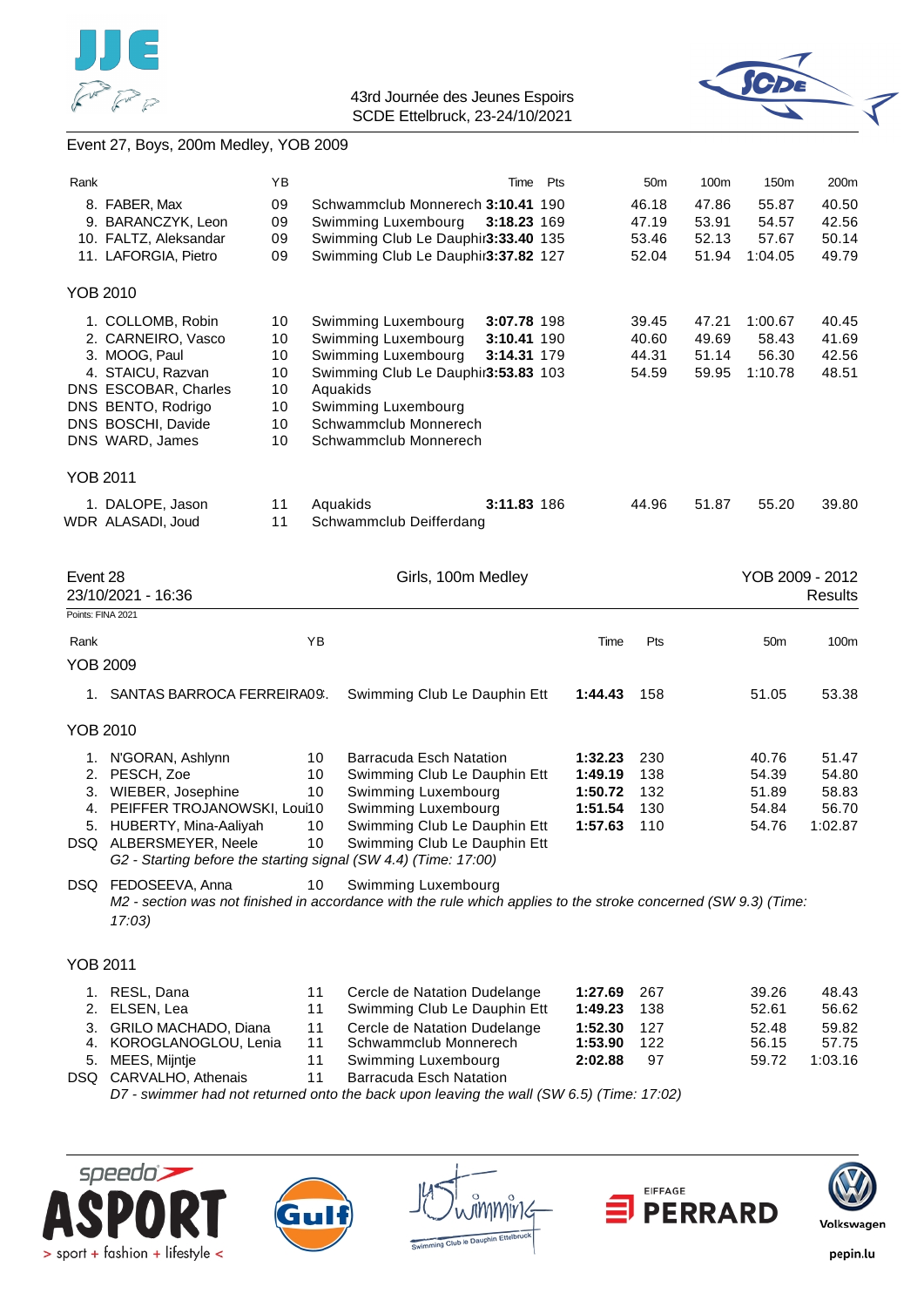



## Event 28, Girls, 100m Medley

### YOB 2012

| 1. MEDDOURI, Firdaws     | 12  | Cercle de Natation Dudelange | 1:41.77 171 |     | 51.51   | 50.26   |
|--------------------------|-----|------------------------------|-------------|-----|---------|---------|
| 2. PECIREP. Lana         | 12  | Cercle de Natation Dudelange | 1:52.29     | 127 | 52.57   | 59.72   |
| 3. ZATKO, Tamy           | 12  | Cercle de Natation Dudelange | 1:55.31     | 117 | 51.04   | 1:04.27 |
| 4. BALLA-PAPP, Rozina    | 12  | Swimming Club Le Dauphin Ett | 1:58.63     | 108 | 55.78   | 1:02.85 |
| 5. VOBORILOVA, Adela     | 12. | Swimming Luxembourg          | 2:00.70     | 102 | 59.92   | 1:00.78 |
| 6. KOULISCHER, Mona-Lisa | 12  | Swimming Luxembourg          | 2:03.81     | 95  | 1:06.89 | 56.92   |
| 7. BLECKMANN, Emilie     | 12. | Swimming Luxembourg          | 2:05.27     | 91  | 1:06.12 | 59.15   |
| 8. KARZEL, Marie         | 12  | Swimming Luxembourg          | 2:09.57     | 82  | 1:06.39 | 1:03.18 |
| 9. MOSTAFA, Kinda        | 12. | Swimming Luxembourg          | 2:16.25     | 71  | 1:09.27 | 1:06.98 |

| Event 29<br>23/10/2021 - 16:50     |                                                                                                                                                     |                                  | Boys, 100m Medley                                                                                                                                                                                                                                                                                                                                             |                                                     |                                |                                             | YOB 2009 - 2012<br><b>Results</b>           |
|------------------------------------|-----------------------------------------------------------------------------------------------------------------------------------------------------|----------------------------------|---------------------------------------------------------------------------------------------------------------------------------------------------------------------------------------------------------------------------------------------------------------------------------------------------------------------------------------------------------------|-----------------------------------------------------|--------------------------------|---------------------------------------------|---------------------------------------------|
| Points: FINA 2021                  |                                                                                                                                                     |                                  |                                                                                                                                                                                                                                                                                                                                                               |                                                     |                                |                                             |                                             |
| Rank                               |                                                                                                                                                     | <b>YB</b>                        |                                                                                                                                                                                                                                                                                                                                                               | Time                                                | Pts                            | 50 <sub>m</sub>                             | 100m                                        |
| <b>YOB 2009</b>                    |                                                                                                                                                     |                                  |                                                                                                                                                                                                                                                                                                                                                               |                                                     |                                |                                             |                                             |
|                                    | 1. SAOUDAOUI, Akram                                                                                                                                 | 09                               | Cercle Nautique Petange                                                                                                                                                                                                                                                                                                                                       | 1:32.99                                             | 148                            | 42.91                                       | 50.08                                       |
| <b>YOB 2010</b>                    |                                                                                                                                                     |                                  |                                                                                                                                                                                                                                                                                                                                                               |                                                     |                                |                                             |                                             |
| 1.<br>2.<br>3.<br>4.<br><b>DNS</b> | <b>SCHEECK, Lennox</b><br>WIEBER, Edouard<br>DE SAEDELEER, Gabriel<br><b>KROMBACH, Cyril</b><br><b>ESCOBAR, Charles</b><br>WDR ALLBAUGH-HEINZ, Kyle | 10<br>10<br>10<br>10<br>10<br>10 | Cercle Nautique Petange<br>Swimming Luxembourg<br>Swimming Luxembourg<br>Swimming Luxembourg<br>Aquakids<br>Aquakids                                                                                                                                                                                                                                          | 1:22.76<br>1:49.81<br>1:50.03<br>1:50.16            | 211<br>90<br>89<br>89          | 39.09<br>52.19<br>52.47<br>52.99            | 43.67<br>57.62<br>57.56<br>57.17            |
| <b>YOB 2011</b>                    |                                                                                                                                                     |                                  |                                                                                                                                                                                                                                                                                                                                                               |                                                     |                                |                                             |                                             |
| 1.<br>2.<br>3.<br>4.<br>5.         | DALOPE, Jason<br>VISSER, Felix<br>KOEV, Krassen<br>WESTER, Liam<br>TEIXEIRA, Ruben Paulo<br>DSQ KIEFFER GABBANA, Maximilier11                       | 11<br>11<br>11<br>11<br>11       | Aguakids<br>Swimming Club Le Dauphin Ett<br>Schwammclub Monnerech<br>Cercle de Natation Dudelange<br>Cercle de Natation Dudelange<br>Swimming Luxembourg<br>P2 - did not bring both arms forward simultaneously over water or did not bring both arms backward<br>simultaneously under water through-out the race, according to SW 8.5 (SW 8.2) (Time: 17:19) | 1:32.60<br>1:34.41<br>1:37.00<br>1:45.31<br>2:04.81 | 150<br>142<br>131<br>102<br>61 | 45.39<br>43.39<br>45.50<br>47.84<br>1:01.29 | 47.21<br>51.02<br>51.50<br>57.47<br>1:03.52 |
| <b>DNS</b>                         | KARANOVIC, Gordan                                                                                                                                   | 11                               | Cercle de Natation Dudelange                                                                                                                                                                                                                                                                                                                                  |                                                     |                                |                                             |                                             |

### YOB 2012

| 1. BERVAS-SCHUMACHER, Olivit12  |     | Swimming Club Le Dauphin Ett    | 1:44.93 | 103 | 49.76   | 55.17   |
|---------------------------------|-----|---------------------------------|---------|-----|---------|---------|
| 2. FABER SZOMBATHY, Philippe 12 |     | Swimming Luxembourg             | 1:49.94 | 90  | 51.98   | 57.96   |
| 3. BECKER, Yanick               | 12. | Schwammclub Monnerech           | 1:52.21 | 84  | 50.84   | 1:01.37 |
| 4. PLETSCHETTE, Hugo            | 12. | Swimming Club Le Dauphin Ett    | 1:53.09 | 82  | 50.88   | 1:02.21 |
| 5. FIORUCCI, Massimo            |     | 12 Cercle de Natation Dudelange | 2:14.94 | 48  | 1:03.62 | 1:11.32 |
| 6. TROIA REVERTE, Marcel        | 12. | Swimming Luxembourg             | 2:15.69 | 47  | 1:05.95 | 1:09.74 |
| 7. WIRION, Jules                | 12  | Cercle de Natation Dudelange    | 2:31.59 | 34  | 1:19.68 | 1:11.91 |
| DSQ PILAGATTI, Yanis            | 12. | Swimming Luxembourg             |         |     |         |         |

*M2 - section was not finished in accordance with the rule which applies to the stroke concerned (SW 9.3) (Time: 17:20)*









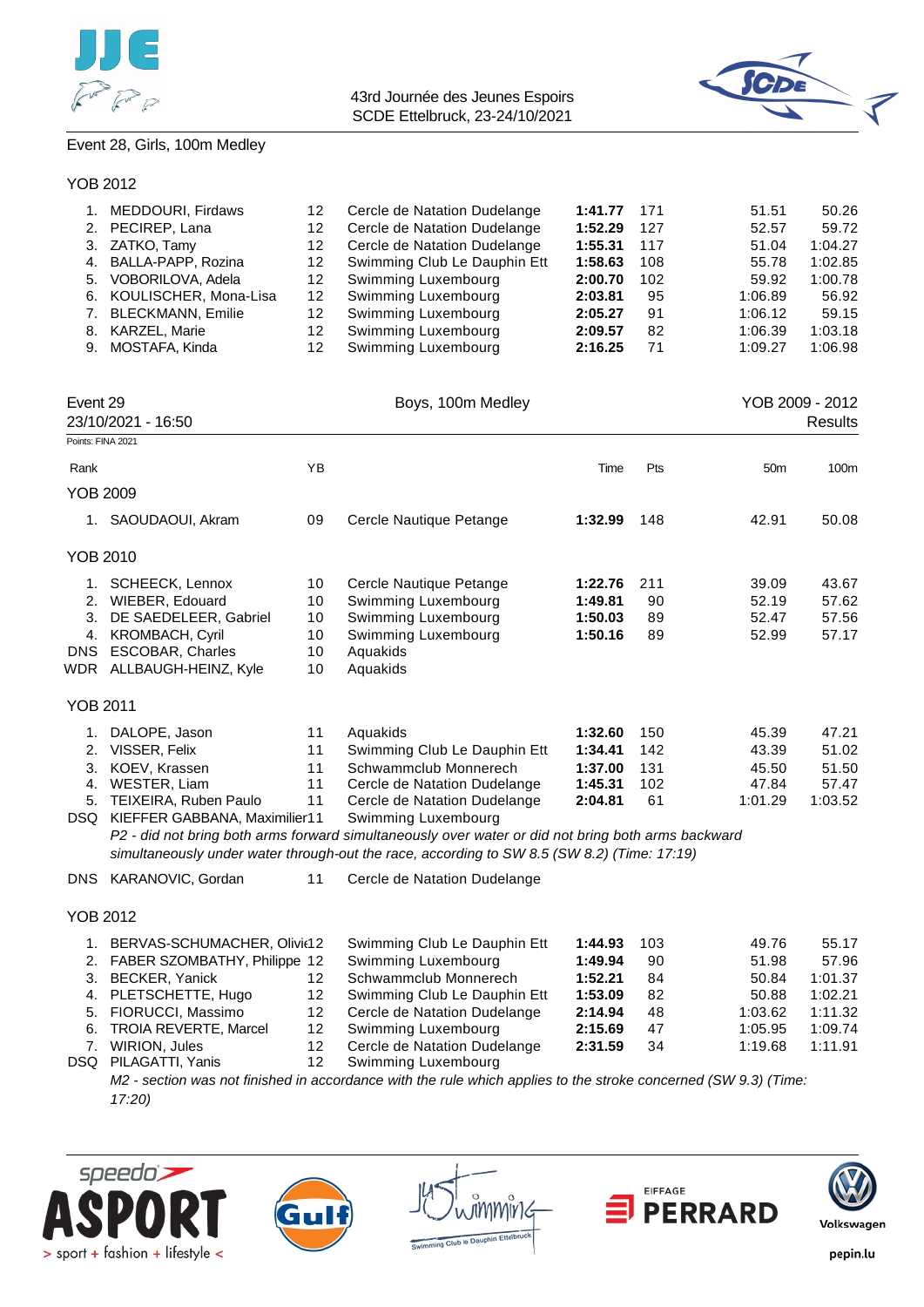



# Event 29, Boys, 100m Medley, YOB 2012

| Rank |                     | ΥB |                                                                                                                                           | Time | Pts | 50 <sub>m</sub> | 100m |
|------|---------------------|----|-------------------------------------------------------------------------------------------------------------------------------------------|------|-----|-----------------|------|
|      | DSQ BARANCZYK, Adam |    | 12 Swimming Luxembourg<br>M2 - section was not finished in accordance with the rule which applies to the stroke concerned (SW 9.3) (Time: |      |     |                 |      |
|      | 17:09)              |    |                                                                                                                                           |      |     |                 |      |

# 3 - TEENAGERS & OLDIES 24/10/2021 - 10:00

| Event 30<br>Points: FINA 2021 | 24/10/2021 - 10:00                      |          | Women, 100m Freestyle                                        |                    |            |                 | 2008 and older<br>Results |
|-------------------------------|-----------------------------------------|----------|--------------------------------------------------------------|--------------------|------------|-----------------|---------------------------|
| Rank                          |                                         | YB       |                                                              | Time               | Pts        | 50 <sub>m</sub> | 100m                      |
|                               |                                         |          |                                                              |                    |            |                 |                           |
|                               | YOB 2007 - 2008                         |          |                                                              |                    |            |                 |                           |
|                               | 1. REINESCH, Leeloo                     | 07       | Schwammclub Monnerech                                        | 1:00.19            | 581        | 28.91           | 31.28                     |
|                               | 2. PETESCH, Lea                         | 07       | Schwammclub Monnerech                                        | 1:02.78            | 512        | 30.11           | 32.67                     |
|                               | 3. SCHOLER, Amelie                      | 08       | Swimming Luxembourg                                          | 1:03.77            | 489        | 30.12           | 33.65                     |
|                               | 4. ALLAR, Maud                          | 08       | Cercle Nautique Petange                                      | 1:03.78            | 489        | 30.56           | 33.22                     |
|                               | 5. ALLBAUGH-HEINZ, Alaina               | 07       | Aquakids                                                     | 1:04.00            | 484        | 30.35           | 33.65                     |
|                               | 6. LINDMARK MELO, Maia                  | 07       | Cercle de Natation Dudelange                                 | 1:04.18            | 479        | 30.27           | 33.91                     |
|                               | 7. TINTI, Sarah Maria                   | 08       | Aquakids                                                     | 1:06.06            | 440        | 31.82           | 34.24                     |
|                               | 8. OLIVERO, Francesca                   | 08       | Swimming Luxembourg                                          | 1:06.67            | 428        | 31.75           | 34.92                     |
|                               | 9. KOENIG, Aurelie                      | 07<br>08 | Swimming Club Le Dauphin Ett<br>Swimming Club Le Dauphin Ett | 1:07.89<br>1:09.22 | 405<br>382 | 32.92<br>33.97  | 34.97<br>35.25            |
|                               | 10. GHIRELLI, Lynn<br>11. ESCOBAR, Rhea | 07       | Aquakids                                                     | 1:10.16            | 367        | 34.68           | 35.48                     |
|                               | 12. BOUWMEISTER, Philine                | 07       | Swimming Luxembourg                                          | 1:11.22            | 351        | 34.31           | 36.91                     |
|                               | 13. GEORGES, Violette                   | 08       | Schwammclub Deifferdang                                      | 1:13.73            | 316        | 35.75           | 37.98                     |
|                               | 14. OPREA, Giulia Elena                 | 07       | Swimming Luxembourg                                          | 1:14.47            | 307        | 35.99           | 38.48                     |
|                               | 15. BLANCHARD, Lindsey                  | 08       | Cercle de Natation Dudelange                                 | 1:15.20            | 298        | 36.04           | 39.16                     |
|                               | 16. CLOCKAERTS, Hannelore               | 08       | Swimming Luxembourg                                          | 1:21.81            | 231        | 38.11           | 43.70                     |
|                               | DNS WAGNER, Caroline                    | 08       | Cercle de Natation Dudelange                                 |                    |            |                 |                           |
| WDR                           | BARANCZYK, Maya                         | 07       | Swimming Luxembourg                                          |                    |            |                 |                           |
|                               | WDR PASA, Sofia                         | 08       | Swimming Luxembourg                                          |                    |            |                 |                           |
|                               | 2006 and older                          |          |                                                              |                    |            |                 |                           |
|                               | 1. BANKY, Jacqueline                    | 96       | Swimming Luxembourg                                          | 58.05              | 648        | 27.73           | 30.32                     |
|                               | 2. SOFFIO, Mara                         | 06       | Schwammclub Monnerech                                        | 1:02.19            | 527        | 29.65           | 32.54                     |
|                               | 3. RAHMAN, Nadia                        | 05       | Aquakids                                                     | 1:03.91            | 486        | 31.19           | 32.72                     |
|                               | 4. KEANE, Sophie                        | 06       | Swimming Luxembourg                                          | 1:04.56            | 471        | 30.60           | 33.96                     |
|                               | 5. ALBERS, Neele                        | 05       | Swimming Club Le Dauphin Ett                                 | 1:04.80            | 466        | 30.89           | 33.91                     |
|                               | 6. HAHN, Lucie                          | 06       | <b>SG Rhein-Mosel</b>                                        | 1:05.00            | 462        | 31.14           | 33.86                     |
|                               | 7. BARBERON, Sophie                     | 05       | Cercle de Natation Dudelange                                 | 1:05.18            | 458        | 31.15           | 34.03                     |
|                               | 8. CALMES, Lara                         | 04       | Schwammclub Monnerech                                        | 1:05.83            | 444        | 30.36           | 35.47                     |
|                               | 9. BROICH, Louisa Marie                 | 03       | <b>SG Rhein-Mosel</b>                                        | 1:06.01            | 441        | 30.94           | 35.07                     |
|                               | 10. GEORGES, Madeleine                  | 05       | Schwammclub Deifferdang                                      | 1:06.21            | 437        | 31.15           | 35.06                     |
|                               | 11. BROICH, Lea-Sophie                  | 00       | Postsportverein Trier                                        | 1:07.50            | 412        | 31.69           | 35.81                     |
|                               | 12. FRIPPIAT, Lory                      | 01       | Cercle Royal de Natation Arlonais                            | 1:07.97            | 404        | 32.27           | 35.70                     |
|                               | 13. GASS, Dalida                        | 05       | <b>SG Rhein-Mosel</b>                                        | 1:09.93            | 371        | 33.74           | 36.19                     |
|                               | 14. GASS, Amely                         | 06       | <b>SG Rhein-Mosel</b>                                        | 1:10.40            | 363        | 33.30           | 37.10                     |
|                               | 15. OLINGER, Tina                       | 06       | Swimming Club Le Dauphin Ett                                 | 1:11.78            | 343        | 34.57           | 37.21                     |
|                               | 16. ERNENS, Chloe                       | 05<br>06 | Schwammclub Deifferdang<br><b>SSG Saar Max Ritter</b>        | 1:12.64<br>1:13.20 | 331<br>323 | 34.85<br>34.22  | 37.79<br>38.98            |
|                               | 17. KUNTZ, Julia                        |          |                                                              |                    |            |                 |                           |





mmŭ



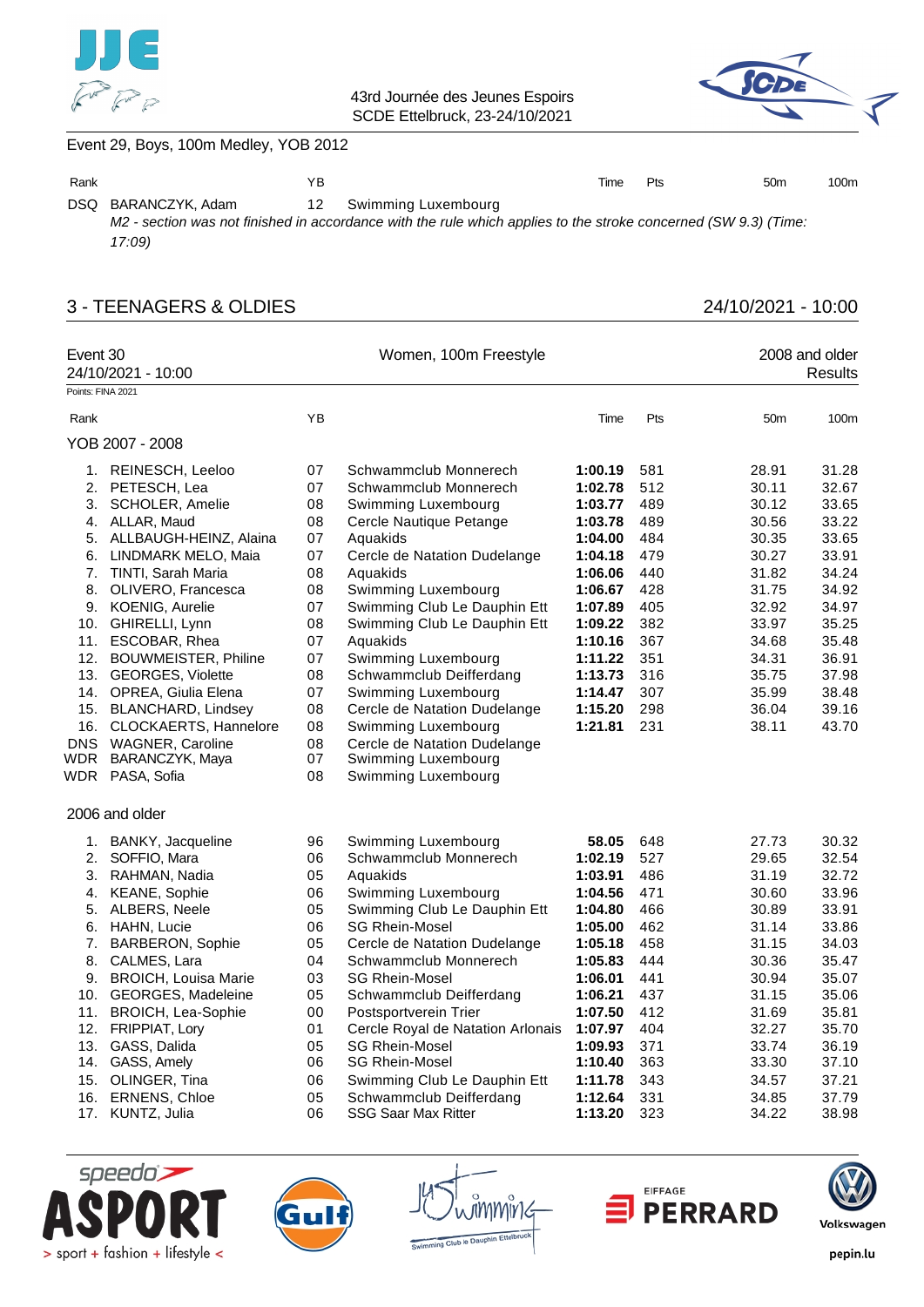



#### Event 30, Women, 100m Freestyle, 2006 and older

| Rank |                         | YB. |                                   | Time        | Pts  | 50 <sub>m</sub> | 100m  |
|------|-------------------------|-----|-----------------------------------|-------------|------|-----------------|-------|
| 18.  | WEBER, Elise            | 05  | Cercle Royal de Natation Arlonais | 1:13.63 317 |      | 36.32           | 37.31 |
|      | 19. COCHET, Ines        | 06  | Swimming Luxembourg               | 1:14.47     | -307 | 34.25           | 40.22 |
|      | 20. BERTRANG, Marina    | 05  | Schwammclub Monnerech             | 1:16.18     | 287  | 35.41           | 40.77 |
|      | 21. DA SILVA PAIVA, Ana | 04  | Schwammclub Deifferdang           | 1:20.78     | 240  | 37.94           | 42.84 |
|      | 22. VICENTE SANZ, Emma  | 06  | Swimming Luxembourg               | 1:20.88     | -239 | 37.58           | 43.30 |
|      | 23. HIM. Julia          | 05  | Schwammclub Monnerech             | 1:22.88     | -222 | 39.92           | 42.96 |
|      | 24. MEY, Natacha        | 06  | Cercle Royal de Natation Arlonais | 1:39.17     | 130  | 44.12           | 55.05 |

| Event 31           |                              |    | Men, 100m Freestyle               |         |     |                 | 2008 and older |
|--------------------|------------------------------|----|-----------------------------------|---------|-----|-----------------|----------------|
| 24/10/2021 - 10:16 |                              |    |                                   |         |     |                 | <b>Results</b> |
| Points: FINA 2021  |                              |    |                                   |         |     |                 |                |
| Rank               |                              | YB |                                   | Time    | Pts | 50 <sub>m</sub> | 100m           |
|                    | YOB 2007 - 2008              |    |                                   |         |     |                 |                |
|                    | 1. ESCHETTE, Louis           | 07 | Cercle de Natation Wiltz          | 58.97   | 442 | 28.02           | 30.95          |
|                    | 2. FEDOSEEV, Anton           | 07 | Swimming Luxembourg               | 1:00.09 | 418 | 28.27           | 31.82          |
| 3.                 | VISSER, Mats                 | 08 | Swimming Club Le Dauphin Ett      | 1:02.33 | 374 | 29.50           | 32.83          |
| 4.                 | ORTIZ BOGDANOV, Pablo        | 08 | Swimming Luxembourg               | 1:02.95 | 363 | 29.64           | 33.31          |
| 5.                 | <b>WEYLAND, Philippe</b>     | 07 | Swimming Luxembourg               | 1:03.10 | 361 | 30.22           | 32.88          |
| 6.                 | THILL, Louis                 | 07 | Swimming Luxembourg               | 1:04.73 | 334 | 30.54           | 34.19          |
| 7.                 | KASPER, Kimi                 | 08 | <b>SG Rhein-Mosel</b>             | 1:07.50 | 295 | 31.24           | 36.26          |
| 8.                 | LEMIESZONEK, Maksymilian     | 07 | Cercle de Natation Diekirch       | 1:07.85 | 290 | 32.12           | 35.73          |
|                    | 9. METZLER, Charles          | 08 | Swimming Luxembourg               | 1:09.00 | 276 | 32.49           | 36.51          |
| 10.                | STAICU, David-Andrei         | 08 | Swimming Club Le Dauphin Ett      | 1:09.43 | 271 | 33.28           | 36.15          |
| 11.                | <b>THOMAS, Oliver</b>        | 08 | Cercle de Natation Dudelange      | 1:09.95 | 265 | 31.50           | 38.45          |
| 12.                | MIASIK-LEGRAND, Gabriel      | 08 | Schwammclub Monnerech             | 1:11.26 | 250 | 33.17           | 38.09          |
| 13.                | DEHALLEUX, Lukas             | 08 | Schwammclub Deifferdang           | 1:14.67 | 218 | 35.28           | 39.39          |
|                    | 14. TOCICKIJ, Nikita         | 08 | Cercle de Natation Dudelange      | 1:17.15 | 197 | 36.14           | 41.01          |
|                    | 15. FIGUEIROA MUNOZ, M.      | 08 | Cercle de Natation Diekirch       | 1:17.78 | 192 | 37.67           | 40.11          |
|                    | 16. MAGNIEN, Victor Philippe | 08 | Swimming Luxembourg               | 1:18.46 | 187 | 36.24           | 42.22          |
| 17.                | <b>SCHAUER, Victor</b>       | 07 | Cercle de Natation Diekirch       | 1:19.96 | 177 | 36.95           | 43.01          |
|                    | 18. BACK, Moris              | 07 | Schwammclub Monnerech             | 1:21.71 | 166 | 36.91           | 44.80          |
| 19.                | KONIECZKO, Nathan            | 08 | Cercle Royal de Natation Arlonais | 1:29.90 | 124 | 40.90           | 49.00          |
| 20.                | CAAS, Manu                   | 07 | Cercle de Natation Wiltz          | 1:44.05 | 80  | 43.96           | 1:00.09        |
| <b>DNS</b>         | LESCEUX, Timeo               | 08 | Cercle Royal de Natation Arlonais |         |     |                 |                |
|                    | WDR ANISKO, Leonard          | 08 | Cercle Nautique Petange           |         |     |                 |                |
|                    | 2006 and older               |    |                                   |         |     |                 |                |
|                    | 1. VANDERSCHRICK, Stephan    | 00 | Swimming Luxembourg               | 51.44   | 666 | 24.87           | 26.57          |
| 2.                 | FRIPPIAT, Florian            | 98 | Schwammclub Deifferdang           | 51.56   | 662 | 24.98           | 26.58          |
| 3.                 | JAAS, Jeff                   | 04 | Swimming Club Le Dauphin Ett      | 53.39   | 596 | 25.54           | 27.85          |
| 4.                 | DURAKOVIC, Tarik             | 05 | Swimming Luxembourg               | 54.11   | 572 | 25.86           | 28.25          |
| 5.                 | CONSTANTINO CAEIRO, Diog(03  |    | Cercle de Natation Dudelange      | 54.37   | 564 | 25.88           | 28.49          |
| 6.                 | ROLKO, Ricky                 | 99 | Swimming Luxembourg               | 54.52   | 560 | 26.05           | 28.47          |
| 7.                 | FLOREAN, Darius              | 05 | Swimming Luxembourg               | 54.90   | 548 | 26.26           | 28.64          |
|                    | 8. CONZEMIUS, Jerome         | 99 | Swimming Luxembourg               | 55.48   | 531 | 26.95           | 28.53          |
|                    | MULDER, Anael                | 02 | Schwammclub Deifferdang           | 55.48   | 531 | 26.44           | 29.04          |

10. BANKY, Jordan 01 Swimming Luxembourg **55.88** 520 26.13 29.75 11. CALMES, Nicolas 06 Schwammclub Monnerech **56.36** 506 26.40 29.96 12. DANTHINE, Zacharie 04 Barracuda Esch Natation **56.57** 501 27.44 29.13 13. FRANCK, Max 03 Cercle de Natation Dudelange **57.07** 488 27.19 29.88 14. KOHL, Charel 04 Swimming Club Le Dauphin Ett **57.13** 486 27.10 30.03





tMMNtr to Daupt



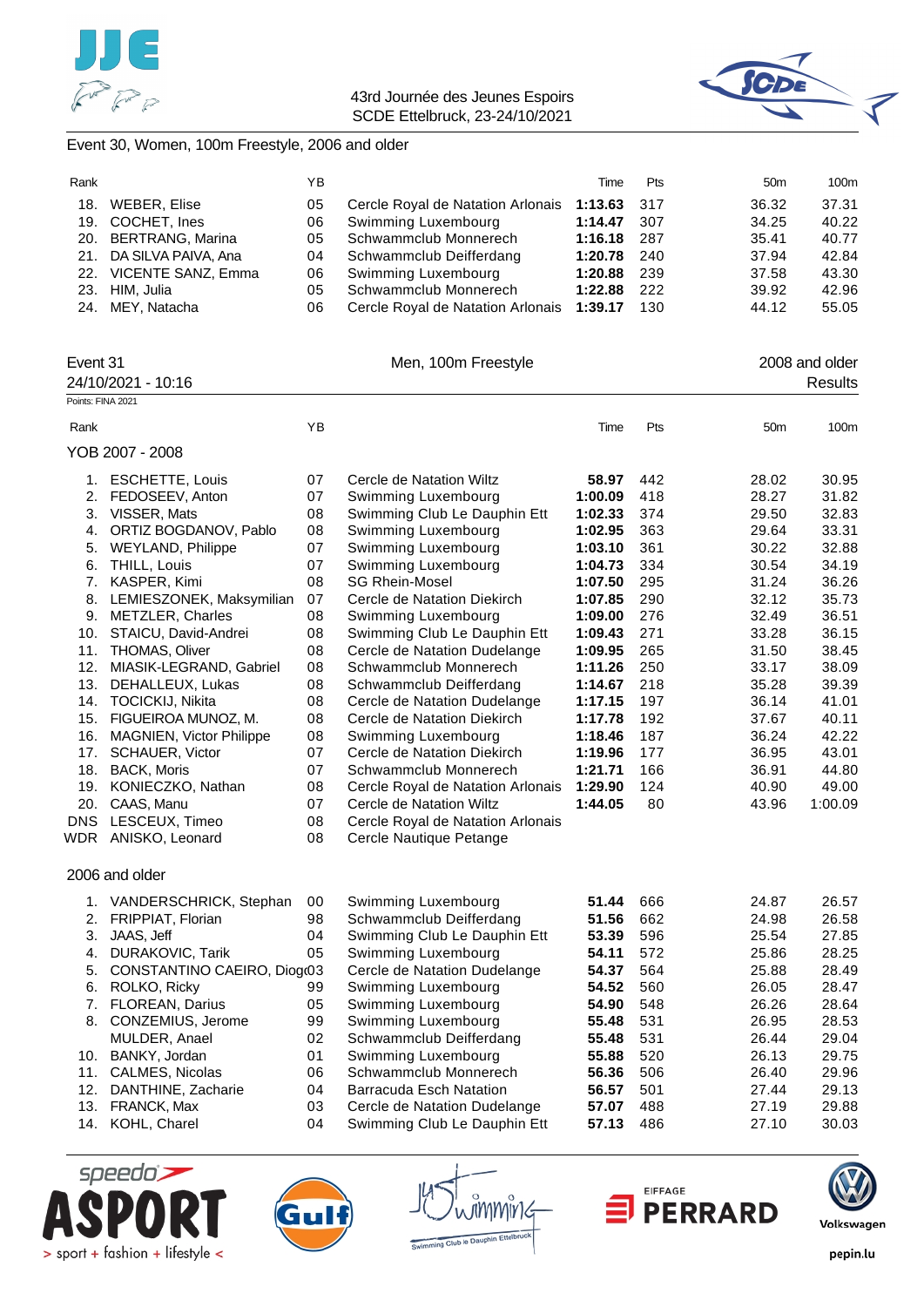



#### Event 31, Men, 100m Freestyle, 2006 and older

| Rank       |                                   | YB |                              | Time    | Pts | 50 <sub>m</sub> | 100m  |
|------------|-----------------------------------|----|------------------------------|---------|-----|-----------------|-------|
| 15.        | <b>WEYRICH, Mike</b>              | 05 | Swimming Club Le Dauphin Ett | 57.20   | 484 | 27.62           | 29.58 |
| 16.        | MORARU, Matteo                    | 04 | Swimming Luxembourg          | 57.33   | 481 | 27.10           | 30.23 |
| 17.        | JAAS, Tom                         | 06 | Swimming Club Le Dauphin Ett | 57.85   | 468 | 27.18           | 30.67 |
| 18.        | CARNEIRO, Nuno                    | 05 | Swimming Luxembourg          | 59.05   | 440 | 27.80           | 31.25 |
| 19.        | <b>CHIRIAC, Constantin Julian</b> | 04 | <b>SSG Saar Max Ritter</b>   | 59.24   | 436 | 26.86           | 32.38 |
| 20.        | D'HAES, William                   | 06 | Schwammclub Deifferdang      | 59.55   | 429 | 27.90           | 31.65 |
| 21.        | AHMED, Aryaan                     | 05 | Swimming Luxembourg          | 59.62   | 428 | 28.09           | 31.53 |
| 22.        | JAAS, Joe                         | 06 | Swimming Club Le Dauphin Ett | 59.74   | 425 | 28.46           | 31.28 |
| 23.        | VIGUIER, Elyan                    | 04 | Swimming Luxembourg          | 1:00.31 | 413 | 28.68           | 31.63 |
| 24.        | SUKHANOV, Maxim                   | 04 | Cercle de Natation Dudelange | 1:00.35 | 412 | 28.92           | 31.43 |
| 25.        | PALAGNIOUK, Romain                | 04 | Cercle Nautique Petange      | 1:00.51 | 409 | 28.62           | 31.89 |
| 26.        | HOLLERICH, Tom                    | 06 | Swimming Club Le Dauphin Ett | 1:00.77 | 404 | 28.42           | 32.35 |
| 27.        | SVEEN, Albert                     | 04 | Cercle de Natation Dudelange | 1:01.24 | 395 | 27.97           | 33.27 |
| 28.        | DELIEGE, Brice                    | 04 | Schwammclub Deifferdang      | 1:01.33 | 393 | 28.60           | 32.73 |
| 29.        | OLINGER, Liam                     | 05 | Schwammclub Monnerech        | 1:01.97 | 381 | 28.67           | 33.30 |
| 30.        | <b>RIKKERT, Thijmen</b>           | 06 | Swimming Luxembourg          | 1:02.55 | 370 | 29.60           | 32.95 |
| 31.        | HERR, Jacob                       | 06 | <b>SSG Saar Max Ritter</b>   | 1:03.76 | 350 | 29.30           | 34.46 |
| 32.        | BOZONCA, Gabriel                  | 06 | Schwammclub Deifferdang      | 1:04.27 | 341 | 30.62           | 33.65 |
| 33.        | GERE, Arthur                      | 04 | Swimming Luxembourg          | 1:04.78 | 333 | 31.55           | 33.23 |
| 34.        | MILANOVSKI, Stefan                | 06 | Swimming Luxembourg          | 1:05.23 | 327 | 31.22           | 34.01 |
| 35.        | SALNIKOVS, Valts                  | 05 | Swimming Luxembourg          | 1:14.56 | 218 | 34.24           | 40.32 |
| 36.        | MUCA, Thomas                      | 04 | Cercle de Natation Diekirch  | 1:18.42 | 188 | 37.49           | 40.93 |
| 37.        | NEYENS, Tim                       | 05 | Cercle de Natation Diekirch  | 1:22.01 | 164 | 38.13           | 43.88 |
| <b>DNS</b> | <b>TUCHILA, Ionut Alexandru</b>   | 06 | Swimming Luxembourg          |         |     |                 |       |
| <b>DNS</b> | BADZIUK FERNANDES, L.             | 06 | Cercle Nautique Petange      |         |     |                 |       |
| WDR        | DALEIDEN CIUFERRI, Ralph          | 03 | Swimming Luxembourg          |         |     |                 |       |
| WDR        | MOOG. Mathis                      | 06 | Swimming Luxembourg          |         |     |                 |       |

| Event 32 | 24/10/2021 - 10:38          |    | Women, 200m Medley                     | 2008 and older<br>Results |     |                 |       |                  |                  |
|----------|-----------------------------|----|----------------------------------------|---------------------------|-----|-----------------|-------|------------------|------------------|
|          | Points: FINA 2021           |    |                                        |                           |     |                 |       |                  |                  |
| Rank     |                             | YB |                                        | Time                      | Pts | 50 <sub>m</sub> | 100m  | 150 <sub>m</sub> | 200 <sub>m</sub> |
|          | YOB 2007 - 2008             |    |                                        |                           |     |                 |       |                  |                  |
|          | 1. LINDMARK MELO, Maia      | 07 | Cercle de Natation Dudelar 2:39.16 448 |                           |     | 33.71           | 40.06 | 48.40            | 36.99            |
|          | 2. CORBEEL BASTIN, Ava      | 07 | Swimming Club Le Dauphir2:39.24 448    |                           |     | 35.00           | 41.34 | 45.34            | 37.56            |
|          | 3. BLESES, Joyce            | 08 | Swimming Club Le Dauphir2:40.25 439    |                           |     | 34.28           | 40.83 | 48.73            | 36.41            |
|          | 4. THILL, Gina              | 07 | Schwammclub Monnerech 2:42.67 420      |                           |     | 32.95           | 43.11 | 47.65            | 38.96            |
|          | 5. THIRY, Alice             | 08 | Cercle de Natation Wiltz               | 2:43.45 414               |     | 34.38           | 41.84 | 48.58            | 38.65            |
|          | 6. REDING, Sevda            | 07 | Swimming Luxembourg                    | 2:49.50 371               |     | 36.02           | 43.94 | 50.00            | 39.54            |
|          | 7. OLIVERO, Francesca       | 08 | Swimming Luxembourg                    | 2:50.21 366               |     | 35.13           | 44.57 | 50.38            | 40.13            |
|          | 8. ESCOBAR, Rhea            | 07 | Aquakids                               | 2:56.66 328               |     | 37.31           | 46.93 | 54.21            | 38.21            |
|          | 9. ALBERS, Emely            | 08 | Swimming Club Le Dauphir3:02.56 297    |                           |     | 38.51           | 48.14 | 53.24            | 42.67            |
|          | 10. BOUWMEISTER, Annebell08 |    | Swimming Luxembourg                    | 3:06.65 278               |     | 40.55           | 46.80 | 55.67            | 43.63            |
|          | 11. NTAGANDA, Sophie        | 07 | Swimming Club Le Dauphir3:08.18 271    |                           |     | 42.12           | 48.06 | 57.81            | 40.19            |
|          | 12. HEILIGER, Lilly         | 08 | Swimming Luxembourg                    | 3:13.43 250               |     | 39.60           | 51.50 | 57.61            | 44.72            |
|          | 13. SHEHATA, Sama           | 08 | Swimming Luxembourg                    | 3:18.80 230               |     | 40.62           | 49.04 | 1:05.16          | 43.98            |
|          | DSQ DONDELINGER, Elisa      | 08 | Swimming Luxembourg                    |                           |     |                 |       |                  |                  |

*M2 - section was not finished in accordance with the rule which applies to the stroke concerned (SW 9.3) (Time: 10:46)*

DSQ SCHOLER, Amelie 08 Swimming Luxembourg

*P2 - did not bring both arms forward simultaneously over water or did not bring both arms backward simultaneously under water through-out the race, according to SW 8.5 (SW 8.2) (Time: 10:53)*









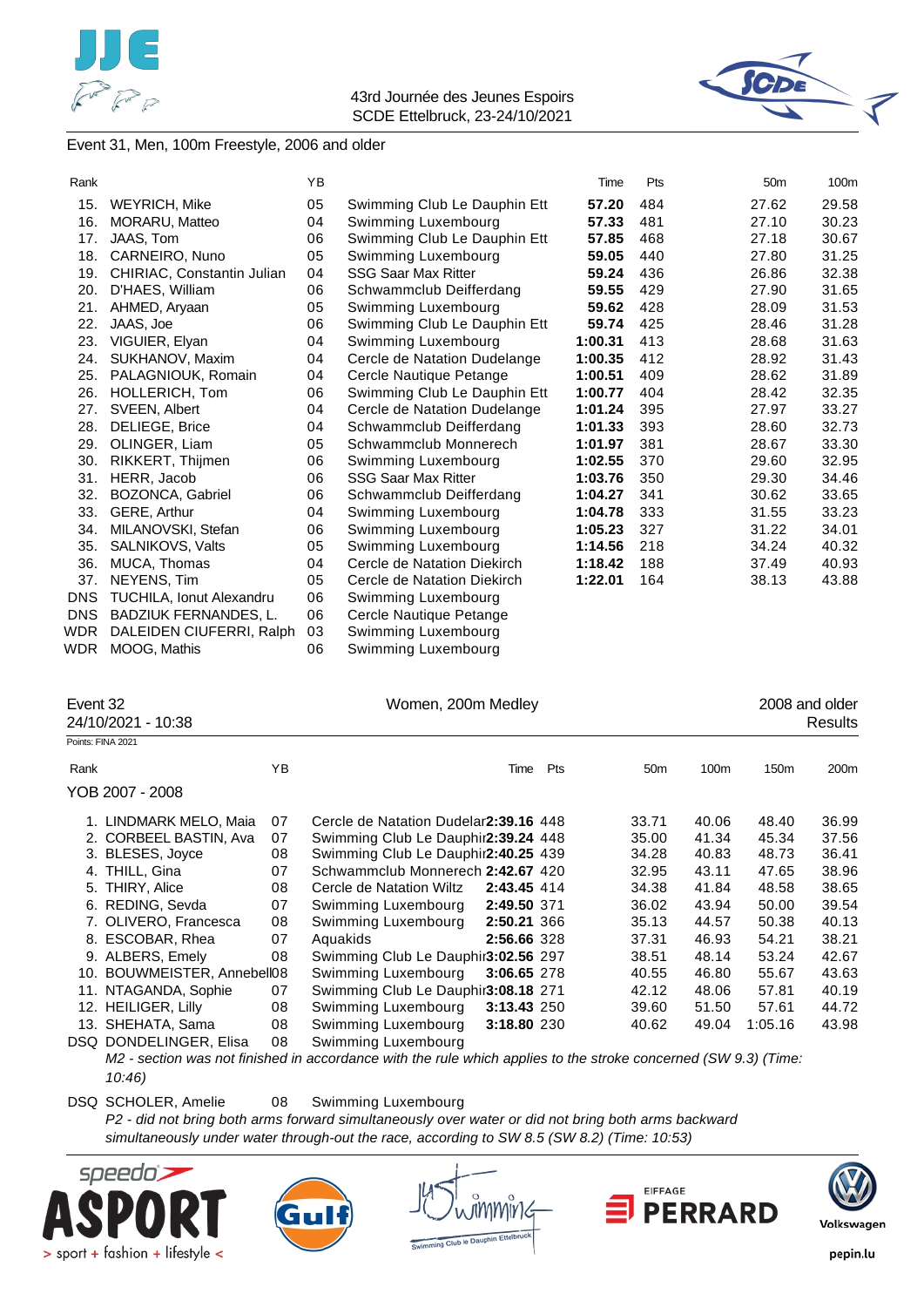



### Event 32, Girls, 200m Medley, YOB 2007 - 2008

|            | ΥB                                                                                                                                                                            |                                                                                       | Time | Pts              | 50 <sub>m</sub>                                                                                                | 100 <sub>m</sub> | 150 <sub>m</sub> | 200 <sub>m</sub>                                                                                                                    |
|------------|-------------------------------------------------------------------------------------------------------------------------------------------------------------------------------|---------------------------------------------------------------------------------------|------|------------------|----------------------------------------------------------------------------------------------------------------|------------------|------------------|-------------------------------------------------------------------------------------------------------------------------------------|
|            | 08                                                                                                                                                                            | Swimming Luxembourg                                                                   |      |                  |                                                                                                                |                  |                  |                                                                                                                                     |
|            | 08                                                                                                                                                                            | Swimming Luxembourg                                                                   |      |                  |                                                                                                                |                  |                  |                                                                                                                                     |
|            |                                                                                                                                                                               |                                                                                       |      |                  |                                                                                                                |                  |                  |                                                                                                                                     |
|            | 01                                                                                                                                                                            | Swimming Luxembourg                                                                   |      |                  | 31.86                                                                                                          | 36.63            | 44.80            | 35.22                                                                                                                               |
|            |                                                                                                                                                                               | Barracuda Esch Natation                                                               |      |                  | 32.04                                                                                                          | 38.93            | 43.99            | 36.52                                                                                                                               |
|            | 05                                                                                                                                                                            | Swimming Luxembourg                                                                   |      |                  | 35.63                                                                                                          | 43.21            | 43.87            | 39.06                                                                                                                               |
|            | 06                                                                                                                                                                            | Swimming Luxembourg                                                                   |      |                  | 37.38                                                                                                          | 44.39            | 47.40            | 39.29                                                                                                                               |
|            |                                                                                                                                                                               | Swimming Luxembourg                                                                   |      |                  | 36.68                                                                                                          | 41.89            | 52.68            | 38.44                                                                                                                               |
|            | 04                                                                                                                                                                            |                                                                                       |      |                  | 32.62                                                                                                          | 45.52            | 50.20            | 44.47                                                                                                                               |
|            | 06                                                                                                                                                                            | Swimming Luxembourg                                                                   |      |                  |                                                                                                                |                  |                  |                                                                                                                                     |
|            |                                                                                                                                                                               |                                                                                       |      |                  |                                                                                                                |                  |                  |                                                                                                                                     |
|            |                                                                                                                                                                               |                                                                                       |      |                  |                                                                                                                |                  |                  |                                                                                                                                     |
|            |                                                                                                                                                                               |                                                                                       |      |                  |                                                                                                                |                  |                  |                                                                                                                                     |
| Event 33   |                                                                                                                                                                               |                                                                                       |      |                  |                                                                                                                |                  |                  |                                                                                                                                     |
|            |                                                                                                                                                                               |                                                                                       |      |                  |                                                                                                                |                  |                  | Results                                                                                                                             |
| Rank<br>5. | WDR HRIC, Nina<br>WDR PASA, Sofia<br>2006 and older<br>1. BLACK, Rachael<br>3. LEONARD, Lis<br>4. KIDD, Francesca<br>6. HAAG, Nora<br>DSQ KEANE, Sophie<br>24/10/2021 - 10:56 | 2. BORDONARO, Madeleine 06<br>MARTINEZ MOLINA, Marta06<br>part (SW 5.1) (Time: 10:58) |      | Men, 200m Medley | 2:28.51 552<br>2:31.48 520<br>2:41.77 427<br>2:48.46 378<br>2:49.69 370<br>Swimming Club Le Dauphir2:52.81 350 |                  |                  | M3 - did not cover 1/4 of the distance in each style; backstroke, breaststroke or butterfly swimming in freestyle<br>2008 and older |

|      | Points: FINA 2021          |    |                                        |             |     |                 |       |         |       |
|------|----------------------------|----|----------------------------------------|-------------|-----|-----------------|-------|---------|-------|
| Rank |                            | YΒ |                                        | Time        | Pts | 50 <sub>m</sub> | 100m  | 150m    | 200m  |
|      | YOB 2007 - 2008            |    |                                        |             |     |                 |       |         |       |
|      | 1. FEDOSEEV, Anton         | 07 | Swimming Luxembourg                    | 2:25.95 423 |     | 31.37           | 36.71 | 43.96   | 33.91 |
|      | 2. CHAUSSARD, Albert       | 07 | Swimming Luxembourg                    | 2:27.14 413 |     | 31.28           | 39.50 | 41.39   | 34.97 |
|      | 3. PASSER, Daniel          | 07 | Swimming Luxembourg                    | 2:29.22 396 |     | 32.66           | 39.77 | 41.45   | 35.34 |
|      | 4. GONZALEZ PEREZ, Rodri07 |    | Swimming Luxembourg                    | 2:31.92 375 |     | 32.65           | 37.27 | 47.26   | 34.74 |
|      | 5. KUNEN, Fynn             | 08 | Swimming Luxembourg                    | 2:39.10 327 |     | 31.63           | 43.79 | 49.70   | 33.98 |
|      | 6. THILL, Louis            | 07 | Swimming Luxembourg                    | 2:39.35 325 |     | 34.09           | 41.58 | 48.93   | 34.75 |
|      | 7. WEYLAND, Philippe       | 07 | Swimming Luxembourg                    | 2:46.34 286 |     | 33.63           | 42.22 | 53.77   | 36.72 |
|      | 8. METZLER, Charles        | 08 | Swimming Luxembourg                    | 2:56.49 239 |     | 37.00           | 45.61 | 52.79   | 41.09 |
|      | 9. GEORGIEV, Theodor       | 08 | Swimming Luxembourg                    | 2:59.86 226 |     | 39.45           | 44.85 | 54.53   | 41.03 |
|      | 10. SABBOURI, Mathis       | 08 | Swimming Luxembourg                    | 3:04.19 210 |     | 36.73           | 47.89 | 55.59   | 43.98 |
| 11.  | MELOUANE, Adam             | 08 | Swimming Luxembourg                    | 3:05.69 205 |     | 36.98           | 46.19 | 57.20   | 45.32 |
|      | 12. SVEEN, Harald          | 08 | Cercle de Natation Dudelar 3:32.36 137 |             |     | 48.16           | 53.12 | 1:01.51 | 49.57 |
|      | DSQ DUSEMON, Paul          | 07 | Swimming Luxembourg                    |             |     |                 |       |         |       |

*B11 - movements of the legs not simultaneous, not on the same horizontal plane or alternating (SW 7.4) (Time: 11:07)*

DNS SULCAS, Sarunas 08 Schwammclub Monnerech

#### 2006 and older

| 1. BRANDENBURGER, Pit           | 95 | Schwammclub Deifferdang2:11.56 578  |             | 27.30 | 35.59 | 37.62 | 31.05 |
|---------------------------------|----|-------------------------------------|-------------|-------|-------|-------|-------|
| 2. DANTHINE, Zacharie           | 04 | Barracuda Esch Natation 2:16.77 515 |             | 30.14 | 35.22 | 41.39 | 30.02 |
| 3. WALTZING, Loic               | 00 | Schwammclub Deifferdang2:17.50 506  |             | 29.71 | 34.85 | 39.94 | 33.00 |
| 4. SIMAO NOGUEIRA, Joao 04      |    | Schwammclub Deifferdang2:20.53 474  |             | 28.96 | 36.34 | 40.86 | 34.37 |
| 5. DE MACEDO CRESTA, Br06       |    | Swimming Luxembourg                 | 2:29.79 392 | 32.79 | 40.56 | 40.59 | 35.85 |
| 6. TRESSEL, Yannis              | 05 | Swimming Club Le Dauphir2:31.79 376 |             | 31.26 | 39.06 | 45.17 | 36.30 |
| 7. RENARD, Enzo                 | 04 | Cercle de Natation Wiltz            | 2:33.13 366 | 32.70 | 38.39 | 44.06 | 37.98 |
| 8. BOSCHI, Matteo               | 06 | Swimming Luxembourg                 | 2:36.87 341 | 31.49 | 39.99 | 48.57 | 36.82 |
| 9. VIGUIER, Elyan               | 04 | Swimming Luxembourg                 | 2:37.45 337 | 33.48 | 42.10 | 45.61 | 36.26 |
| 10. MILANOVSKI, Stefan          | 06 | Swimming Luxembourg                 | 2:46.91 283 | 35.49 | 42.79 | 51.37 | 37.26 |
| DNS TUCHILA, Ionut Alexandru 06 |    | Swimming Luxembourg                 |             |       |       |       |       |









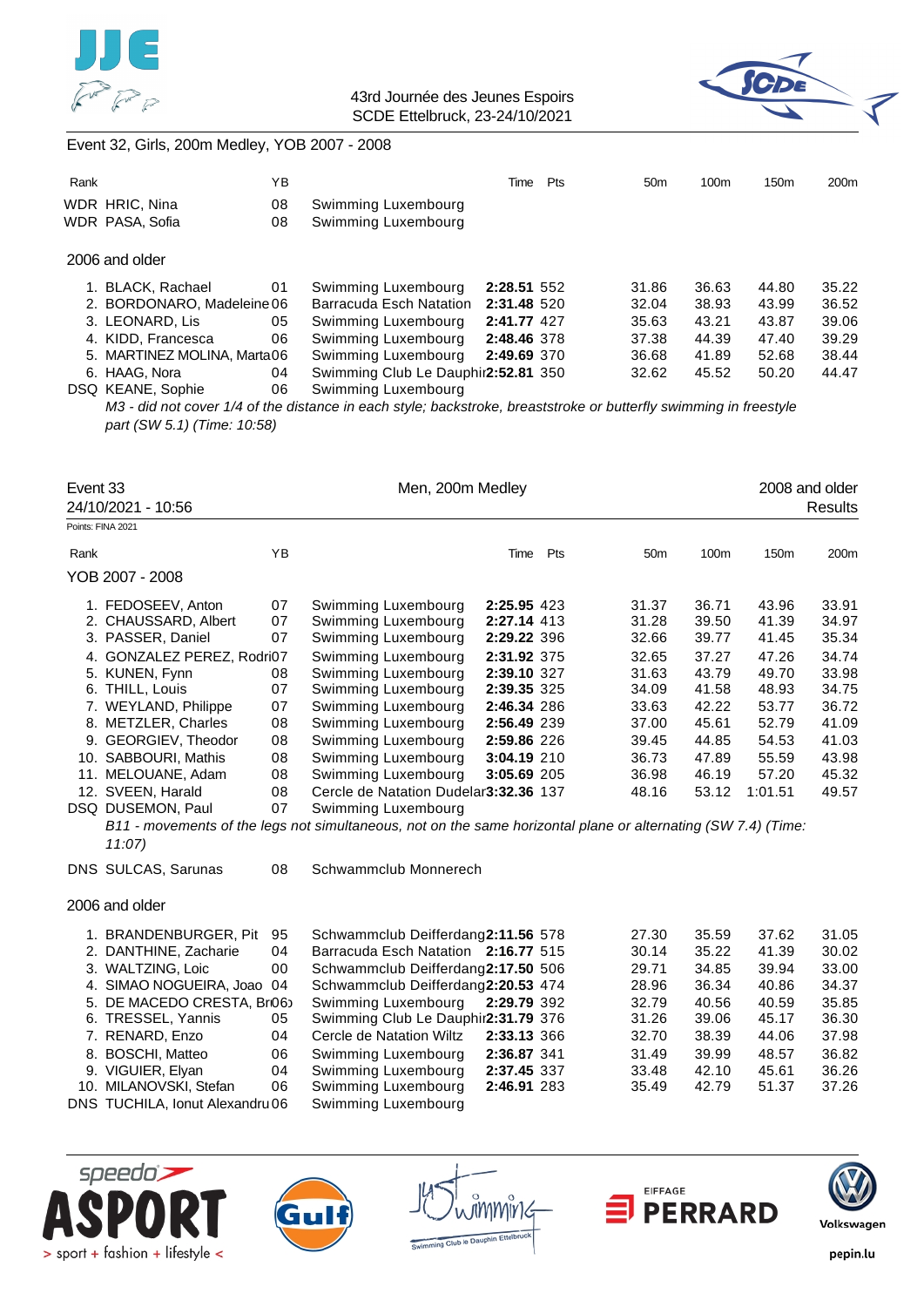



| Event 34<br>24/10/2021 - 11:14<br>Points: FINA 2021 |          | Women, 100m Backstroke                              |                    |            | 2008 and older<br><b>Results</b> |                |  |
|-----------------------------------------------------|----------|-----------------------------------------------------|--------------------|------------|----------------------------------|----------------|--|
|                                                     |          |                                                     |                    |            |                                  |                |  |
| Rank                                                | YB       |                                                     | Time               | Pts        | 50 <sub>m</sub>                  | 100m           |  |
| YOB 2007 - 2008                                     |          |                                                     |                    |            |                                  |                |  |
| 1. PETESCH, Lea                                     | 07       | Schwammclub Monnerech                               | 1:11.15            | 459        | 34.33                            | 36.82          |  |
| PHILIPPART, Lina<br>2.                              | 07       | Swimming Luxembourg                                 | 1:13.44            | 417        | 35.25                            | 38.19          |  |
| TINTI, Sarah Maria<br>3.                            | 08       | Aquakids                                            | 1:17.47            | 355        | 37.44                            | 40.03          |  |
| 4. KOENIG, Aurelie                                  | 07       | Swimming Club Le Dauphin Ett                        | 1:17.74            | 352        | 37.56                            | 40.18          |  |
| GHIRELLI, Lynn<br>5.                                | 08       | Swimming Club Le Dauphin Ett                        | 1:17.97            | 348        | 38.11                            | 39.86          |  |
| <b>BOULANGER, Lucie</b><br>6.                       | 08       | Cercle Royal de Natation Arlonais                   | 1:19.74            | 326        | 38.51                            | 41.23          |  |
| <b>BLANCHARD, Lindsey</b><br>7.                     | 08       | Cercle de Natation Dudelange                        | 1:25.90            | 260        | 40.83                            | 45.07          |  |
| <b>BOUWMEISTER, Philine</b><br>8.                   | 07       | Swimming Luxembourg                                 | 1:27.14            | 249        | 41.83                            | 45.31          |  |
| 9. OPREA, Giulia Elena                              | 07       | Swimming Luxembourg                                 | 1:28.04            | 242        | 42.64                            | 45.40          |  |
| 10. GEORGES, Violette                               | 08       | Schwammclub Deifferdang                             | 1:28.78            | 236        | 43.28                            | 45.50          |  |
| CLOCKAERTS, Hannelore<br>11.                        | 08       | Swimming Luxembourg                                 | 1:36.43            | 184        | 45.42                            | 51.01          |  |
| <b>DNS</b><br>WAGNER, Caroline                      | 08       | Cercle de Natation Dudelange                        |                    |            |                                  |                |  |
| 2006 and older                                      |          |                                                     |                    |            |                                  |                |  |
| BANKY, Jacqueline<br>1.                             | 96       | Swimming Luxembourg                                 | 1:04.52            | 615        | 30.96                            | 33.56          |  |
| 2. VANDERSCHRICK, Laura                             | 02       | Swimming Luxembourg                                 | 1:07.98            | 526        | 31.81                            | 36.17          |  |
| 3. HAHN, Lucie                                      | 06       | <b>SG Rhein-Mosel</b>                               | 1:11.15            | 459        | 33.68                            | 37.47          |  |
| <b>BROICH, Louisa Marie</b><br>4.                   | 03       | <b>SG Rhein-Mosel</b>                               | 1:15.01            | 391        | 35.24                            | 39.77          |  |
| <b>BROICH, Lea-Sophie</b><br>5.                     | 00       | Postsportverein Trier                               | 1:17.23            | 359        | 36.99                            | 40.24          |  |
| GEORGES, Madeleine<br>6.                            | 05       | Schwammclub Deifferdang                             | 1:18.02            | 348        | 37.48                            | 40.54          |  |
| PLATT, Harmony<br>7.                                | 05       | Aquakids                                            | 1:19.95            | 323        | 38.75                            | 41.20          |  |
| ERNENS, Chloe<br>8.                                 | 05       | Schwammclub Deifferdang                             | 1:20.55            | 316        | 39.33                            | 41.22          |  |
| 9.<br>OLINGER, Tina                                 | 06       | Swimming Club Le Dauphin Ett                        | 1:21.50            | 305        | 39.64                            | 41.86          |  |
| 10. DA SILVA PAIVA, Ana                             | 04       | Schwammclub Deifferdang                             | 1:30.16            | 225        | 44.92                            | 45.24          |  |
| Event 35                                            |          | Men, 100m Backstroke                                |                    |            |                                  | 2008 and older |  |
| 24/10/2021 - 11:25                                  |          |                                                     |                    |            |                                  | <b>Results</b> |  |
| Points: FINA 2021                                   |          |                                                     |                    |            |                                  |                |  |
| Rank                                                | ΥB       |                                                     | Time               | Pts        | 50 <sub>m</sub>                  | 100m           |  |
| YOB 2007 - 2008                                     |          |                                                     |                    |            |                                  |                |  |
|                                                     |          |                                                     |                    |            |                                  |                |  |
| GONZALEZ PEREZ, Rodrigo<br>1.<br>2.<br>VISSER, Mats | 07<br>08 | Swimming Luxembourg<br>Swimming Club Le Dauphin Ett | 1:09.51<br>1:12.22 | 336<br>299 | 34.56<br>34.98                   | 34.95<br>37.24 |  |
| KROMBACH, Alex<br>3.                                | 08       | Swimming Luxembourg                                 | 1:12.90            | 291        | 36.33                            | 36.57          |  |
| DUSEMON, Paul<br>4.                                 | 07       | Swimming Luxembourg                                 | 1:17.15            | 245        | 38.01                            | 39.14          |  |
| 5.<br>HANNARD, Flavio                               | 07       | Cercle Royal de Natation Arlonais                   | 1:20.79            | 214        | 37.95                            | 42.84          |  |
| LEMIESZONEK, Maksymilian<br>6.                      | 07       | Cercle de Natation Diekirch                         | 1:21.05            | 212        | 40.07                            | 40.98          |  |
| KRIES, Leo<br>7.                                    | 08       | Swimming Luxembourg                                 | 1:21.17            | 211        | 38.47                            | 42.70          |  |
| GEORGIEV, Theodor<br>8.                             | 08       | Swimming Luxembourg                                 | 1:22.31            | 202        | 39.99                            | 42.32          |  |
| 9.<br>MOOG, Jules                                   | 08       | Swimming Luxembourg                                 | 1:24.74            | 185        | 40.53                            | 44.21          |  |
| <b>TOCICKIJ, Nikita</b><br>10.                      | 08       | Cercle de Natation Dudelange                        | 1:28.58            | 162        | 42.79                            | 45.79          |  |
| FIGUEIROA MUNOZ, M.<br>11.                          | 08       | Cercle de Natation Diekirch                         | 1:31.37            | 147        | 44.68                            | 46.69          |  |

- 13. THOMAS, Oliver 08 Cercle de Natation Dudelange **1:33.26** 139 43.71 49.55 14. MIASIK-LEGRAND, Gabriel 08 Schwammclub Monnerech **1:34.19** 135 43.90 50.29
- 15. KONIECZKO, Nathan 08 Cercle Royal de Natation Arlonais **1:44.13** 99 49.71 54.42





MMIr to David

12. SCHAUER, Victor 07 Cercle de Natation Diekirch **1:32.75** 141 44.26 48.49



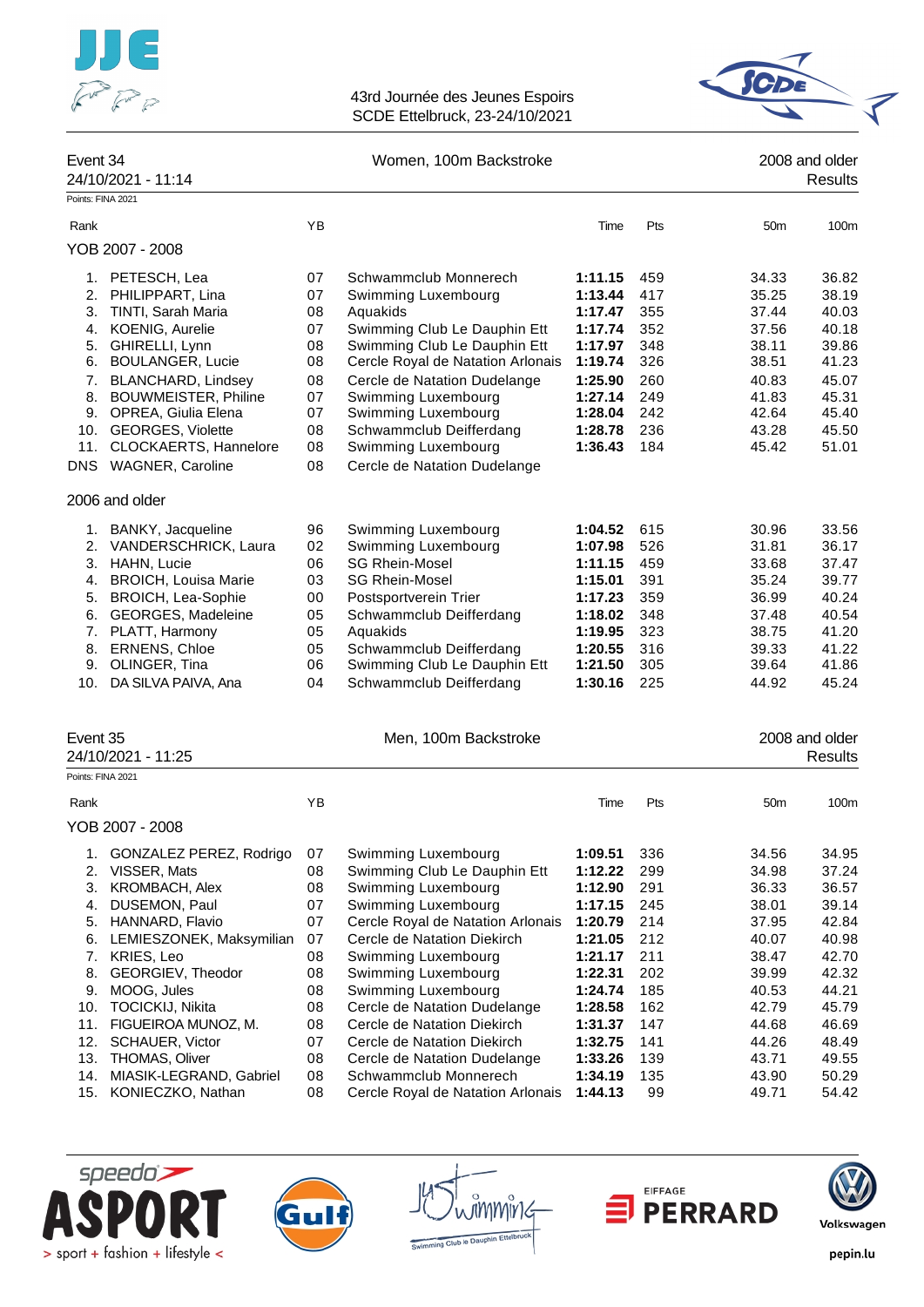



### Event 35, Boys, 100m Backstroke, YOB 2007 - 2008

| Rank       |                              | YB |                                                                                                                   | Time    | Pts | 50 <sub>m</sub> | 100 <sub>m</sub> |  |  |  |  |
|------------|------------------------------|----|-------------------------------------------------------------------------------------------------------------------|---------|-----|-----------------|------------------|--|--|--|--|
| DSQ.       | <b>BACK, Moris</b>           | 07 | Schwammclub Monnerech<br>D7 - swimmer had not returned onto the back upon leaving the wall (SW 6.5) (Time: 11:35) |         |     |                 |                  |  |  |  |  |
|            | DNS LESCEUX, Timeo           | 08 | Cercle Royal de Natation Arlonais                                                                                 |         |     |                 |                  |  |  |  |  |
|            | 2006 and older               |    |                                                                                                                   |         |     |                 |                  |  |  |  |  |
| 1.         | <b>FRIPPIAT, Florian</b>     | 98 | Schwammclub Deifferdang                                                                                           | 57.40   | 596 | 27.46           | 29.94            |  |  |  |  |
| 2.         | MULDER, Anael                | 02 | Schwammclub Deifferdang                                                                                           | 1:01.53 | 484 | 30.03           | 31.50            |  |  |  |  |
| 3.         | THEISOHN, Leon               | 02 | <b>SSG Saar Max Ritter</b>                                                                                        | 1:03.35 | 444 | 30.71           | 32.64            |  |  |  |  |
| 4.         | CARNEIRO, Nuno               | 05 | Swimming Luxembourg                                                                                               | 1:04.42 | 422 | 31.20           | 33.22            |  |  |  |  |
| 5.         | WESTER, Ben                  | 06 | Cercle de Natation Dudelange                                                                                      | 1:06.48 | 384 | 32.08           | 34.40            |  |  |  |  |
| 6.         | <b>EWERLING, Nils</b>        | 03 | <b>SSG Saar Max Ritter</b>                                                                                        | 1:07.33 | 369 | 31.67           | 35.66            |  |  |  |  |
| 7.         | RIKKERT, Thijmen             | 06 | Swimming Luxembourg                                                                                               | 1:07.36 | 369 | 32.79           | 34.57            |  |  |  |  |
| 8.         | JAAS, Joe                    | 06 | Swimming Club Le Dauphin Ett                                                                                      | 1:07.47 | 367 | 33.22           | 34.25            |  |  |  |  |
| 9.         | D'HAES, William              | 06 | Schwammclub Deifferdang                                                                                           | 1:07.77 | 362 | 32.07           | 35.70            |  |  |  |  |
| 10.        | HOLLERICH, Tom               | 06 | Swimming Club Le Dauphin Ett                                                                                      | 1:08.15 | 356 | 32.36           | 35.79            |  |  |  |  |
| 11.        | PALAGNIOUK, Romain           | 04 | Cercle Nautique Petange                                                                                           | 1:08.66 | 348 | 32.56           | 36.10            |  |  |  |  |
| 12.        | SVEEN, Albert                | 04 | Cercle de Natation Dudelange                                                                                      | 1:10.10 | 327 | 33.08           | 37.02            |  |  |  |  |
| 13.        | SUKHANOV, Maxim              | 04 | Cercle de Natation Dudelange                                                                                      | 1:16.86 | 248 | 38.41           | 38.45            |  |  |  |  |
| 14.        | SALNIKOVS, Valts             | 05 | Swimming Luxembourg                                                                                               | 1:30.08 | 154 | 40.49           | 49.59            |  |  |  |  |
| 15.        | MUCA, Thomas                 | 04 | Cercle de Natation Diekirch                                                                                       | 1:31.50 | 147 | 45.53           | 45.97            |  |  |  |  |
| 16.        | NEYENS, Tim                  | 05 | Cercle de Natation Diekirch                                                                                       | 1:36.63 | 125 | 47.40           | 49.23            |  |  |  |  |
| <b>DNS</b> | <b>BADZIUK FERNANDES, L.</b> | 06 | Cercle Nautique Petange                                                                                           |         |     |                 |                  |  |  |  |  |
| <b>WDR</b> | MOOG, Mathis                 | 06 | Swimming Luxembourg                                                                                               |         |     |                 |                  |  |  |  |  |

| Event 36 | 24/10/2021 - 11:41          |    | Women, 200m Breaststroke                                                                                       |     | 2008 and older<br>Results |       |                  |                  |
|----------|-----------------------------|----|----------------------------------------------------------------------------------------------------------------|-----|---------------------------|-------|------------------|------------------|
|          | Points: FINA 2021           |    |                                                                                                                |     |                           |       |                  |                  |
| Rank     |                             | ΥB | Time                                                                                                           | Pts | 50 <sub>m</sub>           | 100m  | 150 <sub>m</sub> | 200 <sub>m</sub> |
|          | YOB 2007 - 2008             |    |                                                                                                                |     |                           |       |                  |                  |
|          | 1. ALLAR, Maud              | 08 | Cercle Nautique Petange 2:50.90 488                                                                            |     | 38.89                     | 44.17 | 44.29            | 43.55            |
|          | 2. CALMES, Liz              | 08 | Schwammclub Monnerech 2:51.47 483                                                                              |     | 38.07                     | 43.18 | 44.78            | 45.44            |
|          | 3. ALLBAUGH-HEINZ, Alaina07 |    | 2:54.08 461<br>Aquakids                                                                                        |     | 39.49                     | 43.95 | 44.92            | 45.72            |
|          | 4. CORBEEL BASTIN, Ava      | 07 | Swimming Club Le Dauphir2:54.71 456                                                                            |     | 39.74                     | 44.64 | 45.51            | 44.82            |
|          | 5. THILL, Gina              | 07 | Schwammclub Monnerech 2:59.22 423                                                                              |     | 39.96                     | 45.81 | 47.30            | 46.15            |
|          | 6. DONDELINGER, Elisa       | 08 | Swimming Luxembourg<br>3:16.39 321                                                                             |     | 44.36                     | 51.70 | 50.17            | 50.16            |
|          | 2006 and older              |    |                                                                                                                |     |                           |       |                  |                  |
|          | 1. ALBERS, Neele            | 05 | Swimming Club Le Dauphir2:47.80 515                                                                            |     | 38.05                     | 42.40 | 43.40            | 43.95            |
|          | 2. CALMES, Lara             | 04 | Schwammclub Monnerech 2:59.85 418                                                                              |     | 39.08                     | 44.26 | 48.07            | 48.44            |
|          | 3. HAAG, Nora               | 04 | Swimming Club Le Dauphir3:06.34 376                                                                            |     | 42.14                     | 47.59 | 48.11            | 48.50            |
|          | 4. COCHET, Ines             | 06 | Swimming Luxembourg 3:28.37 269                                                                                |     | 46.09                     | 52.65 | 54.50            | 55.13            |
|          | 5. WEBER, Elise             | 05 | Cercle Royal de Natation AB:44.21 216                                                                          |     | 46.66                     | 51.32 | 54.31            | 1:11.92          |
|          | DSQ MEY, Natacha            | 06 | Cercle Royal de Natation Arlonais                                                                              |     |                           |       |                  |                  |
|          |                             |    | B14 - did not touch the wall with both hands simultaneously and separated at the turn / finish (SW 7.6) (Time: |     |                           |       |                  |                  |

- *11:48)*
- DNS THEISOHN, Isabell 96 SSG Saar Max Ritter









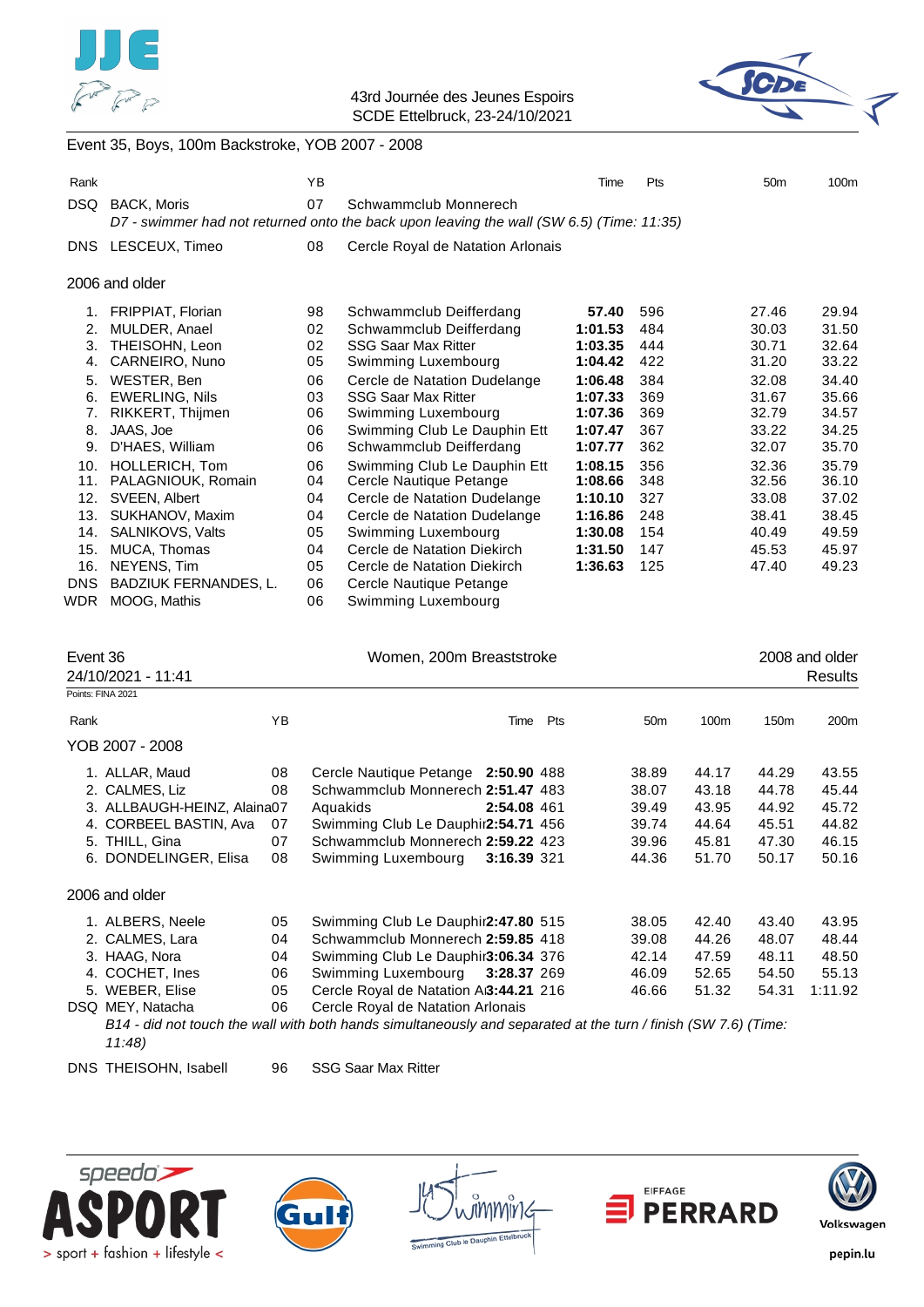

| Event 37              | 24/10/2021 - 11:52                                                                                                                                                                                                                                                                                    |                                        | Men, 200m Breaststroke                                                                                                                                                                                                                                                                                                                                                                                                                                   |                                                                         |          |                                                                                                                       |                                                                           | 2008 and older<br>Results                                   |                                                                                                 |                                                                                                   |
|-----------------------|-------------------------------------------------------------------------------------------------------------------------------------------------------------------------------------------------------------------------------------------------------------------------------------------------------|----------------------------------------|----------------------------------------------------------------------------------------------------------------------------------------------------------------------------------------------------------------------------------------------------------------------------------------------------------------------------------------------------------------------------------------------------------------------------------------------------------|-------------------------------------------------------------------------|----------|-----------------------------------------------------------------------------------------------------------------------|---------------------------------------------------------------------------|-------------------------------------------------------------|-------------------------------------------------------------------------------------------------|---------------------------------------------------------------------------------------------------|
| Points: FINA 2021     |                                                                                                                                                                                                                                                                                                       |                                        |                                                                                                                                                                                                                                                                                                                                                                                                                                                          |                                                                         |          |                                                                                                                       |                                                                           |                                                             |                                                                                                 |                                                                                                   |
| Rank                  |                                                                                                                                                                                                                                                                                                       | ΥB                                     |                                                                                                                                                                                                                                                                                                                                                                                                                                                          |                                                                         | Time Pts |                                                                                                                       | 50 <sub>m</sub>                                                           | 100m                                                        | 150m                                                                                            | 200m                                                                                              |
|                       | YOB 2007 - 2008                                                                                                                                                                                                                                                                                       |                                        |                                                                                                                                                                                                                                                                                                                                                                                                                                                          |                                                                         |          |                                                                                                                       |                                                                           |                                                             |                                                                                                 |                                                                                                   |
|                       | 1. CHAUSSARD, Albert<br>2. MAGNIEN, Victor Philippe 08<br>3. SVEEN, Harald<br>DSQ STAICU, David-Andrei<br>B14 - did not touch the wall with both hands simultaneously and separated at the turn / finish (SW 7.6) (Time:<br>$12:08$ )                                                                 | 07<br>08<br>08                         | Swimming Luxembourg<br>Swimming Luxembourg<br>Cercle de Natation Dudelar3:45.97 150<br>Swimming Club Le Dauphin Ett                                                                                                                                                                                                                                                                                                                                      | 2:42.27 406<br>3:39.47 164                                              |          |                                                                                                                       | 35.33<br>46.58<br>48.81                                                   | 40.91<br>55.17<br>58.54                                     | 43.18<br>59.93<br>1:01.07                                                                       | 42.85<br>57.79<br>57.55                                                                           |
|                       | DNS SULCAS, Sarunas                                                                                                                                                                                                                                                                                   | 08                                     | Schwammclub Monnerech                                                                                                                                                                                                                                                                                                                                                                                                                                    |                                                                         |          |                                                                                                                       |                                                                           |                                                             |                                                                                                 |                                                                                                   |
|                       | 2006 and older                                                                                                                                                                                                                                                                                        |                                        |                                                                                                                                                                                                                                                                                                                                                                                                                                                          |                                                                         |          |                                                                                                                       |                                                                           |                                                             |                                                                                                 |                                                                                                   |
|                       | 1. BRANDENBURGER, Pit<br>2. KEMP, Finn<br>3. ROLKO, Ricky<br>4. MACLEAR, Gareth<br>5. DHONTE, Henri<br>6. BRAUN, Nico<br>7. KOHL, Charel<br>DNS BADZIUK FERNANDES, L.06                                                                                                                               | 95<br>05<br>99<br>05<br>04<br>06<br>04 | Schwammclub Deifferdang2:19.86 634<br>Swimming Luxembourg<br>Swimming Luxembourg<br>Swimming Luxembourg<br>Swimming Luxembourg<br><b>SSG Saar Max Ritter</b><br>Swimming Club Le Dauphir2:58.42 305<br>Cercle Nautique Petange                                                                                                                                                                                                                           | 2:20.45 626<br>2:23.75 584<br>2:39.36 428<br>2:40.89 416<br>2:48.42 363 |          |                                                                                                                       | 32.56<br>32.06<br>32.14<br>35.73<br>34.89<br>36.45<br>36.96               | 36.63<br>35.98<br>36.61<br>40.20<br>40.77<br>42.17<br>43.39 | 35.66<br>36.62<br>37.59<br>41.64<br>42.80<br>44.08<br>48.73                                     | 35.01<br>35.79<br>37.41<br>41.79<br>42.43<br>45.72<br>49.34                                       |
| Event 38              | 24/10/2021 - 12:04                                                                                                                                                                                                                                                                                    |                                        |                                                                                                                                                                                                                                                                                                                                                                                                                                                          | Women, 100m Butterfly                                                   |          |                                                                                                                       |                                                                           |                                                             |                                                                                                 | 2008 and older<br>Results                                                                         |
| Points: FINA 2021     |                                                                                                                                                                                                                                                                                                       |                                        |                                                                                                                                                                                                                                                                                                                                                                                                                                                          |                                                                         |          |                                                                                                                       |                                                                           |                                                             |                                                                                                 |                                                                                                   |
| Rank                  |                                                                                                                                                                                                                                                                                                       |                                        | YB                                                                                                                                                                                                                                                                                                                                                                                                                                                       |                                                                         |          | Time                                                                                                                  | Pts                                                                       |                                                             | 50m                                                                                             | 100m                                                                                              |
|                       | YOB 2007 - 2008                                                                                                                                                                                                                                                                                       |                                        |                                                                                                                                                                                                                                                                                                                                                                                                                                                          |                                                                         |          |                                                                                                                       |                                                                           |                                                             |                                                                                                 |                                                                                                   |
| 2.<br>3.<br>6.<br>DNS | 1. REINESCH, Leeloo<br>LINDMARK MELO, Maia<br>PHILIPPART, Lina<br>4. CALMES, Liz<br>5. ESCOBAR, Rhea<br>OLIVERO, Francesca<br>7. REDING, Sevda<br>8. ALBERS, Emely<br>9. NTAGANDA, Sophie<br>10. SHEHATA, Sama<br>11. BLANCHARD, Lindsey<br>SCHOLER, Amelie<br>DNS WAGNER, Caroline<br>WDR HRIC, Nina |                                        | 07<br>Schwammclub Monnerech<br>07<br>Cercle de Natation Dudelange<br>07<br>Swimming Luxembourg<br>08<br>Schwammclub Monnerech<br>07<br>Aquakids<br>08<br>Swimming Luxembourg<br>Swimming Luxembourg<br>07<br>Swimming Club Le Dauphin Ett<br>08<br>Swimming Club Le Dauphin Ett<br>07<br>08<br>Swimming Luxembourg<br>Cercle de Natation Dudelange<br>08<br>Swimming Luxembourg<br>08<br>Cercle de Natation Dudelange<br>08<br>Swimming Luxembourg<br>08 |                                                                         |          | 1:07.18<br>1:13.16<br>1:14.37<br>1:16.11<br>1:16.17<br>1:20.03<br>1:20.71<br>1:26.20<br>1:29.93<br>1:36.54<br>1:49.03 | 537<br>415<br>395<br>369<br>368<br>317<br>309<br>254<br>223<br>181<br>125 |                                                             | 30.96<br>32.89<br>33.53<br>35.79<br>35.56<br>36.41<br>35.76<br>38.18<br>40.69<br>41.97<br>46.94 | 36.22<br>40.27<br>40.84<br>40.32<br>40.61<br>43.62<br>44.95<br>48.02<br>49.24<br>54.57<br>1:02.09 |
|                       | 2006 and older                                                                                                                                                                                                                                                                                        |                                        |                                                                                                                                                                                                                                                                                                                                                                                                                                                          |                                                                         |          |                                                                                                                       |                                                                           |                                                             |                                                                                                 |                                                                                                   |
| 1.<br>6.              | SOFFIO, Mara<br>2. BORDONARO, Madeleine<br>3. VANDERSCHRICK, Laura<br>4. RAHMAN, Nadia<br>5. GEORGES, Madeleine<br><b>BARBERON, Sophie</b>                                                                                                                                                            |                                        | 06<br>Schwammclub Monnerech<br>06<br>Barracuda Esch Natation<br>02<br>Swimming Luxembourg<br>05<br>Aquakids<br>Schwammclub Deifferdang<br>05<br>Cercle de Natation Dudelange<br>05                                                                                                                                                                                                                                                                       |                                                                         |          | 1:08.40<br>1:08.91<br>1:09.56<br>1:09.73<br>1:11.70<br>1:12.39                                                        | 508<br>497<br>483<br>480<br>441<br>429                                    |                                                             | 31.67<br>31.73<br>31.78<br>32.52<br>33.24<br>32.62                                              | 36.73<br>37.18<br>37.78<br>37.21<br>38.46<br>39.77                                                |





mmmir ng Club le Dauph



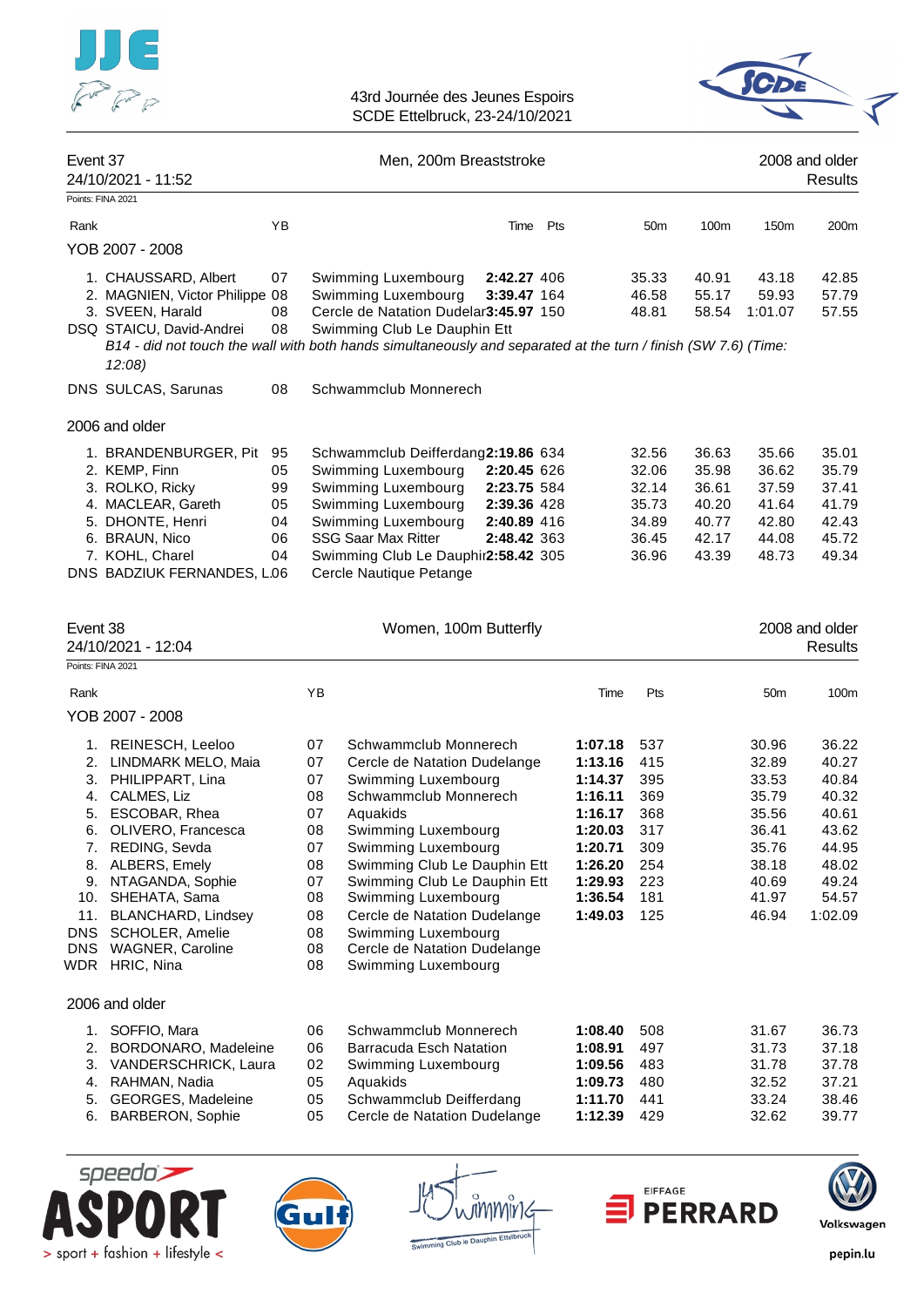



# Event 38, Women, 100m Butterfly, 2006 and older

| Rank |                            | ΥB  |                        | Time          | <b>Pts</b> | 50 <sub>m</sub> | 100m  |
|------|----------------------------|-----|------------------------|---------------|------------|-----------------|-------|
|      | 7. PLATT, Harmony          | 05  | Aguakids               | $1:18.37$ 338 |            | 36.98           | 41.39 |
|      | 8. LEONARD, Lis            | 05  | Swimming Luxembourg    | 1:19.10 329   |            | 36.08           | 43.02 |
|      | 9. KIDD, Francesca         |     | 06 Swimming Luxembourg | $1:24.12$ 273 |            | 36.69           | 47.43 |
|      | 10. MARTINEZ MOLINA, Marta |     | 06 Swimming Luxembourg | 1:26.54 251   |            | 38.70           | 47.84 |
|      | 11. KEANE, Sophie          | 06. | Swimming Luxembourg    | 1:26.92 248   |            | 39.34           | 47.58 |

| Event 39          | 24/10/2021 - 12:14             |    | Men, 100m Butterfly          |         |     |                 | 2008 and older<br>Results |
|-------------------|--------------------------------|----|------------------------------|---------|-----|-----------------|---------------------------|
| Points: FINA 2021 |                                |    |                              |         |     |                 |                           |
| Rank              |                                | YB |                              | Time    | Pts | 50 <sub>m</sub> | 100m                      |
|                   | YOB 2007 - 2008                |    |                              |         |     |                 |                           |
|                   | 1. ESCHETTE, Louis             | 07 | Cercle de Natation Wiltz     | 1:04.52 | 406 | 30.15           | 34.37                     |
|                   | 2. FEDOSEEV, Anton             | 07 | Swimming Luxembourg          | 1:08.69 | 336 | 31.47           | 37.22                     |
| 3.                | CHAUSSARD, Albert              | 07 | Swimming Luxembourg          | 1:09.11 | 330 | 32.00           | 37.11                     |
| 4.                | THILL, Louis                   | 07 | Swimming Luxembourg          | 1:11.14 | 302 | 33.14           | 38.00                     |
| 5.                | KUNEN, Fynn                    | 08 | Swimming Luxembourg          | 1:12.22 | 289 | 33.03           | 39.19                     |
| 6.                | PASSER, Daniel                 | 07 | Swimming Luxembourg          | 1:12.54 | 285 | 33.18           | 39.36                     |
| 7.                | GONZALEZ PEREZ, Rodrigo        | 07 | Swimming Luxembourg          | 1:12.59 | 285 | 33.34           | 39.25                     |
| 8.                | WEYLAND, Philippe              | 07 | Swimming Luxembourg          | 1:13.55 | 274 | 33.62           | 39.93                     |
| 9.                | KASPER, Kimi                   | 08 | <b>SG Rhein-Mosel</b>        | 1:15.19 | 256 | 32.64           | 42.55                     |
| 10.               | ORTIZ BOGDANOV, Pablo          | 08 | Swimming Luxembourg          | 1:16.01 | 248 | 34.51           | 41.50                     |
|                   | 11. KROMBACH, Alex             | 08 | Swimming Luxembourg          | 1:19.72 | 215 | 35.58           | 44.14                     |
|                   | 12. DUSEMON, Paul              | 07 | Swimming Luxembourg          | 1:20.94 | 205 | 36.54           | 44.40                     |
|                   | 13. KRIES, Leo                 | 08 | Swimming Luxembourg          | 1:24.45 | 181 | 38.25           | 46.20                     |
|                   | 14. THOMAS, Oliver             | 08 | Cercle de Natation Dudelange | 1:24.52 | 180 | 38.49           | 46.03                     |
| 15.               | MOOG, Jules                    | 08 | Swimming Luxembourg          | 1:34.42 | 129 | 42.40           | 52.02                     |
| 16.               | <b>TOCICKIJ, Nikita</b>        | 08 | Cercle de Natation Dudelange | 1:35.49 | 125 | 41.75           | 53.74                     |
|                   | 17. FIGUEIROA MUNOZ, M.        | 08 | Cercle de Natation Diekirch  | 1:42.12 | 102 | 45.91           | 56.21                     |
| <b>DNS</b>        | SAMMARCO, Andrea               | 08 | Swimming Luxembourg          |         |     |                 |                           |
|                   | WDR ANISKO, Leonard            | 08 | Cercle Nautique Petange      |         |     |                 |                           |
|                   | 2006 and older                 |    |                              |         |     |                 |                           |
|                   | 1. CONSTANTINO CAEIRO, Diogr03 |    | Cercle de Natation Dudelange | 58.46   | 545 | 27.88           | 30.58                     |
| 2.                | VANDERSCHRICK, Stephan         | 00 | Swimming Luxembourg          | 58.52   | 544 | 27.23           | 31.29                     |
| 3.                | JAAS, Jeff                     | 04 | Swimming Club Le Dauphin Ett | 1:00.34 | 496 | 28.10           | 32.24                     |
| 4.                | SIMAO NOGUEIRA, Joao           | 04 | Schwammclub Deifferdang      | 1:01.16 | 476 | 28.27           | 32.89                     |
|                   | 5. FLOREAN, Darius             | 05 | Swimming Luxembourg          | 1:02.15 | 454 | 28.50           | 33.65                     |
| 6.                | MORARU, Matteo                 | 04 | Swimming Luxembourg          | 1:03.40 | 428 | 29.27           | 34.13                     |
|                   | 7. FRANCK, Max                 | 03 | Cercle de Natation Dudelange | 1:03.74 | 421 | 29.39           | 34.35                     |
| 8.                | CONZEMIUS, Jerome              | 99 | Swimming Luxembourg          | 1:03.86 | 418 | 29.03           | 34.83                     |
|                   | 9. CALMES, Nicolas             | 06 | Schwammclub Monnerech        | 1:04.59 | 404 | 28.91           | 35.68                     |
|                   | 10. VIGUIER, Elyan             | 04 | Swimming Luxembourg          | 1:08.38 | 341 | 32.36           | 36.02                     |
|                   | SUKHANOV, Maxim                | 04 | Cercle de Natation Dudelange | 1:08.38 | 341 | 31.75           | 36.63                     |
|                   | 12. BOSCHI, Matteo             | 06 | Swimming Luxembourg          | 1:09.36 | 326 | 30.78           | 38.58                     |
|                   | 13. AHMED, Aryaan              | 05 | Swimming Luxembourg          | 1:10.47 | 311 | 30.21           | 40.26                     |
| 14.               | OLINGER, Liam                  | 05 | Schwammclub Monnerech        | 1:10.52 | 311 | 31.23           | 39.29                     |
| 15.               | DE MACEDO CRESTA, Bruno        | 06 | Swimming Luxembourg          | 1:10.89 | 306 | 31.80           | 39.09                     |
|                   | 16. BOZONCA, Gabriel           | 06 | Schwammclub Deifferdang      | 1:15.22 | 256 | 33.16           | 42.06                     |
|                   | 17. STACH, Jean                | 96 | <b>SG Rhein-Mosel</b>        | 1:16.60 | 242 | 35.01           | 41.59                     |
| 18.               | MILANOVSKI, Stefan             | 06 | Swimming Luxembourg          | 1:17.80 | 231 | 35.63           | 42.17                     |
|                   | 19. SVEEN, Albert              | 04 | Cercle de Natation Dudelange | 1:17.85 | 231 | 34.54           | 43.31                     |





กิททกงิ h to Daup



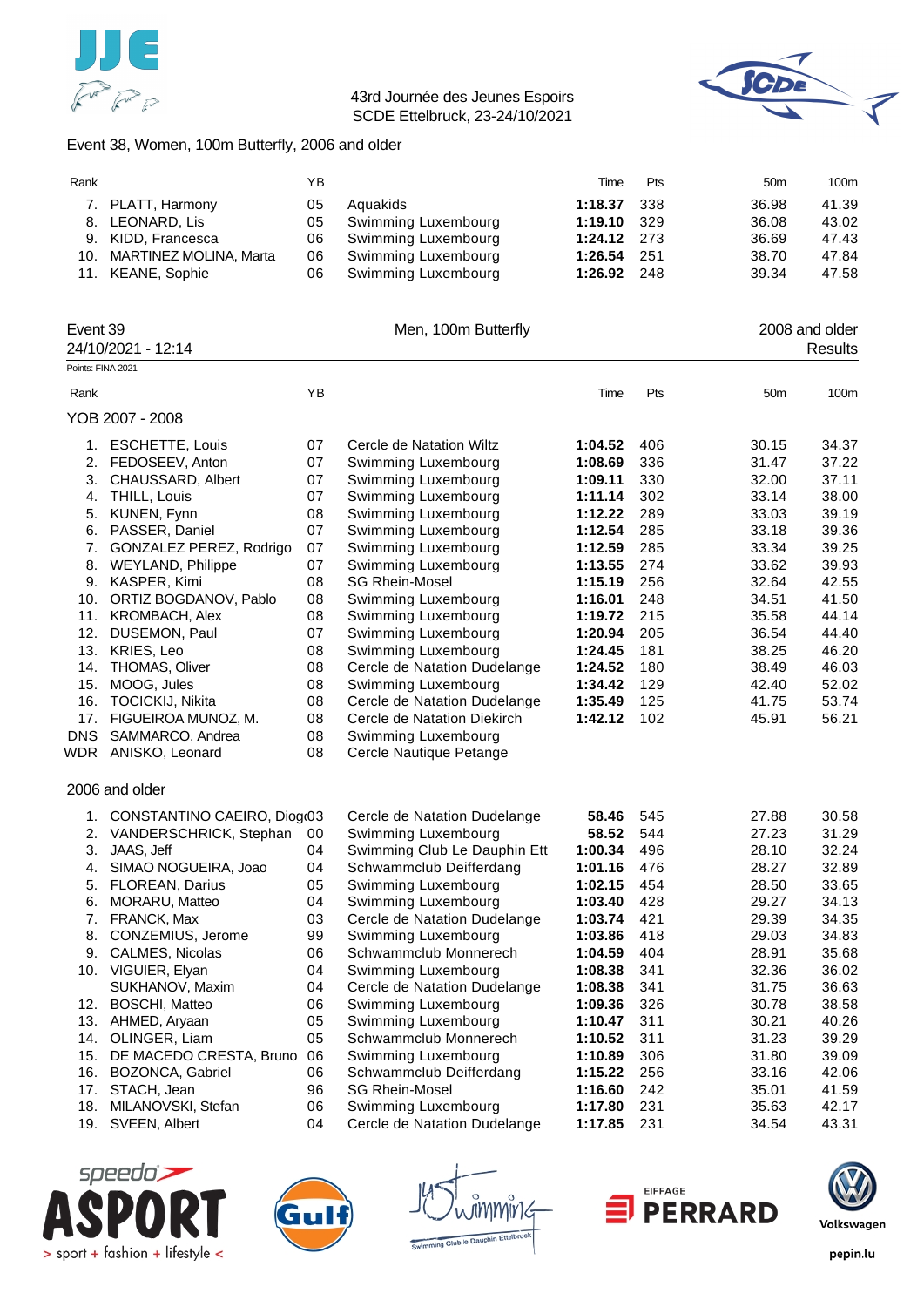



# Event 39, Men, 100m Butterfly, 2006 and older

| Rank<br><b>DNS</b>            | TUCHILA, Ionut Alexandru                  |                                     |                |                   | Swimming Luxembourg      |                            |                |                                                         | Time           | Pts            |                               | 50 <sub>m</sub>       | 100m                             |
|-------------------------------|-------------------------------------------|-------------------------------------|----------------|-------------------|--------------------------|----------------------------|----------------|---------------------------------------------------------|----------------|----------------|-------------------------------|-----------------------|----------------------------------|
| Event 40                      | 24/10/2021 - 12:29                        |                                     |                |                   |                          | Women, 400m Medley         |                |                                                         |                |                |                               |                       | 2008 and older<br><b>Results</b> |
| Points: FINA 2021             |                                           |                                     |                |                   |                          |                            |                |                                                         |                |                |                               |                       |                                  |
| Rank                          |                                           |                                     |                |                   | YB                       |                            |                |                                                         |                |                | Time                          | Pts                   |                                  |
|                               | YOB 2007 - 2008                           |                                     |                |                   |                          |                            |                |                                                         |                |                |                               |                       |                                  |
| 1.                            | THIRY, Alice                              |                                     |                |                   | 08                       |                            |                | Cercle de Natation Wiltz                                |                |                | 5:43.54                       | 428                   |                                  |
|                               | 50m:<br>100m:                             | 35.86<br>1:17.99                    | 35.86<br>42.13 | 150m:<br>200m:    | 2:00.88<br>2:43.19       | 42.89<br>42.31             | 250m:<br>300m: | 3:33.85<br>4:25.47                                      | 50.66<br>51.62 | 350m:<br>400m: | 5:05.12<br>5:43.54            | 39.65<br>38.42        |                                  |
| 2.                            | 50m:<br>100m:                             | ESCOBAR, Rhea<br>38.63<br>1:23.19   | 38.63<br>44.56 | 150m:<br>200m:    | 07<br>2:13.02<br>3:02.60 | Aquakids<br>49.83<br>49.58 | 250m:<br>300m: | 3:56.71<br>4:52.36                                      | 54.11<br>55.65 | 350m:<br>400m: | 6:17.91<br>5:35.41<br>6:17.91 | 321<br>43.05<br>42.50 |                                  |
|                               | 2006 and older                            |                                     |                |                   |                          |                            |                |                                                         |                |                |                               |                       |                                  |
| 1.                            | <b>BLACK, Rachael</b>                     |                                     |                |                   | 01                       |                            |                | Swimming Luxembourg                                     |                |                | 5:22.44                       | 517                   |                                  |
|                               | $50m$ :<br>100m:                          | 33.49<br>1:13.09                    | 33.49<br>39.60 | $150m$ :<br>200m: | 1:53.54<br>2:32.83       | 40.45<br>39.29             | 250m:<br>300m: | 3:20.46<br>4:08.02                                      | 47.63<br>47.56 | 350m:<br>400m: | 4:46.04<br>5:22.44            | 38.02<br>36.40        |                                  |
| Event 41<br>Points: FINA 2021 | 24/10/2021 - 12:37                        |                                     |                |                   |                          | Men, 400m Medley           |                |                                                         |                |                |                               |                       | 2008 and older<br><b>Results</b> |
|                               |                                           |                                     |                |                   |                          |                            |                |                                                         |                |                |                               |                       |                                  |
| Rank                          |                                           |                                     |                |                   | ΥB                       |                            |                |                                                         |                |                | Time                          | Pts                   |                                  |
|                               | YOB 2007 - 2008                           |                                     |                |                   |                          |                            |                |                                                         |                |                |                               |                       |                                  |
| 1.                            | 50m:<br>100m:                             | HANNARD, Flavio<br>35.40<br>1:24.92 | 35.40<br>49.52 | 150m:<br>200m:    | 07<br>2:14.94<br>3:03.59 | 50.02<br>48.65             | 250m:<br>300m: | Cercle Royal de Natation Arlonais<br>3:58.77<br>4:53.79 | 55.18<br>55.02 | 350m:<br>400m: | 6:16.90<br>5:36.16<br>6:16.90 | 241<br>42.37<br>40.74 |                                  |
|                               | 2006 and older                            |                                     |                |                   |                          |                            |                |                                                         |                |                |                               |                       |                                  |
| 1.                            | <b>WALTZING, Loic</b><br>50m:<br>$100m$ : | 31.19<br>1:08.39                    | 31.19<br>37.20 | 150m:<br>200m:    | 00<br>1:48.28<br>2:27.08 | 39.89<br>38.80             | 250m:<br>300m: | Schwammclub Deifferdang<br>3:08.60<br>3:51.89           | 41.52<br>43.29 | 350m:<br>400m: | 5:02.43<br>4:27.86<br>5:02.43 | 468<br>35.97<br>34.57 |                                  |









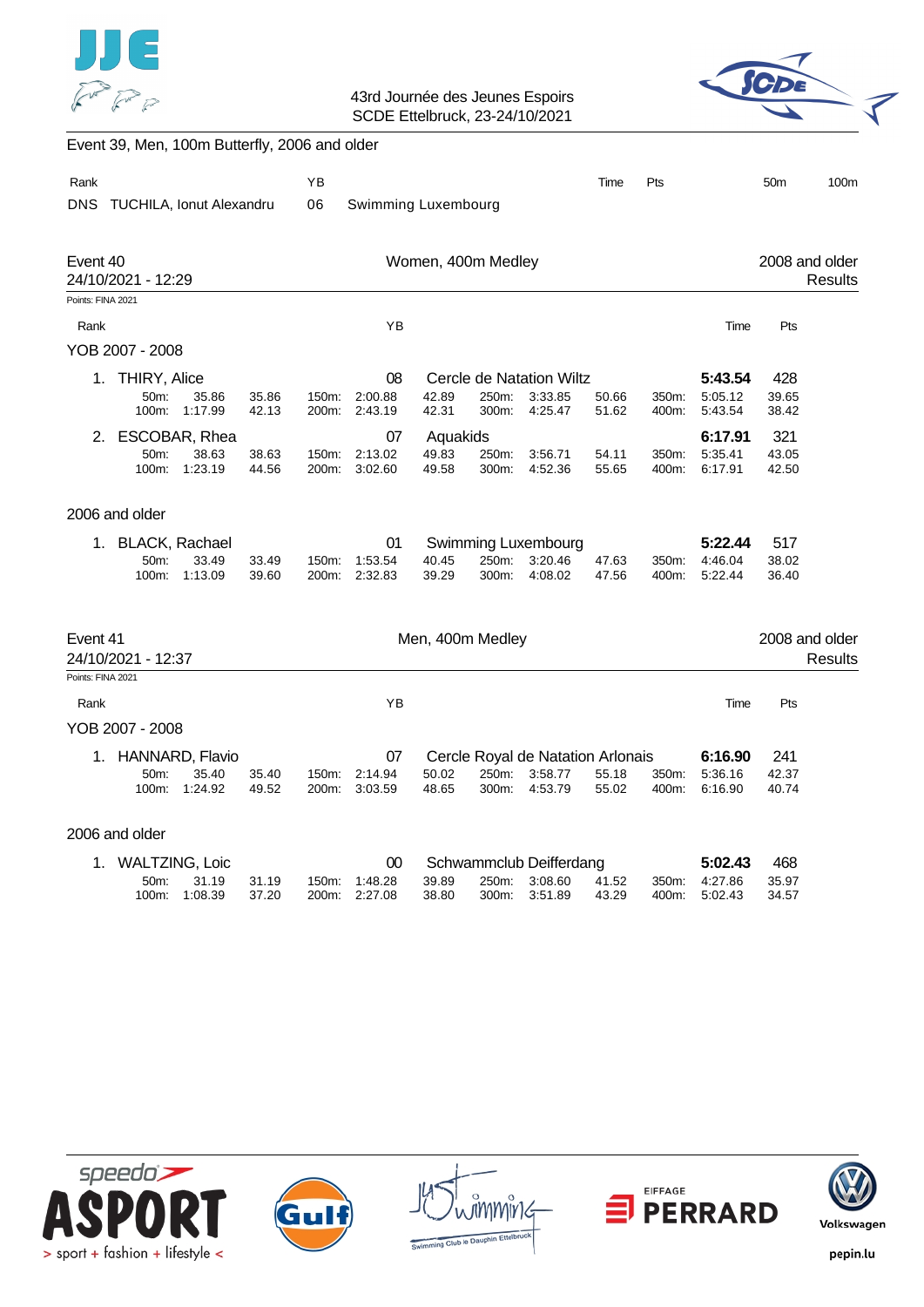



| Event 42                  | 24/10/2021 - 12:42                               |                  |                |                |                                      | Women, 400m Freestyle                   |                |                                                               |                |                |                                     | 2008 and older<br>Results |
|---------------------------|--------------------------------------------------|------------------|----------------|----------------|--------------------------------------|-----------------------------------------|----------------|---------------------------------------------------------------|----------------|----------------|-------------------------------------|---------------------------|
| Points: FINA 2021<br>Rank |                                                  |                  |                |                | YB                                   |                                         |                |                                                               |                |                | Time                                | Pts                       |
|                           | YOB 2007 - 2008                                  |                  |                |                |                                      |                                         |                |                                                               |                |                |                                     |                           |
|                           | 1. BLESES, Joyce<br>50m:<br>100m:                | 33.36<br>1:10.65 | 33.36<br>37.29 | 150m:<br>200m: | 08<br>1:48.85<br>2:27.64             | 38.20<br>38.79                          | 250m:<br>300m: | Swimming Club Le Dauphin Ett<br>3:06.34<br>3:45.43            | 38.70<br>39.09 | 350m:<br>400m: | 4:59.40<br>4:22.97<br>4:59.40       | 476<br>37.54<br>36.43     |
| 2.                        | TINTI, Sarah Maria<br>50m:<br>100m:              | 34.55<br>1:11.91 | 34.55<br>37.36 | 150m:<br>200m: | 08<br>1:50.27<br>2:28.78             | Aquakids<br>38.36<br>38.51              | 250m:<br>300m: | 3:07.23<br>3.45.84                                            | 38.45<br>38.61 | 350m:<br>400m: | 5:00.28<br>4:24.16<br>5:00.28       | 472<br>38.32<br>36.12     |
| 3.                        | <b>BOULANGER, Lucie</b><br>50m:<br>100m:         | 36.43<br>1:15.87 | 36.43<br>39.44 | 150m:<br>200m: | 08<br>1:55.71<br>2:36.37             | 39.84<br>40.66                          | 250m:<br>300m: | Cercle Royal de Natation Arlonais<br>3:18.59<br>4:01.95       | 42.22<br>43.36 | 350m:<br>400m: | 5:24.03<br>4:43.15<br>5:24.03       | 376<br>41.20<br>40.88     |
|                           | 4. HEILIGER, Lilly<br>50m:<br>100m:              | 39.64<br>1:24.09 | 39.64<br>44.45 | 150m:<br>200m: | 08<br>2:07.53<br>2:51.70             | 43.44<br>44.17                          | 250m:<br>300m: | Swimming Luxembourg<br>3:36.87<br>4:22.08                     | 45.17<br>45.21 | 350m:<br>400m: | 5:49.14<br>5:07.69<br>5:49.14       | 300<br>45.61<br>41.45     |
| 5.                        | DONDELINGER, Elisa<br>50m:<br>100m: 1:20.19      | 37.67            | 37.67<br>42.52 | 150m:<br>200m: | 08<br>2:04.82<br>2:50.29             | 44.63<br>45.47                          | 250m:<br>300m: | Swimming Luxembourg<br>3:34.81<br>4:18.05                     | 44.52<br>43.24 | 350m:<br>400m: | 5:50.64<br>5:04.50<br>5:50.64       | 296<br>46.45<br>46.14     |
| 6.                        | <b>BOUWMEISTER, Annebelle</b><br>50m:<br>100m:   | 37.63<br>1:20.79 | 37.63<br>43.16 | 150m:          | 08<br>2:05.94<br>200m: 2:51.57       | 45.15<br>45.63                          | 250m:<br>300m: | Swimming Luxembourg<br>3:38.03<br>4:24.33                     | 46.46<br>46.30 | 350m:<br>400m: | 5:50.67<br>5:08.36<br>5:50.67       | 296<br>44.03<br>42.31     |
| 7.                        | SHEHATA, Sama<br>50m:<br>100m:                   | 41.85<br>1:28.34 | 41.85<br>46.49 | 150m:<br>200m: | 08<br>2:16.39<br>3:04.62             | 48.05<br>48.23                          | 250m:<br>300m: | Swimming Luxembourg<br>3:51.25<br>4.42.96                     | 46.63<br>51.71 | 350m:<br>400m: | 6:19.69<br>5:34.25<br>6:19.69       | 233<br>51.29<br>45.44     |
|                           | WDR BARANCZYK, Maya                              |                  |                |                | 07                                   |                                         |                | Swimming Luxembourg                                           |                |                |                                     |                           |
|                           | 2006 and older                                   |                  |                |                |                                      |                                         |                |                                                               |                |                |                                     |                           |
| 1.                        | JOMINET, Lou<br>50m:<br>100m:                    | 30.46<br>1:03.85 | 30.46<br>33.39 | 150m:          | 05<br>1:37.69<br>200m: 2:11.72       | 33.84<br>34.03                          | 250m:<br>300m: | Swimming Luxembourg<br>2:45.71<br>3:19.81                     | 33.99<br>34.10 | 350m:<br>400m: | 4:26.67<br>3:54.10<br>4:26.67       | 674<br>34.29<br>32.57     |
| 2.                        | HAHN, Lucie<br>50m:<br>100m: 1:07.80             | 32.35            | 32.35<br>35.45 | 150m:          | 06<br>1:45.56<br>200m: 2:24.22       | <b>SG Rhein-Mosel</b><br>37.76<br>38.66 | 250m:<br>300m: | 3:03.71<br>3:43.46                                            | 39.49<br>39.75 | 350m:          | 5:01.43<br>4:23.46<br>400m: 5:01.43 | 467<br>40.00<br>37.97     |
|                           | 3. RAHMAN, Nadia<br>50m:<br>100m: 1:11.17        | 33.71            | 33.71<br>37.46 |                | 05<br>150m: 1:49.81<br>200m: 2:28.78 | Aquakids<br>38.64<br>38.97              | 250m:<br>300m: | 3:07.79<br>3:47.70                                            | 39.01<br>39.91 | 350m:<br>400m: | 5:04.92<br>4:27.35<br>5:04.92       | 451<br>39.65<br>37.57     |
|                           | 4. FRIPPIAT, Lory<br>50m:<br>100m: 1:10.65       | 33.52            | 33.52<br>37.13 |                | 01<br>150m: 1:49.51<br>200m: 2:29.06 | 38.86<br>39.55                          | 300m:          | Cercle Royal de Natation Arlonais<br>250m: 3:09.31<br>3:50.04 | 40.25<br>40.73 | 350m:<br>400m: | 5:10.77<br>4:30.92<br>5:10.77       | 426<br>40.88<br>39.85     |
|                           | 5. ERNENS, Chloe<br>50m:<br>100m: 1:18.11        | 37.25            | 37.25<br>40.86 |                | 05<br>150m: 1:59.69<br>200m: 2:41.96 | 41.58<br>42.27                          | 250m:          | Schwammclub Deifferdang<br>3:24.54<br>300m: 4:07.42           | 42.58<br>42.88 | 350m:<br>400m: | 5:31.71<br>4:49.72<br>5:31.71       | 350<br>42.30<br>41.99     |
| 6.                        | <b>BERTRANG, Marina</b><br>50m:<br>100m: 1:20.81 | 37.37            | 37.37<br>43.44 |                | 05<br>150m: 2:05.82<br>200m: 2:52.34 | 45.01<br>46.52                          | 250m:<br>300m: | Schwammclub Monnerech<br>3:38.89<br>4:25.43                   | 46.55<br>46.54 | 350m:<br>400m: | 5:55.39<br>5:12.32<br>5:55.39       | 285<br>46.89<br>43.07     |
|                           | 7. VICENTE SANZ, Emma<br>50m:<br>100m:           | 39.68<br>1:23.85 | 39.68<br>44.17 |                | 06<br>150m: 2:10.97<br>200m: 2:57.96 | 47.12<br>46.99                          | 250m:<br>300m: | Swimming Luxembourg<br>3:45.87<br>4:33.80                     | 47.91<br>47.93 | 350m:<br>400m: | 6:07.64<br>5:21.82<br>6:07.64       | 257<br>48.02<br>45.82     |









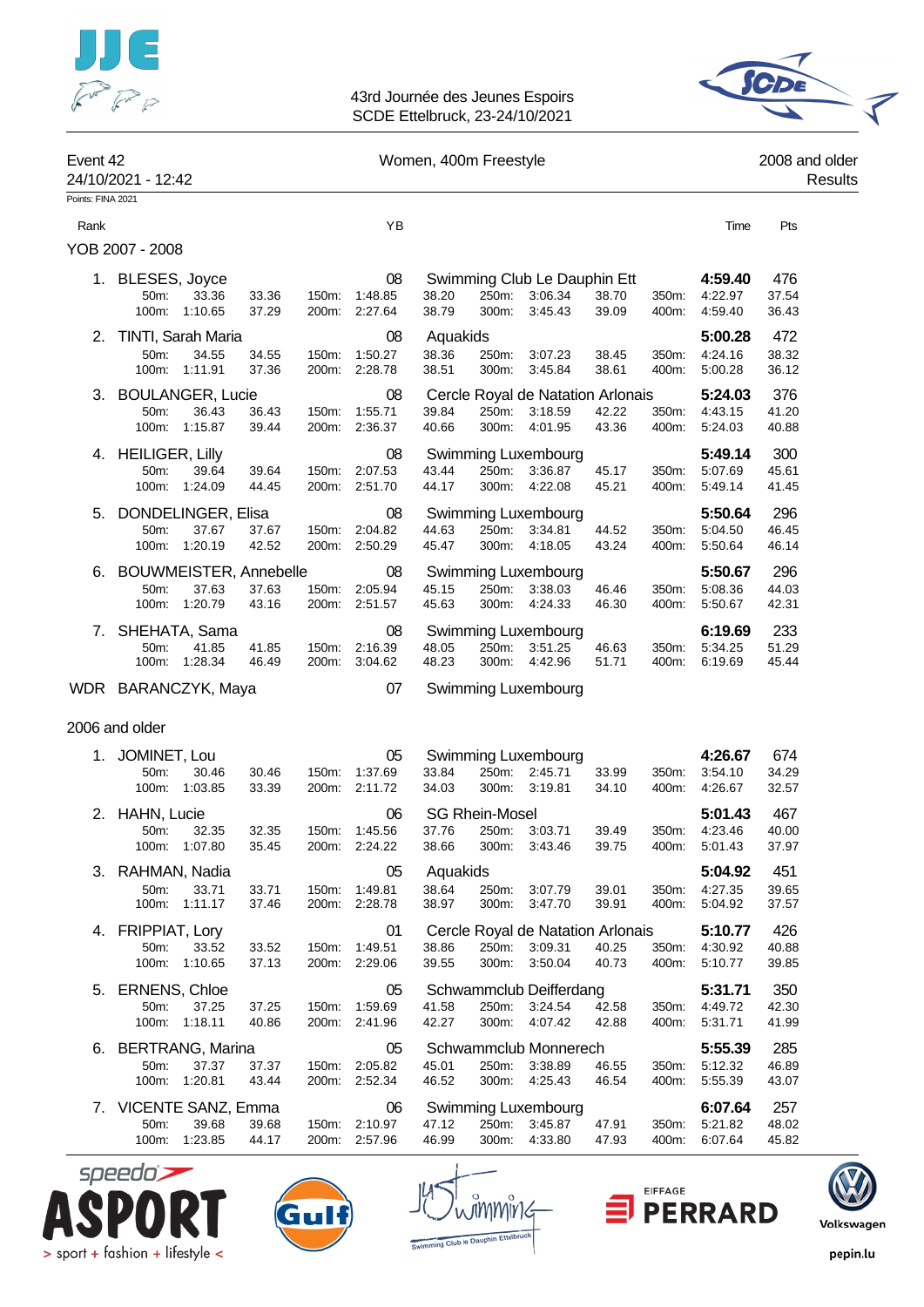



# Event 42, Women, 400m Freestyle, 2006 and older

| Rank              |                                                |                        |                |                | ΥB                                   |                     |                |                                                             |                |                | Time                                      | Pts                   |                           |
|-------------------|------------------------------------------------|------------------------|----------------|----------------|--------------------------------------|---------------------|----------------|-------------------------------------------------------------|----------------|----------------|-------------------------------------------|-----------------------|---------------------------|
| 8.                | HIM, Julia<br>50 <sub>m</sub> :<br>100m:       | 37.85<br>1:20.86       | 37.85<br>43.01 |                | 05<br>150m: 2:06.34<br>200m: 2:53.59 | 45.48<br>47.25      | 250m:<br>300m: | Schwammclub Monnerech<br>3:41.81<br>4:30.42                 | 48.22<br>48.61 | 350m:<br>400m: | 6:07.65<br>5:19.49<br>6:07.65             | 257<br>49.07<br>48.16 |                           |
| Event 43          | 24/10/2021 - 13:03                             |                        |                |                |                                      | Men, 400m Freestyle |                |                                                             |                |                |                                           |                       | 2008 and older<br>Results |
| Points: FINA 2021 |                                                |                        |                |                |                                      |                     |                |                                                             |                |                |                                           |                       |                           |
| Rank              |                                                |                        |                |                | YB                                   |                     |                |                                                             |                |                | Time                                      | Pts                   |                           |
|                   | YOB 2007 - 2008                                |                        |                |                |                                      |                     |                |                                                             |                |                |                                           |                       |                           |
|                   | 1. ESCHETTE, Louis<br>50m:<br>100m:            | 30.06<br>1:04.16       | 30.06<br>34.10 | 150m:          | 07<br>1:39.21<br>200m: 2:15.42       | 35.05<br>36.21      |                | Cercle de Natation Wiltz<br>250m: 2:51.51<br>300m: 3:27.87  | 36.09<br>36.36 | 350m:<br>400m: | 4:37.77<br>4:03.57<br>4:37.77             | 446<br>35.70<br>34.20 |                           |
|                   | 2. ORTIZ BOGDANOV, Pablo<br>50m:               | 32.98<br>100m: 1:10.79 | 32.98<br>37.81 | 150m:          | 08<br>1:49.71<br>200m: 2:29.33       | 38.92<br>39.62      | 250m:<br>300m: | <b>Swimming Luxembourg</b><br>3:09.06<br>3:49.39            | 39.73<br>40.33 | 350m:<br>400m: | 5:08.79<br>4:29.27<br>5:08.79             | 324<br>39.88<br>39.52 |                           |
|                   | 3. KROMBACH, Alex<br>50m:                      | 34.22<br>100m: 1:13.97 | 34.22<br>39.75 | 150m:          | 08<br>1:55.39<br>200m: 2:37.87       | 41.42<br>42.48      | 250m:<br>300m: | <b>Swimming Luxembourg</b><br>3:21.20<br>4:04.76            | 43.33<br>43.56 | 350m:<br>400m: | 5:29.08<br>4:48.01<br>5:29.08             | 268<br>43.25<br>41.07 |                           |
|                   | 4. METZLER, Charles<br>50m:                    | 35.98<br>100m: 1:17.18 | 35.98<br>41.20 | 150m:          | 08<br>1:58.46<br>200m: 2:41.34       | 41.28<br>42.88      | 250m:<br>300m: | <b>Swimming Luxembourg</b><br>3:24.41<br>4:07.74            | 43.07<br>43.33 | 350m:<br>400m: | 5:30.54<br>4:49.89<br>5:30.54             | 264<br>42.15<br>40.65 |                           |
|                   | 5. GEORGIEV, Theodor<br>50m:                   | 35.73<br>100m: 1:16.73 | 35.73<br>41.00 | 150m:          | 08<br>1:59.07<br>200m: 2:41.90       | 42.34<br>42.83      | 250m:          | <b>Swimming Luxembourg</b><br>3:26.09<br>300m: 4:09.69      | 44.19<br>43.60 | 350m:<br>400m: | 5:34.77<br>4:53.35<br>5:34.77             | 254<br>43.66<br>41.42 |                           |
|                   | 6. KRIES, Leo<br>50m:<br>100m:                 | 37.87<br>1:20.28       | 37.87<br>42.41 |                | 08<br>150m: 2:03.99<br>200m: 2:47.89 | 43.71<br>43.90      | 250m:          | Swimming Luxembourg<br>3:31.84<br>300m: 4:15.99             | 43.95<br>44.15 | 350m:<br>400m: | 5:38.70<br>4:58.64<br>5:38.70             | 246<br>42.65<br>40.06 |                           |
|                   | 7. LEMIESZONEK, Maksymilian<br>50m:            | 35.54<br>100m: 1:17.94 | 35.54<br>42.40 | 150m:          | 07<br>2:02.54<br>200m: 2:47.97       | 44.60<br>45.43      | 250m:<br>300m: | Cercle de Natation Diekirch<br>3:32.41<br>4:17.56           | 44.44<br>45.15 | 350m:<br>400m: | 5:39.43<br>5:00.98<br>5:39.43             | 244<br>43.42<br>38.45 |                           |
|                   | 8. MOOG, Jules<br>50m:                         | 37.38<br>100m: 1:21.36 | 37.38<br>43.98 |                | 08<br>150m: 2:05.47<br>200m: 2:50.04 | 44.11<br>44.57      |                | Swimming Luxembourg<br>250m: 3:34.28<br>300m: 4:18.83 44.55 | 44.24          |                | 5:43.66<br>350m: 5:02.45<br>400m: 5:43.66 | 235<br>43.62<br>41.21 |                           |
| 9.                | SAMMARCO, Andrea<br>50 <sub>m</sub> :<br>100m: | 36.09<br>1:17.83       | 36.09<br>41.74 | 150m:<br>200m: | 08<br>2:01.34<br>2:45.08             | 43.51<br>43.74      | 250m:<br>300m: | <b>Swimming Luxembourg</b><br>3:29.62<br>4:15.08            | 44.54<br>45.46 | 350m:<br>400m: | 5:45.68<br>5:01.05<br>5:45.68             | 231<br>45.97<br>44.63 |                           |
| 10.               | DEHALLEUX, Lukas<br>50m:<br>100m:              | 36.67<br>1:18.61       | 36.67<br>41.94 | 150m:<br>200m: | 08<br>2:03.84<br>2:50.25             | 45.23<br>46.41      | 250m:<br>300m: | Schwammclub Deifferdang<br>3:36.54<br>4:22.94               | 46.29<br>46.40 | 350m:<br>400m: | 5:50.50<br>5:09.04<br>5:50.50             | 222<br>46.10<br>41.46 |                           |
| 11.               | SCHAUER, Victor<br>50m:<br>100m:               | 39.94<br>1:27.65       | 39.94<br>47.71 | 150m:<br>200m: | 07<br>2:17.41<br>3:07.82             | 49.76<br>50.41      | 250m:<br>300m: | Cercle de Natation Diekirch<br>3:58.61<br>4:49.79           | 50.79<br>51.18 | 350m:<br>400m: | 6:26.10<br>5:40.02<br>6:26.10             | 166<br>50.23<br>46.08 |                           |









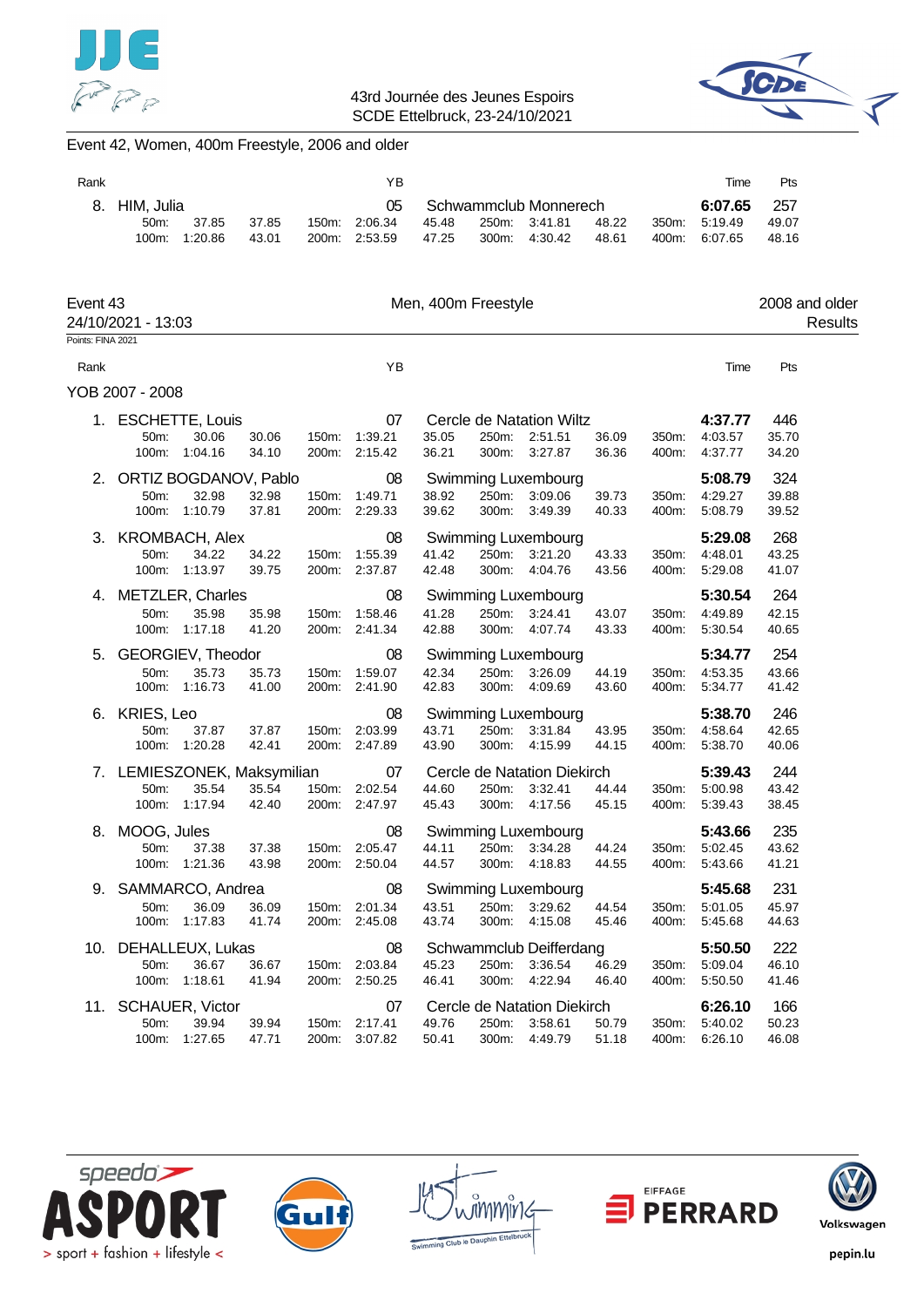



# Event 43, Men, 400m Freestyle

#### 2006 and older

|     | 1. FRIPPIAT, Florian       |                  |                |                | 98                         |                |                | Schwammclub Deifferdang                 |                |                | 4:02.39            | 671            |
|-----|----------------------------|------------------|----------------|----------------|----------------------------|----------------|----------------|-----------------------------------------|----------------|----------------|--------------------|----------------|
|     | 50m:<br>100m:              | 27.70<br>57.92   | 27.70<br>30.22 | 150m:<br>200m: | 1:28.66<br>1:59.64         | 30.74<br>30.98 | 250m:<br>300m: | 2:30.75<br>3:01.54                      | 31.11<br>30.79 | 350m:<br>400m: | 3:32.53<br>4:02.39 | 30.99<br>29.86 |
| 2.  | <b>DURAKOVIC, Tarik</b>    |                  |                |                | 05                         |                |                | Swimming Luxembourg                     |                |                | 4:09.82            | 613            |
|     | 50m:<br>100m:              | 28.42<br>59.53   | 28.42<br>31.11 | 150m:<br>200m: | 1:31.18<br>2:03.28         | 31.65<br>32.10 | 250m:<br>300m: | 2:35.17<br>3:07.40                      | 31.89<br>32.23 | 350m:<br>400m: | 3:39.36<br>4:09.82 | 31.96<br>30.46 |
|     | 3. DANTHINE, Zacharie      |                  |                |                | 04                         |                |                | <b>Barracuda Esch Natation</b>          |                |                | 4:10.13            | 611            |
|     | 50m:                       | 28.72            | 28.72          | 150m:          | 1:31.83                    | 31.65          | 250m:          | 2:35.62                                 | 31.81          | 350m:          | 3:39.86            | 32.16          |
|     | 100m:                      | 1:00.18          | 31.46          | 200m:          | 2:03.81                    | 31.98          | 300m:          | 3:07.70                                 | 32.08          | 400m:          | 4:10.13            | 30.27          |
|     | 4. WEYRICH, Mike           |                  |                |                | 05                         |                |                | Swimming Club Le Dauphin Ett            |                |                | 4:16.46            | 566            |
|     | 50m:<br>100m:              | 28.30<br>59.79   | 28.30<br>31.49 | 150m:<br>200m: | 1:31.77<br>2:04.45         | 31.98<br>32.68 | 250m:<br>300m: | 2:36.95<br>3:09.92                      | 32.50<br>32.97 | 350m:<br>400m: | 3:43.50<br>4:16.46 | 33.58<br>32.96 |
|     | 5. JAAS, Tom               |                  |                |                | 06                         |                |                | Swimming Club Le Dauphin Ett            |                |                | 4:34.57            | 461            |
|     | 50m:                       | 29.69            | 29.69          | 150m:          | 1:37.96                    | 34.48          | 250m:          | 2:48.87                                 | 35.89          | 350m:          | 4:01.02            | 36.56          |
|     | 100m:                      | 1:03.48          | 33.79          |                | 200m: 2:12.98              | 35.02          | 300m:          | 3:24.46                                 | 35.59          | 400m:          | 4:34.57            | 33.55          |
| 6.  | WESTER, Ben                |                  |                |                | 06                         |                |                | Cercle de Natation Dudelange            |                |                | 4:35.51            | 457            |
|     | 50m:                       | 30.55            | 30.55          | 150m:          | 1:38.32                    | 34.16          | 250m:          | 2:48.85                                 | 35.27          | 350m:          | 4:01.33            | 36.48          |
|     | 100m:                      | 1:04.16          | 33.61          | 200m:          | 2:13.58                    | 35.26          | 300m:          | 3:24.85                                 | 36.00          | 400m:          | 4:35.51            | 34.18          |
| 7.  | MACLEAR, Gareth            |                  |                |                | 05                         |                |                | Swimming Luxembourg                     |                |                | 4:37.10            | 449            |
|     | 50m:                       | 31.09            | 31.09          | 150m:          | 1:40.63                    | 35.17          |                | 250m: 2:52.42                           | 36.02          | 350m:          | 4:03.29            | 35.19          |
|     | 100m:<br>TRESSEL, Yannis   | 1:05.46          | 34.37          | 200m:          | 2:16.40<br>05              | 35.77          | 300m:          | 3:28.10                                 | 35.68          | 400m:          | 4:37.10<br>4:40.55 | 33.81<br>433   |
| 8.  | 50m:                       | 31.79            | 31.79          | 150m:          | 1:42.07                    | 35.66          | 250m:          | Swimming Club Le Dauphin Ett<br>2:54.17 | 35.86          | 350m:          | 4:06.09            | 36.06          |
|     | 100m:                      | 1:06.41          | 34.62          | 200m:          | 2:18.31                    | 36.24          | 300m:          | 3:30.03                                 | 35.86          | 400m:          | 4:40.55            | 34.46          |
|     | 9. DHONTE, Henri           | 04               |                |                | <b>Swimming Luxembourg</b> |                |                | 4:41.78                                 | 427            |                |                    |                |
|     |                            |                  |                |                |                            |                |                |                                         |                |                |                    |                |
|     | 50m:                       | 30.74            | 30.74          | 150m:          | 1:40.78                    | 35.80          | 250m:          | 2:53.47                                 | 36.52          | 350m:          | 4:07.05            | 36.83          |
|     | 100m:                      | 1:04.98          | 34.24          | 200m:          | 2:16.95                    | 36.17          | 300m:          | 3:30.22                                 | 36.75          | 400m:          | 4:41.78            | 34.73          |
| 10. | RENARD, Enzo               |                  |                |                | 04                         |                |                | Cercle de Natation Wiltz                |                |                | 4:49.89            | 392            |
|     | 50m:                       | 31.01            | 31.01          | 150m:          | 1:41.58                    | 35.62          | 250m:          | 2:56.22                                 | 37.73          | 350m:          | 4:12.43            | 37.68          |
|     | 100m:                      | 1:05.96          | 34.95          | 200m:          | 2:18.49                    | 36.91          | 300m:          | 3:34.75                                 | 38.53          | 400m:          | 4:49.89            | 37.46          |
| 11. | RIKKERT, Thijmen           |                  |                |                | 06                         |                |                | Swimming Luxembourg                     |                |                | 4:52.21            | 383            |
|     | 50m:<br>100m:              | 31.11<br>1:06.87 | 31.11<br>35.76 | 150m:<br>200m: | 1:43.51<br>2:20.81         | 36.64<br>37.30 | 250m:<br>300m: | 2:58.61<br>3:36.46                      | 37.80<br>37.85 | 350m:<br>400m: | 4:14.86<br>4:52.21 | 38.40<br>37.35 |
|     |                            |                  |                |                | 04                         |                |                |                                         |                |                | 4:55.23            | 371            |
|     | 12. DELIEGE, Brice<br>50m: | 31.11            | 31.11          | 150m:          | 1:43.66                    | 36.99          | 250m:          | Schwammclub Deifferdang<br>2:59.76      | 38.09          | 350m:          | 4:17.57            | 38.67          |
|     | 100m:                      | 1:06.67          | 35.56          |                | 200m: 2:21.67              | 38.01          | 300m:          | 3:38.90                                 | 39.14          | 400m:          | 4:55.23            | 37.66          |
|     |                            |                  |                |                | 06                         |                |                | Swimming Luxembourg                     |                |                | 4:55.69            | 369            |
|     | 13. BOSCHI, Matteo<br>50m: | 32.01            | 32.01          | 150m:          | 1:44.97                    | 37.31          | 250m:          | 3:01.51                                 | 38.91          | 350m:          | 4:19.15            | 38.81          |
|     | 100m:                      | 1:07.66          | 35.65          | 200m:          | 2:22.60                    | 37.63          | 300m:          | 3:40.34                                 | 38.83          | 400m:          | 4:55.69            | 36.54          |
|     | 14. GERE, Arthur           |                  |                |                | 04                         |                |                | Swimming Luxembourg                     |                |                | 5:16.81            | 300            |
|     | 50m:                       | 33.62            | 33.62          | 150m:          | 1:50.93                    | 39.32          | 250m:          | 3:12.60                                 | 41.41          | 350m.          | 4:37.63            | 42.48          |
|     | 100m:                      | 1:11.61          | 37.99          | 200m:          | 2:31.19                    | 40.26          | 300m:          | 3:55.15                                 | 42.55          | 400m:          | 5:16.81            | 39.18          |
| 15. | MUCA, Thomas               |                  |                |                | 04                         |                |                | Cercle de Natation Diekirch             |                |                | 6:33.63            | 156            |
|     | 50m:                       | 40.84            | 40.84          | 150m:          | 2:19.13                    | 50.19          | 250m:          | 4:02.59                                 | 52.29          | 350m:          | 5:46.10            | 51.33          |
|     | 100m:                      | 1:28.94          | 48.10          | 200m:          | 3:10.30                    | 51.17          | 300m:          | 4:54.77                                 | 52.18          | 400m:          | 6:33.63            | 47.53          |
| 16. | NEYENS, Tim                |                  |                |                | 05                         |                |                | Cercle de Natation Diekirch             |                |                | 6:41.80            | 147            |
|     | 50m:<br>100m:              | 40.04<br>1:28.29 | 40.04<br>48.25 | 150m:<br>200m: | 2:20.74<br>3:13.98         | 52.45<br>53.24 | 250m:<br>300m: | 4:06.44<br>4:59.93                      | 52.46<br>53.49 | 350m:<br>400m: | 5:51.85<br>6:41.80 | 51.92<br>49.95 |









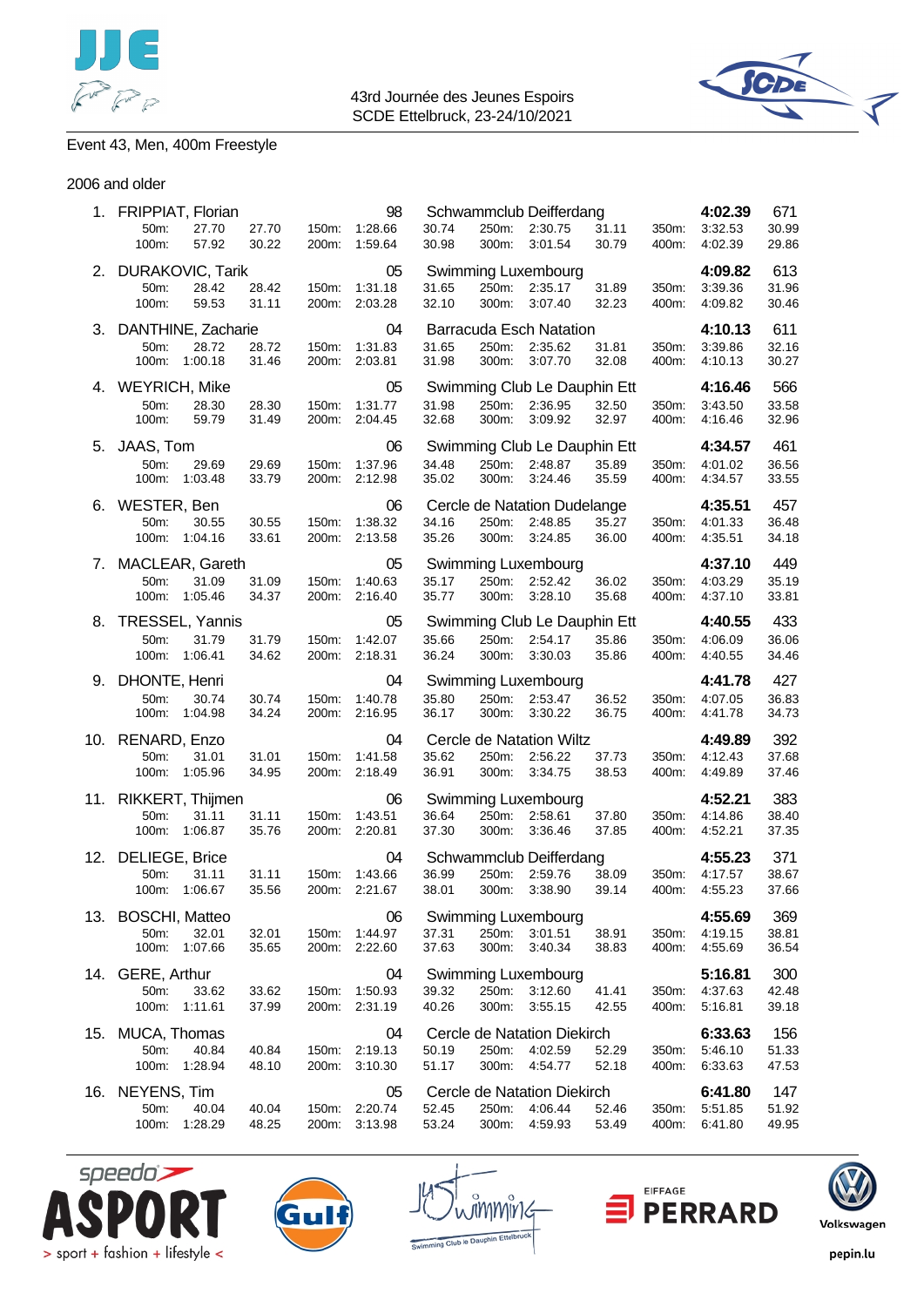



### Event 43, Men, 400m Freestyle, 2006 and older

WDR MOOG, Mathis 06 Swimming Luxembourg

# 4 - TEENAGERS & OLDIES 24/10/2021 - 15:00

| Event 44<br>24/10/2021 - 15:00<br>Points: FINA 2021                                                                                                                                                                                                                         |                                                          | Women, 200m Freestyle                                                                                                                                                                                                                                                                                                                                                                                                                                                           |     |                                                                                                          |                                                                                                          |                                                                                                          | 2008 and older<br><b>Results</b>                                                                         |
|-----------------------------------------------------------------------------------------------------------------------------------------------------------------------------------------------------------------------------------------------------------------------------|----------------------------------------------------------|---------------------------------------------------------------------------------------------------------------------------------------------------------------------------------------------------------------------------------------------------------------------------------------------------------------------------------------------------------------------------------------------------------------------------------------------------------------------------------|-----|----------------------------------------------------------------------------------------------------------|----------------------------------------------------------------------------------------------------------|----------------------------------------------------------------------------------------------------------|----------------------------------------------------------------------------------------------------------|
| Rank                                                                                                                                                                                                                                                                        | ΥB                                                       | Time                                                                                                                                                                                                                                                                                                                                                                                                                                                                            | Pts | 50 <sub>m</sub>                                                                                          | 100m                                                                                                     | 150m                                                                                                     | 200m                                                                                                     |
|                                                                                                                                                                                                                                                                             |                                                          |                                                                                                                                                                                                                                                                                                                                                                                                                                                                                 |     |                                                                                                          |                                                                                                          |                                                                                                          |                                                                                                          |
| YOB 2007 - 2008                                                                                                                                                                                                                                                             |                                                          |                                                                                                                                                                                                                                                                                                                                                                                                                                                                                 |     |                                                                                                          |                                                                                                          |                                                                                                          |                                                                                                          |
| 1. REINESCH, Leeloo<br>2. PHILIPPART, Lina<br>3. PETESCH, Lea<br>4. CORBEEL BASTIN, Ava<br>5. BLESES, Joyce<br>6. TINTI, Sarah Maria<br>7. KOENIG, Aurelie<br>8. GHIRELLI, Lynn                                                                                             | 07<br>07<br>07<br>07<br>08<br>08<br>07<br>08             | Schwammclub Monnerech 2:10.53 605<br>Swimming Luxembourg<br>2:18.01 512<br>Schwammclub Monnerech 2:19.42 496<br>Swimming Club Le Dauphir2:23.41 456<br>Swimming Club Le Dauphir2:23.95 451<br>Aquakids<br>2:24.05 450<br>Swimming Club Le Dauphir2:24.98 441<br>Swimming Club Le Dauphir2:32.22 381                                                                                                                                                                             |     | 30.31<br>30.96<br>31.85<br>34.29<br>33.06<br>33.13<br>33.58<br>35.05                                     | 33.01<br>34.54<br>35.64<br>36.42<br>36.46<br>36.50<br>37.17<br>38.70                                     | 33.91<br>36.18<br>36.48<br>37.72<br>38.06<br>37.56<br>37.29<br>40.24                                     | 33.30<br>36.33<br>35.45<br>34.98<br>36.37<br>36.86<br>36.94<br>38.23                                     |
| 9. BOUWMEISTER, Philine<br>10. NTAGANDA, Sophie<br>11. ALBERS, Emely<br>DNS LINDMARK MELO, Maia                                                                                                                                                                             | 07<br>07<br>08<br>07                                     | Swimming Luxembourg<br>2:43.09 310<br>Swimming Club Le Dauphir2:48.16 283<br>Swimming Club Le Dauphir2:49.50 276<br>Cercle de Natation Dudelange                                                                                                                                                                                                                                                                                                                                |     | 36.87<br>39.51<br>38.43                                                                                  | 40.78<br>42.59<br>44.89                                                                                  | 42.93<br>43.72<br>43.98                                                                                  | 42.51<br>42.34<br>42.20                                                                                  |
| 2006 and older                                                                                                                                                                                                                                                              |                                                          |                                                                                                                                                                                                                                                                                                                                                                                                                                                                                 |     |                                                                                                          |                                                                                                          |                                                                                                          |                                                                                                          |
| 1. BANKY, Jacqueline<br>2. JOMINET, Lou<br>3. SOFFIO, Mara<br>4. BORDONARO, Madeleine 06<br>5. KEANE, Sophie<br>6. MARTINEZ MOLINA, Marta06<br>7. BARBERON, Sophie<br>8. HAHN, Lucie<br>9. GEORGES, Madeleine<br>10. GASS, Dalida<br>11. OLINGER, Tina<br>12. ERNENS, Chloe | 96<br>05<br>06<br>06<br>05<br>06<br>05<br>05<br>06<br>05 | Swimming Luxembourg<br>2:04.63 695<br>Swimming Luxembourg<br>2:06.37 667<br>Schwammclub Monnerech 2:15.02 547<br>Barracuda Esch Natation<br>2:19.51 495<br>Swimming Luxembourg<br>2:20.24 488<br>Swimming Luxembourg<br>2:22.21 468<br>Cercle de Natation Dudelar2:23.21 458<br><b>SG Rhein-Mosel</b><br>2:23.58 454<br>Schwammclub Deifferdang2:26.51 428<br><b>SG Rhein-Mosel</b><br>2:30.80 392<br>Swimming Club Le Dauphir2:35.90 355<br>Schwammclub Deifferdang2:35.93 355 |     | 28.83<br>29.41<br>30.26<br>30.72<br>31.90<br>33.14<br>33.52<br>32.85<br>33.05<br>34.64<br>36.04<br>36.11 | 31.14<br>31.89<br>34.41<br>34.70<br>35.74<br>35.93<br>37.00<br>36.37<br>36.96<br>38.54<br>39.33<br>39.98 | 32.10<br>33.08<br>35.54<br>37.18<br>36.79<br>37.48<br>37.69<br>38.48<br>37.80<br>39.71<br>40.48<br>40.76 | 32.56<br>31.99<br>34.81<br>36.91<br>35.81<br>35.66<br>35.00<br>35.88<br>38.70<br>37.91<br>40.05<br>39.08 |
| Event 45<br>24/10/2021 - 15:15<br>Points: FINA 2021                                                                                                                                                                                                                         |                                                          | Men, 200m Freestyle                                                                                                                                                                                                                                                                                                                                                                                                                                                             |     |                                                                                                          |                                                                                                          |                                                                                                          | 2008 and older<br><b>Results</b>                                                                         |
| Rank                                                                                                                                                                                                                                                                        | ΥB                                                       | Time Pts                                                                                                                                                                                                                                                                                                                                                                                                                                                                        |     | 50 <sub>m</sub>                                                                                          | 100m                                                                                                     | 150m                                                                                                     | 200m                                                                                                     |
| YOB 2007 - 2008                                                                                                                                                                                                                                                             |                                                          |                                                                                                                                                                                                                                                                                                                                                                                                                                                                                 |     |                                                                                                          |                                                                                                          |                                                                                                          |                                                                                                          |
| 1. ESCHETTE, Louis<br>2. KUNEN, Fynn<br>3. VISSER, Mats<br>4. VIGUIER, Evan<br>5. SZYBOWSKI, Jakub<br>6. MELOUANE, Adam                                                                                                                                                     | 07<br>08<br>08<br>08<br>07<br>08                         | Cercle de Natation Wiltz<br>2:10.51 441<br>Swimming Luxembourg<br>2:16.23 388<br>Swimming Club Le Dauphir2:19.02 365<br>Swimming Luxembourg<br>2:23.07 335<br>Cercle Nautique Petange<br>2:33.70 270<br>Swimming Luxembourg<br>2:39.35 242                                                                                                                                                                                                                                      |     | 29.94<br>30.85<br>31.56<br>31.66<br>35.09<br>36.75                                                       | 33.85<br>34.98<br>35.42<br>37.16<br>39.80<br>41.57                                                       | 34.48<br>36.62<br>36.55<br>37.70<br>40.63<br>41.24                                                       | 32.24<br>33.78<br>35.49<br>36.55<br>38.18<br>39.79                                                       |





mmŭ



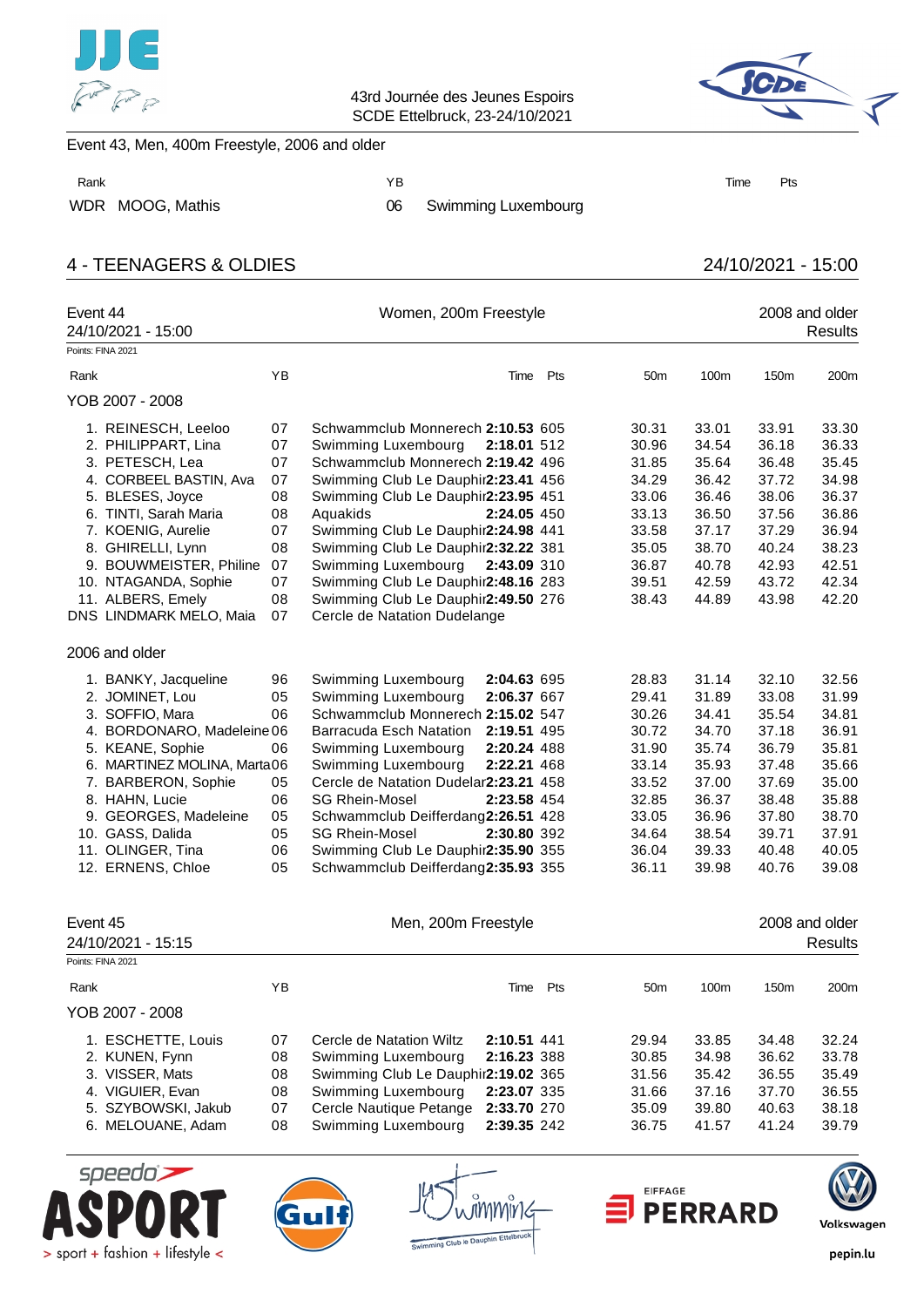



# Event 45, Boys, 200m Freestyle, YOB 2007 - 2008

| Rank |                             | YB | Time Pts                                  |  | 50 <sub>m</sub> | 100m  | 150m  | 200m  |
|------|-----------------------------|----|-------------------------------------------|--|-----------------|-------|-------|-------|
|      | 7. SABBOURI, Mathis         | 08 | 2:42.46 228<br>Swimming Luxembourg        |  | 34.97           | 42.20 | 43.51 | 41.78 |
|      | 8. MIASIK-LEGRAND, Gabrie08 |    | Schwammclub Monnerech 2:44.15 221         |  | 34.75           | 42.19 | 45.16 | 42.05 |
|      | 9. ARVAI, Simon             | 07 | Swimming Luxembourg<br>2:48.64 204        |  | 36.34           | 43.55 | 46.18 | 42.57 |
|      | 10. SCHAUER, Victor         | 07 | Cercle de Natation Diekirch3:01.66 163    |  | 39.39           | 47.81 | 49.74 | 44.72 |
|      | 11. FIGUEIROA MUNOZ, M.     | 08 | Cercle de Natation Diekirch3:03.73 158    |  | 40.25           | 46.55 | 51.60 | 45.33 |
|      | 12. SVEEN, Harald           | 08 | Cercle de Natation Dudelar3:06.74 150     |  | 41.18           | 49.58 | 50.78 | 45.20 |
|      | DNS SULCAS, Sarunas         | 08 | Schwammclub Monnerech                     |  |                 |       |       |       |
|      | WDR MACLEAR, James          | 08 | Swimming Luxembourg                       |  |                 |       |       |       |
|      | 2006 and older              |    |                                           |  |                 |       |       |       |
|      | 1. BRANDENBURGER, Pit       | 95 | Schwammclub Deifferdang1:50.88 719        |  | 25.97           | 28.35 | 28.47 | 28.09 |
|      | 2. FRIPPIAT, Florian        | 98 | Schwammclub Deifferdang1:51.24 712        |  | 26.61           | 28.52 | 28.16 | 27.95 |
|      | 3. VANDERSCHRICK, Steph00   |    | Swimming Luxembourg<br>1:56.78 616        |  | 26.77           | 29.59 | 30.19 | 30.23 |
|      | 4. JAAS, Jeff               | 04 | Swimming Club Le Dauphir1:57.71 601       |  | 27.09           | 29.60 | 30.86 | 30.16 |
|      | 5. DANTHINE, Zacharie       | 04 | Barracuda Esch Natation<br>1:59.73 571    |  | 28.00           | 30.28 | 30.82 | 30.63 |
|      | 6. DURAKOVIC, Tarik         | 05 | 2:01.14 551<br>Swimming Luxembourg        |  | 27.64           | 30.48 | 31.12 | 31.90 |
|      | 7. MULDER, Anael            | 02 | Schwammclub Deifferdang2:02.25 537        |  | 27.76           | 30.50 | 31.62 | 32.37 |
|      | 8. JAAS, Tom                | 06 | Swimming Club Le Dauphir2:07.93 468       |  | 28.85           | 32.88 | 33.52 | 32.68 |
|      | 9. CALMES, Nicolas          | 06 | Schwammclub Monnerech 2:09.44 452         |  | 29.09           | 33.55 | 34.40 | 32.40 |
|      | 10. SIMAO NOGUEIRA, Joao    | 04 | Schwammclub Deifferdang2:10.18 444        |  | 28.86           | 33.53 | 33.92 | 33.87 |
|      | 11. WESTER, Ben             | 06 | Cercle de Natation Dudelar2:10.74 439     |  | 30.04           | 32.78 | 34.41 | 33.51 |
|      | 12. EWERLING, Nils          | 03 | <b>SSG Saar Max Ritter</b><br>2:12.07 425 |  | 28.82           | 33.76 | 34.88 | 34.61 |
|      | 13. TRESSEL, Yannis         | 05 | Swimming Club Le Dauphir2:12.34 423       |  | 30.77           | 33.87 | 34.19 | 33.51 |
|      | 14. MACLEAR, Gareth         | 05 | Swimming Luxembourg<br>2:12.92 417        |  | 29.94           | 33.89 | 35.04 | 34.05 |
|      | 15. JAAS, Joe               | 06 | Swimming Club Le Dauphir2:12.93 417       |  | 30.41           | 34.31 | 35.10 | 33.11 |
|      | 16. AHMED, Aryaan           | 05 | Swimming Luxembourg<br>2:13.31 414        |  | 28.91           | 34.29 | 35.89 | 34.22 |
|      | 17. RENARD, Enzo            | 04 | Cercle de Natation Wiltz<br>2:13.84 409   |  | 29.63           | 33.47 | 35.38 | 35.36 |
|      | 18. OLINGER, Liam           | 05 | Schwammclub Monnerech 2:15.02 398         |  | 29.16           | 34.75 | 36.18 | 34.93 |
|      | 19. HOLLERICH, Tom          | 06 | Swimming Club Le Dauphir2:17.85 374       |  | 31.48           | 35.14 | 35.88 | 35.35 |
|      | 20. KOHL, Charel            | 04 | Swimming Club Le Dauphir2:21.27 348       |  | 31.18           | 36.06 | 37.59 | 36.44 |
|      | 21. HERR, Jacob             | 06 | <b>SSG Saar Max Ritter</b><br>2:25.13 320 |  | 31.59           | 36.46 | 38.54 | 38.54 |
|      | 22. URBELZ, Diego           | 06 | Swimming Luxembourg<br>2:39.57 241        |  | 36.13           | 41.20 | 43.08 | 39.16 |
|      | 23. MUCA, Thomas            | 04 | Cercle de Natation Diekirch3:02.25 162    |  | 40.67           | 46.22 | 48.23 | 47.13 |
|      | 24. NEYENS, Tim             | 05 | Cercle de Natation Diekirch3:08.50 146    |  | 39.83           | 49.42 | 52.44 | 46.81 |
|      | WDR KELT, Kaur              | 06 | Swimming Luxembourg                       |  |                 |       |       |       |
|      | WDR MOOG, Mathis            | 06 | Swimming Luxembourg                       |  |                 |       |       |       |

| Event 46          | 24/10/2021 - 15:41        | Women, 100m Breaststroke |                              |         |     | 2008 and older<br><b>Results</b> |       |  |
|-------------------|---------------------------|--------------------------|------------------------------|---------|-----|----------------------------------|-------|--|
| Points: FINA 2021 |                           |                          |                              |         |     |                                  |       |  |
| Rank              |                           | ΥB                       |                              | Time    | Pts | 50 <sub>m</sub>                  | 100m  |  |
|                   | YOB 2007 - 2008           |                          |                              |         |     |                                  |       |  |
| 1.                | CALMES, Liz               | 08                       | Schwammclub Monnerech        | 1:17.58 | 519 | 36.60                            | 40.98 |  |
| 2.                | ALLAR, Maud               | 08                       | Cercle Nautique Petange      | 1:18.67 | 498 | 37.05                            | 41.62 |  |
| 3.                | ALLBAUGH-HEINZ, Alaina    | 07                       | Aguakids                     | 1:22.38 | 433 | 38.95                            | 43.43 |  |
| 4.                | THILL, Gina               | 07                       | Schwammclub Monnerech        | 1:23.28 | 419 | 38.66                            | 44.62 |  |
| 5.                | <b>BLANCHARD, Lindsey</b> | 08                       | Cercle de Natation Dudelange | 1:34.32 | 289 | 44.63                            | 49.69 |  |
| 6.                | ESCOBAR, Rhea             | 07                       | Aguakids                     | 1:34.73 | 285 | 44.98                            | 49.75 |  |
| 7.                | ALBERS, Emely             | 08                       | Swimming Club Le Dauphin Ett | 1:35.29 | 280 | 44.81                            | 50.48 |  |
| 8.                | <b>GEORGES, Violette</b>  | 08                       | Schwammclub Deifferdang      | 1:43.53 | 218 | 49.46                            | 54.07 |  |
| <b>DNS</b>        | <b>WAGNER, Caroline</b>   | 08                       | Cercle de Natation Dudelange |         |     |                                  |       |  |









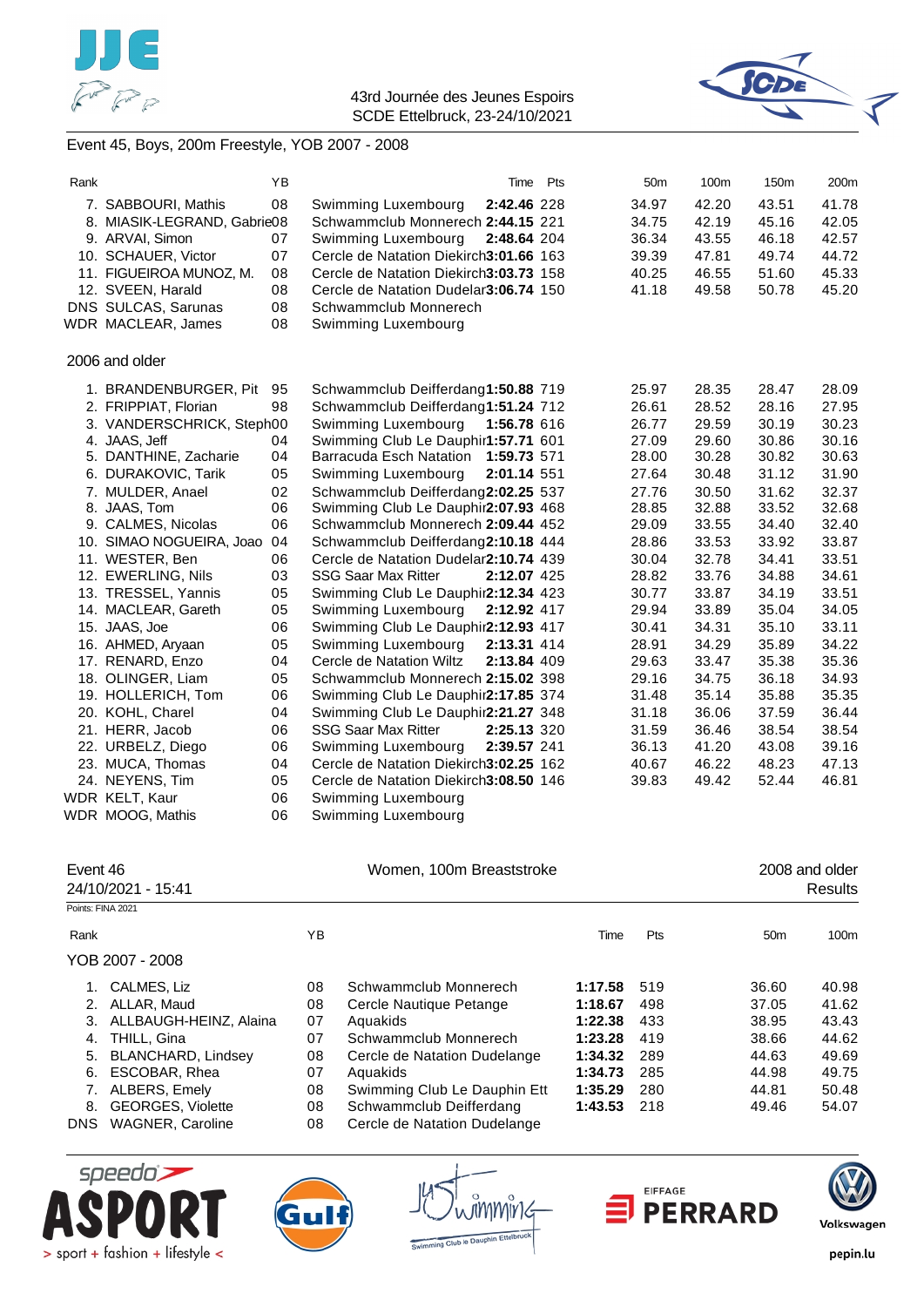



### Event 46, Women, 100m Breaststroke

| 1. LEONARD, Lis       | 05  | Swimming Luxembourg          | 1:17.10 529   |       | 36.21 | 40.89 |
|-----------------------|-----|------------------------------|---------------|-------|-------|-------|
| 2. ALBERS, Neele      | 05  | Swimming Club Le Dauphin Ett | 1:17.74 516   |       | 36.69 | 41.05 |
| 3. CALMES, Lara       | 04  | Schwammclub Monnerech        | $1:22.95$ 424 |       | 38.76 | 44.19 |
| 4. GASS, Amely        | 06  | SG Rhein-Mosel               | 1:29.74 335   |       | 41.68 | 48.06 |
| 5. BERTRANG, Marina   | 05. | Schwammclub Monnerech        | 1:37.69       | -260  | 45.73 | 51.96 |
| 6. KOCH, Melinda      | 05  | Swimming Luxembourg          | 1:49.71       | - 183 | 50.78 | 58.93 |
| DNS THEISOHN, Isabell | 96  | SSG Saar Max Ritter          |               |       |       |       |

|                   | Event 47<br>24/10/2021 - 15:50 |    | Men, 100m Breaststroke                                                                                                                         |         |     |                 | 2008 and older<br>Results |  |  |
|-------------------|--------------------------------|----|------------------------------------------------------------------------------------------------------------------------------------------------|---------|-----|-----------------|---------------------------|--|--|
| Points: FINA 2021 |                                |    |                                                                                                                                                |         |     |                 |                           |  |  |
| Rank              |                                | ΥB |                                                                                                                                                | Time    | Pts | 50 <sub>m</sub> | 100m                      |  |  |
|                   | YOB 2007 - 2008                |    |                                                                                                                                                |         |     |                 |                           |  |  |
|                   | PASSER, Daniel                 | 07 | Swimming Luxembourg                                                                                                                            | 1:11.77 | 458 | 33.40           | 38.37                     |  |  |
| 2.                | LEMIESZONEK, Maksymilian       | 07 | Cercle de Natation Diekirch                                                                                                                    | 1:26.82 | 258 | 41.19           | 45.63                     |  |  |
| З.                | SAMMARCO, Andrea               | 08 | Swimming Luxembourg                                                                                                                            | 1:30.43 | 229 | 42.41           | 48.02                     |  |  |
| 4.                | THOMAS, Oliver                 | 08 | Cercle de Natation Dudelange                                                                                                                   | 1:33.43 | 207 | 43.34           | 50.09                     |  |  |
|                   | 5. TOEROEK, Samuel             | 07 | Swimming Luxembourg                                                                                                                            | 1:34.48 | 200 | 44.29           | 50.19                     |  |  |
| 6.                | <b>TOCICKIJ, Nikita</b>        | 08 | Cercle de Natation Dudelange                                                                                                                   | 1:39.45 | 172 | 45.94           | 53.51                     |  |  |
|                   | NAVA, Alessio                  | 08 | Swimming Luxembourg                                                                                                                            | 1:42.66 | 156 | 45.38           | 57.28                     |  |  |
| DSQ.              | STAICU, David-Andrei           | 08 | Swimming Club Le Dauphin Ett<br>$R14$ , did not touch the wall with both bands simultaneously and senarated at the turn (finish (SMIZE) (Time: |         |     |                 |                           |  |  |

*B14 - did not touch the wall with both hands simultaneously and separated at the turn / finish (SW 7.6) (Time: 16:06)*

WDR HADE, Charlie 07 Swimming Luxembourg

2006 and older

|            | ROLKO, Ricky                                            | 99       | Swimming Luxembourg                        | 1:04.69 | 626 | 30.06 | 34.63 |
|------------|---------------------------------------------------------|----------|--------------------------------------------|---------|-----|-------|-------|
| 2.         | KEMP. Finn                                              | 05       | Swimming Luxembourg                        | 1:05.86 | 593 | 31.15 | 34.71 |
| 3.         | <b>WALTZING, Loic</b>                                   | 00       | Schwammclub Deifferdang                    | 1:10.43 | 485 | 32.70 | 37.73 |
| 4.         | DE MACEDO CRESTA, Bruno                                 | 06       | Swimming Luxembourg                        | 1:12.27 | 448 | 34.20 | 38.07 |
| 5.         | DHONTE, Henri                                           | 04       | Swimming Luxembourg                        | 1:12.63 | 442 | 33.68 | 38.95 |
| 6.         | <b>CHIRIAC, Constantin Julian</b>                       | 04       | <b>SSG Saar Max Ritter</b>                 | 1:13.03 | 435 | 33.54 | 39.49 |
| 7.         | SIMAO NOGUEIRA, Joao                                    | 04       | Schwammclub Deifferdang                    | 1:13.85 | 420 | 34.53 | 39.32 |
| 8.         | THEISOHN, Leon                                          | 02       | <b>SSG Saar Max Ritter</b>                 | 1:14.33 | 412 | 34.40 | 39.93 |
| 9.         | <b>BRAUN, Nico</b>                                      | 06       | <b>SSG Saar Max Ritter</b>                 | 1:16.34 | 380 | 35.56 | 40.78 |
| 10.        | STACH, Jean                                             | 96       | <b>SG Rhein-Mosel</b>                      | 1:18.54 | 349 | 37.03 | 41.51 |
| 11.        | <b>DELIEGE, Brice</b>                                   | 04       | Schwammclub Deifferdang                    | 1:20.35 | 326 | 37.17 | 43.18 |
| 12.        | SVEEN, Albert                                           | 04       | Cercle de Natation Dudelange               | 1:23.07 | 295 | 38.31 | 44.76 |
| 13.        | SUKHANOV, Maxim                                         | 04       | Cercle de Natation Dudelange               | 1:23.48 | 291 | 39.68 | 43.80 |
| 14.        | METZLER, Guillaume                                      | 05       | Swimming Luxembourg                        | 1:27.51 | 252 | 39.48 | 48.03 |
| 15.        | DECOSTER, Hugues                                        | 05       | Swimming Luxembourg                        | 1:29.18 | 238 | 41.39 | 47.79 |
| 16.        | FISCHER, Matteo                                         | 06       | Swimming Luxembourg                        | 1:36.95 | 185 | 44.30 | 52.65 |
| 17.<br>WDR | <b>KRASTINS, Kristofers</b><br>PIRIS - VALBUENA, Hector | 05<br>04 | Swimming Luxembourg<br>Swimming Luxembourg | 1:40.45 | 167 | 44.77 | 55.68 |
|            |                                                         |          |                                            |         |     |       |       |









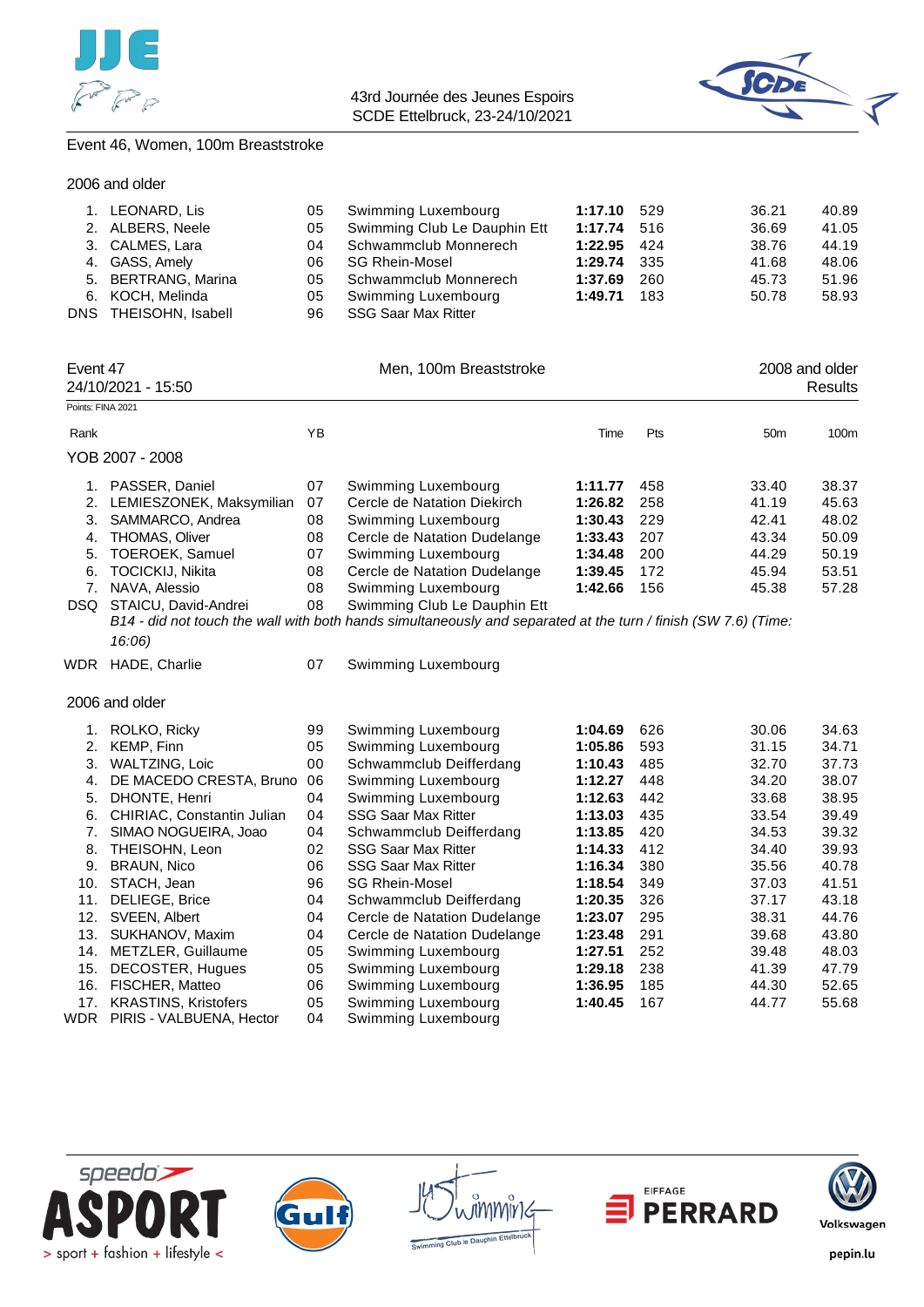



| Event 48<br>24/10/2021 - 16:03                      |          | 2008 and older<br>Results                                     |             |                 |                |                  |                           |
|-----------------------------------------------------|----------|---------------------------------------------------------------|-------------|-----------------|----------------|------------------|---------------------------|
| Points: FINA 2021                                   |          |                                                               |             |                 |                |                  |                           |
| Rank                                                | ΥB       |                                                               | Pts<br>Time | 50 <sub>m</sub> | 100m           | 150 <sub>m</sub> | 200 <sub>m</sub>          |
| YOB 2007 - 2008                                     |          |                                                               |             |                 |                |                  |                           |
| 1. REINESCH, Leeloo<br>2. THIRY, Alice              | 07<br>08 | Schwammclub Monnerech 2:32.28 484<br>Cercle de Natation Wiltz | 2:46.89 368 | 33.79<br>36.27  | 39.64<br>42.62 | 39.90<br>43.69   | 38.95<br>44.31            |
| 2006 and older                                      |          |                                                               |             |                 |                |                  |                           |
| 1. RAHMAN, Nadia                                    | 05       | Aquakids                                                      | 2:42.69 397 | 36.07           | 42.46          | 43.20            | 40.96                     |
| Event 49<br>24/10/2021 - 16:07<br>Points: FINA 2021 |          | Men, 200m Butterfly                                           |             |                 |                |                  | 2008 and older<br>Results |
| Rank<br>YOB 2007 - 2008                             | ΥB       |                                                               | Pts<br>Time | 50 <sub>m</sub> | 100m           | 150 <sub>m</sub> | 200 <sub>m</sub>          |
| 1. ESCHETTE, Louis                                  | 07       | Cercle de Natation Wiltz                                      | 2:34.27 345 | 32.16           | 40.22          | 40.73            | 41.16                     |

# 2006 and older

DSQ CONSTANTINO CAEIRO, 103 Cercle de Natation Dudelange

*P5 - did not touch the wall with both hands simultaneously and separated at the turn / finish (SW 8.4) (Time: 16:20)*

| Event 50          | 24/10/2021 - 16:10        |    | Women, 100m Medley           |         | 2008 and older<br>Results |                 |       |
|-------------------|---------------------------|----|------------------------------|---------|---------------------------|-----------------|-------|
| Points: FINA 2021 |                           |    |                              |         |                           |                 |       |
| Rank              |                           | YB |                              | Time    | Pts                       | 50 <sub>m</sub> | 100m  |
|                   | YOB 2007 - 2008           |    |                              |         |                           |                 |       |
|                   | SCHOLER, Amelie           | 08 | Swimming Luxembourg          | 1:12.42 | 475                       | 33.38           | 39.04 |
| 2.                | ALLAR, Maud               | 08 | Cercle Nautique Petange      | 1:12.43 | 474                       | 34.16           | 38.27 |
| 3.                | CALMES, Liz               | 08 | Schwammclub Monnerech        | 1:13.06 | 462                       | 35.60           | 37.46 |
| 4.                | CORBEEL BASTIN, Ava       | 07 | Swimming Club Le Dauphin Ett | 1:14.75 | 432                       | 35.68           | 39.07 |
| 5.                | GHIRELLI, Lynn            | 08 | Swimming Club Le Dauphin Ett | 1:16.20 | 407                       | 35.04           | 41.16 |
| 6.                | THILL, Gina               | 07 | Schwammclub Monnerech        | 1:16.65 | 400                       | 36.61           | 40.04 |
| 7.                | BLESES, Joyce             | 08 | Swimming Club Le Dauphin Ett | 1:16.97 | 395                       | 34.58           | 42.39 |
| 8.                | REDING, Sevda             | 07 | Swimming Luxembourg          | 1:17.25 | 391                       | 36.34           | 40.91 |
| 9.                | TINTI, Sarah Maria        | 08 | Aquakids                     | 1:18.42 | 374                       | 36.52           | 41.90 |
| 10.               | OLIVERO, Francesca        | 08 | Swimming Luxembourg          | 1:19.24 | 362                       | 36.57           | 42.67 |
| 11.               | BOUWMEISTER, Philine      | 07 | Swimming Luxembourg          | 1:23.84 | 306                       | 38.82           | 45.02 |
| 12.               | <b>GEORGES, Violette</b>  | 08 | Schwammclub Deifferdang      | 1:27.08 | 273                       | 42.34           | 44.74 |
| 13.               | BOUWMEISTER, Annebelle    | 08 | Swimming Luxembourg          | 1:27.09 | 273                       | 41.40           | 45.69 |
| 14.               | <b>HEILIGER, Lilly</b>    | 08 | Swimming Luxembourg          | 1:27.65 | 267                       | 41.61           | 46.04 |
| 15.               | <b>BLANCHARD, Lindsey</b> | 08 | Cercle de Natation Dudelange | 1:28.03 | 264                       | 42.29           | 45.74 |
| 16.               | NTAGANDA, Sophie          | 07 | Swimming Club Le Dauphin Ett | 1:29.71 | 249                       | 42.07           | 47.64 |
| 17.               | LESAUVAGE, Ambre          | 07 | Swimming Luxembourg          | 1:41.69 | 171                       | 45.51           | 56.18 |
| 18.               | TOCA, Maria               | 07 | Swimming Luxembourg          | 1:43.37 | 163                       | 46.47           | 56.90 |





mmmir



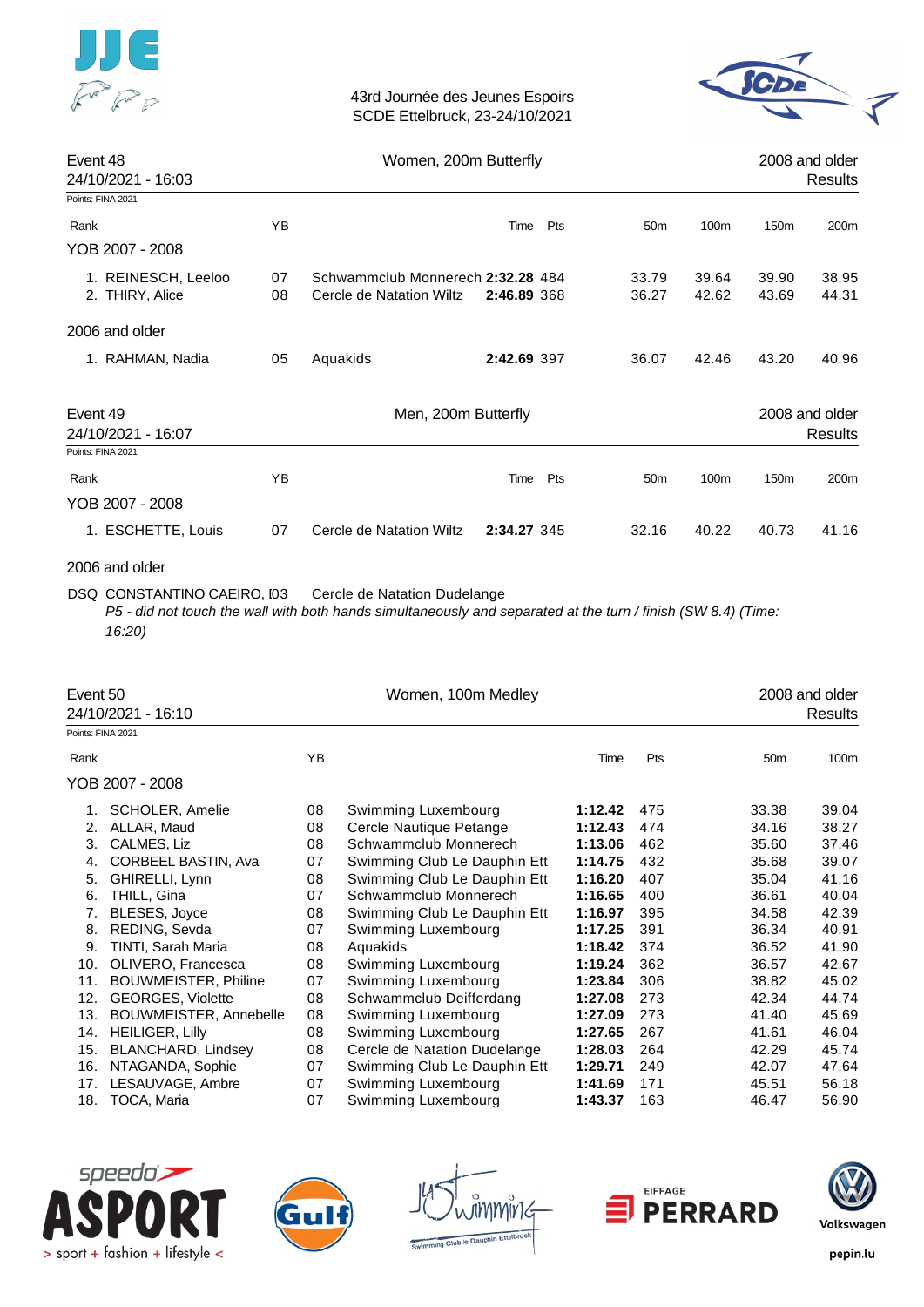



# Event 50, Girls, 100m Medley, YOB 2007 - 2008

| Rank                     |                                                                             | YB             |                                                                            | Time               | Pts        | 50 <sub>m</sub> | 100 <sub>m</sub> |
|--------------------------|-----------------------------------------------------------------------------|----------------|----------------------------------------------------------------------------|--------------------|------------|-----------------|------------------|
| DSQ                      | RUNDBERG, Maja<br>P4 - breaststroke kicking movement (SW 8.3) (Time: 16:26) | 07             | Swimming Luxembourg                                                        |                    |            |                 |                  |
| <b>DNS</b><br>WDR<br>WDR | <b>WAGNER, Caroline</b><br>BARANCZYK, Maya<br>HRIC, Nina                    | 08<br>07<br>08 | Cercle de Natation Dudelange<br>Swimming Luxembourg<br>Swimming Luxembourg |                    |            |                 |                  |
|                          | 2006 and older                                                              |                |                                                                            |                    |            |                 |                  |
| 1.<br>2.                 | <b>BLACK, Rachael</b><br>BORDONARO, Madeleine                               | 01<br>06       | Swimming Luxembourg<br>Barracuda Esch Natation                             | 1:09.39<br>1:09.83 | 540<br>529 | 31.79<br>32.39  | 37.60<br>37.44   |
| 3.<br>4.                 | ALBERS, Neele<br>SOFFIO, Mara                                               | 05<br>06       | Swimming Club Le Dauphin Ett<br>Schwammclub Monnerech                      | 1:11.85<br>1:12.02 | 486<br>483 | 34.77<br>31.54  | 37.08<br>40.48   |
| 5.<br>6.                 | CALMES, Lara<br><b>BROICH, Louisa Marie</b>                                 | 04<br>03       | Schwammclub Monnerech<br><b>SG Rhein-Mosel</b>                             | 1:14.62<br>1:15.56 | 434<br>418 | 35.33<br>33.57  | 39.29<br>41.99   |
| 7.                       | LEONARD, Lis                                                                | 05             | Swimming Luxembourg                                                        | 1:15.77            | 414        | 36.63           | 39.14            |
| 8.<br>9.                 | BROICH, Lea-Sophie<br>KIDD, Francesca                                       | 00<br>06       | Postsportverein Trier<br>Swimming Luxembourg                               | 1:16.89<br>1:16.90 | 396<br>396 | 35.53<br>35.78  | 41.36<br>41.12   |
| 10.                      | <b>KEANE, Sophie</b>                                                        | 06             | Swimming Luxembourg                                                        | 1:18.24            | 376        | 37.14           | 41.10            |
| 11.<br>12.               | HAAG, Nora<br><b>MARTINEZ MOLINA, Marta</b>                                 | 04<br>06       | Swimming Club Le Dauphin Ett<br>Swimming Luxembourg                        | 1:18.41<br>1:19.07 | 374<br>365 | 36.18<br>37.11  | 42.23<br>41.96   |
| 13.                      | PLATT, Harmony                                                              | 05             | Aquakids                                                                   | 1:20.97            | 339        | 37.45           | 43.52            |
| 14.                      | <b>ERNENS, Chloe</b>                                                        | 05             | Schwammclub Deifferdang                                                    | 1:23.31            | 312        | 38.70           | 44.61            |
| 15.                      | GASS, Amely                                                                 | 06             | <b>SG Rhein-Mosel</b>                                                      | 1:24.52            | 298        | 40.34           | 44.18            |
| 16.                      | <b>BERTRANG, Marina</b>                                                     | 05             | Schwammclub Monnerech                                                      | 1:26.60            | 277        | 39.34           | 47.26            |
| 17.                      | DA SILVA PAIVA, Ana                                                         | 04             | Schwammclub Deifferdang                                                    | 1:28.59            | 259        | 41.80           | 46.79            |
| 18.                      | SHKURENKO, Barbara                                                          | 04             | Swimming Luxembourg<br>Schwammclub Monnerech                               | 1:30.27            | 245        | 41.72           | 48.55            |
| 19.<br>DSQ               | HIM, Julia<br><b>BARBERON, Sophie</b>                                       | 05<br>05       | Cercle de Natation Dudelange                                               | 1:32.15            | 230        | 42.58           | 49.57            |

*B1 - more than one single butterfly kick before the first breaststroke kick (SW 7.1) (Time: 16:35)*

| Event 51<br>24/10/2021 - 16:29 |                          | Men, 100m Medley | 2008 and older               |         |     |                 |         |
|--------------------------------|--------------------------|------------------|------------------------------|---------|-----|-----------------|---------|
| Points: FINA 2021              |                          |                  |                              |         |     |                 | Results |
|                                |                          |                  |                              |         |     |                 |         |
| Rank                           |                          | YB               |                              | Time    | Pts | 50 <sub>m</sub> | 100m    |
|                                | YOB 2007 - 2008          |                  |                              |         |     |                 |         |
| 1.                             | FEDOSEEV, Anton          | 07               | Swimming Luxembourg          | 1:06.43 | 408 | 30.92           | 35.51   |
| 2.                             | CHAUSSARD, Albert        | 07               | Swimming Luxembourg          | 1:07.68 | 386 | 33.12           | 34.56   |
| 3.                             | PASSER, Daniel           | 07               | Swimming Luxembourg          | 1:08.71 | 368 | 33.35           | 35.36   |
| 4.                             | GONZALEZ PEREZ, Rodrigo  | 07               | Swimming Luxembourg          | 1:11.65 | 325 | 32.75           | 38.90   |
| 5.                             | ORTIZ BOGDANOV, Pablo    | 08               | Swimming Luxembourg          | 1:12.52 | 313 | 33.82           | 38.70   |
| 6.                             | THILL, Louis             | 07               | Swimming Luxembourg          | 1:13.85 | 297 | 33.84           | 40.01   |
| 7.                             | KASPER, Kimi             | 08               | <b>SG Rhein-Mosel</b>        | 1:14.49 | 289 | 34.04           | 40.45   |
| 8.                             | <b>WEYLAND, Philippe</b> | 07               | Swimming Luxembourg          | 1:14.84 | 285 | 33.65           | 41.19   |
| 9.                             | KUNEN, Fynn              | 08               | Swimming Luxembourg          | 1:15.57 | 277 | 34.28           | 41.29   |
| 10.                            | DUSEMON, Paul            | 07               | Swimming Luxembourg          | 1:16.20 | 270 | 36.27           | 39.93   |
| 11.                            | <b>KROMBACH, Alex</b>    | 08               | Swimming Luxembourg          | 1:16.96 | 262 | 34.99           | 41.97   |
| 12.                            | VIGUIER, Evan            | 08               | Swimming Luxembourg          | 1:17.17 | 260 | 35.75           | 41.42   |
| 13.                            | LEMIESZONEK, Maksymilian | 07               | Cercle de Natation Diekirch  | 1:19.31 | 239 | 37.23           | 42.08   |
| 14.                            | STAICU, David-Andrei     | 08               | Swimming Club Le Dauphin Ett | 1:19.47 | 238 | 38.47           | 41.00   |
| 15.                            | SZYBOWSKI, Jakub         | 07               | Cercle Nautique Petange      | 1:19.86 | 234 | 37.22           | 42.64   |
| 16.                            | <b>METZLER, Charles</b>  | 08               | Swimming Luxembourg          | 1:20.06 | 233 | 37.60           | 42.46   |





ททพัทเ



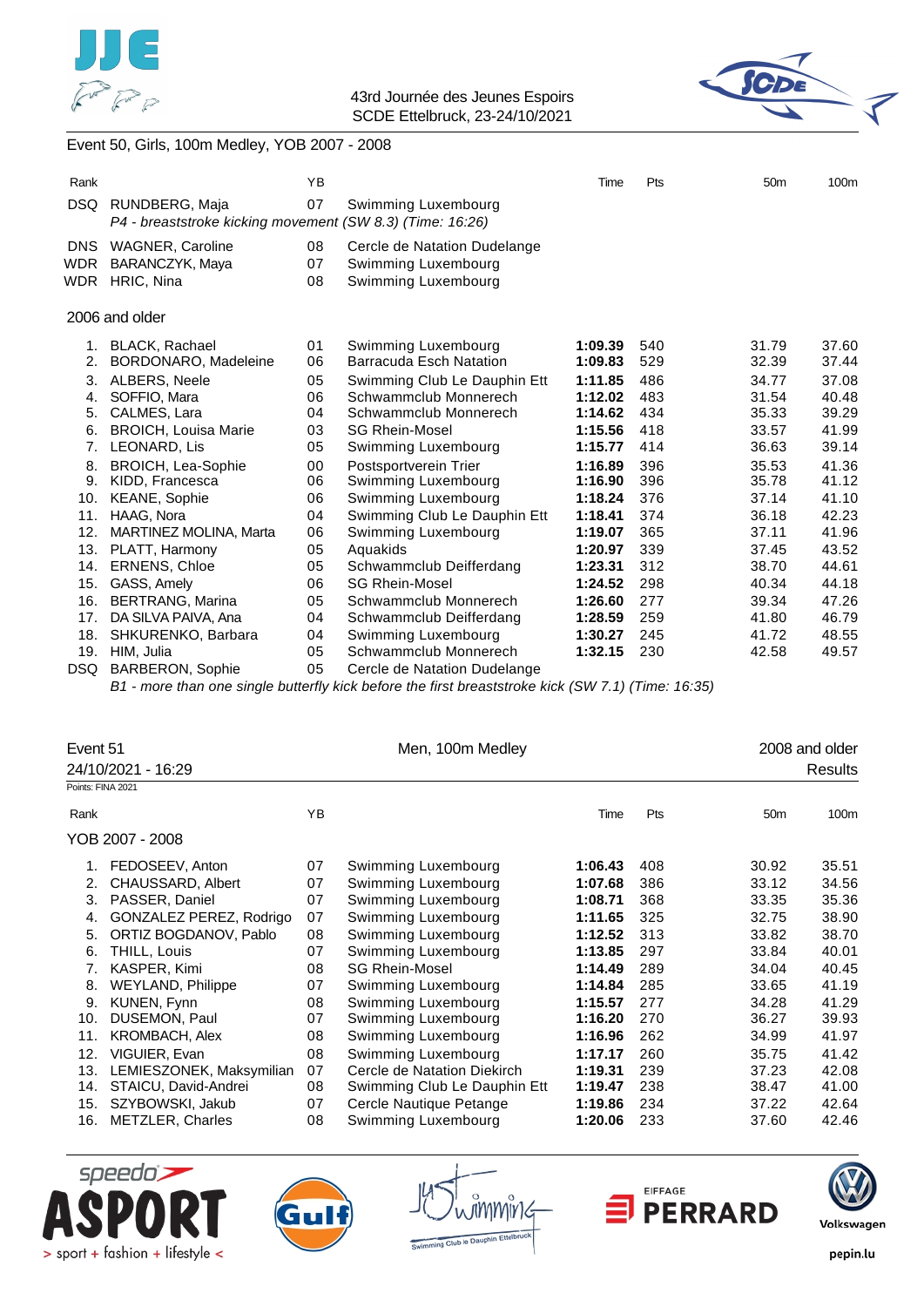



# Event 51, Boys, 100m Medley, YOB 2007 - 2008

| Rank       |                                    | ΥB       |                                                                                      | Time               | Pts        | 50m            | 100m           |
|------------|------------------------------------|----------|--------------------------------------------------------------------------------------|--------------------|------------|----------------|----------------|
| 17.        | SAMMARCO, Andrea                   | 08       | Swimming Luxembourg                                                                  | 1:22.18            | 215        | 38.43          | 43.75          |
|            | 18. THOMAS, Oliver                 | 08       | Cercle de Natation Dudelange                                                         | 1:22.72            | 211        | 36.82          | 45.90          |
| 19.        | KRIES, Leo                         | 08       | Swimming Luxembourg                                                                  | 1:23.16            | 208        | 38.63          | 44.53          |
| 20.        | SABBOURI, Mathis                   | 08       | Swimming Luxembourg                                                                  | 1:23.47            | 205        | 37.97          | 45.50          |
| 21.        | MELOUANE, Adam                     | 08       | Swimming Luxembourg                                                                  | 1:25.30            | 192        | 39.71          | 45.59          |
| 22.        | MOOG, Jules                        | 08       | Swimming Luxembourg                                                                  | 1:25.76            | 189        | 40.79          | 44.97          |
| 23.        | DEHALLEUX, Lukas                   | 08       | Schwammclub Deifferdang                                                              | 1:26.67            | 183        | 40.86          | 45.81          |
|            | 24. TOCICKIJ, Nikita               | 08       | Cercle de Natation Dudelange                                                         | 1:27.25            | 180        | 39.03          | 48.22          |
| 25.        | TOEROEK, Samuel                    | 07       | Swimming Luxembourg                                                                  | 1:28.11            | 174        | 41.77          | 46.34          |
| 26.        | NAVA, Alessio                      | 08       | Swimming Luxembourg                                                                  | 1:30.90            | 159        | 42.92          | 47.98          |
|            | 27. FIGUEIROA MUNOZ, M.            | 08       | Cercle de Natation Diekirch                                                          | 1:32.47            | 151        | 43.06          | 49.41          |
| 28.        | SVEEN, Harald                      | 08       | Cercle de Natation Dudelange                                                         | 1:35.90            | 135        | 44.53          | 51.37          |
|            | DSQ BACK, Moris                    | 07       | Schwammclub Monnerech                                                                |                    |            |                |                |
|            |                                    |          | P3 - leg movements not simultaneous, legs or feet alternating (SW 8.3) (Time: 16:41) |                    |            |                |                |
| DNS.       | <b>SULCAS, Sarunas</b>             | 08       | Schwammclub Monnerech                                                                |                    |            |                |                |
| WDR        | MACLEAR, James                     | 08       | Swimming Luxembourg                                                                  |                    |            |                |                |
|            | 2006 and older                     |          |                                                                                      |                    |            |                |                |
|            |                                    |          |                                                                                      |                    |            |                |                |
| 1.         | ROLKO, Ricky                       | 99       | Swimming Luxembourg                                                                  | 1:00.72            | 534        | 28.62          | 32.10          |
| 2.         | KEMP, Finn                         | 05       | Swimming Luxembourg                                                                  | 1:00.92            | 529<br>517 | 28.94          | 31.98          |
| 3.         | JAAS, Jeff<br>FLOREAN, Darius      | 04<br>05 | Swimming Club Le Dauphin Ett<br>Swimming Luxembourg                                  | 1:01.38<br>1:04.11 | 454        | 28.46<br>29.39 | 32.92<br>34.72 |
| 4.<br>5.   | SIMAO NOGUEIRA, Joao               | 04       | Schwammclub Deifferdang                                                              | 1:04.48            | 446        | 29.27          | 35.21          |
| 6.         | BANKY, Jordan                      | 01       | Swimming Luxembourg                                                                  | 1:04.90            | 437        | 29.14          | 35.76          |
|            | 7. CALMES, Nicolas                 | 06       | Schwammclub Monnerech                                                                | 1:05.01            | 435        | 29.56          | 35.45          |
| 8.         | <b>WEYRICH, Mike</b>               | 05       | Swimming Club Le Dauphin Ett                                                         | 1:05.70            | 422        | 29.89          | 35.81          |
| 9.         | MORARU, Matteo                     | 04       | Swimming Luxembourg                                                                  | 1:05.85            | 419        | 30.49          | 35.36          |
| 10.        | DANTHINE, Zacharie                 | 04       | <b>Barracuda Esch Natation</b>                                                       | 1:06.01            | 416        | 30.19          | 35.82          |
|            | 11. FRANCK, Max                    | 03       | Cercle de Natation Dudelange                                                         | 1:06.49            | 407        | 30.70          | 35.79          |
| 12.        | DE MACEDO CRESTA, Bruno            | 06       | Swimming Luxembourg                                                                  | 1:08.26            | 376        | 32.78          | 35.48          |
| 13.        | RIKKERT, Thijmen                   | 06       | Swimming Luxembourg                                                                  | 1:08.62            | 370        | 31.51          | 37.11          |
| 14.        | DHONTE, Henri                      | 04       | Swimming Luxembourg                                                                  | 1:08.79            | 367        | 33.03          | 35.76          |
| 15.        | D'HAES, William                    | 06       | Schwammclub Deifferdang                                                              | 1:09.16            | 361        | 30.59          | 38.57          |
| 16.        | JAAS, Tom                          | 06       | Swimming Club Le Dauphin Ett                                                         | 1:09.30            | 359        | 32.09          | 37.21          |
| 17.        | RENARD, Enzo                       | 04       | Cercle de Natation Wiltz                                                             | 1:09.43            | 357        | 32.16          | 37.27          |
| 18.        | MACLEAR, Gareth                    | 05       | Swimming Luxembourg                                                                  | 1:09.99            | 349        | 33.68          | 36.31          |
| 19.        | OLINGER, Liam                      | 05       | Schwammclub Monnerech                                                                | 1:10.12            | 347        | 32.15          | 37.97          |
| 20.        | <b>BOSCHI, Matteo</b>              | 06       | Swimming Luxembourg                                                                  | 1:10.55            | 340        | 31.89          | 38.66          |
| 21.        | HOLLERICH, Tom                     | 06       | Swimming Club Le Dauphin Ett                                                         | 1:10.93            | 335        | 30.83          | 40.10          |
| 22.        | PALAGNIOUK, Romain                 | 04       | Cercle Nautique Petange                                                              | 1:11.34            | 329        | 31.85          | 39.49          |
| 23.        | <b>BRAUN, Nico</b>                 | 06       | <b>SSG Saar Max Ritter</b>                                                           | 1:12.49            | 314        | 33.66          | 38.83          |
| 24.        | SVEEN, Albert                      | 04       | Cercle de Natation Dudelange                                                         | 1:13.27            | 304        | 32.56          | 40.71          |
| 25.        | SUKHANOV, Maxim                    | 04       | Cercle de Natation Dudelange                                                         | 1:13.52            | 301        | 33.67          | 39.85          |
| 26.<br>27. | DELIEGE, Brice<br>BOZONCA, Gabriel | 04<br>06 | Schwammclub Deifferdang<br>Schwammclub Deifferdang                                   | 1:14.17            | 293<br>286 | 36.00          | 38.17<br>39.40 |
| 28.        | MILANOVSKI, Stefan                 | 06       | Swimming Luxembourg                                                                  | 1:14.77<br>1:17.61 | 256        | 35.37<br>35.84 | 41.77          |
| 29.        | DECOSTER, Hugues                   | 05       | Swimming Luxembourg                                                                  | 1:19.51            | 238        | 35.73          | 43.78          |
| 30.        | METZLER, Guillaume                 | 05       | Swimming Luxembourg                                                                  | 1:21.09            | 224        | 38.06          | 43.03          |
| 31.        | ROTH, Charles                      | 06       | Swimming Luxembourg                                                                  | 1:27.63            | 177        | 40.17          | 47.46          |
| 32.        | NEYENS, Tim                        | 05       | Cercle de Natation Diekirch                                                          | 1:36.77            | 132        | 47.57          | 49.20          |
| 33.        | MUCA, Thomas                       | 04       | Cercle de Natation Diekirch                                                          | 1:39.52            | 121        | 44.00          | 55.52          |
| DSQ        | KOHL, Charel                       | 04       | Swimming Club Le Dauphin Ett                                                         |                    |            |                |                |
|            |                                    |          |                                                                                      |                    |            |                |                |

*B14 - did not touch the wall with both hands simultaneously and separated at the turn / finish (SW 7.6) (Time: 17:12)*









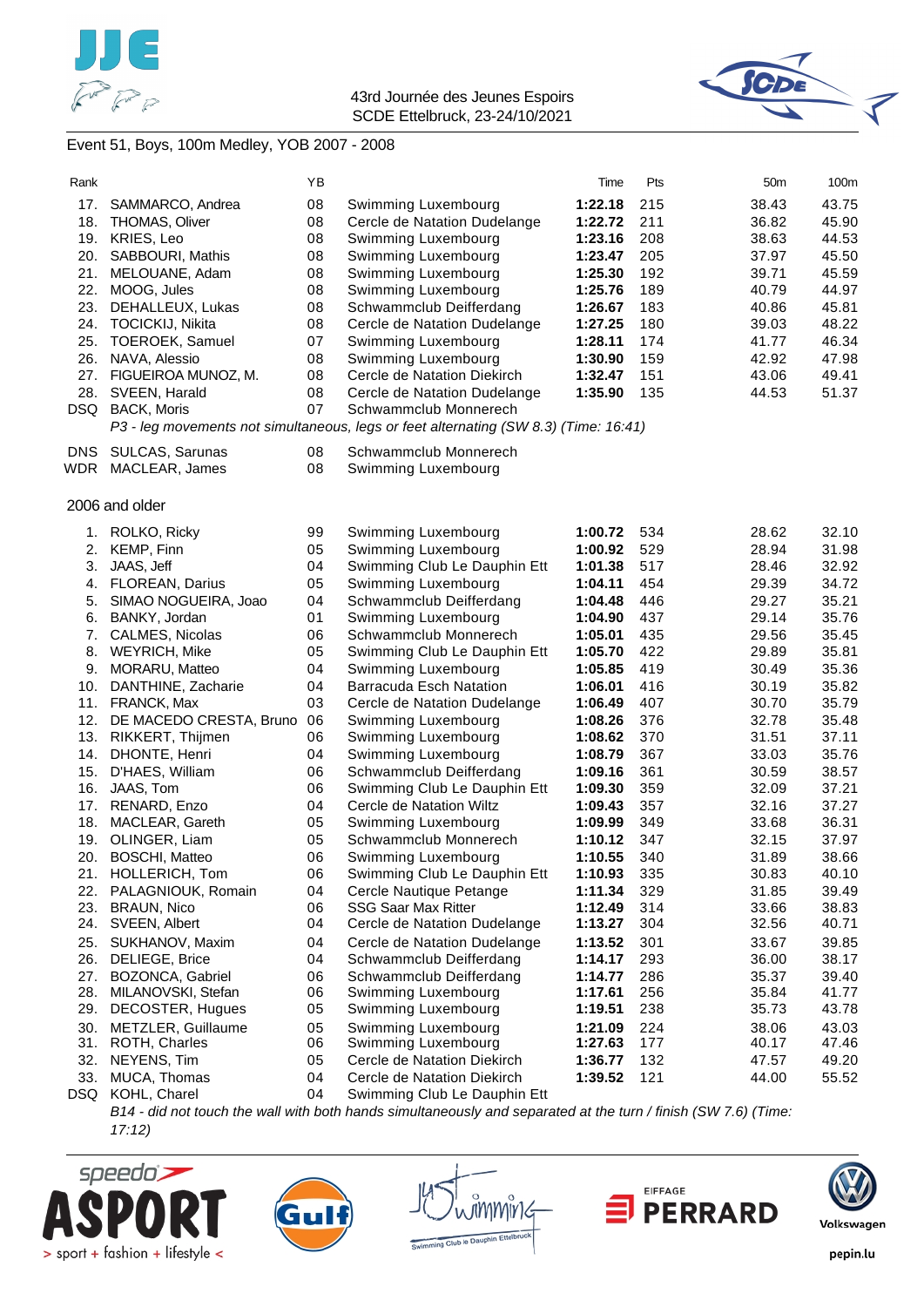



# Event 51, Men, 100m Medley, 2006 and older

| Rank |                                                                                                                | ΥB       |                                            | Time | Pts | 50 <sub>m</sub> | 100m |
|------|----------------------------------------------------------------------------------------------------------------|----------|--------------------------------------------|------|-----|-----------------|------|
| DSQ. | TRESSEL, Yannis<br>G2 - Starting before the starting signal (SW 4.4) (Time: 17:11)                             | 05       | Swimming Club Le Dauphin Ett               |      |     |                 |      |
|      | DSQ PEUSCET, Camille 66 Swimming Luxembourg<br>G2 - Starting before the starting signal (SW 4.4) (Time: 16:44) |          |                                            |      |     |                 |      |
|      | DNS TUCHILA, Ionut Alexandru<br>WDR KELT, Kaur                                                                 | 06<br>06 | Swimming Luxembourg<br>Swimming Luxembourg |      |     |                 |      |

| Event 52<br>24/10/2021 - 16:56                                         |          | Women, 200m Backstroke                                                   |                                           |     | 2008 and older          |                         | <b>Results</b>          |                                  |
|------------------------------------------------------------------------|----------|--------------------------------------------------------------------------|-------------------------------------------|-----|-------------------------|-------------------------|-------------------------|----------------------------------|
| Points: FINA 2021                                                      |          |                                                                          |                                           |     |                         |                         |                         |                                  |
| Rank                                                                   | ΥB       |                                                                          | Time                                      | Pts | 50 <sub>m</sub>         | 100m                    | 150 <sub>m</sub>        | 200 <sub>m</sub>                 |
| YOB 2007 - 2008                                                        |          |                                                                          |                                           |     |                         |                         |                         |                                  |
| 1. PETESCH, Lea<br>2. KOENIG, Aurelie                                  | 07<br>07 | Schwammclub Monnerech 2:40.62 406<br>Swimming Club Le Dauphir2:47.96 355 |                                           |     | 36.20<br>38.36          | 40.97<br>41.94          | 42.59<br>43.85          | 40.86<br>43.81                   |
| 2006 and older                                                         |          |                                                                          |                                           |     |                         |                         |                         |                                  |
| 1. BANKY, Jacqueline<br>2. VANDERSCHRICK, Laura02<br>3. PLATT, Harmony | 96<br>05 | Swimming Luxembourg<br>Swimming Luxembourg<br>Aquakids                   | 2:20.40 607<br>2:23.86 565<br>2:46.92 361 |     | 31.88<br>32.93<br>39.11 | 35.51<br>35.80<br>42.35 | 36.44<br>36.69<br>43.35 | 36.57<br>38.44<br>42.11          |
| 4. OLINGER, Tina                                                       | 06       | Swimming Club Le Dauphir2:55.07 313                                      |                                           |     | 40.51                   | 44.41                   | 45.36                   | 44.79                            |
| Event 53<br>24/10/2021 - 17:04                                         |          | Men, 200m Backstroke                                                     |                                           |     |                         |                         |                         | 2008 and older<br><b>Results</b> |
| Points: FINA 2021<br>Rank                                              | ΥB       |                                                                          | Time                                      | Pts | 50 <sub>m</sub>         | 100m                    | 150m                    | 200m                             |

| YOB 2007 - 2008                                           |                |                                                                                                            |                |                |                |                |
|-----------------------------------------------------------|----------------|------------------------------------------------------------------------------------------------------------|----------------|----------------|----------------|----------------|
| VISSER, Mats<br>2. SCHAUER, Victor<br>WDR ANISKO, Leonard | 08<br>07<br>08 | Swimming Club Le Dauphir 2:40.61 284<br>Cercle de Natation Diekirch 3:25.03 136<br>Cercle Nautique Petange | 36.89<br>45.54 | 41.17<br>52.51 | 42.54<br>54.09 | 40.01<br>52.89 |
| 2006 and older                                            |                |                                                                                                            |                |                |                |                |
| 1. FRIPPIAT, Florian                                      | 98             | Schwammclub Deifferdang2:10.43 531                                                                         | 30.09          | 32.95          | 33.65          | 33.74          |

| 1. 1 INII 1 IA 1. 1 IVIII. |     | <b>30 CHINGHIFFIOLD DEFINITIONS.IV.TU OUT</b> | ov.oo | <u>uz.Ju</u> | uu.uu | <u>JJ.IT</u> |
|----------------------------|-----|-----------------------------------------------|-------|--------------|-------|--------------|
| 2. CARNEIRO, Nuno          | 05. | Swimming Luxembourg 2:17.35 454               | 31.67 | 34.72        | 35.65 | 35.31        |
| 3. WALTZING, Loic          | 00. | Schwammclub Deifferdang2:20.49 425            | 32.56 | 34.80        | 36.76 | 36.37        |
| 4. RIKKERT, Thiimen        | 06. | Swimming Luxembourg 2:25.56 382               | 33.66 | 37.66        | 38.61 | 35.63        |
| 5. WESTER, Ben             |     | Cercle de Natation Dudelar2:26.24 376         | 34.05 | 36.55        | 38.14 | 37.50        |
| 6. PALAGNIOUK, Romain      | 04  | Cercle Nautique Petange 2:28.65 358           | 33.91 | 37.68        | 39.39 | 37.67        |
| 7. JAAS, Joe               | 06. | Swimming Club Le Dauphir2:29.68 351           | 33.95 | 38.66        | 40.08 | 36.99        |
|                            |     |                                               |       |              |       |              |









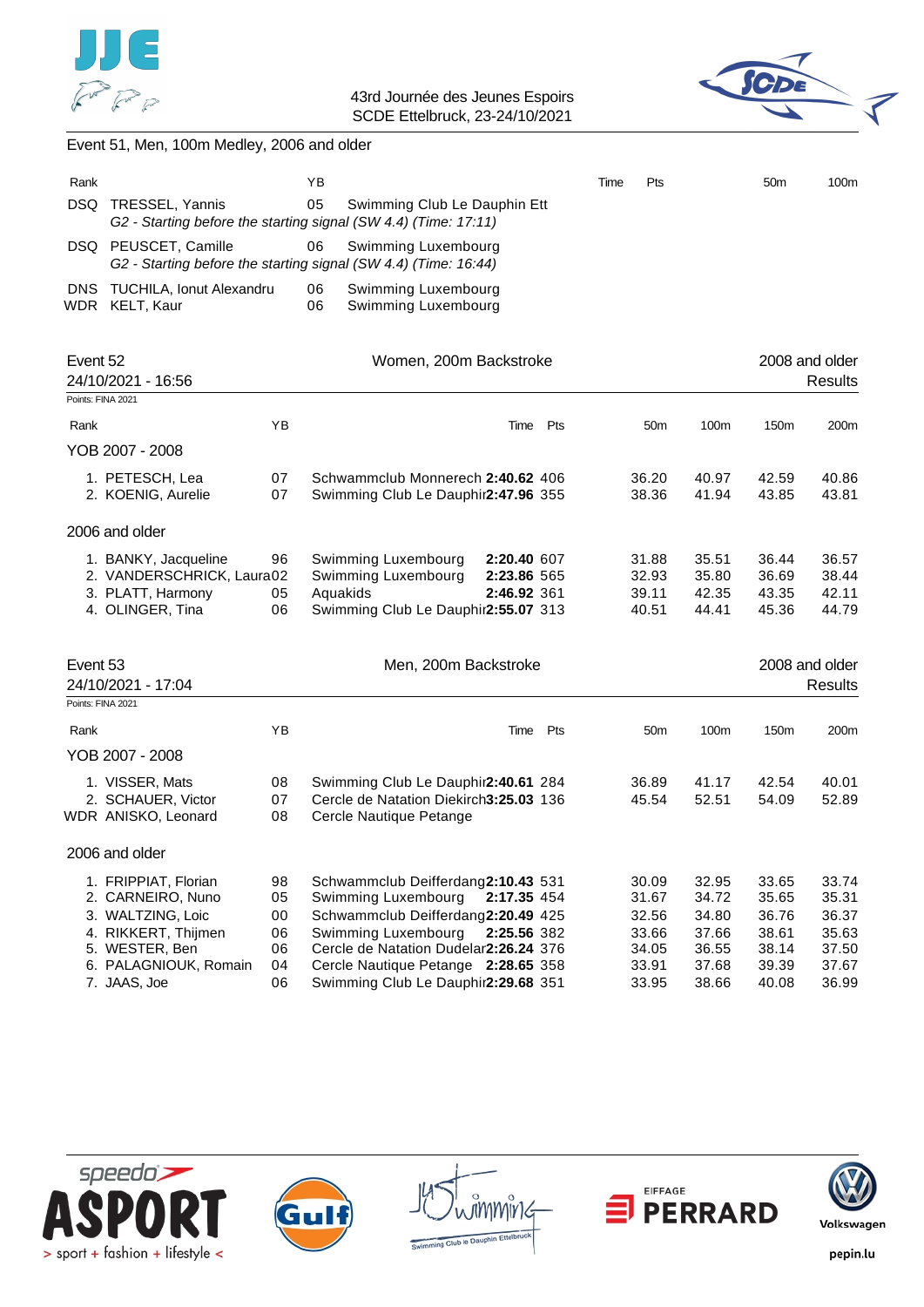



| Event 54          | 24/10/2021 - 17:11          |        | Women, 50m Freestyle           |       | 2008 and older<br>Results |
|-------------------|-----------------------------|--------|--------------------------------|-------|---------------------------|
| Points: FINA 2021 |                             |        |                                |       |                           |
| Rank              |                             | YB     |                                | Time  | Pts                       |
|                   | YOB 2007 - 2008             |        |                                |       |                           |
|                   | 1. PETESCH, Lea             | 07     | Schwammclub Monnerech          | 29.00 | 494                       |
|                   | 2. ALLBAUGH-HEINZ, Alaina   | 07     | Aquakids                       | 29.13 | 487                       |
|                   | 3. ALLAR, Maud              | 08     | Cercle Nautique Petange        | 29.19 | 484                       |
|                   | 4. LINDMARK MELO, Maia      | 07     | Cercle de Natation Dudelange   | 29.27 | 480                       |
|                   | 5. SCHOLER, Amelie          | 08     | Swimming Luxembourg            | 29.70 | 460                       |
|                   | 6. BLESES, Joyce            | 08     | Swimming Club Le Dauphin Ett   | 29.88 | 451                       |
|                   | 7. REDING, Sevda            | 07     | Swimming Luxembourg            | 29.93 | 449                       |
|                   | 8. THILL, Gina              | 07     | Schwammclub Monnerech          | 29.96 | 448                       |
|                   | 9. GHIRELLI, Lynn           | 08     | Swimming Club Le Dauphin Ett   | 30.10 | 442                       |
|                   | 10. CALMES, Liz             | 08     | Schwammclub Monnerech          | 30.29 | 433                       |
| 11.               | CORBEEL BASTIN, Ava         | 07     | Swimming Club Le Dauphin Ett   | 30.49 | 425                       |
|                   | 12. OLIVERO, Francesca      | 08     | Swimming Luxembourg            | 31.05 | 402                       |
|                   | 13. KOENIG, Aurelie         | 07     | Swimming Club Le Dauphin Ett   | 32.31 | 357                       |
|                   | 14. BOUWMEISTER, Annebelle  | 08     | Swimming Luxembourg            | 33.17 | 330                       |
|                   | 15. BOUWMEISTER, Philine    | 07     | Swimming Luxembourg            | 33.70 | 315                       |
|                   | 16. ALBERS, Emely           | 08     | Swimming Club Le Dauphin Ett   | 34.35 | 297                       |
|                   | 17. HEILIGER, Lilly         | 08     | Swimming Luxembourg            | 34.60 | 291                       |
|                   | 18. NTAGANDA, Sophie        | 07     | Swimming Club Le Dauphin Ett   | 35.92 | 260                       |
|                   | 19. LESAUVAGE, Ambre        | 07     | Swimming Luxembourg            | 38.61 | 209                       |
|                   | 20. RUNDBERG, Maja          | 07     | Swimming Luxembourg            | 39.16 | 200                       |
|                   | 21. TOCA, Maria             | 07     | Swimming Luxembourg            | 39.87 | 190                       |
|                   | WDR BARANCZYK, Maya         | 07     | Swimming Luxembourg            |       |                           |
|                   | WDR HRIC, Nina              | 08     | Swimming Luxembourg            |       |                           |
|                   | 2006 and older              |        |                                |       |                           |
|                   | 1. BANKY, Jacqueline        | 96     | Swimming Luxembourg            | 26.88 | 620                       |
|                   | 2. SOFFIO, Mara             | 06     | Schwammclub Monnerech          | 27.91 | 554                       |
|                   | 3. VANDERSCHRICK, Laura     | 02     | Swimming Luxembourg            | 27.97 | 550                       |
| 4.                | BLACK, Rachael              | 01     | Swimming Luxembourg            | 28.59 | 515                       |
| 5.                | BORDONARO, Madeleine        | 06     | <b>Barracuda Esch Natation</b> | 29.21 | 483                       |
| 6.                | <b>BROICH, Louisa Marie</b> | 03     | <b>SG Rhein-Mosel</b>          | 29.41 | 473                       |
| 7.                | RAHMAN, Nadia               | 05     | Aquakids                       | 29.51 | 469                       |
| 8.                | CALMES, Lara                | 04     | Schwammclub Monnerech          | 29.66 | 462                       |
|                   | 9. GEORGES, Madeleine       | 05     | Schwammclub Deifferdang        | 29.67 | 461                       |
|                   | 10. HAHN, Lucie             | 06     | <b>SG Rhein-Mosel</b>          | 30.18 | 438                       |
| 11.               | <b>BARBERON, Sophie</b>     | 05     | Cercle de Natation Dudelange   | 30.39 | 429                       |
| 12.               | <b>BROICH, Lea-Sophie</b>   | $00\,$ | Postsportverein Trier          | 30.57 | 422                       |
|                   | 13. KIDD, Francesca         | 06     | Swimming Luxembourg            | 30.66 | 418                       |
|                   | 14. GASS, Dalida            | 05     | <b>SG Rhein-Mosel</b>          | 30.73 | 415                       |
|                   | 15. HAAG, Nora              | 04     | Swimming Club Le Dauphin Ett   | 31.13 | 399                       |
| 16.               | GASS, Amely                 | 06     | <b>SG Rhein-Mosel</b>          | 31.94 | 370                       |
| 17.               | KUNTZ, Julia                | 06     | <b>SSG Saar Max Ritter</b>     | 32.46 | 352                       |
| 18.               | <b>BERTRANG, Marina</b>     | 05     | Schwammclub Monnerech          | 34.00 | 306                       |

- 19. SHKURENKO, Barbara 04 Swimming Luxembourg **34.89** 283
- 20. DA SILVA PAIVA, Ana 04 Schwammclub Deifferdang **35.36** 272
- 21. HIM, Julia 05 Schwammclub Monnerech **36.45** 248









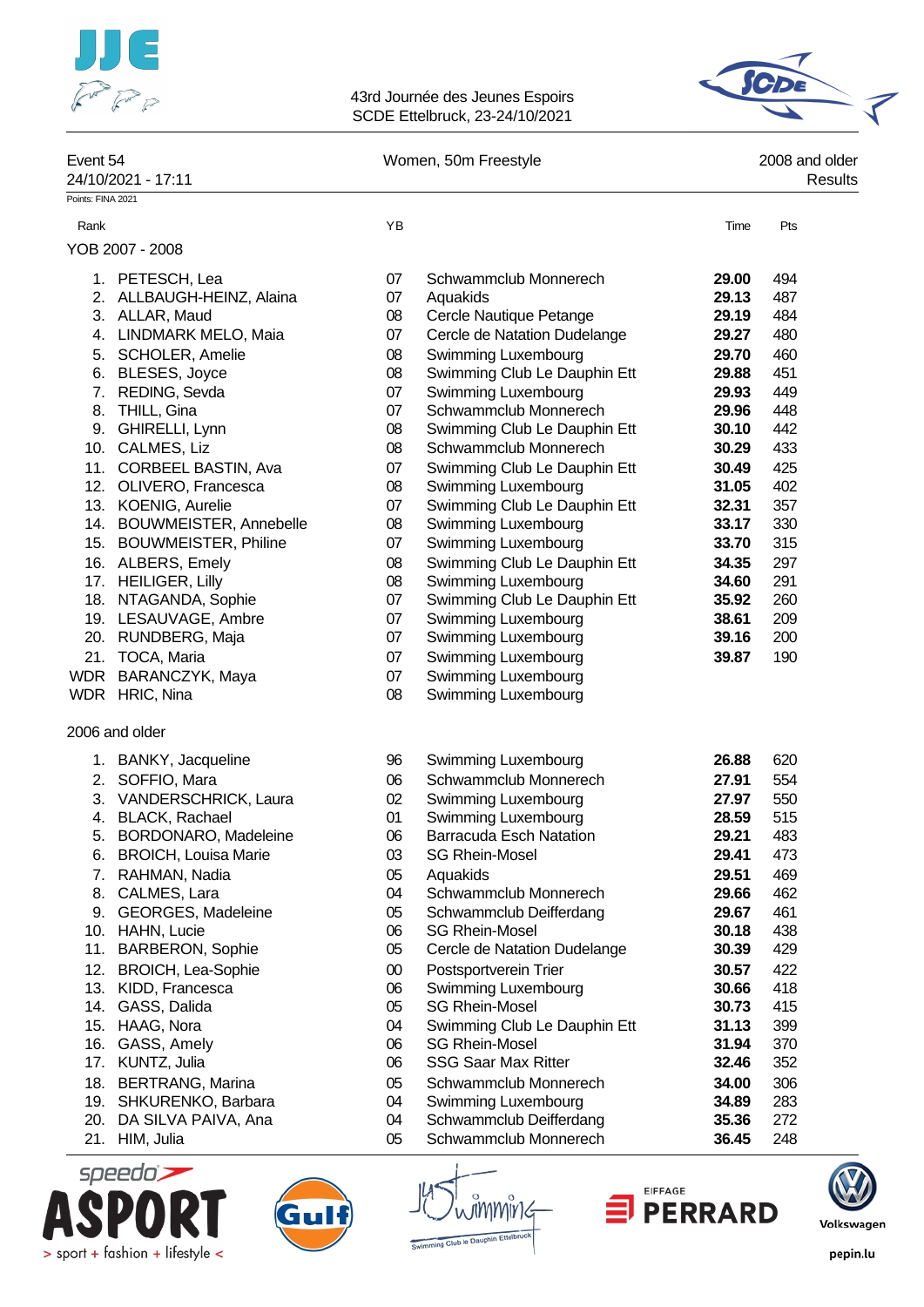



### Event 54, Women, 50m Freestyle, 2006 and older

| Rank              |                                                                 | ΥB       |                                                   | Time  | Pts                       |
|-------------------|-----------------------------------------------------------------|----------|---------------------------------------------------|-------|---------------------------|
| 22.<br><b>DNS</b> | KOCH, Melinda<br>THEISOHN, Isabell                              | 05<br>96 | Swimming Luxembourg<br><b>SSG Saar Max Ritter</b> | 37.33 | 231                       |
|                   |                                                                 |          |                                                   |       |                           |
| Event 55          | 24/10/2021 - 17:22                                              |          | Men, 50m Freestyle                                |       | 2008 and older<br>Results |
| Points: FINA 2021 |                                                                 |          |                                                   |       |                           |
| Rank              |                                                                 | YB       |                                                   | Time  | Pts                       |
|                   | YOB 2007 - 2008                                                 |          |                                                   |       |                           |
|                   | 1. CHAUSSARD, Albert                                            | 07       | Swimming Luxembourg                               | 26.64 | 433                       |
|                   | 2. FEDOSEEV, Anton                                              | 07       | Swimming Luxembourg                               | 27.51 | 393                       |
|                   | 3. PASSER, Daniel                                               | 07       | Swimming Luxembourg                               | 27.79 | 381                       |
|                   | 4. WEYLAND, Philippe                                            | 07       | Swimming Luxembourg                               | 28.19 | 365                       |
| 5.                | GONZALEZ PEREZ, Rodrigo                                         | 07       | Swimming Luxembourg                               | 28.26 | 363                       |
|                   | 6. ORTIZ BOGDANOV, Pablo                                        | 08       | Swimming Luxembourg                               | 28.47 | 355                       |
|                   | 7. VISSER, Mats                                                 | 08       | Swimming Club Le Dauphin Ett                      | 29.01 | 335                       |
|                   | 8. KROMBACH, Alex                                               | 08       | Swimming Luxembourg                               | 29.17 | 330                       |
|                   | 9. KASPER, Kimi                                                 | 08       | <b>SG Rhein-Mosel</b>                             | 29.21 | 328                       |
|                   | 10. VIGUIER, Evan                                               | 08       | Swimming Luxembourg                               | 29.23 | 328                       |
| 11.               | THILL, Louis                                                    | 07       | Swimming Luxembourg                               | 29.42 | 321                       |
|                   | 12. LEMIESZONEK, Maksymilian                                    | 07       | Cercle de Natation Diekirch                       | 29.80 | 309                       |
|                   | 13. DUSEMON, Paul                                               | 07       | Swimming Luxembourg                               | 30.40 | 291                       |
|                   | 14. METZLER, Charles                                            | 08       | Swimming Luxembourg                               | 30.68 | 283                       |
|                   | 15. STAICU, David-Andrei                                        | 08       | Swimming Club Le Dauphin Ett                      | 30.94 | 276                       |
|                   | 16. MIASIK-LEGRAND, Gabriel                                     | 08       | Schwammclub Monnerech                             | 31.30 | 267                       |
| 17.               | SZYBOWSKI, Jakub                                                | 07       | Cercle Nautique Petange                           | 31.50 | 262                       |
|                   | 18. SABBOURI, Mathis                                            | 08       | Swimming Luxembourg                               | 32.07 | 248                       |
|                   | 19. MELOUANE, Adam                                              | 08       | Swimming Luxembourg                               | 32.45 | 239                       |
|                   | 20. SAMMARCO, Andrea                                            | 08       | Swimming Luxembourg                               | 32.55 | 237                       |
| 21.               | DEHALLEUX, Lukas                                                | 08       | Schwammclub Deifferdang                           | 32.97 | 228                       |
|                   | 22. KRIES, Leo                                                  | 08       | Swimming Luxembourg                               | 32.98 | 228                       |
|                   | 23. ARVAI, Simon                                                | 07       | Swimming Luxembourg                               | 33.16 | 224                       |
|                   | 24. GEORGIEV, Theodor                                           | 08       | Swimming Luxembourg                               | 33.20 | 223                       |
|                   | 25. NAVA, Alessio                                               | 08       | Swimming Luxembourg                               | 33.45 | 218                       |
|                   | 26. BACK, Moris                                                 | 07       | Schwammclub Monnerech                             | 35.27 | 186                       |
| 27.               | SCHAUER, Victor                                                 | 07       | Cercle de Natation Diekirch                       | 35.55 | 182                       |
|                   | 28. SVEEN, Harald                                               | 08       | Cercle de Natation Dudelange                      | 36.42 | 169                       |
|                   | 29. FIGUEIROA MUNOZ, Marco Antonio                              | 08       | Cercle de Natation Diekirch                       | 36.62 | 166                       |
|                   | 30. CAAS, Manu                                                  | 07       | Cercle de Natation Wiltz                          | 43.97 | 96                        |
|                   | DSQ KUNEN, Fynn                                                 | 08       | Swimming Luxembourg                               |       |                           |
|                   | G2 - Starting before the starting signal (SW 4.4) (Time: 17:53) |          |                                                   |       |                           |
|                   | DNS SULCAS, Sarunas                                             | 08       | Schwammclub Monnerech                             |       |                           |
|                   | WDR HADE, Charlie                                               | 07       | Swimming Luxembourg                               |       |                           |
|                   | MDR MACLEAR James                                               | ∩R.      | Swimming Luvembourg                               |       |                           |

- 
- WDR MACLEAR, James 08 Swimming Luxembourg WDR ANISKO, Leonard 08 Cercle Nautique Petange









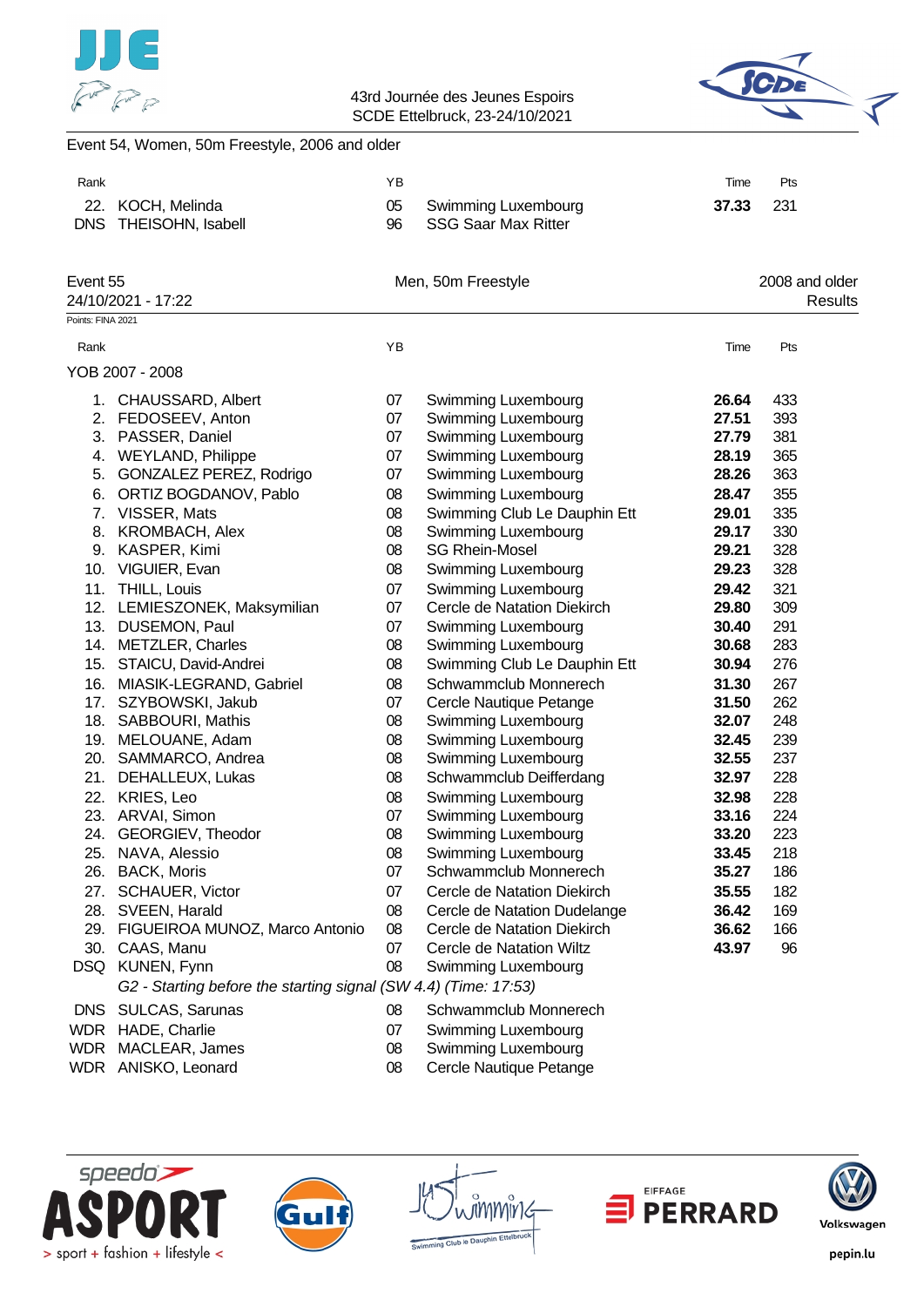



Event 55, Men, 50m Freestyle

#### 2006 and older

| 1.         | <b>BRANDENBURGER, Pit</b>     | 95     | Schwammclub Deifferdang      | 23.63 | 620 |
|------------|-------------------------------|--------|------------------------------|-------|-----|
|            | 2. VANDERSCHRICK, Stephan     | 00     | Swimming Luxembourg          | 23.96 | 595 |
| 3.         | JAAS, Jeff                    | 04     | Swimming Club Le Dauphin Ett | 24.64 | 547 |
| 4.         | <b>DURAKOVIC, Tarik</b>       | 05     | Swimming Luxembourg          | 25.04 | 521 |
|            | 5. BANKY, Jordan              | 01     | Swimming Luxembourg          | 25.14 | 515 |
|            | 6. CONSTANTINO CAEIRO, Diogo  | 03     | Cercle de Natation Dudelange | 25.28 | 507 |
|            | 7. CHIRIAC, Constantin Julian | 04     | <b>SSG Saar Max Ritter</b>   | 25.30 | 505 |
|            | 8. CONZEMIUS, Jerome          | 99     | Swimming Luxembourg          | 25.62 | 487 |
|            | 9. FLOREAN, Darius            | 05     | Swimming Luxembourg          | 25.66 | 484 |
|            | 10. FRANCK, Max               | 03     | Cercle de Natation Dudelange | 25.82 | 475 |
| 11.        | KOHL, Charel                  | 04     | Swimming Club Le Dauphin Ett | 25.85 | 474 |
|            | 12. CALMES, Nicolas           | 06     | Schwammclub Monnerech        | 25.89 | 472 |
|            | 13. THEISOHN, Leon            | 02     | <b>SSG Saar Max Ritter</b>   | 25.93 | 469 |
|            | 14. MORARU, Matteo            | 04     | Swimming Luxembourg          | 26.29 | 450 |
| 15.        | <b>WALTZING, Loic</b>         | $00\,$ | Schwammclub Deifferdang      | 26.31 | 449 |
| 16.        | CARNEIRO, Nuno                | 05     | Swimming Luxembourg          | 26.32 | 449 |
|            | 17. WEYRICH, Mike             | 05     | Swimming Club Le Dauphin Ett | 26.50 | 440 |
|            | 18. EWERLING, Nils            | 03     | <b>SSG Saar Max Ritter</b>   | 26.58 | 436 |
|            | 19. D'HAES, William           | 06     | Schwammclub Deifferdang      | 26.82 | 424 |
|            | 20. DHONTE, Henri             | 04     | Swimming Luxembourg          | 26.85 | 423 |
| 21.        | JAAS, Tom                     | 06     | Swimming Club Le Dauphin Ett | 26.94 | 419 |
|            | 22. AHMED, Aryaan             | 05     | Swimming Luxembourg          | 27.01 | 415 |
|            | 23. PALAGNIOUK, Romain        | 04     | Cercle Nautique Petange      | 27.22 | 406 |
|            | 24. BOSCHI, Matteo            | 06     | Swimming Luxembourg          | 27.65 | 387 |
|            | 25. HERR, Jacob               | 06     | <b>SSG Saar Max Ritter</b>   | 27.72 | 384 |
|            | 26. DELIEGE, Brice            | 04     | Schwammclub Deifferdang      | 27.74 | 383 |
| 27.        | HOLLERICH, Tom                | 06     | Swimming Club Le Dauphin Ett | 27.87 | 378 |
|            | 28. OLINGER, Liam             | 05     | Schwammclub Monnerech        | 27.98 | 374 |
|            | 29. RENARD, Enzo              | 04     | Cercle de Natation Wiltz     | 28.16 | 366 |
|            | 30. TRESSEL, Yannis           | 05     | Swimming Club Le Dauphin Ett | 28.59 | 350 |
|            | 31. BOZONCA, Gabriel          | 06     | Schwammclub Deifferdang      | 29.16 | 330 |
|            | 32. STACH, Jean               | 96     | <b>SG Rhein-Mosel</b>        | 29.19 | 329 |
|            | 33. DECOSTER, Hugues          | 05     | Swimming Luxembourg          | 29.62 | 315 |
|            | 34. METZLER, Guillaume        | 05     | Swimming Luxembourg          | 30.23 | 296 |
|            | 35. ROTH, Charles             | 06     | Swimming Luxembourg          | 30.33 | 293 |
|            | 36. URBELZ, Diego             | 06     | Swimming Luxembourg          | 30.47 | 289 |
| 37.        | MILANOVSKI, Stefan            | 06     | Swimming Luxembourg          | 30.83 | 279 |
|            | 38. KRASTINS, Kristofers      | 05     | Swimming Luxembourg          | 31.64 | 258 |
| 39.        | PEUSCET, Camille              | 06     | Swimming Luxembourg          | 32.20 | 245 |
| 40.        | FISCHER, Matteo               | 06     | Swimming Luxembourg          | 32.39 | 241 |
| 41.        | MUCA, Thomas                  | 04     | Cercle de Natation Diekirch  | 34.41 | 201 |
| 42.        | NEYENS, Tim                   | 05     | Cercle de Natation Diekirch  | 36.34 | 170 |
| <b>DNS</b> | TUCHILA, Ionut Alexandru      | 06     | Swimming Luxembourg          |       |     |
| <b>WDR</b> | KELT, Kaur                    | 06     | Swimming Luxembourg          |       |     |
| <b>WDR</b> | MOOG, Mathis                  | 06     | Swimming Luxembourg          |       |     |
| WDR        | PIRIS - VALBUENA, Hector      | 04     | Swimming Luxembourg          |       |     |